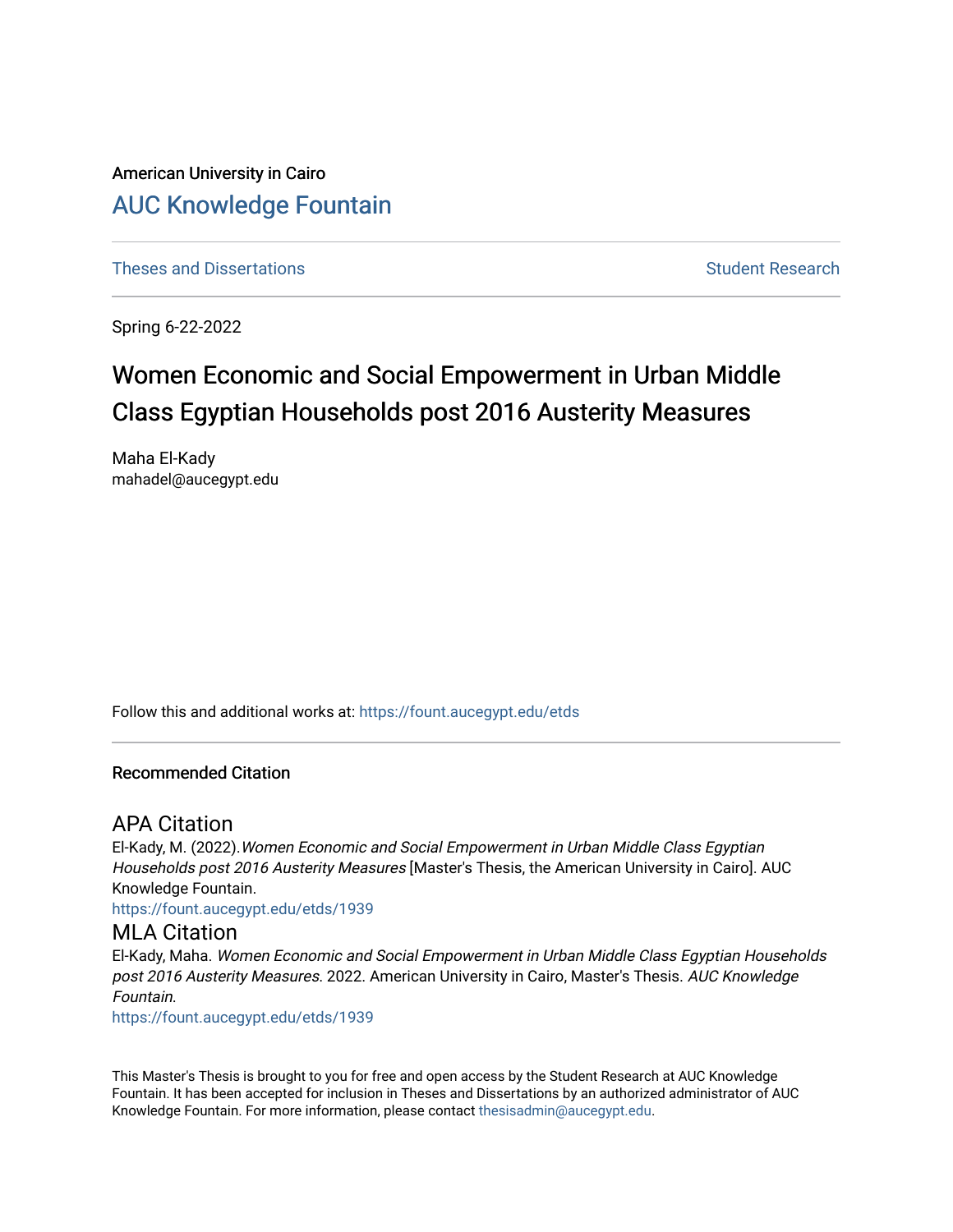

**Women Economic and Social Empowerment in Urban Middle Class Egyptian Households post 2016 Austerity Measures**

**A Thesis Submitted by**

**Maha El-Kady**

**to the**

**Comparative Middle East Politics and Societies (CMEPS)**

**Graduate Program** 

*Spring 2022*

**In partial fulfillment of the requirements for the degree of** 

**Master's of Arts**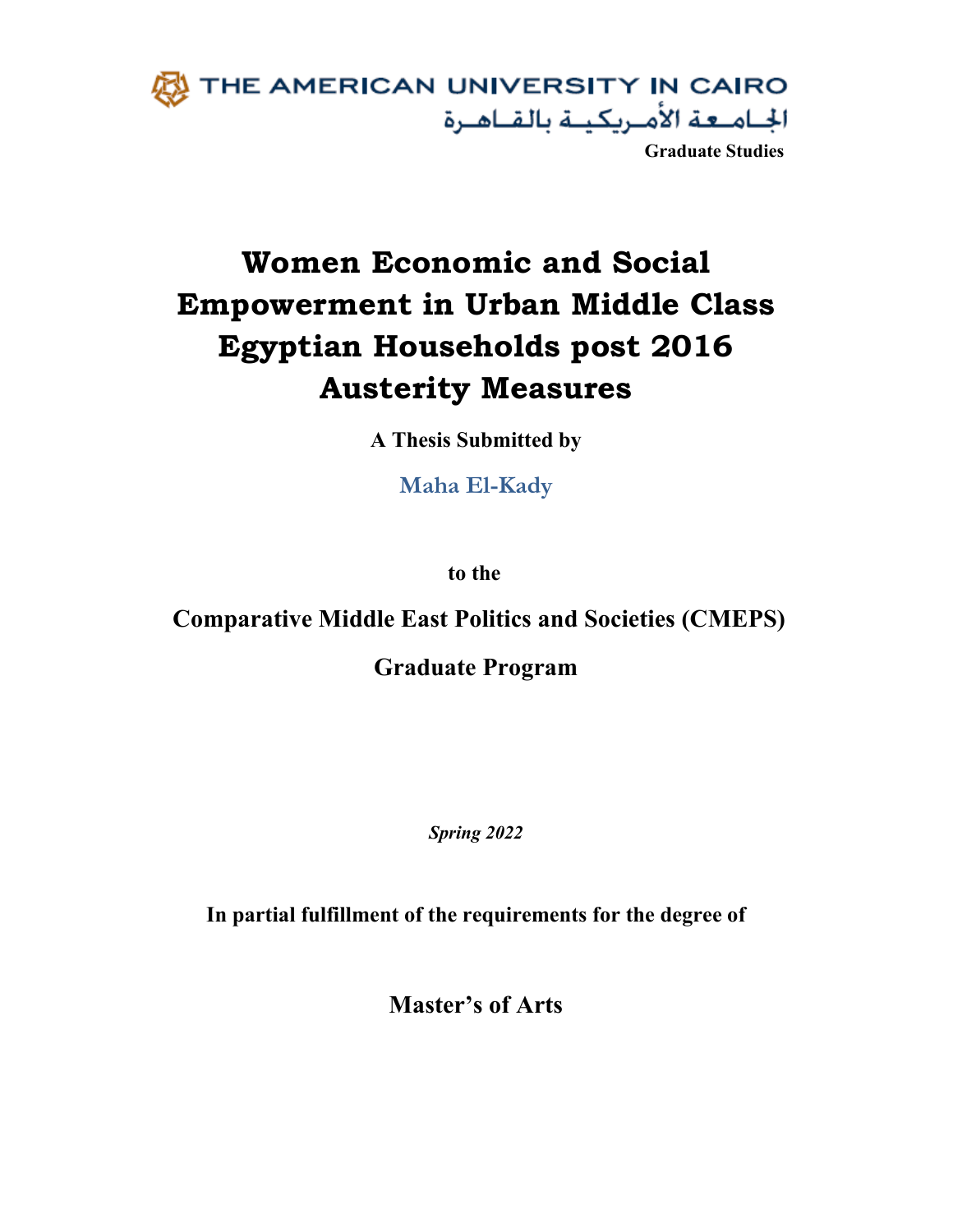# W THE AMERICAN UNIVERSITY IN CAIRO الجامعة الأمريكينة بالقناهرة **Graduate Studies**

# **Women Economic and Social Empowerment** in Urban Middle Class Egyptian Households post 2016 Austerity Measures

**A Thesis Submitted by** 

Maha El-Kady

to the

# **Comparative Middle East Politics and Societies (CMEPS)**

## **Graduate Program**

Has been approved by

Dr. Amr Adly (Supervisor) **Assistant Professor Department of Political Science** The American University in Cairo

**First/Internal Reader** Dr. Nesrine Badawi **Associate Professor Department of Political Science** The American University in Cairo

**Second/External Reader** Dr. Mirjam Edel Lecturer **Political Science University of Tübingen** 

**Graduate Program Director** odai<sub>UI</sub> esnne L

**Date** 

**School Dean** 

**Date**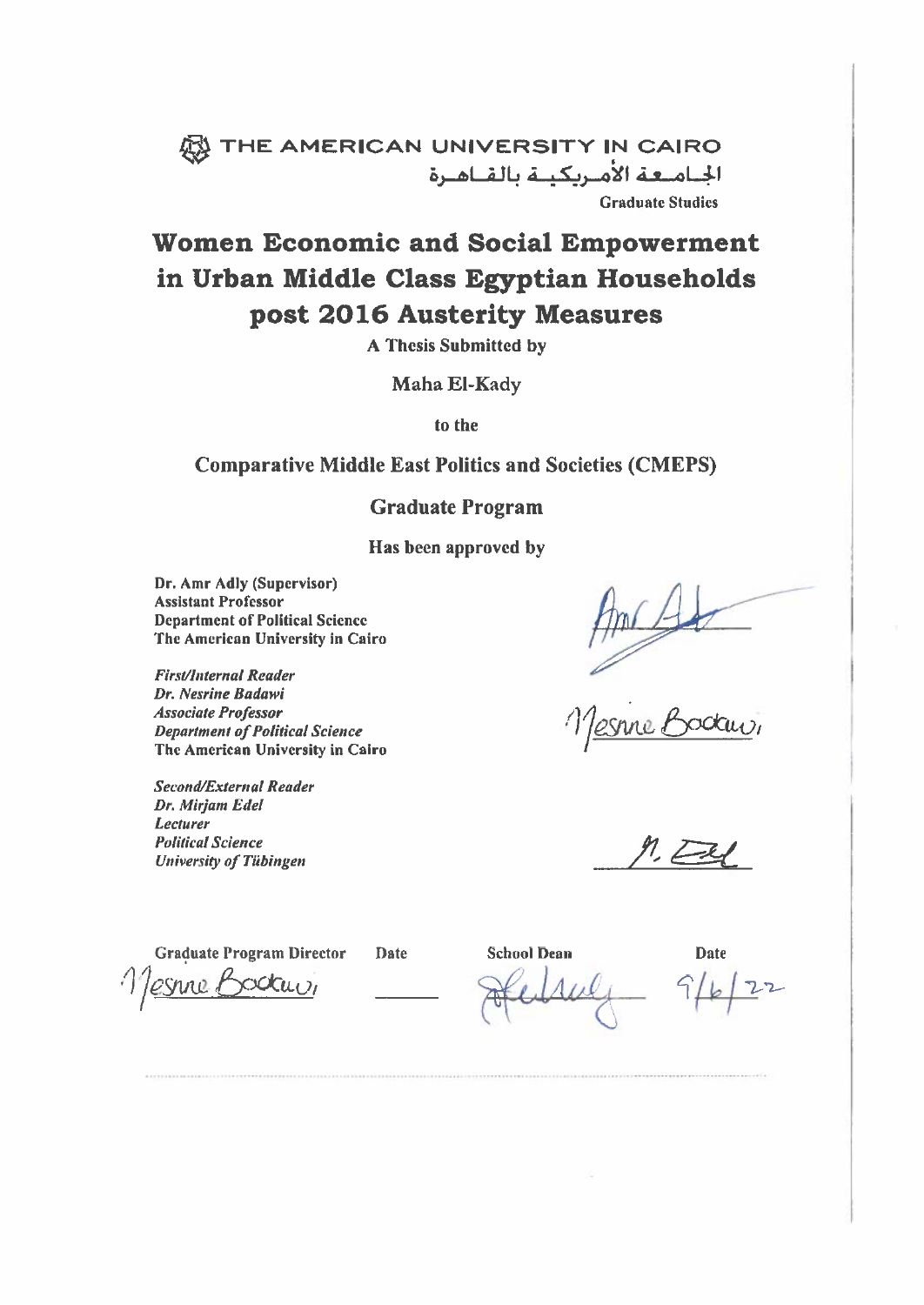# **Dedication**

<span id="page-3-0"></span>*To my grandmother Rafeʻa, who was the first to teach me what empowerment really is. May her soul rest in peace.*

*And to my daughter Hanna, I hope your future is better than our present.*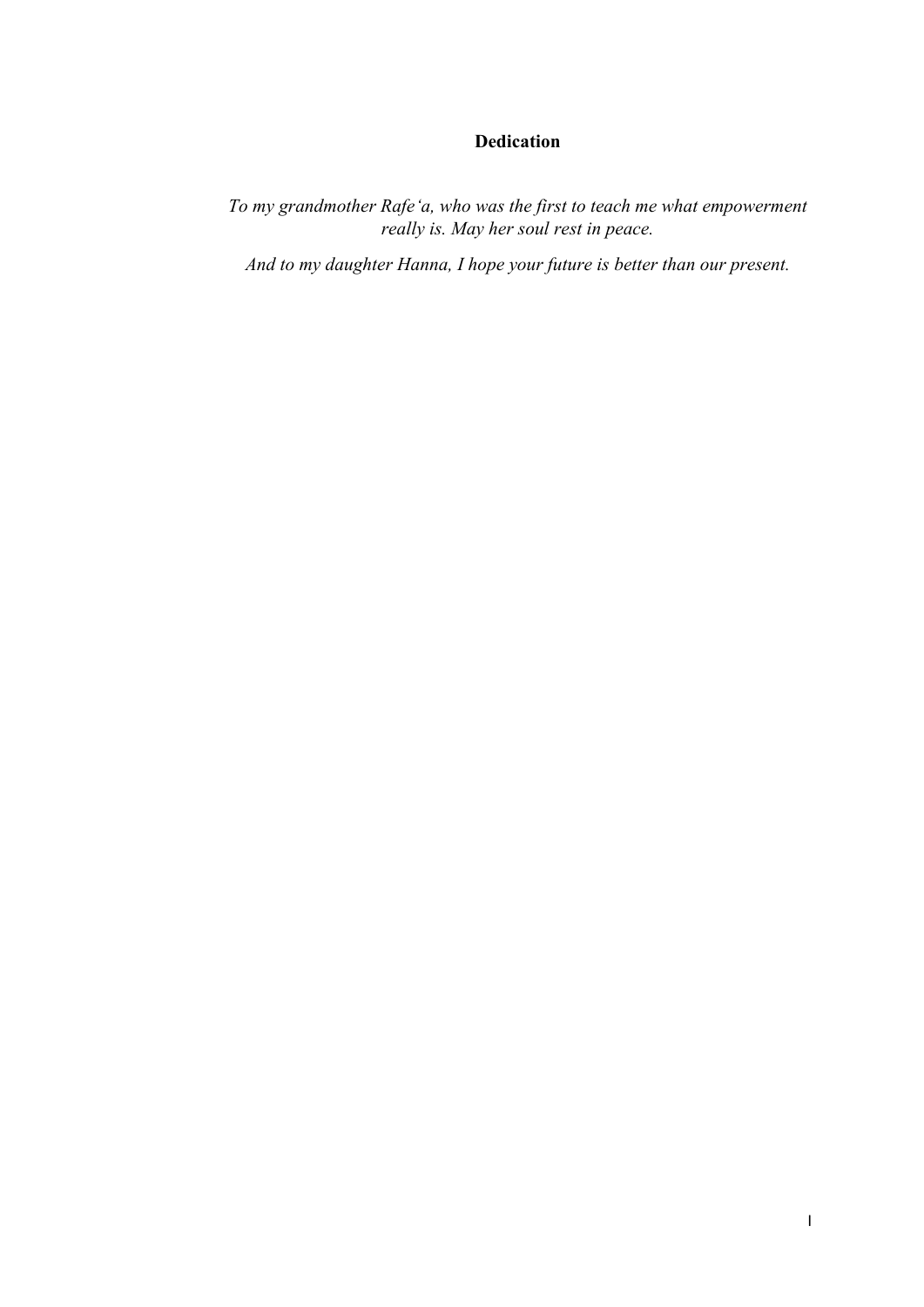#### **Acknowledgment**

<span id="page-4-0"></span>I would like to sincerely thank my thesis supervisor, Dr. Amr Adly, for his support and guidance throughout this research. I would also like to thank my thesis readers, Dr. Nesrine Badawi and Dr. Mirjam Edel, for the valuable discussion and comments.

Special thanks to the participants in this research for their time and insights and for sharing aspects of their lives with me.

I am also grateful for the support of my parents, Dr. Adel El-Kady and Mrs. Hoda Rashed, and to have my uncle, Dr. Maher Abu-Okada, who was the first to nourish my interest in social sciences.

Gratitude is also due to my mother-in-law, Dr. Fakiha Heakal, for her continuous encouragement and support of my professional and academic pursuits and for raising my kind husband, Islam Rashad.

Finally, I would like to thank my dear friend Sara Taraman, whose help was crucial for this research to be concluded. And to my dearests, Hend El Taher and Maya Abu Ajamieh, for their constant love and support.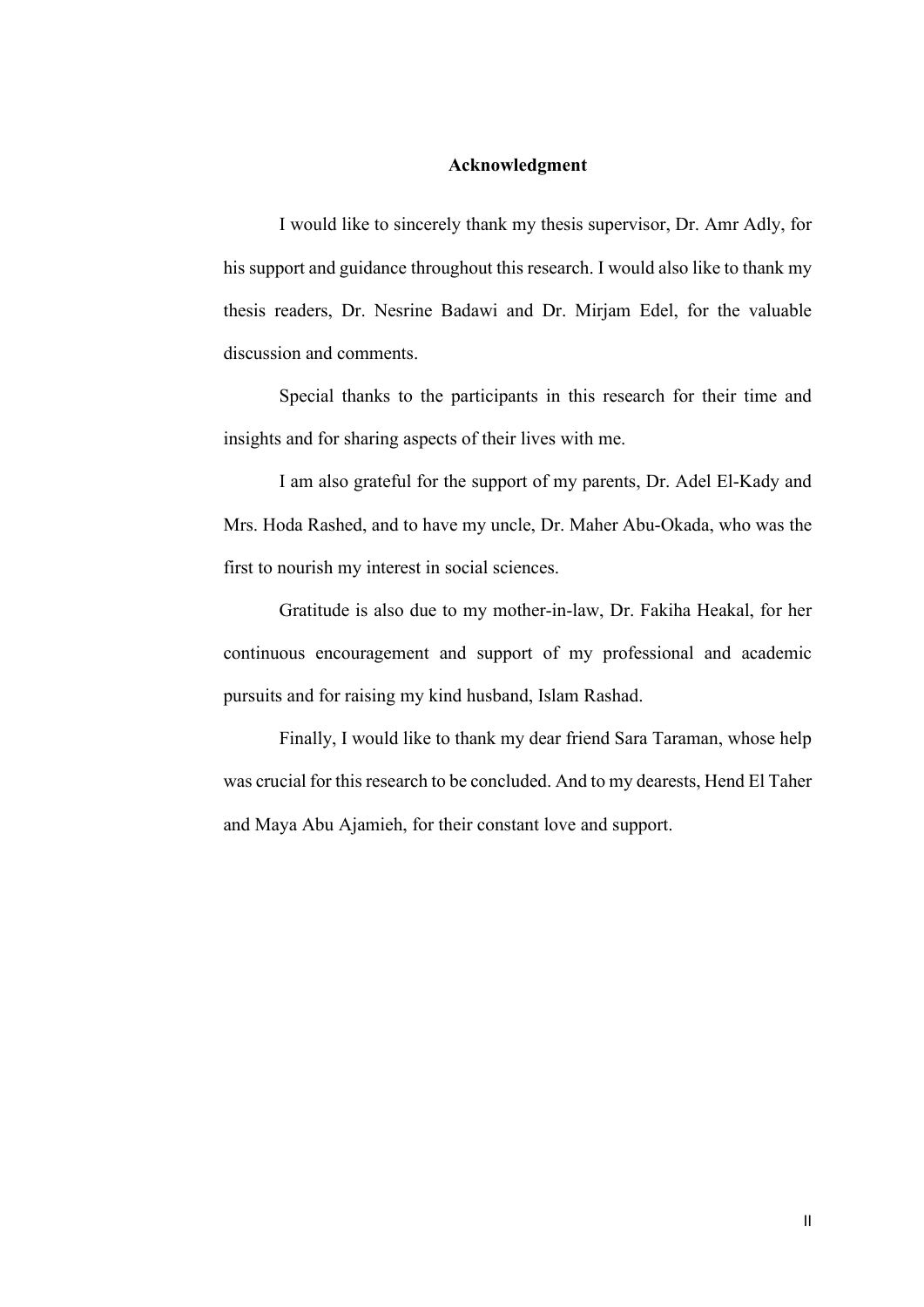#### **Abstract**

<span id="page-5-0"></span>Women empowerment has for long been part of all development agendas as part of the developing economies' social and economic reform plans. However, statistics do not usually reflect much improvement in the status of women's empowerment, especially under austerity. And while most research focuses on the agony and vulnerability of poorer women, a big gap emerges with regard to middle classes women, who try hard to maintain the status of their households and not fall into poverty.

This research attempts to cover part of this gap by investigating the social and economic empowerment of urban middle classes Egyptian women post-2016 IMF loan and related austerity measures. The research follows a qualitative approach of ten in-depth interviews with women from different spectrums within the middle classes. It concludes that while participants practiced and enjoyed much empowerment financially, they were not equally empowered socially. And this empowerment can be compromised in some instances due to the unchanged position of women within the governing social norms.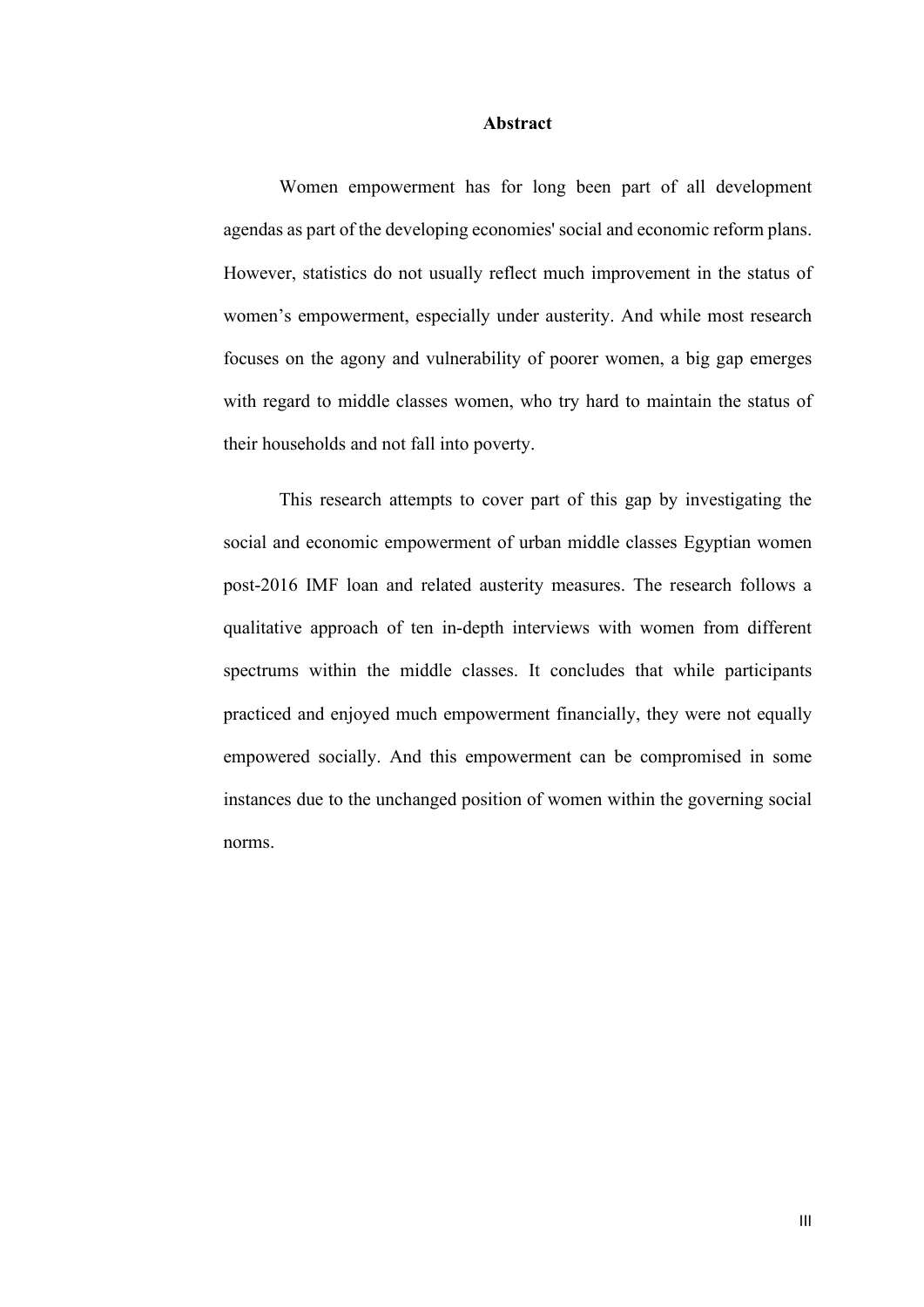# **Table of Contents**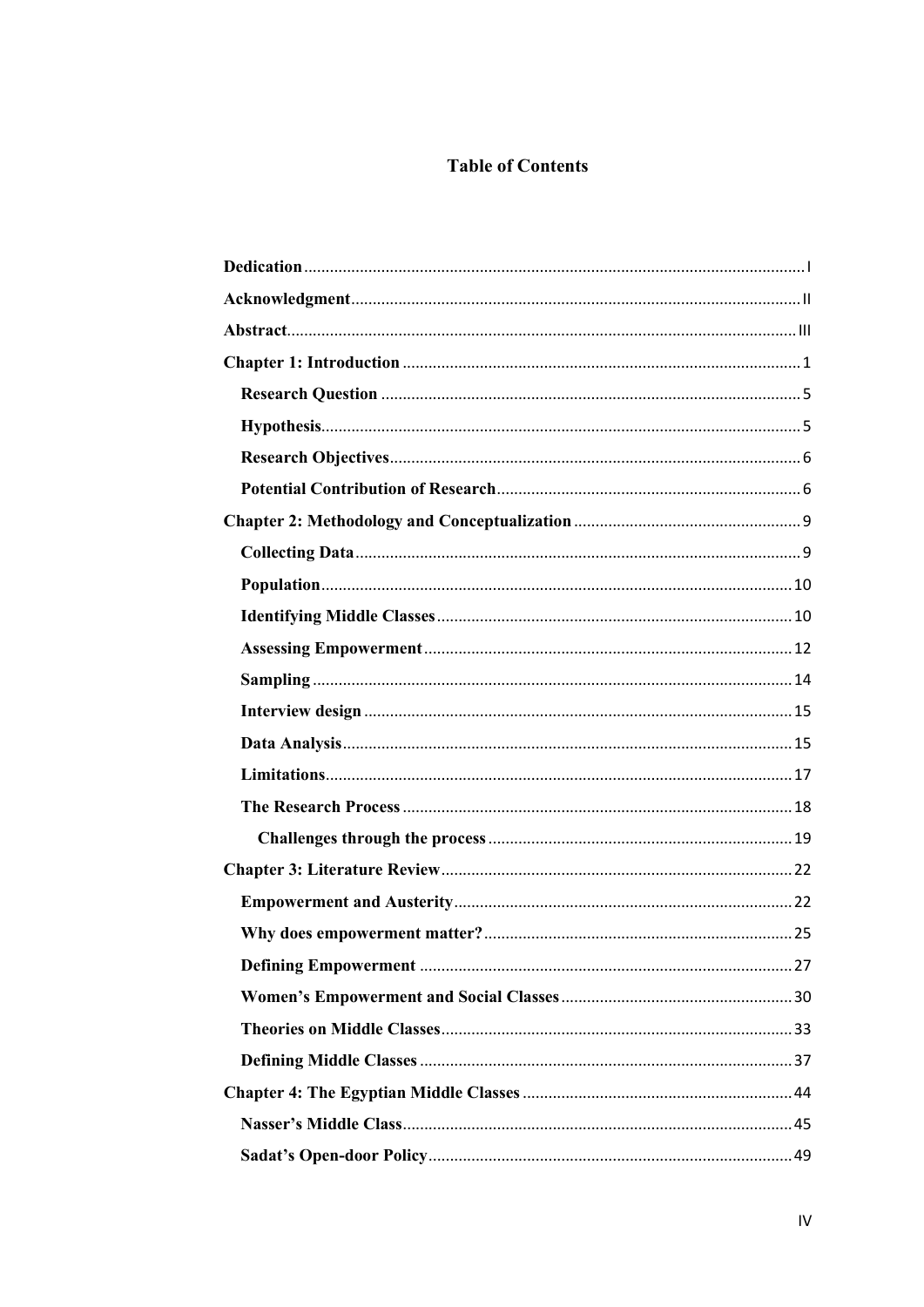| Chapter 5: Economic Empowerment and Social Disempowerment  63 |  |
|---------------------------------------------------------------|--|
|                                                               |  |
|                                                               |  |
|                                                               |  |
|                                                               |  |
|                                                               |  |
|                                                               |  |
|                                                               |  |
|                                                               |  |
|                                                               |  |
|                                                               |  |
|                                                               |  |
|                                                               |  |
|                                                               |  |
|                                                               |  |
|                                                               |  |
|                                                               |  |
|                                                               |  |
|                                                               |  |
|                                                               |  |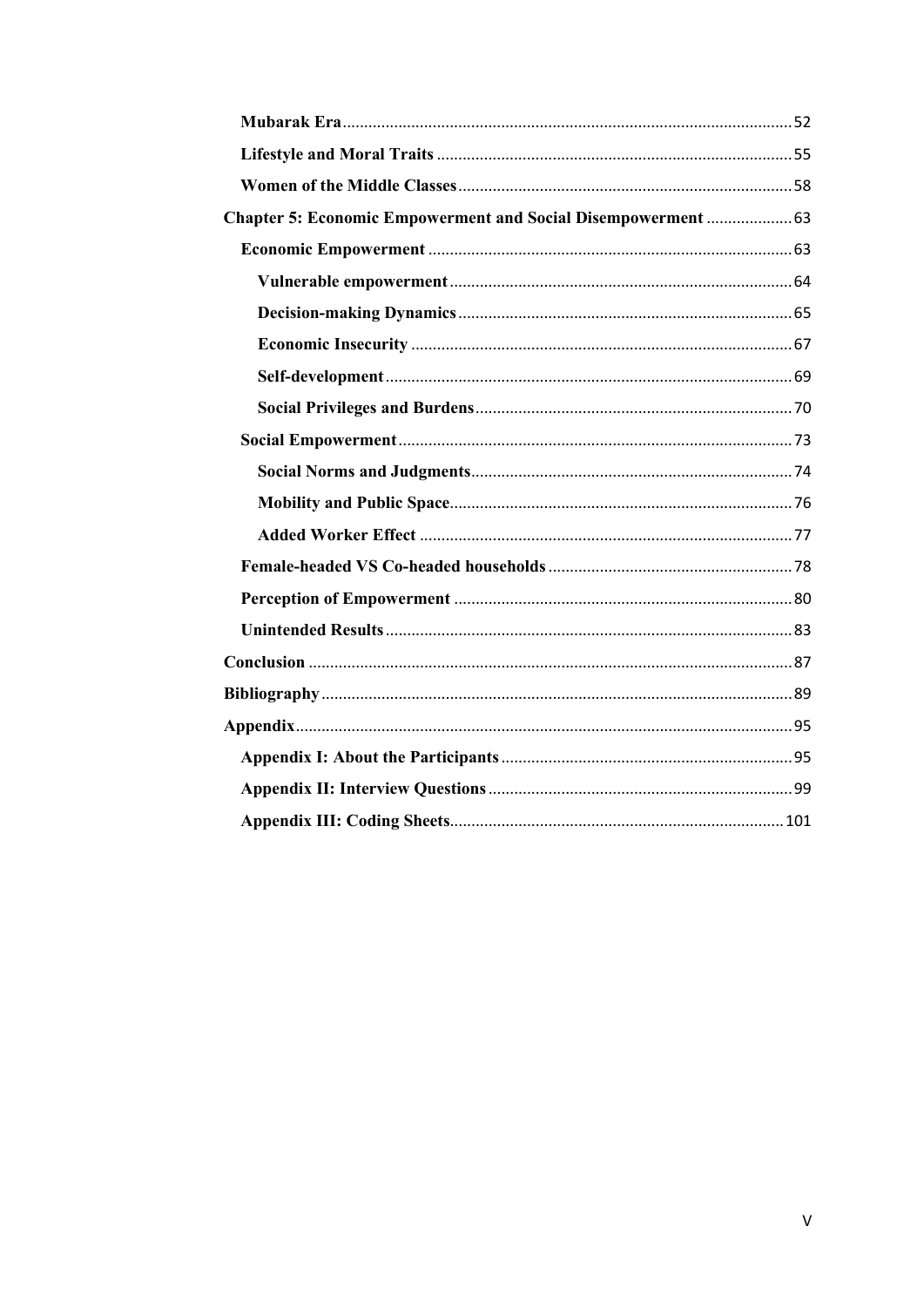#### **Chapter 1: Introduction**

<span id="page-8-0"></span>In 2016, the Egyptian government launched a series of economic measures dubbed economic reform policies. These policies aim at introducing reforms to restore confidence in the economy, encourage investments, and – most importantly – secure International Monetary Fund's (IMF) approval for a 12-billion-dollar loan, which was successfully concluded in November 2016. This research investigates the effect of these economic policies on the economic and social empowerment of urban middle classes Egyptian women.

The immediate financial measures included introducing a value-added tax at the rate of 13 percent to replace the general sales tax at the rate of 10 percent (Reuters, 2016), the floatation of the Egyptian pound, which resulted in the depreciation of the local currency by almost 50 percent overnight (The Guardian, 2016), lifting fuel subsidies by 30 to 47 percent in 2016 and many phases later until it became in line with its real cost in July 2019 (Reuters, 2019) and increasing customs duties for hundreds of imported goods that were labeled "luxurious" or "non-essential." Besides, further IMF reviews and measures were imposed throughout a three-year reform plan.

This new scheme resulted in a tremendous increase in prices of almost all services and commodities, which burdens the lower and middle classes. It affected the purchasing power of the people, sales in various industries, and the capacity to consume. Consequently, questions are constantly raised about how Egyptians shall maintain their livelihood amid the changes brought about by austerity.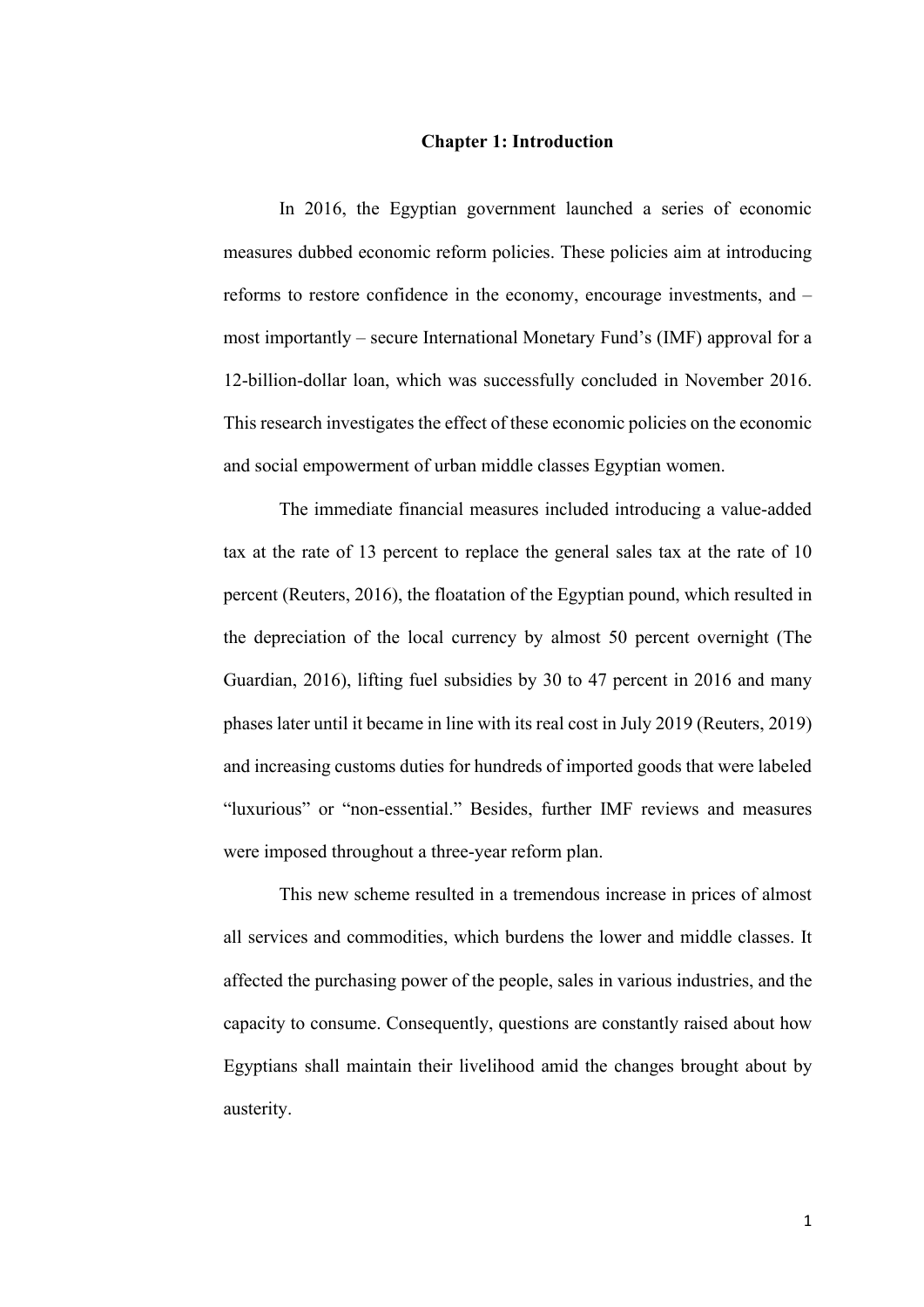Inflation rates skyrocketed as a result of the newly introduced measures. Fuel, and consequently transportation, costs kept increasing as the government gradually lifted fuel subsidies till it was lifted entirely in July 2019. According to IMF Data Mapper, inflation rates were in constant decline between 2009 (at 16.2 percent) and 2013 (at 6.9 percent). Inflation started to rise again after imposing the IMF measures, reaching 10.2 in 2016, then hit a hike of 23.5 percent in 2017, the highest recorded inflation rate in Egypt since 1987, when the inflation rate reached 25.2 percent (IMF Data Mapper). Although inflation rates have been declining since 2018 (20.9 percent in 2018 and 13.9 percent in 2019), accompanied by a slight decline in food prices, austerity has taken its toll on the living standards of the majority of the Egyptians (Bloomberg, 2019).

The outcome of these measures on the livelihood of households was not favorable. The drastic situation was clearer almost three years after bringing austerity into effect; in July 2019, CAPMAS stated that the poverty rate increased in Egypt to 32.5 percent in 2017-2018, compared to 27.8 percent in July 2016. It also noted that the poverty line's income increased from 482 LE/month/person in 2015 to 736 LE/month/person in 2017/2018. The Egyptian Minister of Planning attributed such an increase to the social burden brought about by the economic reforms in Egypt.

The economic change brought about family structure and dynamics changes and placed a bigger financial burden on women, who generally have less access to jobs and income-generating activities. According to CAPMAS, divorce rates have been a constant increase since 2016, with 192.1 thousand cases in that year, compared to 211.6 thousand divorce cases in 2018, then reaching the highest number recorded ever of 225.9 thousand cases in 2019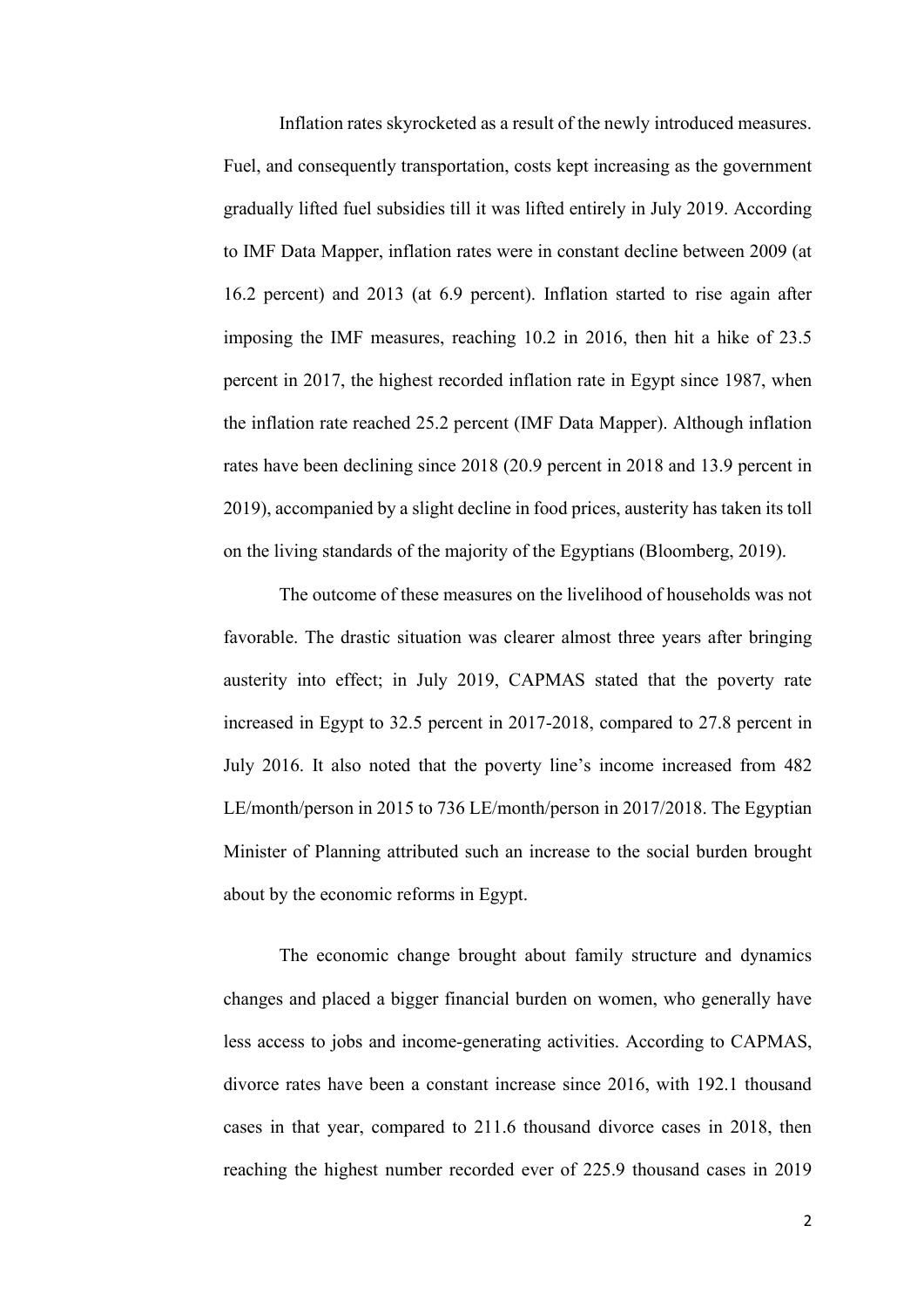(CAPMAS, 2020). Also, State Information Service stated in 2017 that 12 million Egyptian females are the main providers for their households. However, women's share in the job market remains at the low of a quarter of the workforce, according to the data published in the National Strategy for the Empowerment of Egyptian Women 2030, released by the National Council for Women in 2017. Therefore, among the goals of the Strategy is to reduce the unemployment rate among women from 24 percent to 16 percent, especially since 26.3 percent of Egyptian female breadwinners were below the poverty line when the strategy was published. Moreover, in the event of having fewer job opportunities in the market, 82 percent of Egyptians believe that men should be prioritized, a culture that the Strategy targets in the long run. According to the International Labor Organization (ILO) data, Egypt comes among the countries with the least share of women in the workforce, where the current global labor force participation rate for women is close to  $49\%$ <sup>[1](#page-10-0)</sup>.

More recent data from the Human Development Report on Egypt state that women's share of the Gross National Income (GNI) remains way below men's. In 2017, female GNI in Egypt was 4836 dollars compared to 16637 for males, 4573 for females versus 17449 for males in 2018, and 4753 for females compared to 18039 for males in 2019. The report also reveals that 27 percent only of Egyptian women have access to the services of the financial institutions or mobile money service providers (Human Development Report on Egypt).

<span id="page-10-0"></span><sup>&</sup>lt;sup>1</sup> Women's share in the labor market is generally small in the Middle East, yet it exceeds 60% in countries like Sweden, Norway, and Canada. In the global south, women's share exceeds 70% in countries like Congo, Angola, Ghana, and Guinea.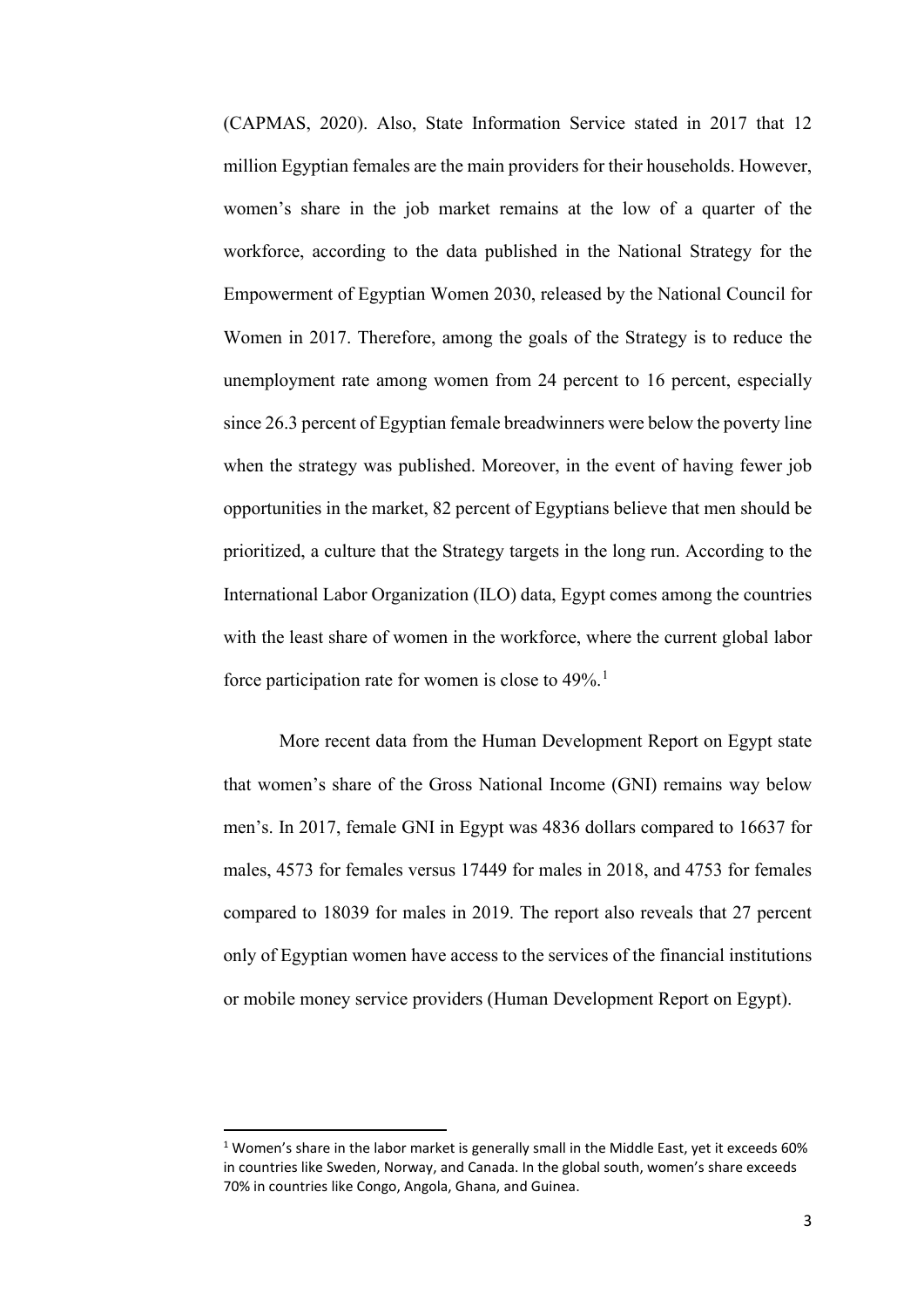Moreover, women do not have sufficient qualifications to compete in the job market. Only 59.2 percent of Egyptian females received secondary education or higher between 2010 and 2018, compared to 71.2 percent of their male counterparts. No wonder then that women's share of the employment market in 2018 remained at 22.8 percent (Gender Social Norms Index GSNI, 27). Consequently, concerns rise about women's capability to secure income and how that affects their household roles.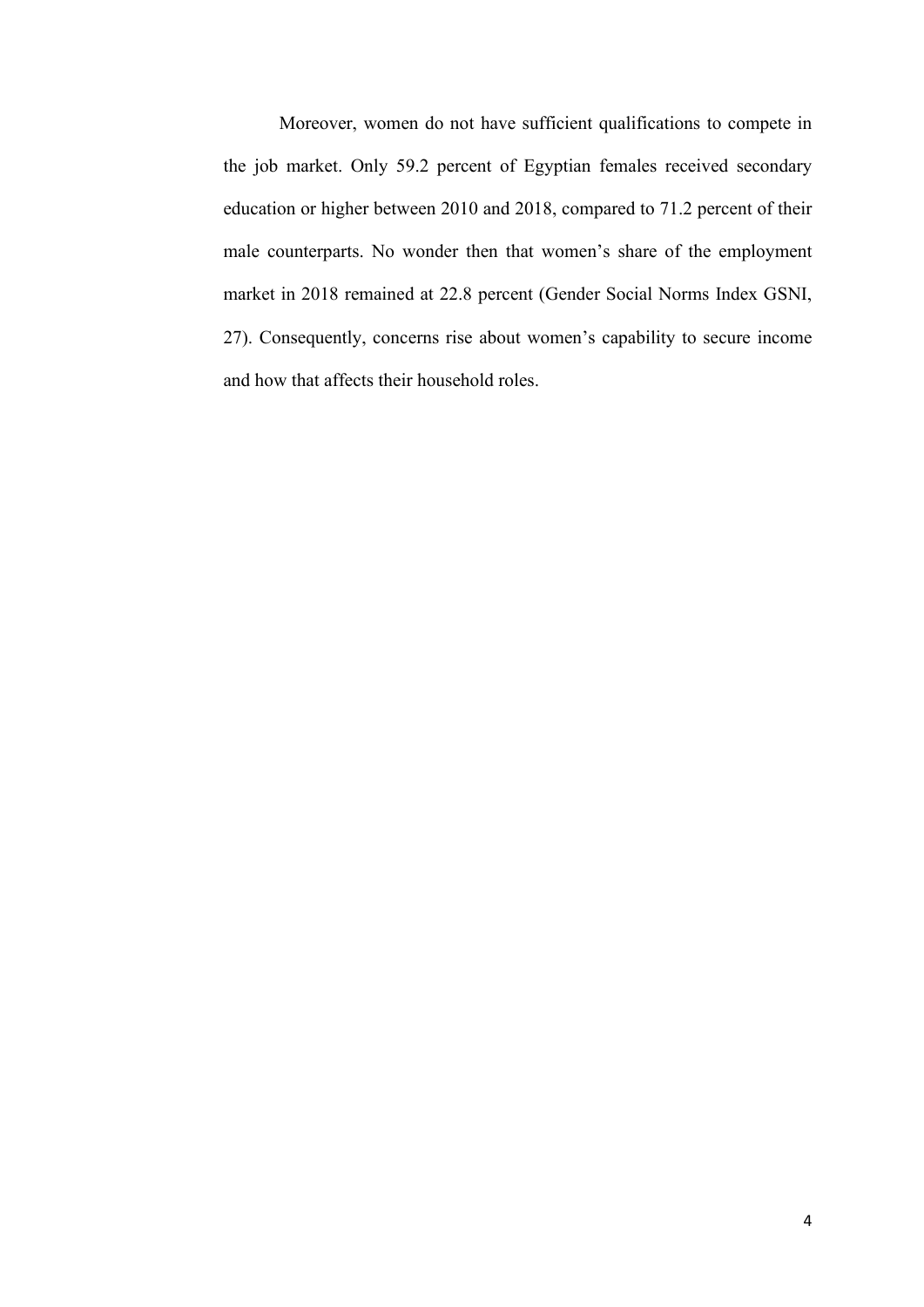### <span id="page-12-0"></span>**Research Question**

How did austerity measures since 2016 in Egypt empower women financially and socially in urban middle classes households?

### <span id="page-12-1"></span>**Hypothesis**

I argue that the economic crisis and austerity have counterintuitively empowered middle classes Egyptian women economically and socially.

Economically, the crisis made women's direct and indirect contributions more valuable, either by generating extra income or using their non-wage work in the household to cater to domestic consumption, substituting for purchased goods. Socially, women's decision-making capacity has grown in the household as they seek to change their domestic roles to accommodate their incomegenerating (or income-saving) activities. However, coping mechanisms and expressing such empowerment may vary according to the individual household context, which is an area of contribution of this research by merging the private and public domains to analyze the interrelated practices of empowerment inside and outside households.

The independent variable in this research is the austerity measures imposed in 2016 following the IMF loan, and the dependent variables are the Economic and social empowerment of middle classes women. Economic empowerment was assessed through the ability to generate income and agency over resources (assets or skills). Social empowerment was assessed through women's capacity/share in household decision-making and tracing any change in their roles.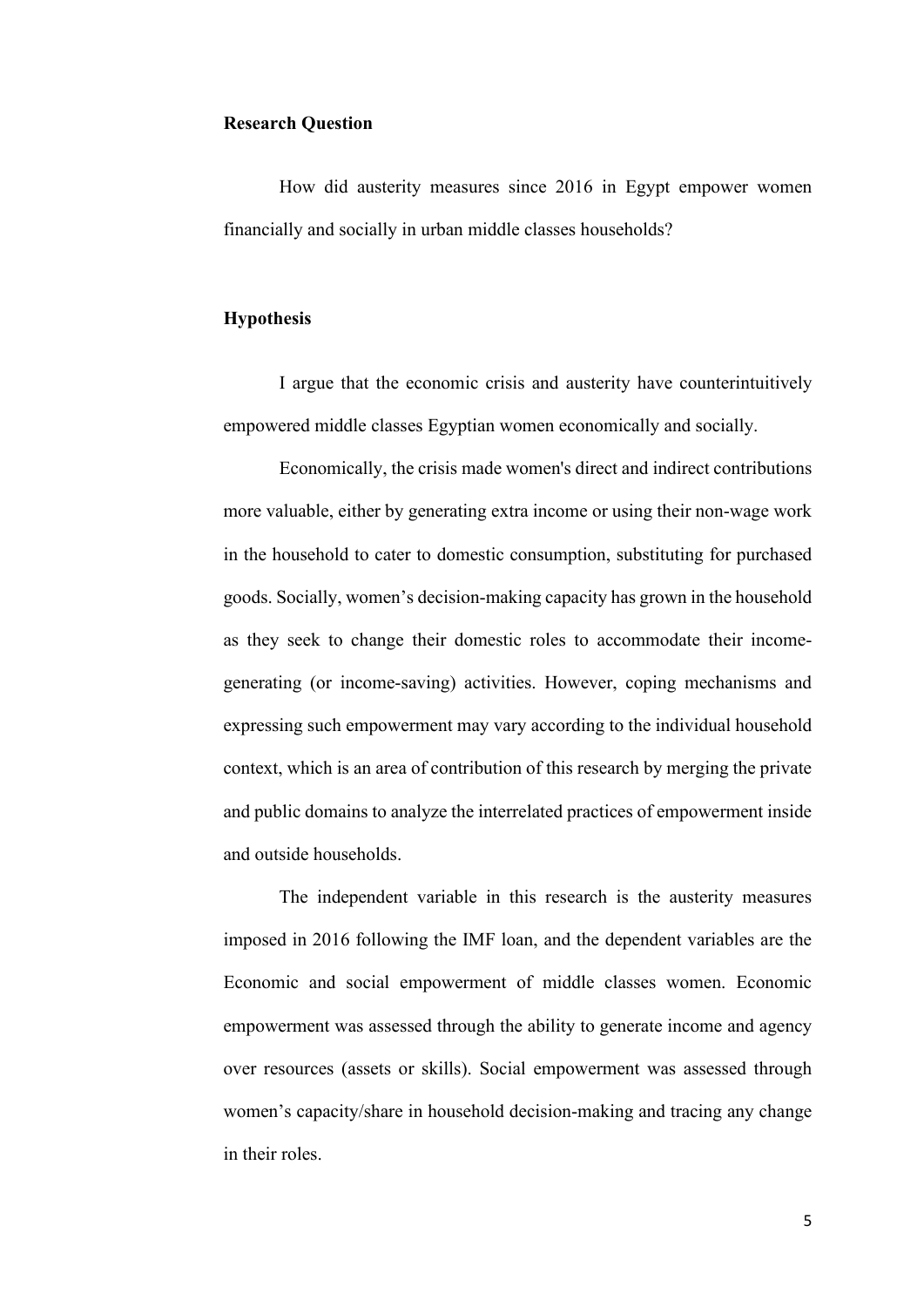### <span id="page-13-0"></span>**Research Objectives**

This research investigates the impact of austerity and economic reform policies on women's economic and social empowerment in urban middle classes households. For the economic empowerment aspect, this research looks into women's ability to access revenue-generating activities, join the formal employment market, and acquire the needed skills or capital to improve their capability of generating income.

For the social and familial aspect, this research assesses whether women got more say in family decisions, issues related to children, and household expenses. It also looks into the space women occupy in their larger communities, whether they have more freedom of mobility, the scope of their social circles, and handling more out-of-household responsibilities, including ones related to their extended families.

# <span id="page-13-1"></span>**Potential Contribution of Research**

Most research and policy decisions handle women's economic empowerment from a poverty elimination approach, assuming that unempowered females are necessarily poor (Cornwall, 2016). Consequently, literature is focused on assessing the ability of poorer women to generate sufficient income to attain financial empowerment. Yet there is a research gap that does not cover middle classes women, to whom the question of poverty is less relevant, and who use economic empowerment as a tool for familial and social empowerment. This gap is most significant in the Middle East, as there is almost no literature on the implications of austerity on women's economic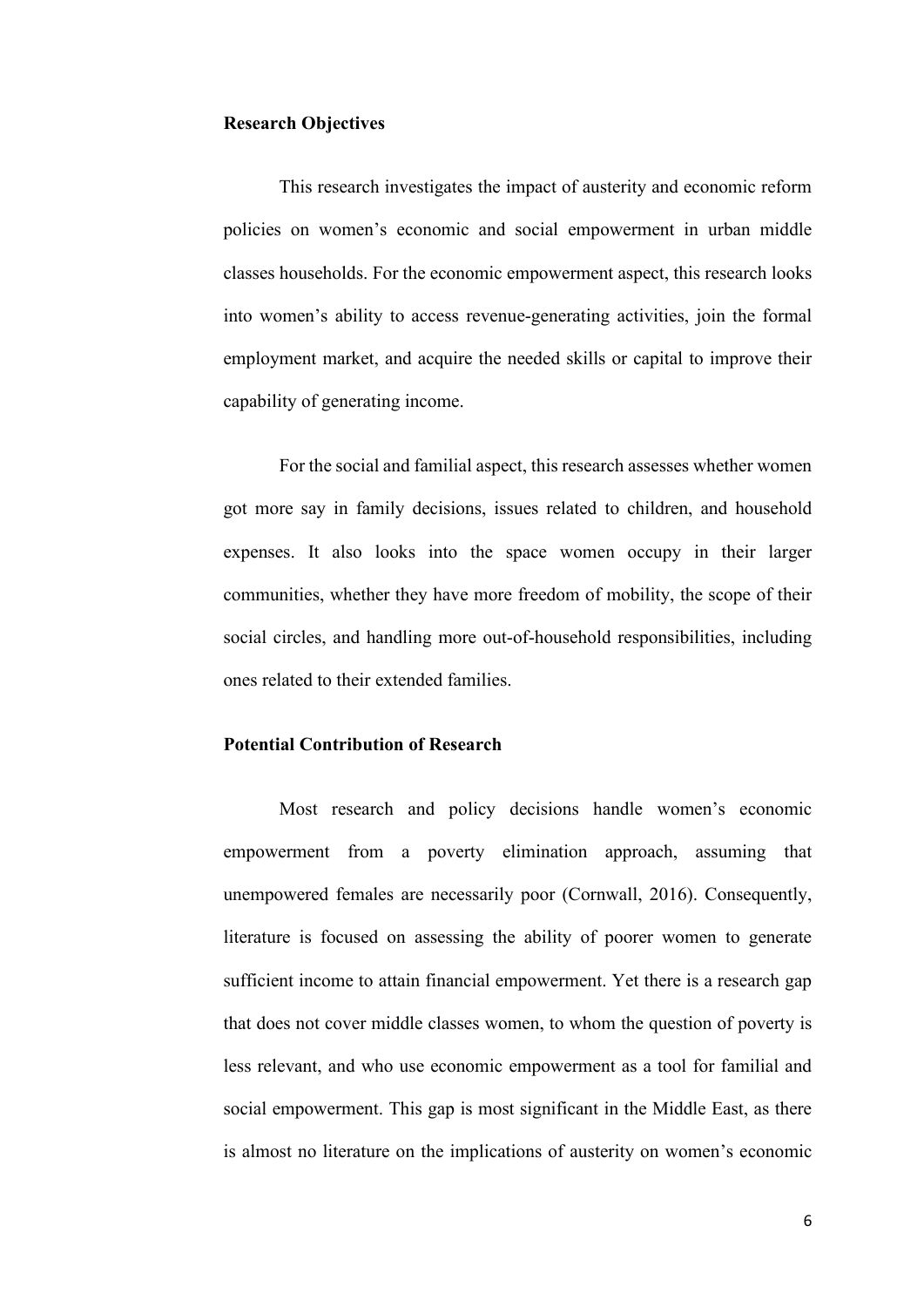empowerment away from poverty. Also, I could not find any pieces of literature that examine family dynamics and social empowerment of women under austerity in the region, let alone the specific case of middle classes women.

In the case of Egypt, the official narrative asserts the state's support for the empowerment of women, especially through its women's rights entity, the National Council of Women (NCW). In 2017, NCW launched the National Strategy for the Empowerment of Egyptian Women 2030, which was attributed to the Egyptian president's vision of the "national duty and responsibility to history to accelerate the pace of women's empowerment". The Strategy targets four main aspects of empowerment; political, economic, social, and protection. Issues like education, access to employment, inequality, family dynamics, violence, and legislation are at the core of the programs promoted by the initiative. Yet the data discussed earlier in this chapter does not reflect much change in women's social and economic empowerment in Egypt, which suggests there is a gap between the state narrative and the outcome. And here lays the potential contribution of my research about the economic and social empowerment of Egyptian middle classes women under austerity.

To answer the research question posed earlier, this thesis next includes a methodology chapter explaining the qualitative methodology used for the research process, the reason for choosing this methodology, and its limitations. The chapter also includes the conceptualization opted for in the research to define what middle classes are and how to assess economic and social empowerment. The chapter that comes after is a literature review on social classes and empowerment. It explores the literature defining social classes and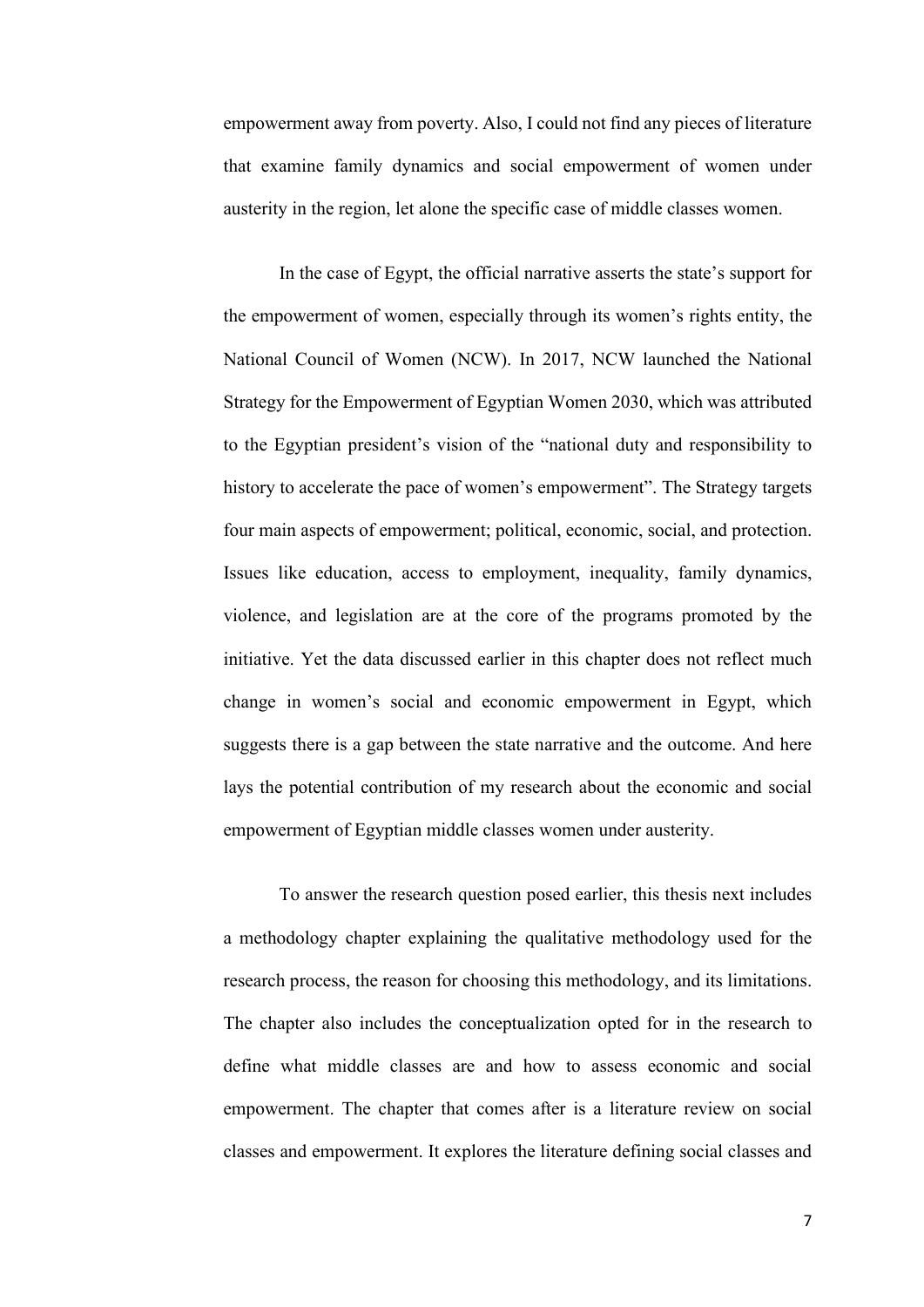how the conceptualization is positioned against this literature. It also explores the literature on empowerment, its definitions and applications, and how it was used in the fieldwork to assess the economic and social empowerment of the target group. Then another literature chapter on the Egyptian middle classes, tracing historic changes to its ideological and socio-economic structures and women's position in these structures. This chapter narrows down the conceptualization from the abstract indicators of classes and empowerment in general to Egypt's specific case and dynamics. The last chapter explains the findings of this research and answers the research question on how middle classes women were (dis)empowered economically and socially in Egypt under austerity. And finally, comes the conclusion, to sum up all the findings and significant remarks of this research.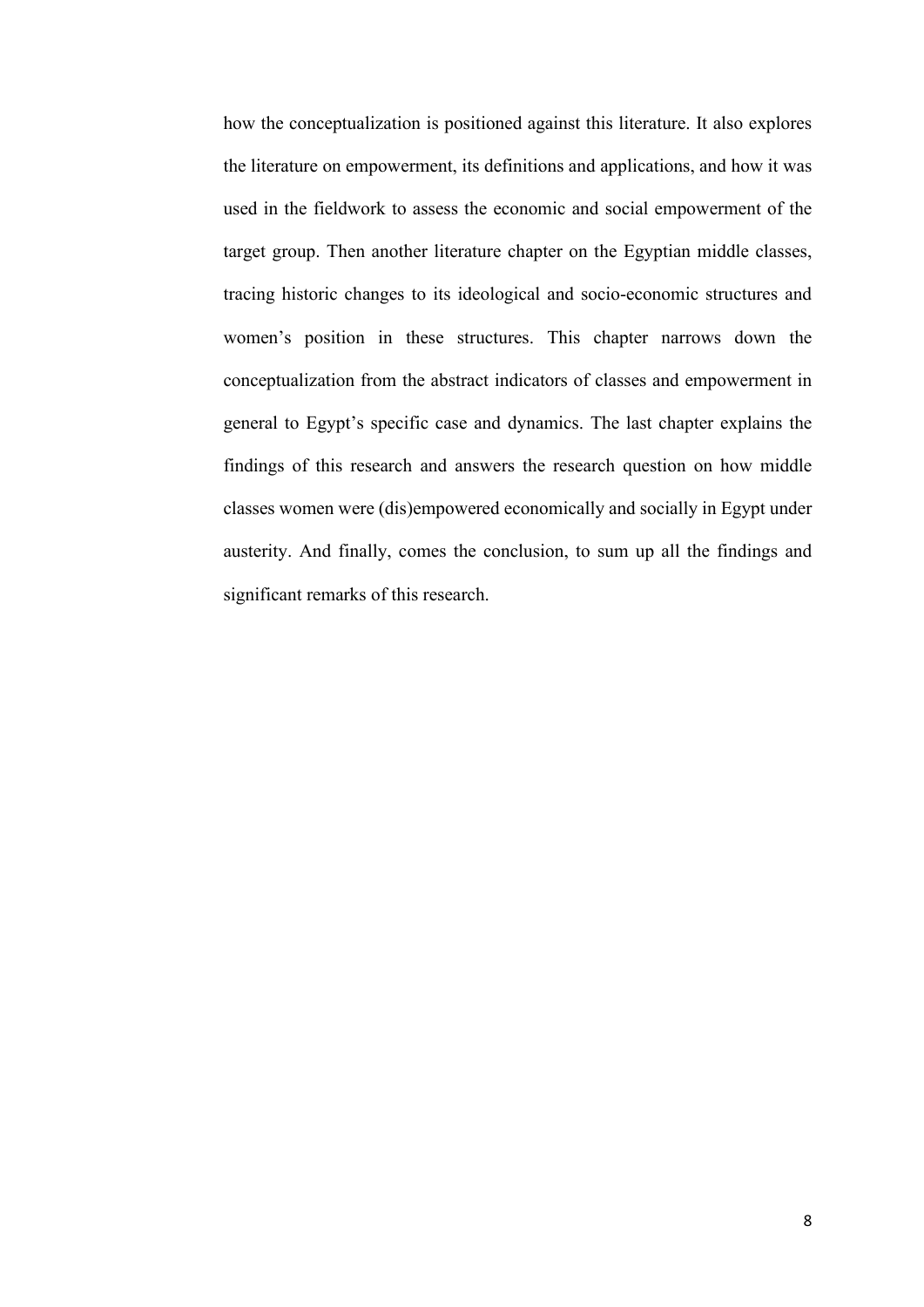#### **Chapter 2: Methodology and Conceptualization**

#### <span id="page-16-1"></span><span id="page-16-0"></span>**Collecting Data**

For this research, I followed a qualitative approach to collect data that assesses women's economic and social empowerment under the austerity measures by conducting ten in-depth interviews with women in female-headed and co-headed households. While I did not have a specific interest in the employment status of participants, I ended up with a sample of exclusively working women. All participants were employed by the time of the interview, even the ones who were not or were between jobs when I initially approached them. Thus, the focus of this research was unintentionally narrowed down to working women in the urban middle classes.

The interviews were semi-structured, including questions to assess the participant's understanding of the new policies, the level of income, its sources, whether there has been an increase (like salary increase or promotion) after the new economic policies, whether they seek more sources of income and what they are, saving behavior, consumer behavior, the availability of assets, and how they are being run. Other questions were focused on exploring opinions and experiences, like priorities in expenses, whether they feel any improvement as the data indicate less inflation and GDP growth, views about the quality of living after imposing those policies, family time and harmony, roles within the household, and any other questions that might come up during the conversation. I linked this data to available literature that defines women's empowerment and class behavior.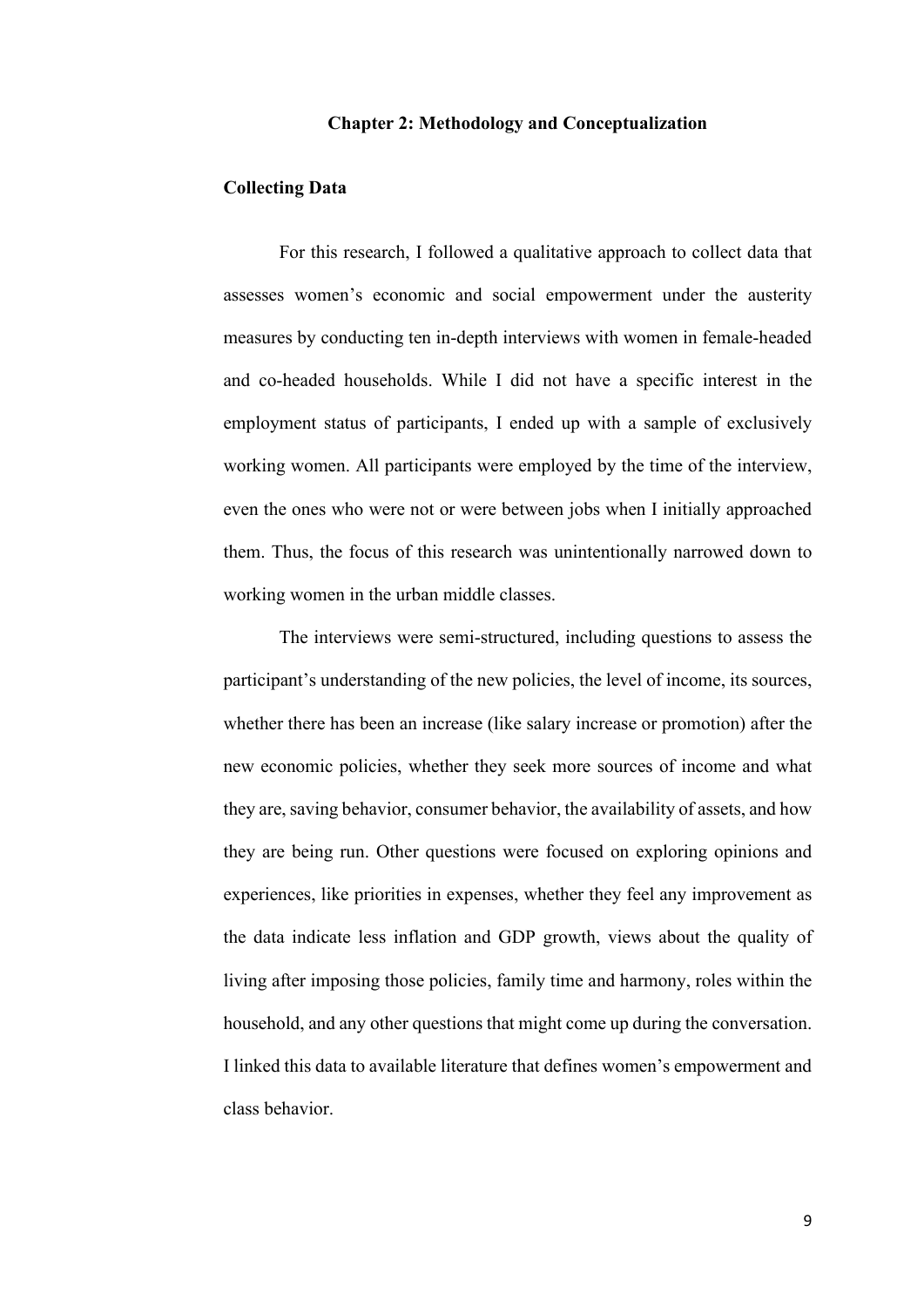#### <span id="page-17-0"></span>**Population**

The population of this research is all urban middle classes women in Egypt. I subscribed to Max Weber's theory on social stratification to define this population since this theory encompasses financial and non-financial factors to define a social group.

The reason for choosing this population is that middle classes women are usually understudied when it comes to tracing the social and economic transformation that comes with austerity. The literature indicates that women's financial empowerment is mainly studied from a poverty perspective (Buvinić and Gupta, 1997; Mallick and Rafi, 2010; Cornwall, 2016). It focuses on lower classes and women's ability to provide for the household's basic needs, whether it is a shared or full responsibility of the female. Yet, in the middle classes, the question is not necessarily about providing for basic needs but sustaining the household's lifestyle. This effort to maintain specific consumer behavior and expenditure usually comes with a social toll on middle classes women, whether they are already providing for the family or have to start contributing to the income of the household. And here lays a potential contribution of this research by including the perspective of middle classes women on empowerment in the literature that traditionally focused on poor households.

#### <span id="page-17-1"></span>**Identifying Middle Classes**

I subscribed to Max Weber's theory on social stratification (Calvert, 1982; Weber, 2010; Weber et al., 2013), which identifies a social class based on three main elements; class, stand, and party. The element of class is the level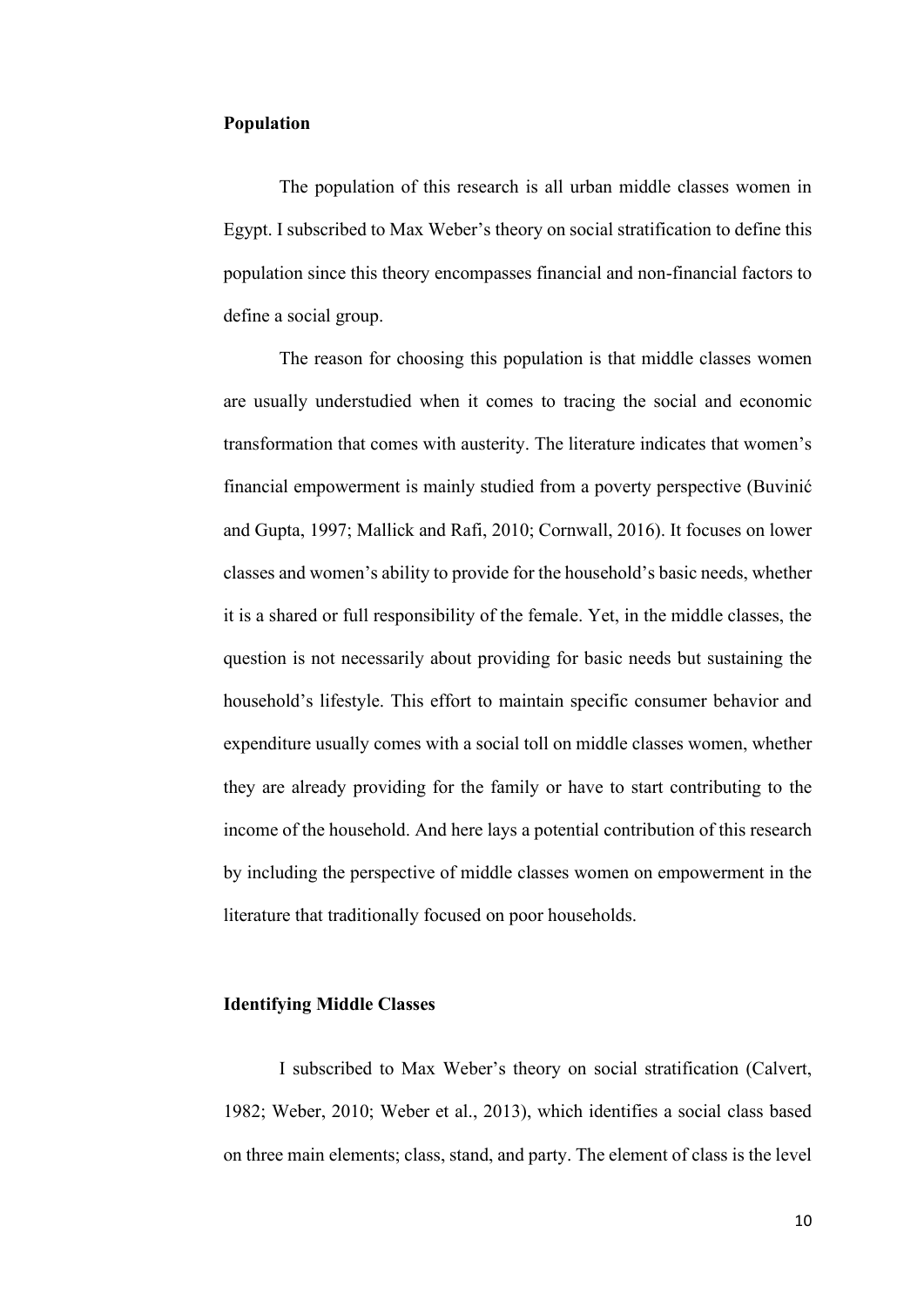of income that a person or a household should have to belong to their given social group. The element of the stand is the way of living or practices that indicate a person's belonging to a given social group (i.e., lifestyle). The party is the connections and acquaintances that help a person remain in or join a given social group and enjoy its privileges and favors. Therefore, Weber's theory encompasses material and non-material aspects of defining a given group and explains social change, which is precisely what this research aims; to explain both the financial and social implications of austerity on women's empowerment. Given that these implications bring change in consumption, lifestyle, and other elements of the stand, I looked into the vulnerability to fall off the participant's social group/stratum and how it affects their practice of empowerment as a result.

This stratification is applied to the middle classes in Egypt by adding elements of the stand, like access to higher education, having assets or savings, affordability of access to essential goods and services in the private sector (like health and education) as well as goods and services that are deemed as unessential (like sports and social clubs and activities, help at home, eat-outs, etc.). The research assesses the change in these elements of stand as the financial elements changed under the new economic policies to identify how women's empowerment was affected.

Data on the average income and expenditure of households in Egypt were used as an indicator of the financial thresholds of the middle classes. According to the Central Authority for Public Mobilization and Statistics (CAPMAS), the average annual household income in 2015 was LE 44,193.8 (5732.75 dollars), and the average Expenditure was LE 36,709.8 (4761.9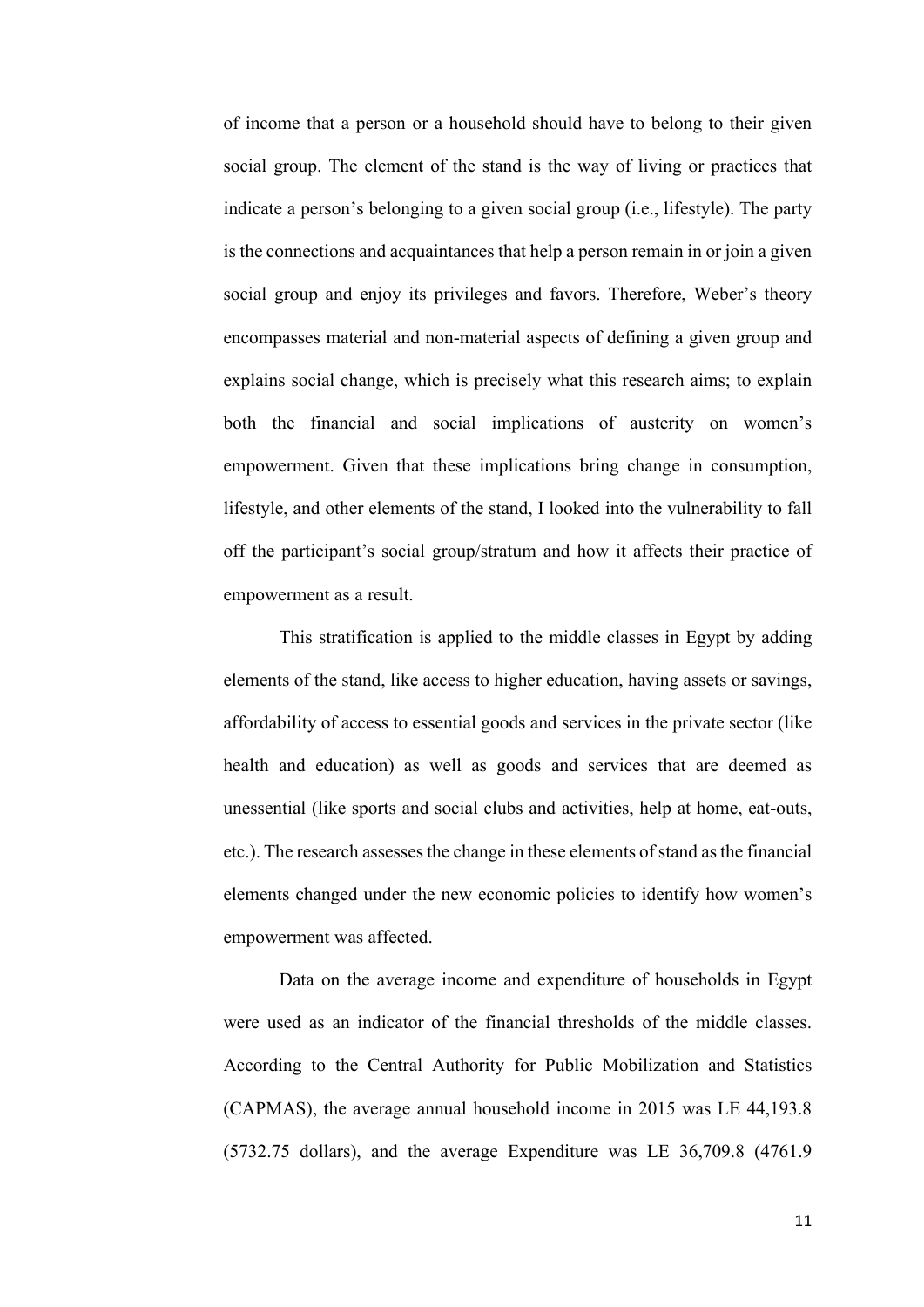dollars)<sup>[2](#page-19-1)</sup>. More recent data from CAPMAS indicate that in the fiscal year 2017/2018, the average household expenditure was 51.4 thousand EGP (2887.6 dollars), and the average household income for the same year at 58.85 thousand EGP (3306.18 dollars). Yet the government later issued a document to advertise funding houses for middle classes families, in which it was stated that middle classes household annual income should not exceed 600 thousand Egyptian pounds (37974.68 dollars), about LE 50 thousand (3164.6 dollars) per month. Given the huge discrepancy between both figures and their inconsistency with the abstract observations of the financial behavior of the target population, I used the data on income as a threshold for the minimum income of the subjects included in this research.

#### <span id="page-19-0"></span>**Assessing Empowerment**

The literature identifies empowerment as a multi-dimensional concept, influenced by interrelated factors like finances, freedoms, social norms, and legal and policy-making (Buvinić and Gupta, 1997; Duflo, 2012; Al-Dajani and Marlow, 2013; Griffin, 2015; Stromquist, 2016; Cornwall, 2016; Perrons, 2017; Sharaunga et al., 2019; Roque, 2020). While some women might have access to income or own assets and capital (both financial and human), social norms and legal obstructions might hinder their ability to use these assets and be empowered. That said, studies (Fuwa, 2000; Henry, 2005; Horrell and Krishnan, 2007; Bispinar, 2010; Stampini et al., 2016) subscribe to multiple interrelated factors to assess empowerment, like the ability to generate income,

<span id="page-19-1"></span><sup>&</sup>lt;sup>2</sup> EGP to dollars is calculated according to the average exchange rate in the same vear.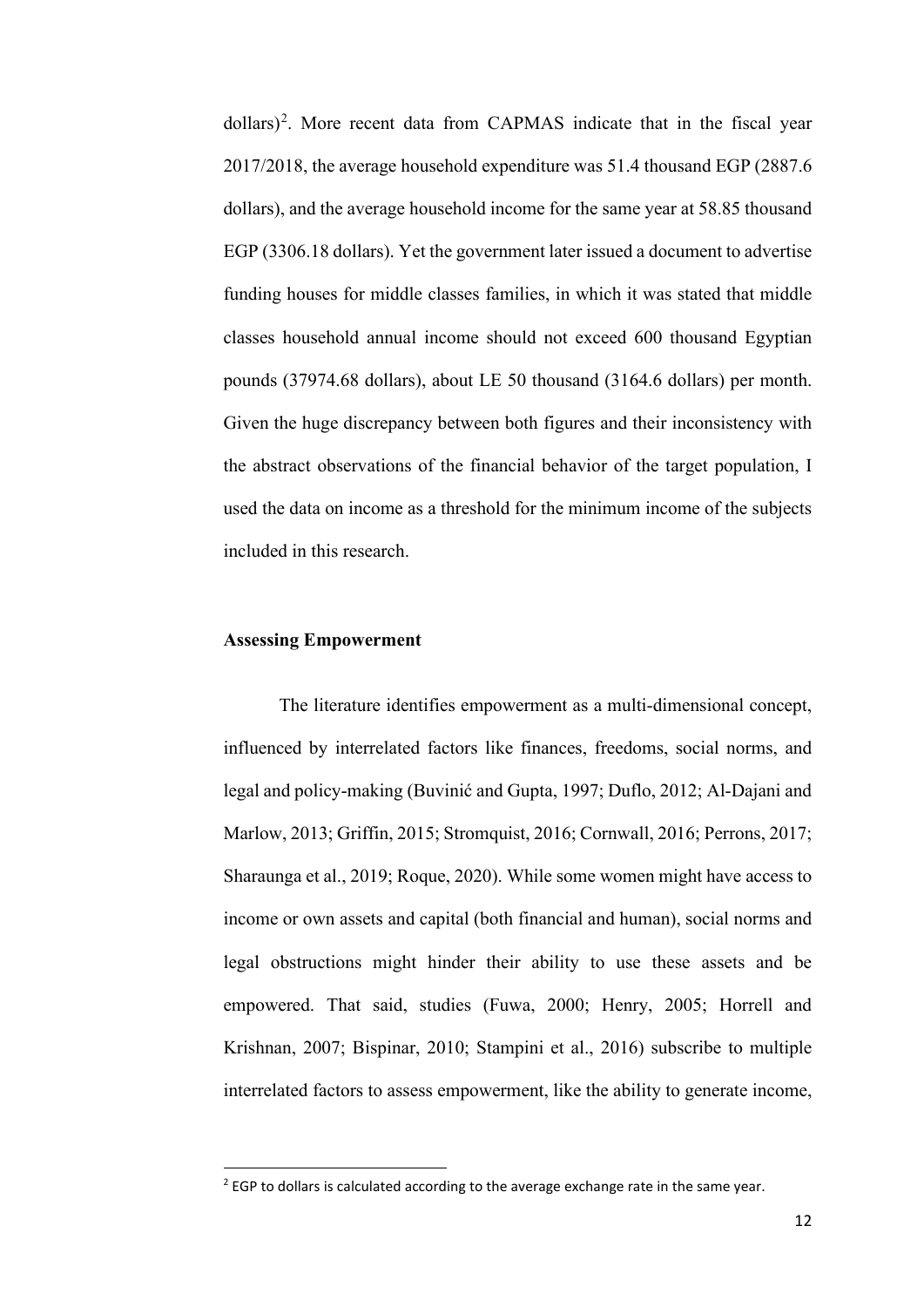the ability to control the income and assets, and the ability to handle and manipulate the social norms and community restrictions. This multidimensional definition of empowerment aligns with Max Weber's theorization of social stratification, which encompasses material and non-material elements of class, stand and party.

That said, this research assesses the economic empowerment according to women's ability to generate income by having a job or any source of revenue, stability of the income, control over spending this income, and involvement in the financial decisions of the household, whether simple daily decisions or big ones like moving houses or buying expensive goods. Empowerment indicators also include the ability to maintain independent finances and make savings and the ability to find jobs or other income-generating activities.

This research assesses social empowerment according to women's ability to make personal and familial choices and decisions, ability to pursue ambitions and develop careers and characters, access to social life (friendships, family, and activities), and freedom to move in and between different places to get errands done or for leisure.

I have been watching for other factors that compromise women's perception, sense, and practice of financial and social empowerment, though not necessarily disempowering on their own. Given that the interviews were semistructured and the questions were open-ended, I could ask participants to elaborate on points that influenced their practice and perception of empowerment. It also allowed them to talk more about their experiences, thoughts, and perspectives, which enriched the narrative analysis later. Such factors include the effect of traditional gender roles (Assaad and Arntz, 2005;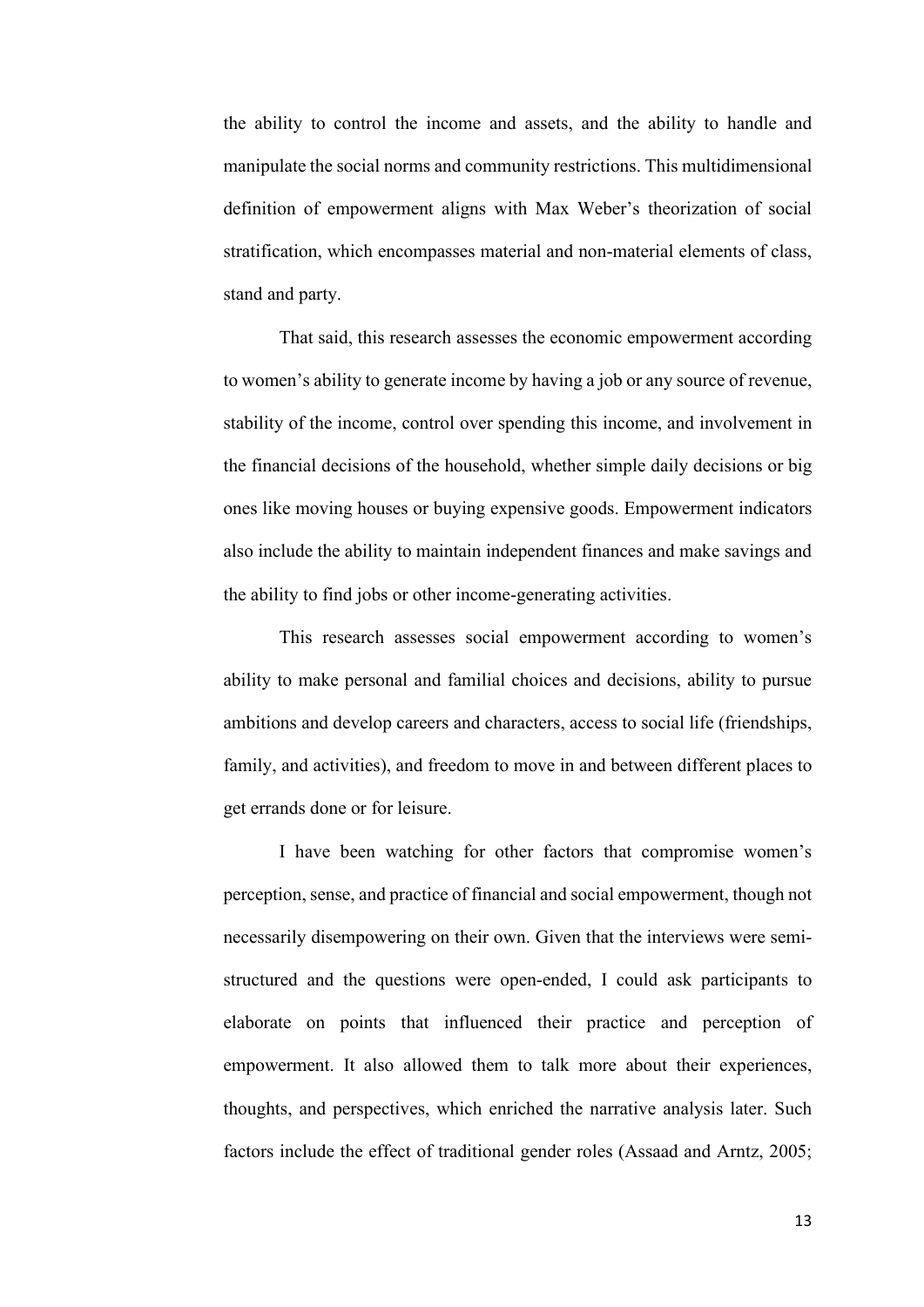de Koning, 2009; Roque, 2020) within the household and whether women's material and non-material contribution was reflected in the decision-making dynamics. Another factor is time poverty (Fuwa, 2000), where women might be financially and socially empowered yet burnt out and overworked inside and outside the household. Accordingly, women's ability to develop themselves and keep up with the job market is compromised.

## <span id="page-21-0"></span>**Sampling**

I followed a mix of selective and snowballing sampling techniques to reach out to potential participants, as half of the sample was selected directly from my extended social network and the other half was through referrals. This technique affected the course of the research as explained earlier, where I ended up with a sample of working women or women who had a change in employment status after years of being housewives. Consequently, the sample was further narrowed down to focus on working women of the urban middle classes.

A pre-chat with each participant was essential to make sure she was fit for the research and could grasp the studied concepts. The pre-chat was a 15 minutes call on average, during which I explained to the participants what the research is about, the concepts it assesses, and the type of questions included. It was also a chance to break the ice, check availability and arrange for suitable timings. Participants were carefully chosen in this phase to ensure they were information-rich and suitable for the research.

During the phase of the interviews, I have been watching for the saturation point (i.e., when the narratives become redundant and similar in a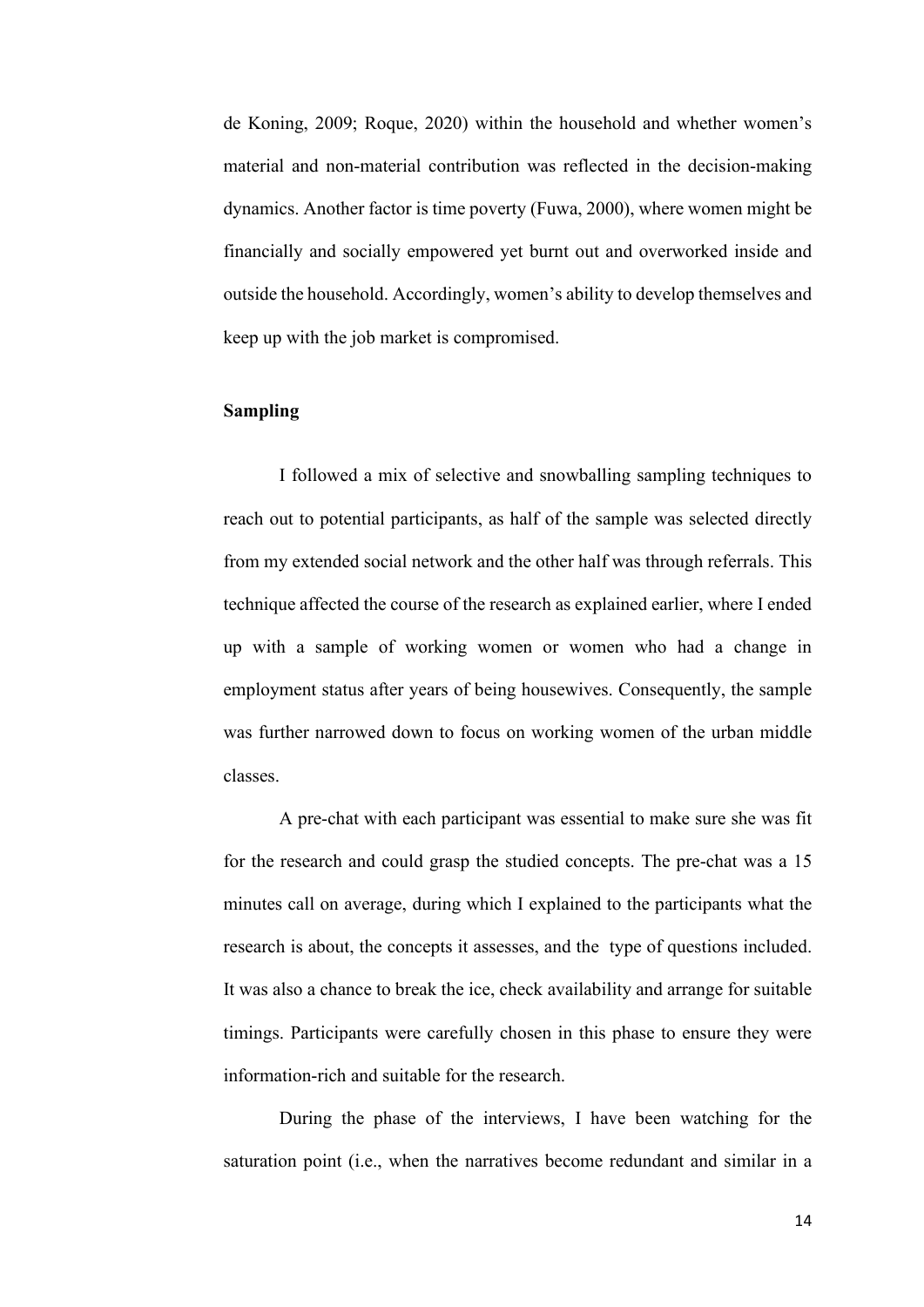way that does not add much to the research) to assess when and how to expand and diversify the sample in terms of belonging to a certain stratum, a type of household, and social context.

#### <span id="page-22-0"></span>**Interview design**

The interviews were semi-structured, starting with screening questions about the amount and sources of income, expenditure, and the main provider for the family both before and after the austerity measures. The second set of questions was about family dynamics, how the family was affected by the measure imposed in 2016, coping mechanisms, how women support their families, and whether they started any income-generating activities. The third set of questions was about how women perceive their family role, how their decision-making capacity within the family was affected, whether they feel more valued and appreciated, how their space in their local communities is affected, and whether they have more social freedoms or burdens.

I added follow-up questions on points where I felt the need to elaborate on women's understanding of empowerment and how they see themselves in this light. Other questions were dedicated for women to describe their feelings about their current roles and statuses in their households and whether they find it fulfilling. A list of questions is available at the end of the thesis as an appendix.

#### <span id="page-22-1"></span>**Data Analysis**

I followed a narrative analysis to assess how participants comprehended the events they had been through and how their economic and social contexts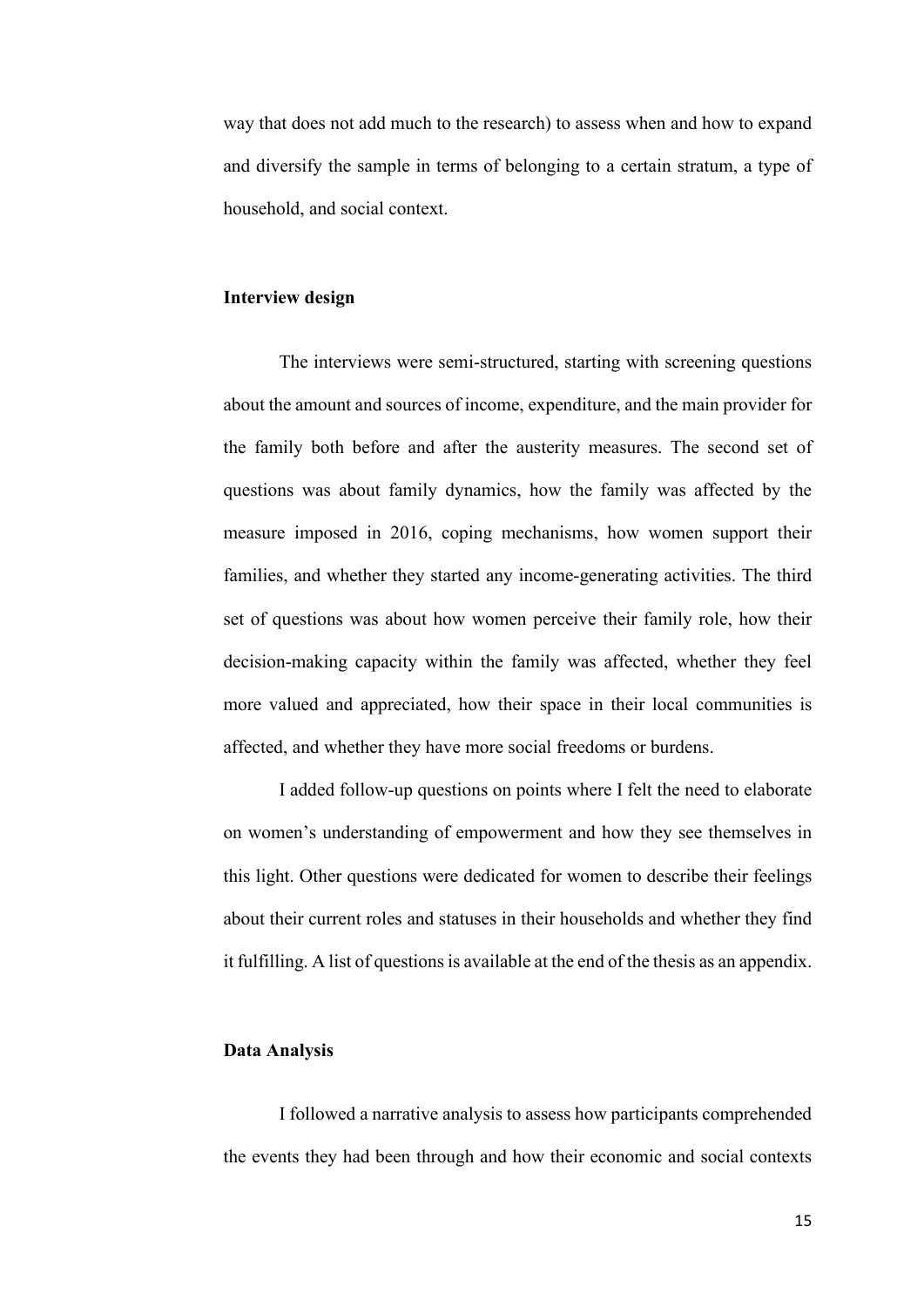were affected. There are two reasons why this analysis method works better for my research; the first is that there is a research gap on the subject, and there is no fixed pattern to the link between empowerment and austerity in Egypt. This research explores how the participants find this link in their own experiences. The second reason is that the narrative analysis focuses more on how people see and voice their own experiences and stories, which better helps draw conclusions that can be generalized among all the participants.

For coding the interviews, I opt to mix deductive and inductive coding techniques. The semi-structured interviews provided data about an initial set of themes to investigate and question, which makes the bases for the deductive technique. At the same time, the interviews were open to discussing other issues and themes that come up in the conversation, and that is when the inductive themes need to be added. Besides, the sense of empowerment is individual and subjective to a great extent, meaning that what makes one person feel empowered does not necessarily make another feel the same. For example, a participant found that taking over more financial responsibilities empowers her, another felt it burdening and repressive, and a third felt a mix of both, all for different reasons. That's where the flexibility of the inductive method is needed. I have made sure that this subjectivity does not alienate the fixed variables of the research by having fixed questions to assess the variables mentioned earlier and adding other self-expressive questions. I used the subjective parts of the interview in the analysis to give more insights into the narratives' social contexts and extract other unintended results.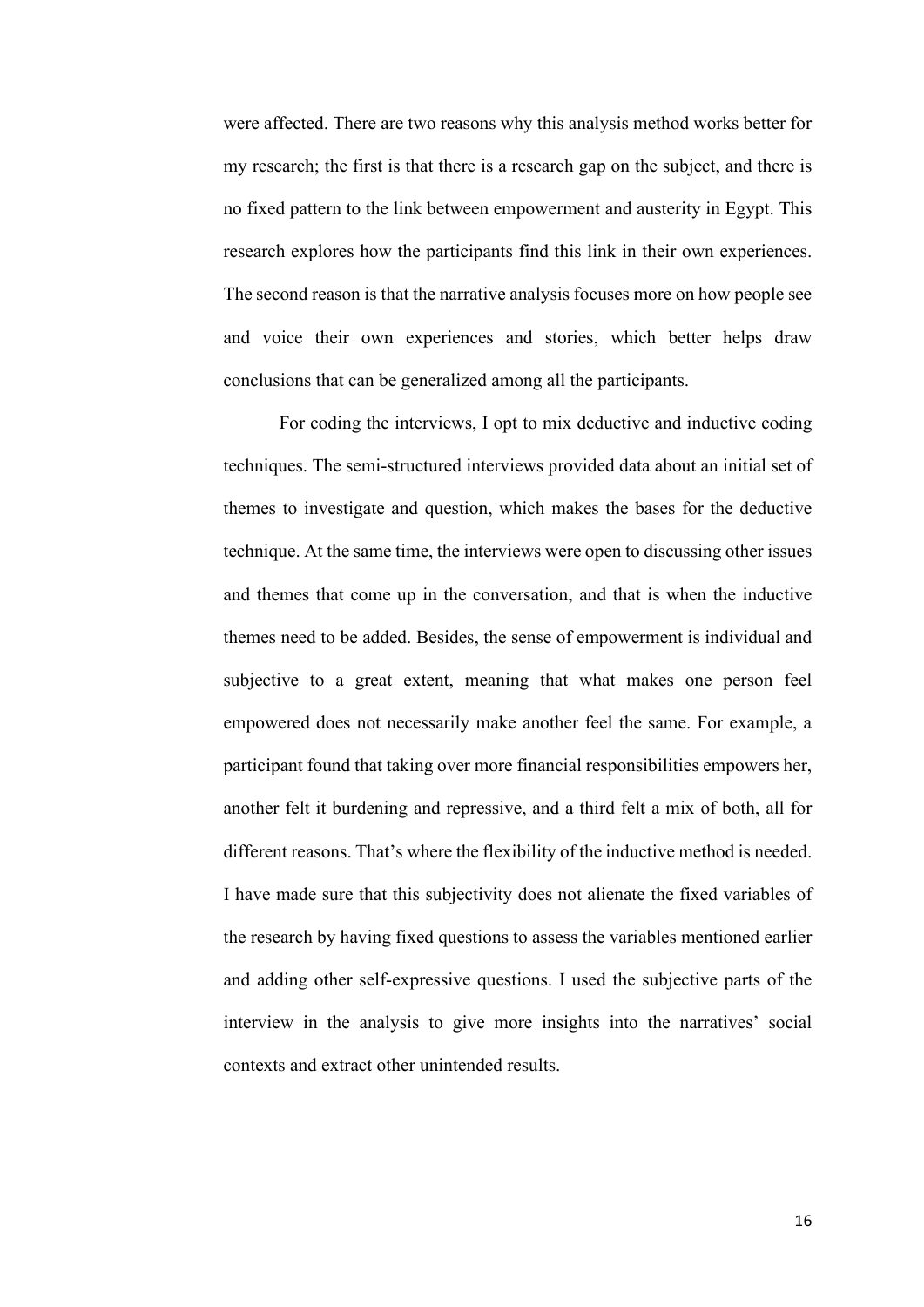#### <span id="page-24-0"></span>**Limitations**

Given the political atmosphere in Egypt, people might find it a risk to participate in studies that question the aftermath of government policies. Guarantees like anonymity and change in personal detail were provided for the participants.

Some of the concepts discussed in the interview and the study were unfamiliar to some participants. The screening pre-chats included providing a list of terms and what they mean in the context of the research and asking if the participant needed any further elaboration on any of the concepts.

The covid-19 situation and social distancing rules was an obstacle to mobility and conducting face-to-face interviews. As a result, all communication was conducted through social media applications and online calls. I used Facebook messenger and Zoom to conduct all interviews and send the Informed Consent Form (ICF). All interviews were audio-recorded, the shortest was 25 minutes, and the longest was 46 minutes, besides an additional unrecorded time before and after the interview to break the ice and explain the process. The discrepancy in the interview timings is mainly due to personal differences among the participants in terms of their understanding of concepts and events related to the research, the magnitude of details they were willing to share, and the need to rephrase questions and revisit points in some instances.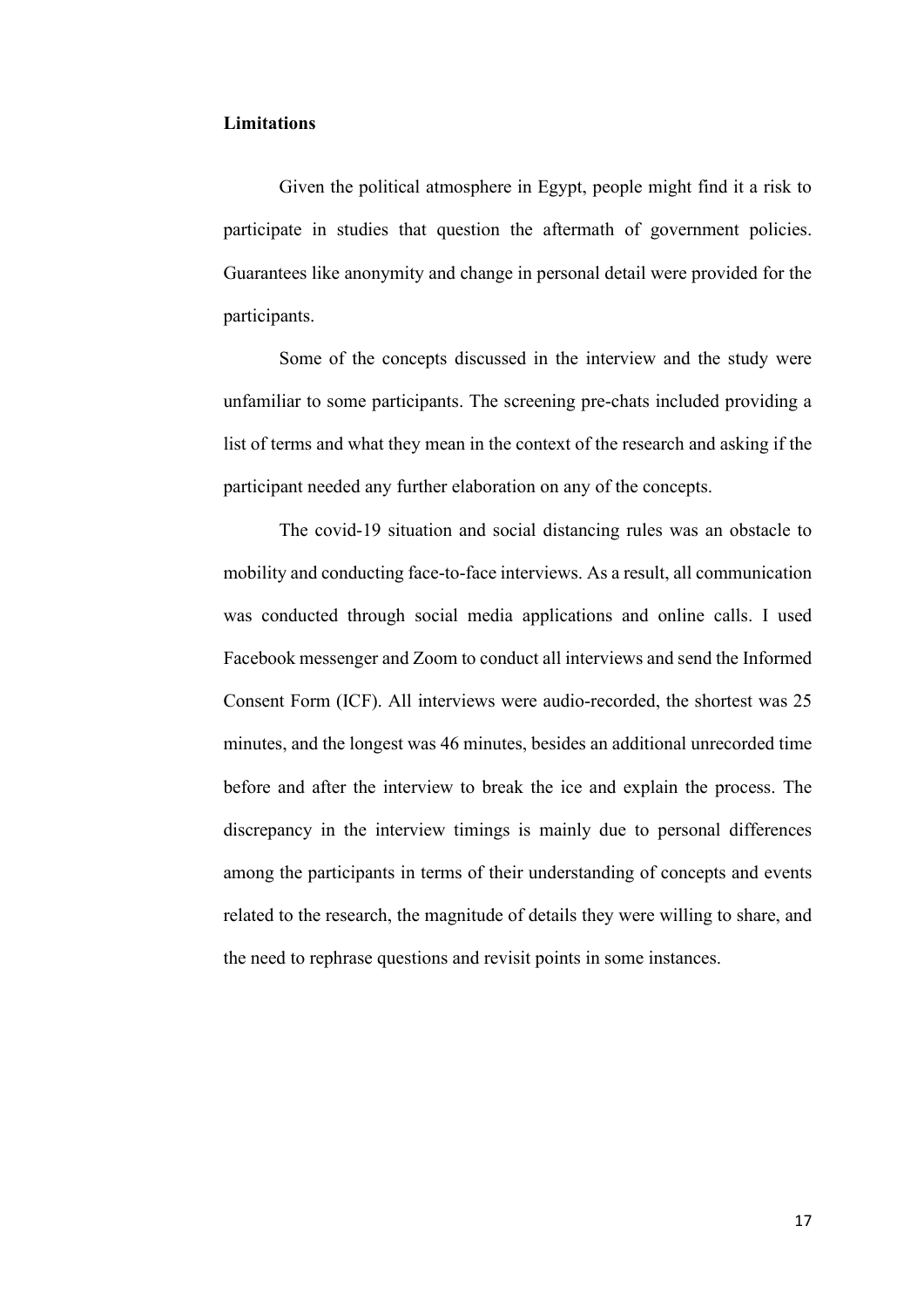#### **The Research Process**

<span id="page-25-0"></span>I conducted ten in-depth interviews with middle classes working women from diversified financial spectrums within this social group, classified according to their consumption behavior, their lifestyle, neighborhoods where they live, schools where their children go, their access to goods and services, and magnitude of adjustments they made to their consumption after austerity. According to this classification, four participants come from the upper-middle class, in the sense that they live in slightly elevated neighborhoods but not in gated communities, have a car or two in the household, send their children to private/international schools but not the highly paid ones, can afford social and sports clubs and the adjustments they made to their lifestyle and consumption were mainly in luxuries. Another four participants come from the middle class, where they live in neighborhoods that are densely populated but not *sha`abi*, send their children to private education but not an international one, cannot afford socializing in social and sports clubs, and the adjustments they made to their consumption after austerity were cutting off luxuries and going for cheaper alternatives to the basic needs. Finally, two from the lower-middle/vulnerable class, in the sense that they made a downgrade after austerity from middle to lower-middle classes but did not fall into poverty, and made tough adjustments to their lifestyle, giving up many essentials like certain types of food, skipping meals, not able to afford transportation at some points and not able to afford socializing. I have also diversified the social context through which each participant lives to understand better the impact of the economic measures in different types of households. I have interviewed five women in co-headed households with children, two women from co-headed households with no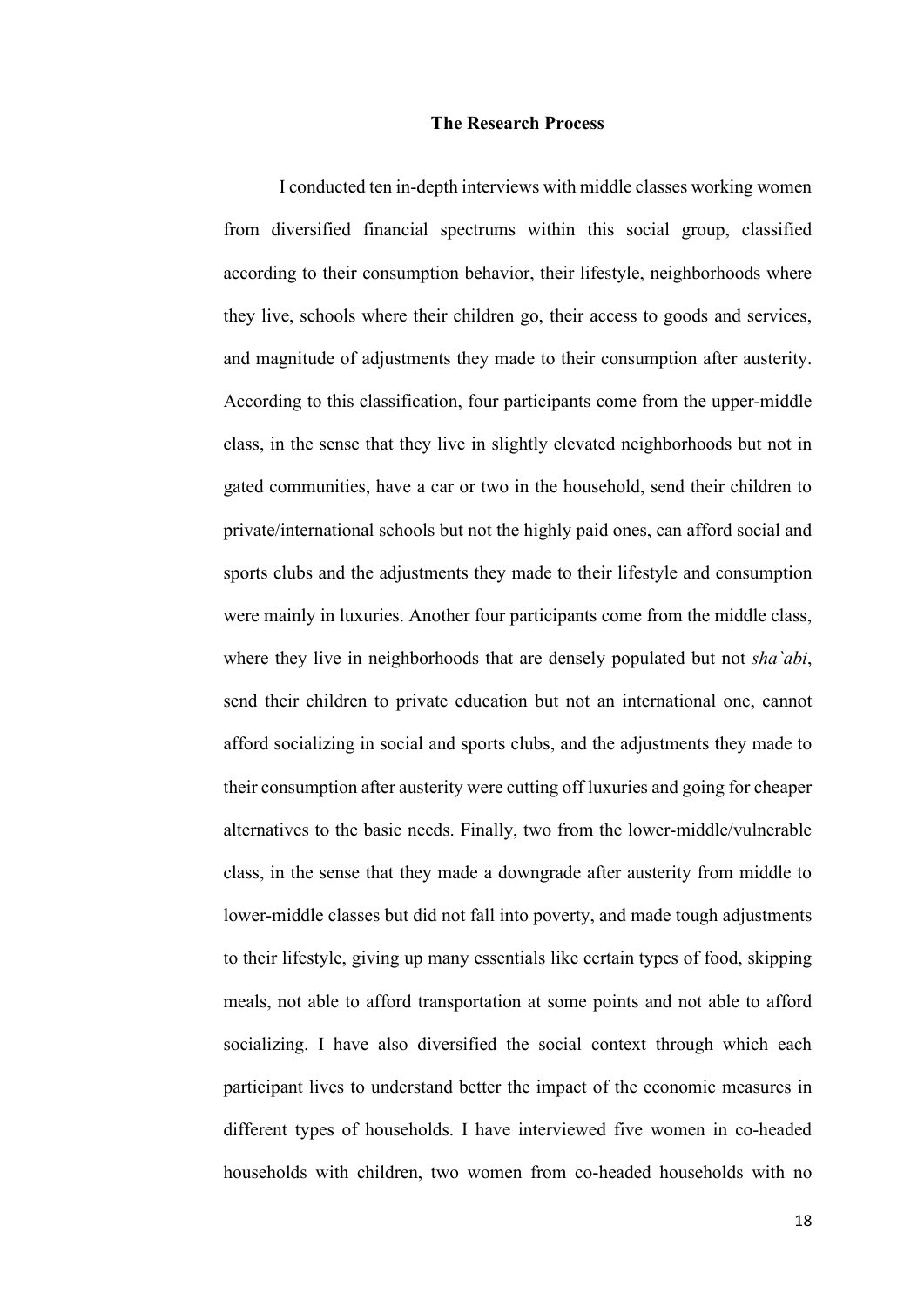children, two divorced women from female-headed households, one of which is a single mother, and one woman who is not married and still lives with her family. Given the problematic nature of the figures about the income and expenditure of the middle classes' households in Egypt, I have incorporated other elements that define the middle classes' lifestyle (i.e., elements of stand and party in Weber's terms). These elements include being professionals in traditional professions, like education, engineering, media, and administrative jobs. Other elements include having access to private, non-luxurious services of education, healthcare, and food supplies (i.e., not dependent on state subsidies) and access to popular venues of entertainment like eating out, traveling domestically for a holiday, and going to cinemas and theatres.

During the process, I noticed that I reached a saturation point with the category of women in co-headed households with children by the fifth interview. The narratives became similar despite the variation in age groups, financial situation, types of expenses, the proximity of the places where they live, and their distinct career and social choices. I then had to diversify the remainder of the sample by seeking a variety in each participant's social and familial context, hence the inclusion of women from different types of households and social statuses.

## <span id="page-26-0"></span>**Challenges through the process**

I have faced some challenges in the data collection process. The first was finding suitable candidates who agreed to be part of the research. I overcame this challenge by using a mix of selective and snowballing selection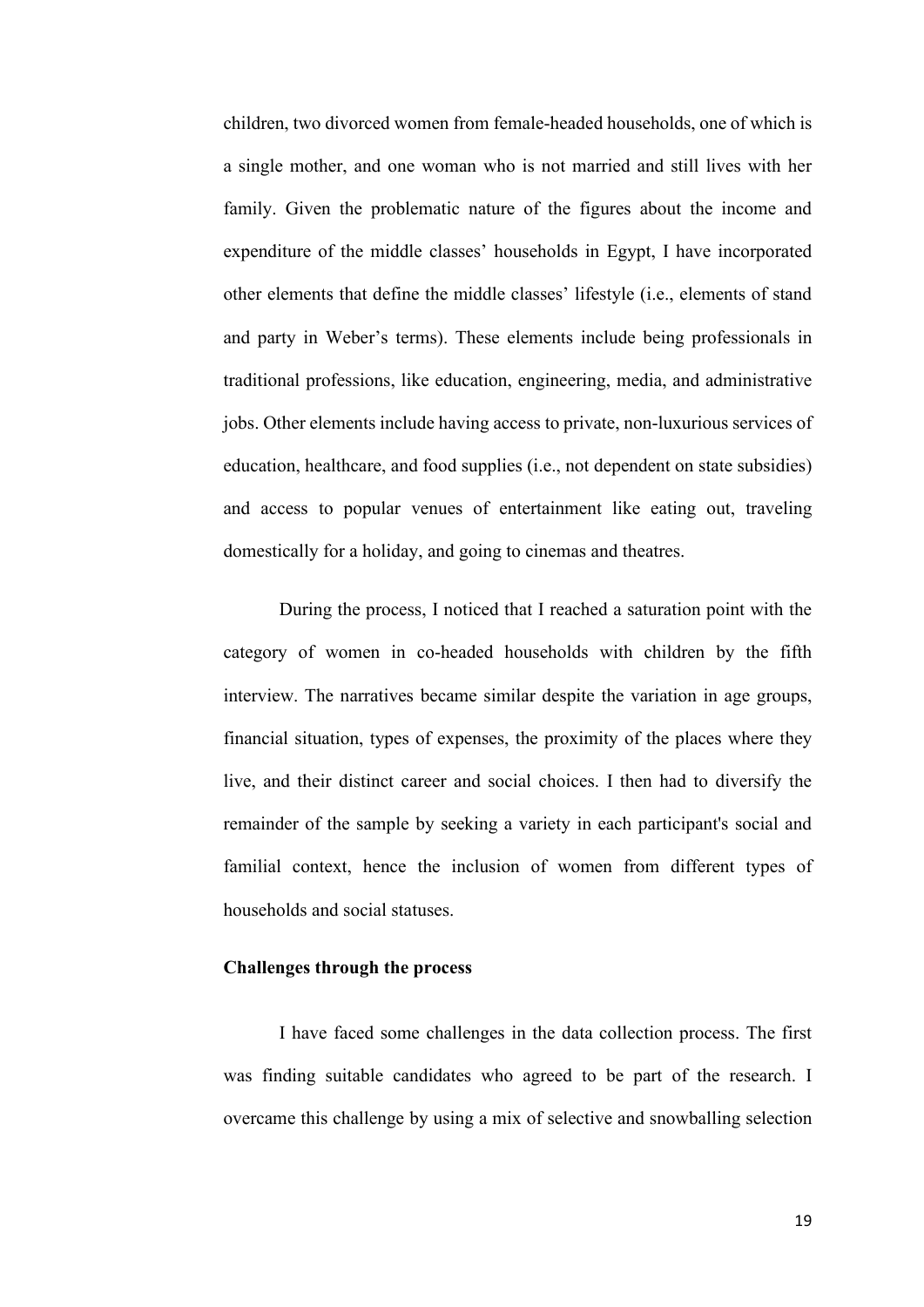techniques. I reached out to my connections who fit the selection criteria and relied on recommendations and word of mouth to refer me to others.

The second challenge was to make sure that the candidates fit the criteria of choice in terms of being in a middle classes household financially and socially. Some of the candidates came from wealthier families (upper/upper middle classes) and had to make a downgrade in their lifestyle to become in the lower spectrums of middle classes. Other candidates came from rural middle classes households and made changes to their lifestyle to become urban. Other candidates changed their circumstances during the process, like getting a job after being a stay-at-home mother, moving from freelancing to a fixed job, or relocating abroad. These changes were challenging because people usually shy away from discussing their backgrounds, financial situation, and class issues, which might compromise the outcome of the data. That's why lengthy pre-chat sessions were required to make sure that the candidate was aware of such changes and open to speaking up about herself.

The third challenge was related to the honesty of the answers. I felt that the candidates were hesitant to answer some questions or give away some details on various occasions in the interviews. I handled this by multiple techniques; the first was to reassure the candidate about the privacy of the agreement and her data. The second technique was to make follow-up questions by rephrasing the question itself or picking on a specific detail and asking for more explanation to ensure that I got the correct answer she meant. The third technique was diverting from the point that initiated the hesitation, discussing another element that the candidate might be more open to speaking about, then asking the question again in a different context when the candidate is more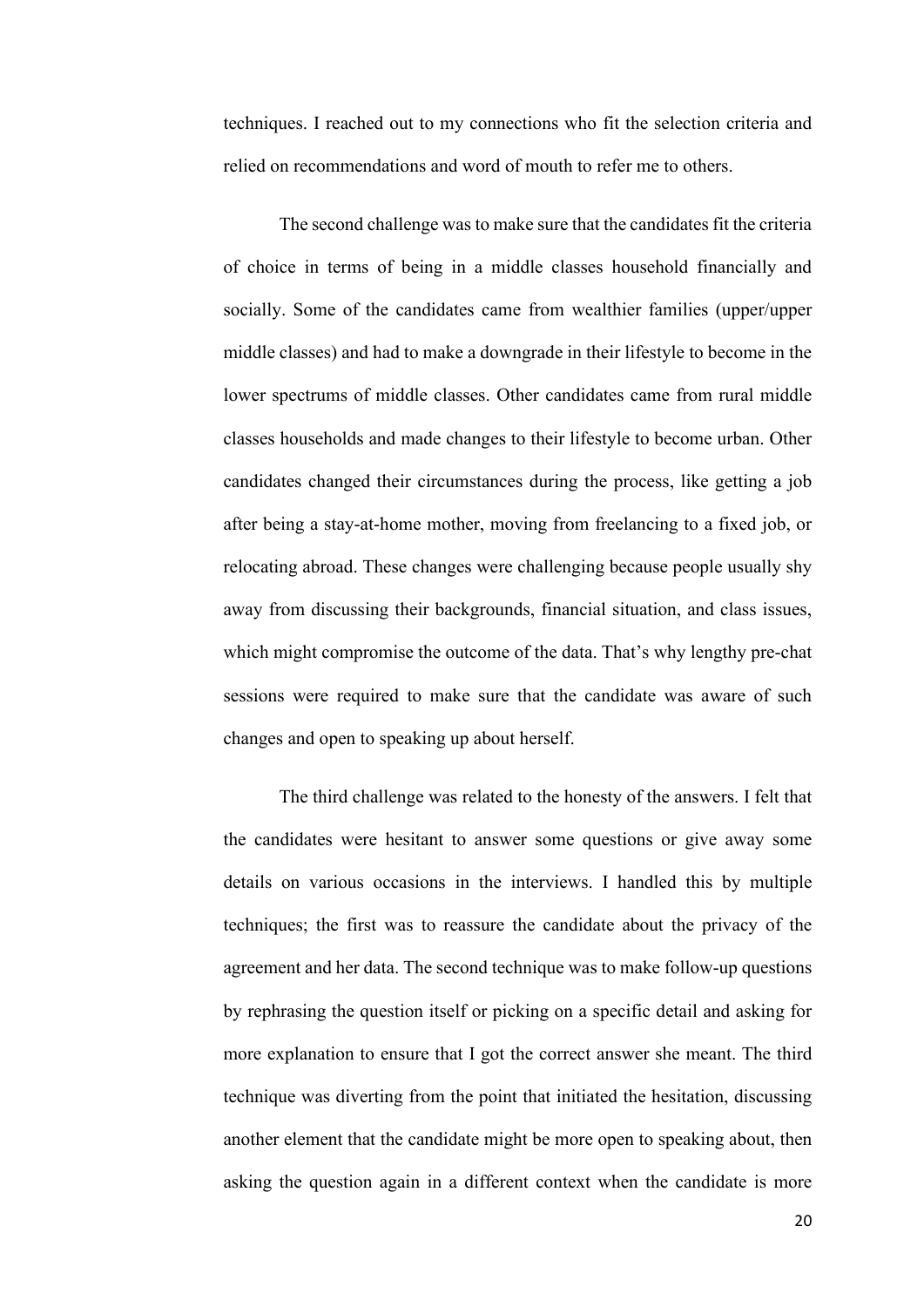comfortable. Some candidates gave more detailed and honest answers when I used the third technique.

The fourth challenge was to make sure that the candidates had the minimum required understanding of the economic measures that have been happening in Egypt since 2016. This was resolved during the pre-chat and the interview itself by trying to simplify what I mean by the measures on the microlevel and the kind of impact they had on the livelihood of the people.

The fifth and last challenge was related to reassurance and security, where some candidates I approached were afraid to be identified in the study. Some candidates pulled out after initial approvals. To handle that, I made assurances by explaining that the identity of the participants would remain secret, that the recordings would not be accessed by a third party, and sharing the documents that prove I have necessary approvals from CAPMAS and sharing the Informed Consent Form. Also, the selective sampling technique helped in this situation, as I could refer to previous communications or mutual contacts who can make such guarantees.

Fieldwork was concluded successfully after handling all the previous limitations, and the outcome is presented in later chapters. However, to understand the themes in the narratives of the participants, it had to be positioned in light of the literature available on the definition and practice of empowerment, social stratification theories, and the socio-economic and ideological contexts of Egypt.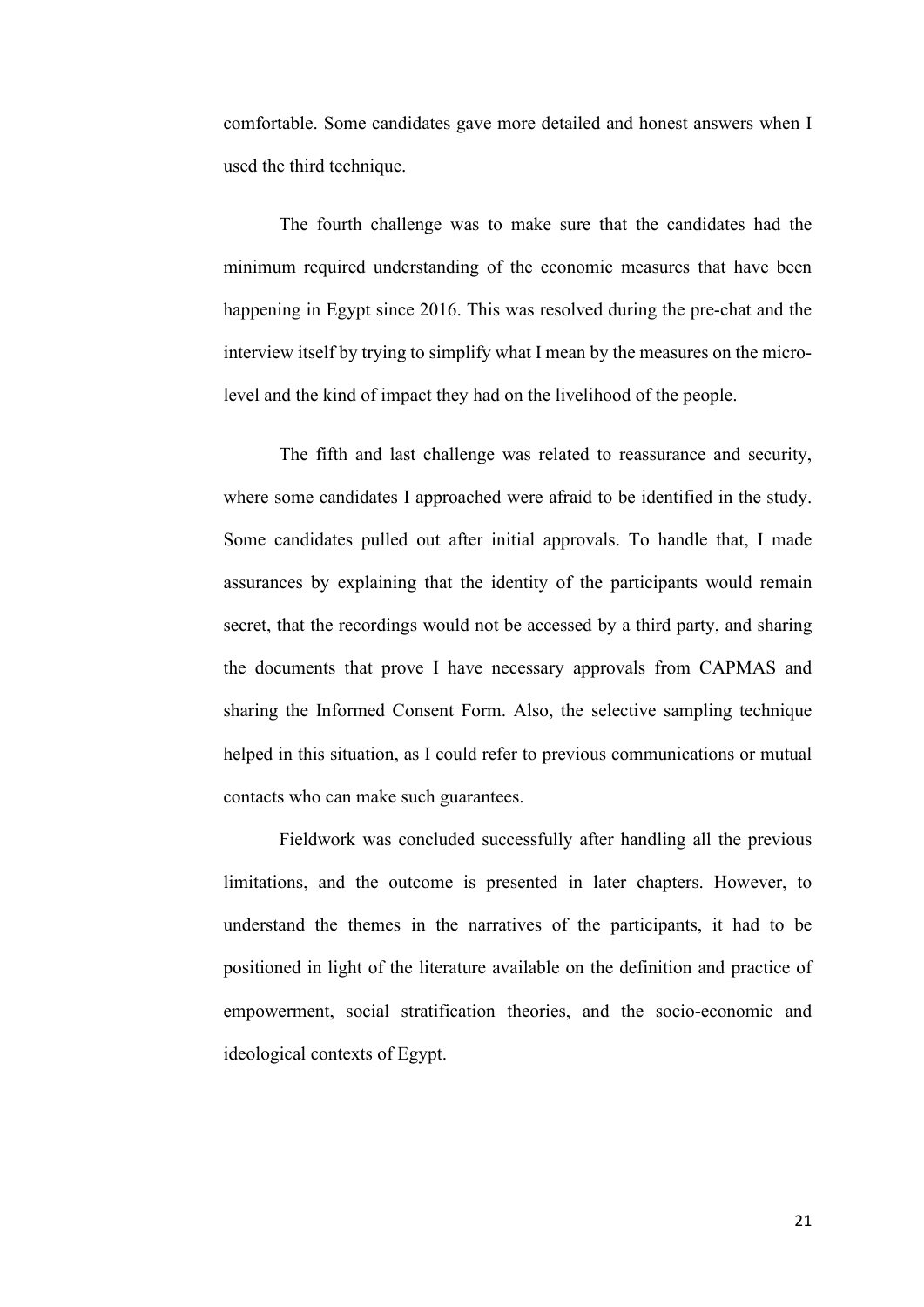#### **Chapter 3: Literature Review**

<span id="page-29-0"></span>Answering the research question posed in this thesis about how austerity in Egypt empowered middle classes women is multidisciplinary and requires looking into literature on gender, austerity, and class. This literature review starts by exploring the effect of austerity on gender balance and women's economic and social empowerment, followed by exploring what empowerment means in such a context. It will then explore the literature on the class factor and how middle classes households are affected by austerity, then narrow down to look into women of the middle classes under austerity.

#### <span id="page-29-1"></span>**Empowerment and Austerity**

It is well established in the literature that women get the short end of the straw when it comes to the consequences of austerity (Ortiz and Cummins, 2013; Griffin, 2015; Périvier, 2016; Perrons, 2017). Research shows that women usually are more prone to vulnerability, more likely to lose their jobs or get lower wages, carry over more duties, and endure other mental health and social consequences. Studies on the 2008 economic crisis in Europe (Griffin, 2015; Périvier, 2016; Perrons, 2017), for instance, state that women became more vulnerable economically and socially under austerity. One of the studies quoted is a joint one with Fawcett Society and Women's Budget Group. It shows that 80 percent of the burden of austerity and budget cuts in the United Kingdom falls onto women, as they mostly work in government and social care sectors that get more affected by cuts. The study also estimated that "the real income of female-headed households, typically lone parents and single female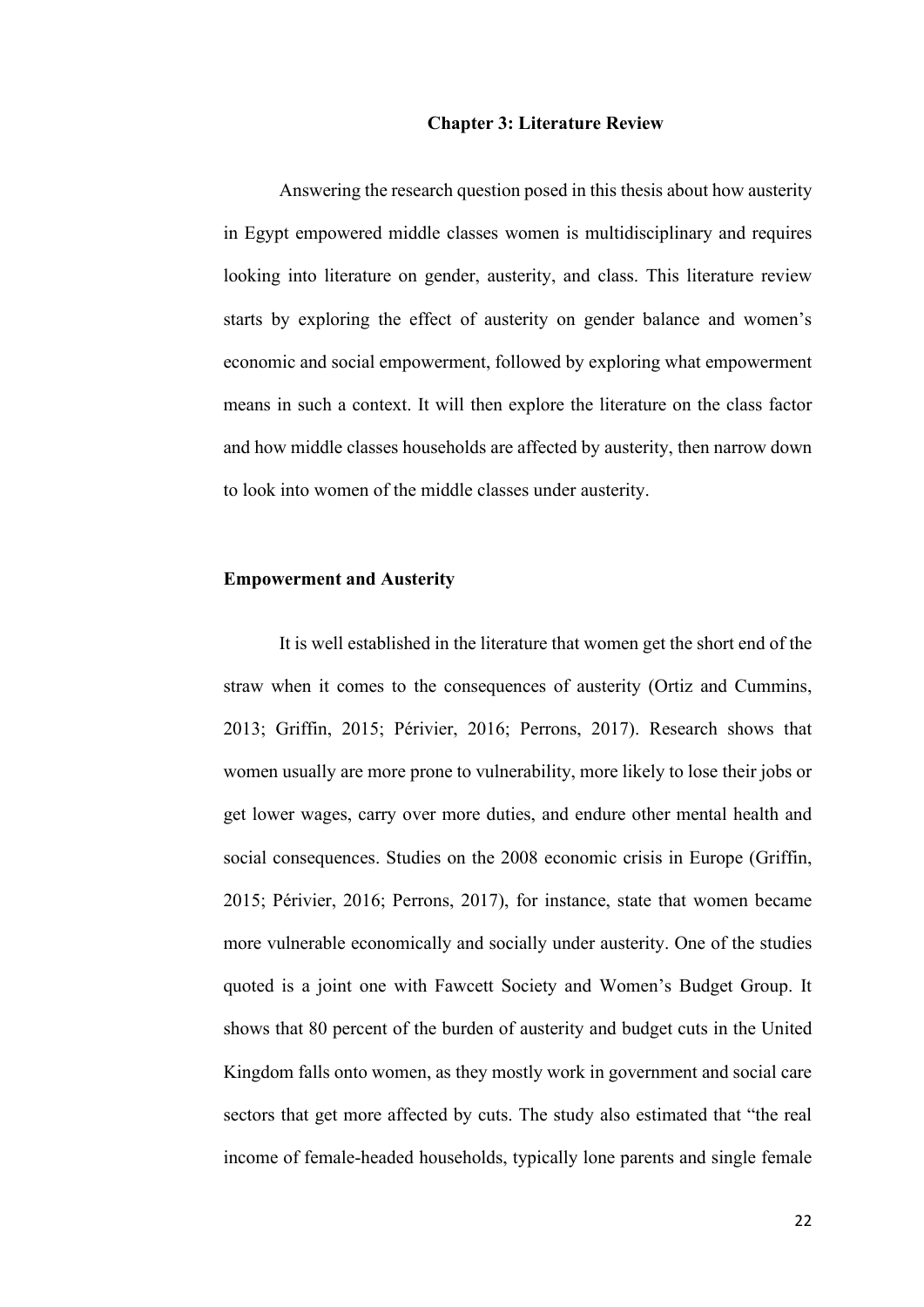pensioners, will lose 20% by 2020" (Perrons, 2017, 32) as those measures continue. The term "sh(e)-austerity" was coined as a result, as the female employment rate and the cuts in industries that women tend to occupy did not recover as much as that of men (Perrons, 2017).

More women were hit financially after the 2008 financial crisis as they worked in the public sector under pay cuts in the larger European context. Women became the main breadwinners of many households as men lost their private-sector jobs, yet it was not met with a significant change in household responsibilities and dynamics. Here emerged the "added worker effect," as women sought to find additional sources of income to make up for the lost jobs of their partners. In countries where women already had less share in the labor market (like Italy, Greece, and Spain), the "added worker effect" was higher in comparison to other countries where women's participation in the labor market was higher (Périvier, 2016). Similarly, in the case of Egypt, women (who constitute a quarter of the labor market according to the NCW) are placed under the added worker effect as they seek money-generating opportunities to provide for their households, yet it is not clear how this affects their role in the family.

Besides the evident economic and social effect of the 2008 global economic crisis on gender balance and women's financial and social positions, the crisis also resulted in a setback to the gender-sensitive policymaking. In response to the crisis and its policymaking aftermath, a feminist approach emerged under the name of "crisis governance feminism," aiming to reinforce gender considerations in policymaking. Penny Griffin (2015) investigated this approach by looking into how "gendered responses to the global financial crisis, including, in particular, the dismissal of ill-fitting feminist critique and the co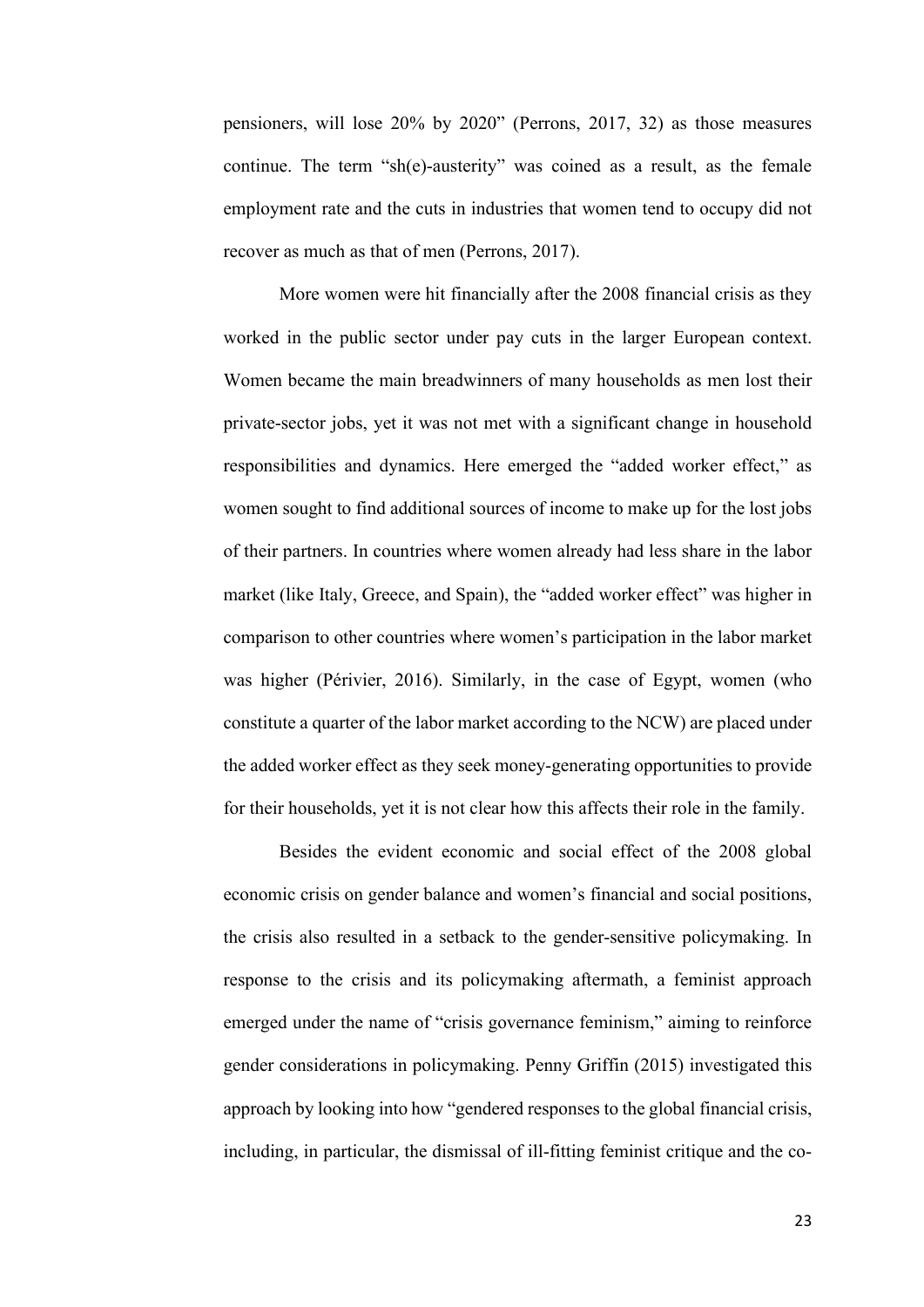option of feminist knowledge, have contributed both to the promotion of global finance based on neo-liberal, masculine privilege and the longevity of neoliberal, capitalist imperatives in the global political economy." (Griffin, 2015, 50).

Although the feminist body of literature and scholarship has become outspoken about the imbalanced global economic order and the failure of neo-liberal institutions to accommodate women's place in the economy and safeguard female financial empowerment, the situation remained idle on the policymaking front. And like what happened in the 1980s debt crisis, the East Asian crisis and the crisis in Argentina, Griffin (2015) concluded that the 2008 crisis was yet another failure for the feminist analysis, which remained a "flawed scholarship and ignorant policy-making that further exacerbate, or even create, hierarchies and inequalities of labor, class, gender and sexual relations." (Griffin, 2015, 52).

Regarding the gap in scholarship, literature is more focused on the economic gender balance in rich economies and lacks gender-based analysis of financial crises in poorer countries. Throughout this research, only one paper could be found to tackle the risk austerity measures pose to vulnerable groups in the developing economies, particularly women and children. A study by Ortiz and Cummins (2013) states that one-quarter of developing countries went through economic shrinkage and had to make considerable cuts in the public expenditure, wages, subsidies, pensions, and safety nets in response to the global financial crisis in 2008. But the situation of those countries was overlooked in the literature due to the gaps in data available. The study, which relied on 2012 data from IMF, mentioned that Egypt was among the most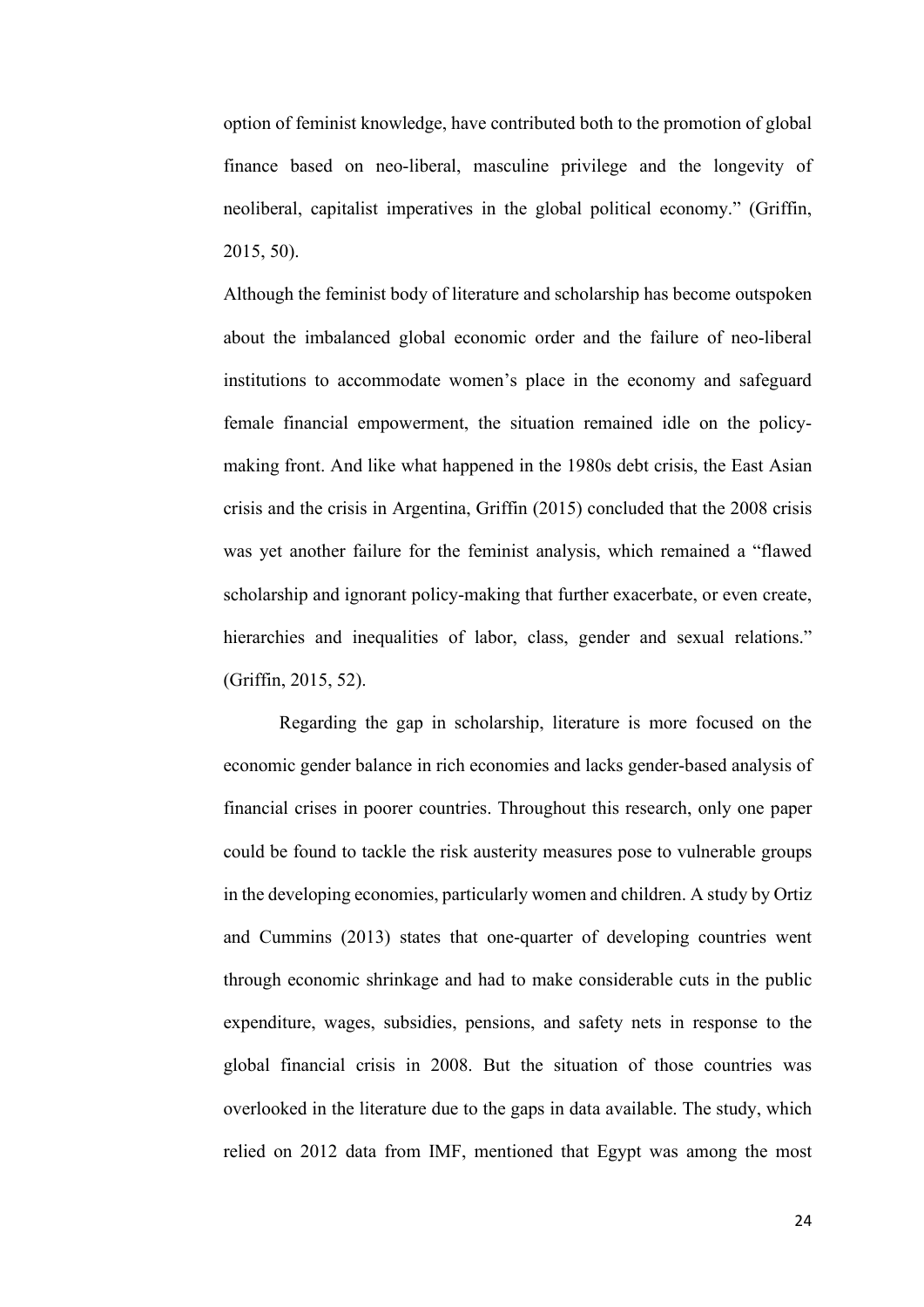affected countries in the Middle East and had to make adjustments in policies related to social protection, subsidies, and pensions. It concluded that those "budget cuts pose clear risks to children and women in terms of their impact on the level and quality of essential public assistance" and that "Protecting vulnerable populations is critical to equitably sharing the adjustment costs and avoiding detrimental or even irreversible effects on children and women." (Ortiz and Cummins, 2013, 73-74). As the IMF-related measures were added to this risky situation in Egypt in 2016, it is plausible to assume that such risks are becoming higher now. Here lays one aspect of the potential contribution of this research, wherein the absence of data and analysis on the effect of austerity on women in developing economies, and Egypt in specific, this paper investigates how Egyptian women were adjusted economically and socially to austerity through first-hand experiences.

#### <span id="page-32-0"></span>**Why does empowerment matter?**

In 2000, the United Nations listed women's empowerment among the Millennium Development Goals as a crucial pillar for development. In the following year, 2001, the World Bank released a report titled "Engendering Development," where it argued that empowering women economically and inside households boosts development at the macro level, as it increases the welfare of the families, leads to better use of resources, and expands and diversifies the workforce. Ten years later, the World Bank released another World Development Report in which it stated that gender equality and women empowerment "should be a goal by itself." Such statements and recommendations echo the feminist literature that argues that women's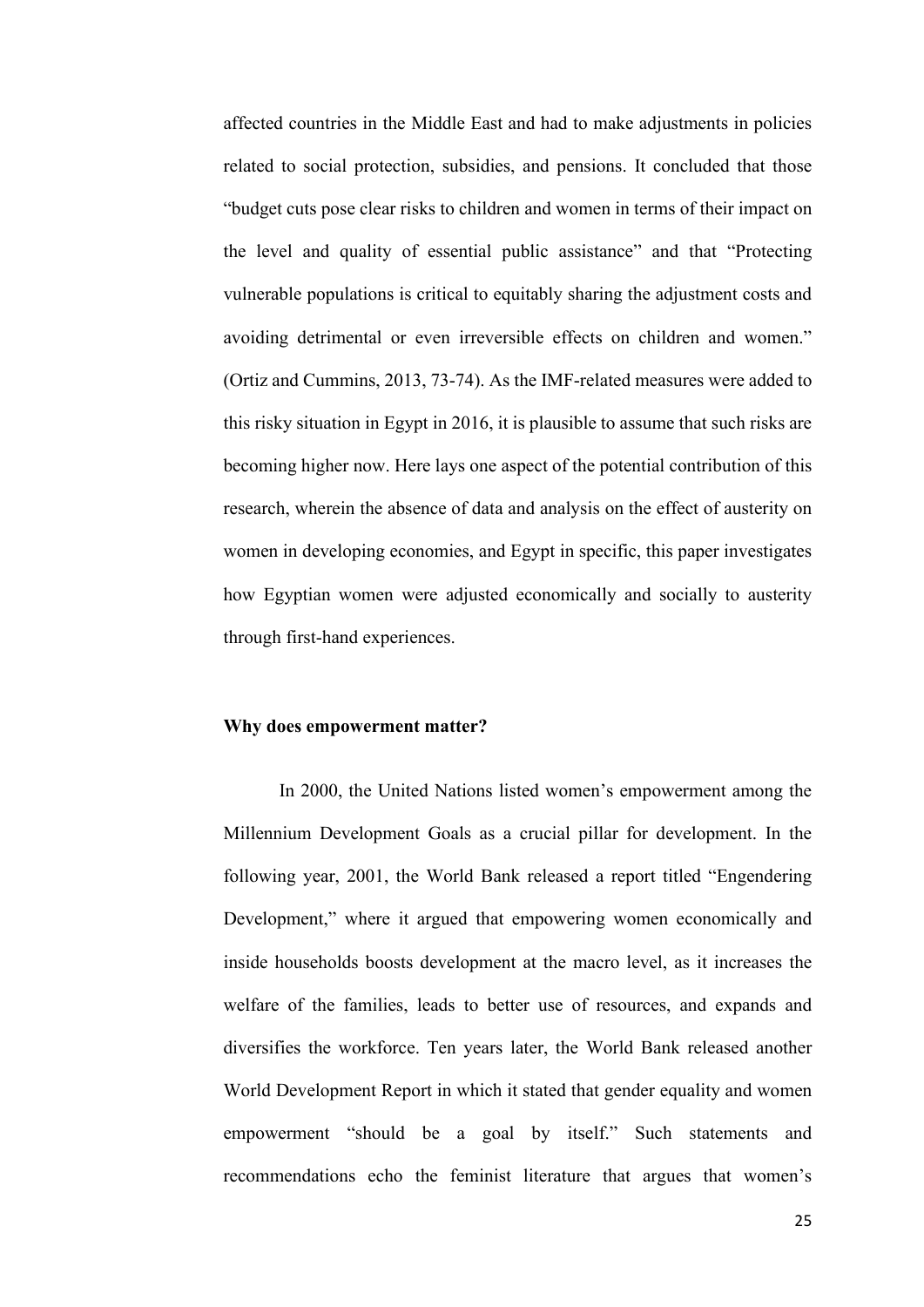empowerment is an issue that transcends the private household structure into the bigger socio-economic structures. Economic development and empowerment are interrelated in a causation effect. For the better-off societies, it is argued that development provides more opportunities for women by creating bigger markets and more need for skilled workers. And for poorer classes, development is argued to ease the grip of poverty, hence helping families to allocate more resources to their daughters (i.e., empower them) (Duflo, 2012). Similarly, neoliberal economic measures are claimed to support women's economic empowerment by establishing a gender-blind market that cares only about skillful labor regardless of gender or race. But it was evident that without a fundamental change in social dynamics (i.e., social empowerment of women), such economic opportunities will remain a mere influx of women into the existing socio-economic system in a manner that burdens them even more (Nadasen, 2012/2013).

On the other hand, women's economic and social empowerment boosts development even in poorer economies. An example comes from land ownership in Ghana, where women's insecurity about their ownership and capacity to make decisions regarding farming lands makes them avoid risky measures like fallowing land. On the other hand, when women are empowered with their sense of ownership and decision-making capacity, they tend to invest more in the assets, hence better production (Duflo, 2012). Similar to familial and social empowerment, giving women more weight in decision-making maintains the welfare and health of household members, especially children, as women tend to allocate a greater share of household resources to them than men do. This way, it is guaranteed that proper human capital will keep developing to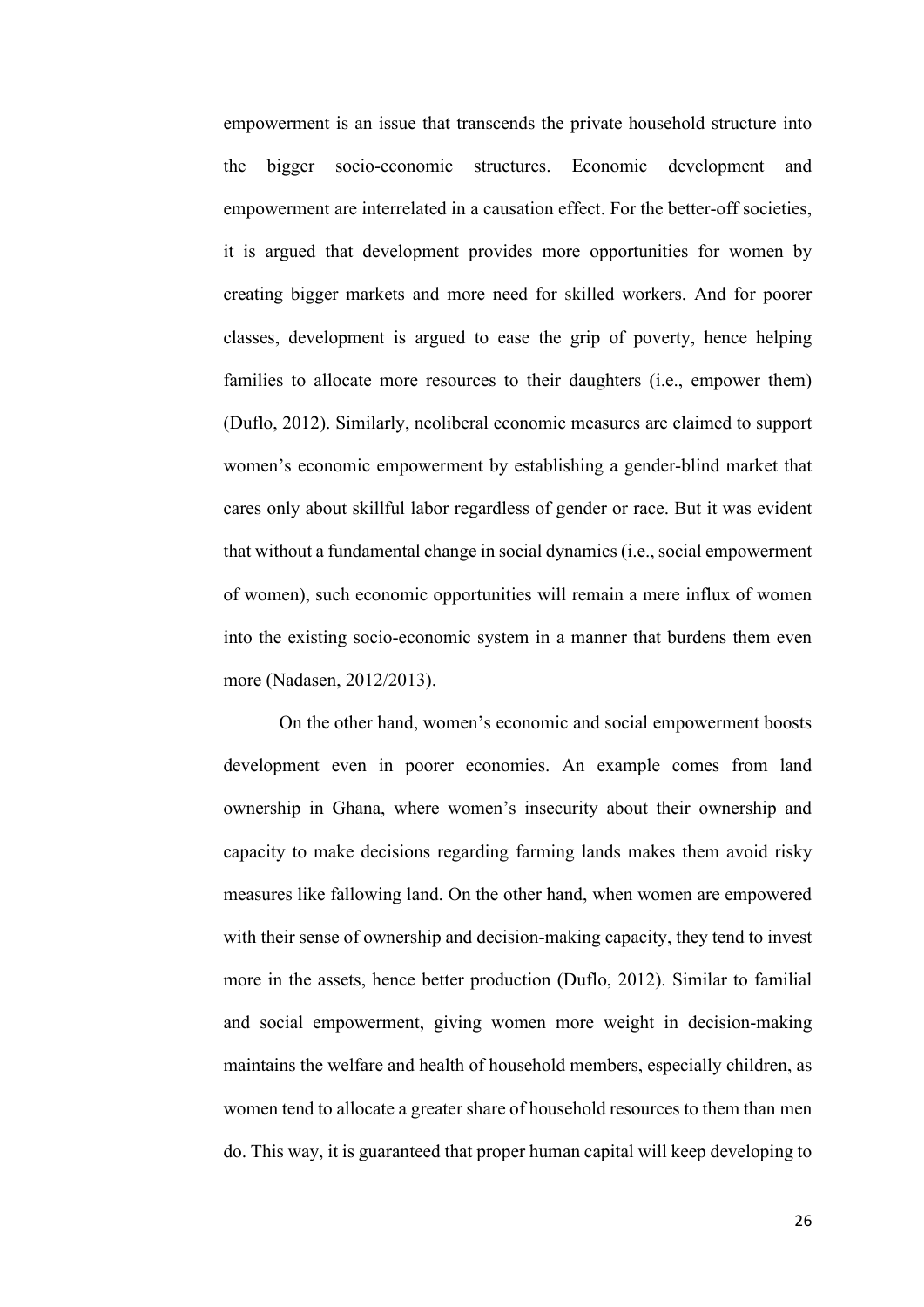keep the system going (Fuwa, 2000; Duflo, 2012; Johansson de Silva et al., 2014).

#### <span id="page-34-0"></span>**Defining Empowerment**

This research assesses women's economic empowerment based on two factors; having access to generating income and agency by having control over assets. It has been evident in multiple pieces of literature (Buvinić and Gupta, 1997; Horrell and Krishnan, 2008; Al-Dajani and Marlow, 2013; Bayissa et al., 2017; Sharaunga et al., 2018) that women may have access to income, but are not necessarily empowered as they cannot control the sources or use of this income. A study on female-headed households in Zimbabwe shows that the factor of agency placed limitations on women's economic empowerment. It also asserts that the level of income is not the only indicator of (dis)empowerment because "being income poor is the most obvious but, being asset poor may be equally detrimental." (Horrell and Krishnan, 2008, 1352). A similar study on female-headed households in Chile, Columbia, Honduras, and India concluded that 38 out of the 61 cases reviewed were overrepresented among the poor and could secure proper income. Yet women in those households were not financially empowered as they did not have control over assets and means of production (i.e., agency) (Buvinić and Gupta, 1997). Such assets extend to "human capital, such as education and the number of people available to work in the household; to social capital which enables people to engage in networks, to develop markets and mitigate risk." (Horrell and Krishnan, 2008, 1352).

The question of the agency was taken into a broader light, and a new body of literature identified empowerment as a multidimensional process with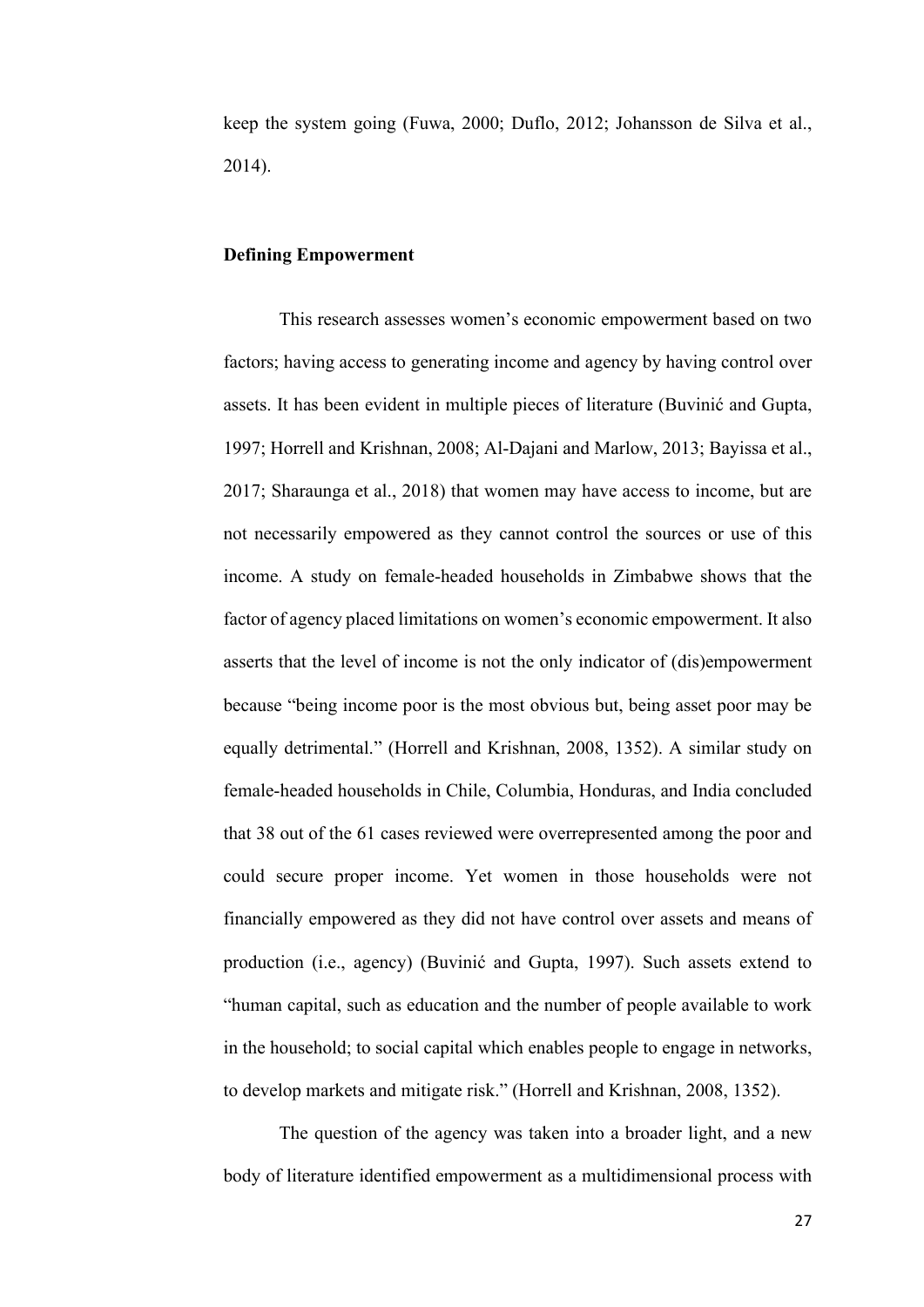familial, socio-cultural, legal, psychological, and political aspects. And to assess women's empowerment, studies should look into the relationship between economic empowerment and the aforementioned aspects (Bayissa et al., 2017). The multi-dimensional assessment of empowerment was evident in a study about women in the Msinga Local Municipality in South Africa, where Sharaunga et al. (2018) identify agency (both social and economic) and access to resources as the most significant indicators to assess how empowered women are. They also highlight differences in social and cultural contexts, where women's ideas about the outcome of empowerment vary. Consequently, the study identified empowerment as "The multidimensional process of increasing the capacity/capabilities (i.e., resources and agency) of individuals or groups to make choices and to transform those choices into desired actions and outcomes." (Sharaunga et al., 2018, 5).

Another multidimensional study on female Ethiopian entrepreneurs found that economic, familial, and social aspects (i.e., having more power over decision-making in families and local communities) were most interrelated in making women feel empowered. The study confirmed the classic assumption; that as women earn more income, they gain more say in their families. But such sequence is conditioned by the level of income, as women who could not secure enough income to make them totally independent from men could not be as empowered in familial and social aspects (Bayissa et al., 2017).

The same sequence of economic empowerment's effect on familial and social contexts was evident in a ten-year study of Palestinian refugee women in Jordan. The study concluded that home-based embroidery businesses helped women gain more share of power in their households. Women were more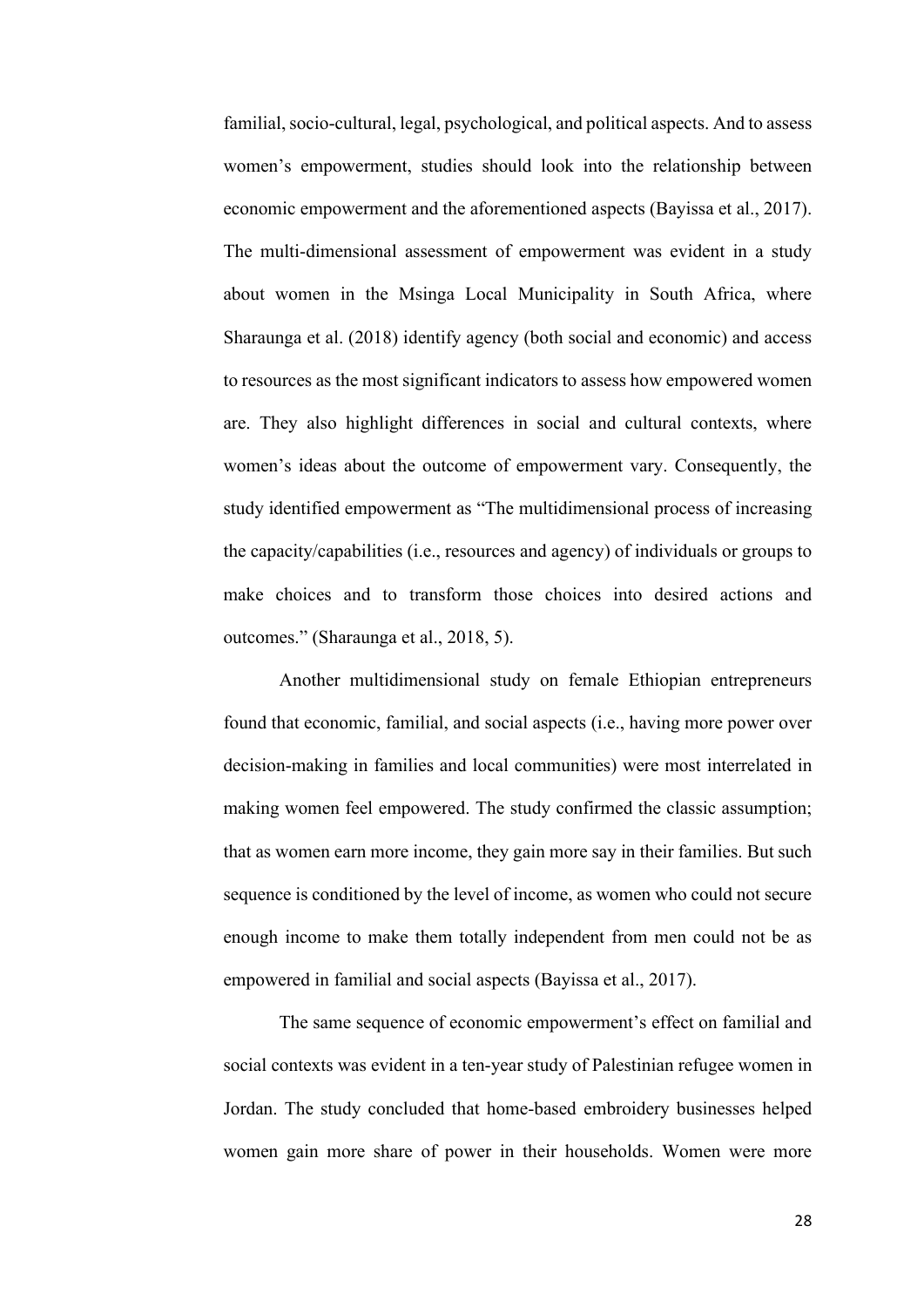capable of making family decisions, improved the welfare of their households, and expanded their social space and presence in their communities. The study also revealed that women were motivated to overcome constrained opportunities in their communities and formed an organized group that created their embroidery market (Al-Dajani and Marlow, 2013). This makes the process of empowerment not restricted to the micro family-scale but extends to the communities, a notion described in empowerment literature as making the personal political. This notion comes at the heart of this research, as it builds on it to assess how the macroeconomic measures impact the individual social and economic situations of women within their households and communities.

To sum up, empowerment has multiple interrelated factors to define and assess it. Owning capital (both material and human) or access to any source of income is not a guarantee that a woman is empowered. The factor of agency over resources is as essential as ownership for a woman to exercise and sustain this empowerment (Buvinić and Gupta, 1997; Al-Dajani and Marlow, 2013; Sharaunga et al., 2018; Bayisset al., 2017). The social context also affects how a woman is positioned in her community, hence her ability to exercise empowerment. While some women find a space to manipulate and twist norms and social pressure, others remain disempowered because they cannot or do not know how to manipulate. Hereby, this research opts for the multidimensional assessment of empowerment; financial empowerment by having access to income and the ability to control and maintain it through decision-making and self-development, and social empowerment through having enough social space and freedoms to form and maintain relationships and make personal choices.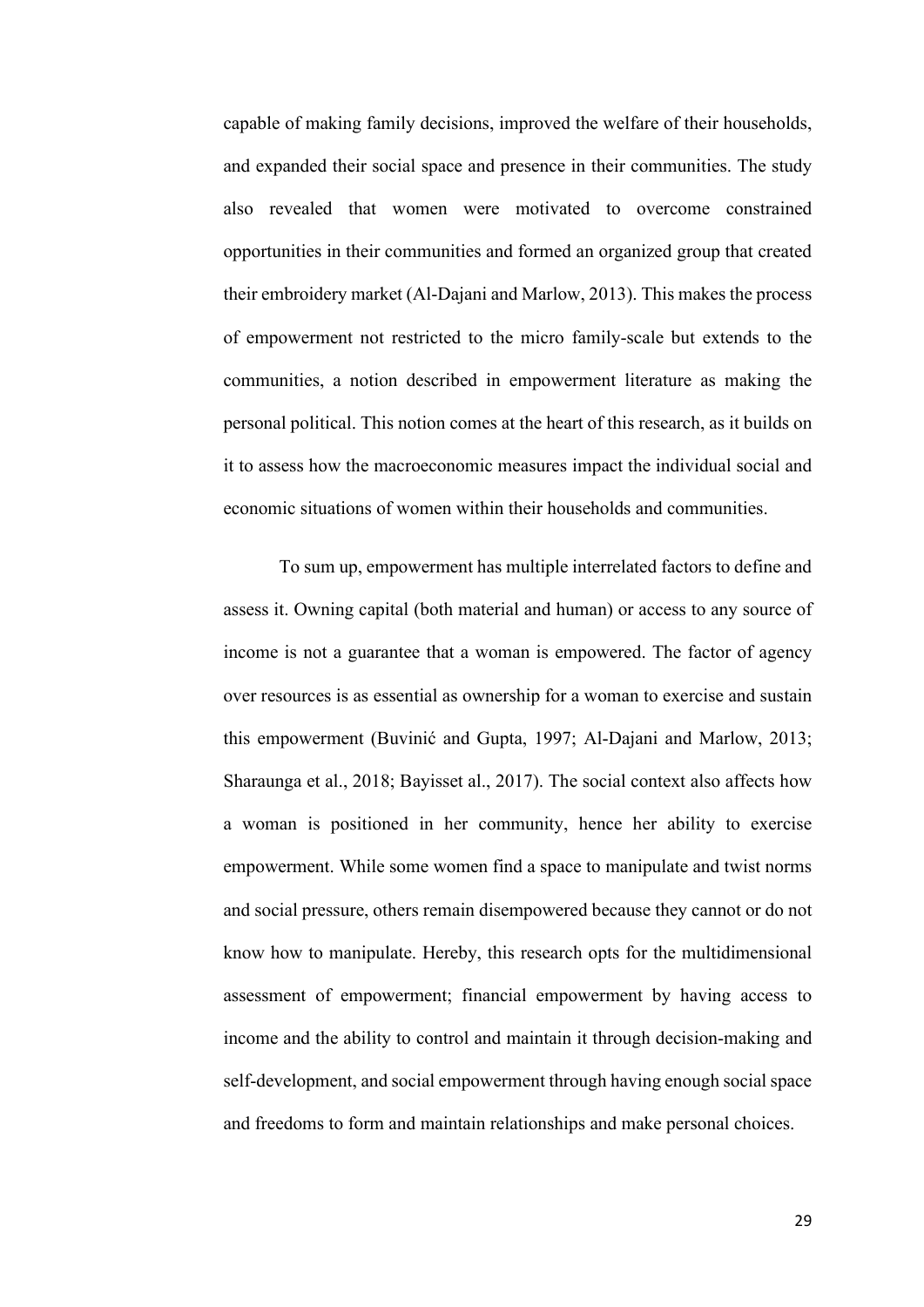#### **Women's Empowerment and Social Classes**

The literature has proven that the understanding and attainment of empowerment vary along class and cultural lines. Each class or social group perceives and executes empowerment differently. Also, empowerment has long been studied as a form of social change that works in the same dynamics as class struggle/change (Bispinar, 2010; Al-Dajani and Marlow, 2013; Stampini et al., 2016). For instance, change in gender relations, being the early theorization of empowerment, was derived from the theories of social change. Similar to Marx's analysis of the oppressed (working classes) as the key player to bring change in class relations, empowerment theories believed that the oppressed (women in this context) should lead a process of change to gain equal rights to men (Stromquist, 2015).

Empowerment was early identified inexplicitly as part of the development and social change work in the 1970s, but the first conceptualization came a decade later in vague terms such as "change in power relations" within the society and giving women access to "equal rights as men" (Cornwall, 2016). And the goal was to make women as capable as men to bring about change to social structures and equal access to power agents (financial resources and decision-making in family and society). It was identified later that in many societies, women might have the will for change, yet they do not necessarily have the financial means, and that's when the question of poverty took over the understanding of empowerment. As a result, another concern grew in feminist scholarship about the possibility of losing the social change gest in favor of finances. A new body of literature came up to identify empowerment as a social movement to resist and challenge the existing power relations within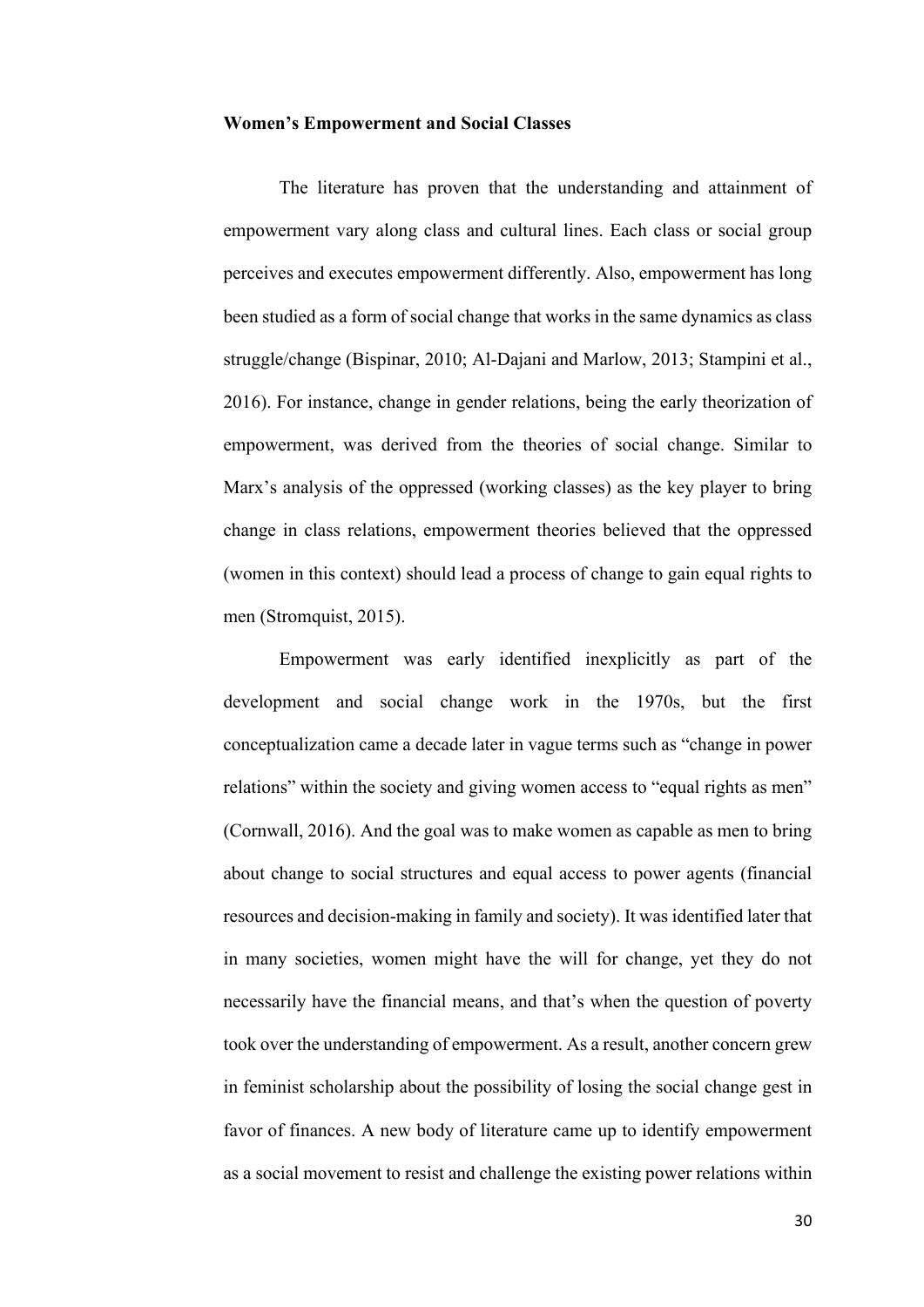society, gain equal control over material and social sources of power, and – in a developed format – a grassroots movement that presses for political change to paternal power structures (Cornwall, 2016).

While this understanding of empowerment was taking place in scholarship, a new understanding of class emerged. It was a migration from the predominant view of class as a "communities of individuals bounded by common social status" (Henry, 2005, 766) that was widely employed and supported by marketers in the first half of the twentieth century. Scholars at that time developed the perception of class in light of the huge urban change and growth of bigger, more cosmopolitan cities. Inter-class analysis was developed later to accommodate the elements of distinction among individual households or smaller communities within the same class. One such development of concepts was introducing the term "Habitus" (Bourdieu, 1984) to include the elements that shape an individual'ssense of belonging to a certain class or social group. Encompassing such elements as consumption patterns/lifestyle, age and gender have developed the study of social and economic implications of policies, making women's perception and practice of empowerment an agent within the study of different social classes.

Class divides and their impact on understanding and performing empowerment are evident in a study about women's sense of empowerment in Turkey, which found that what constitutes empowerment differed among social classes. While women of lower/poorer classes felt more empowered by having strong family bonds, women of the middle classes felt more empowered by sustaining their social status and passing it to their children, and women of upper

31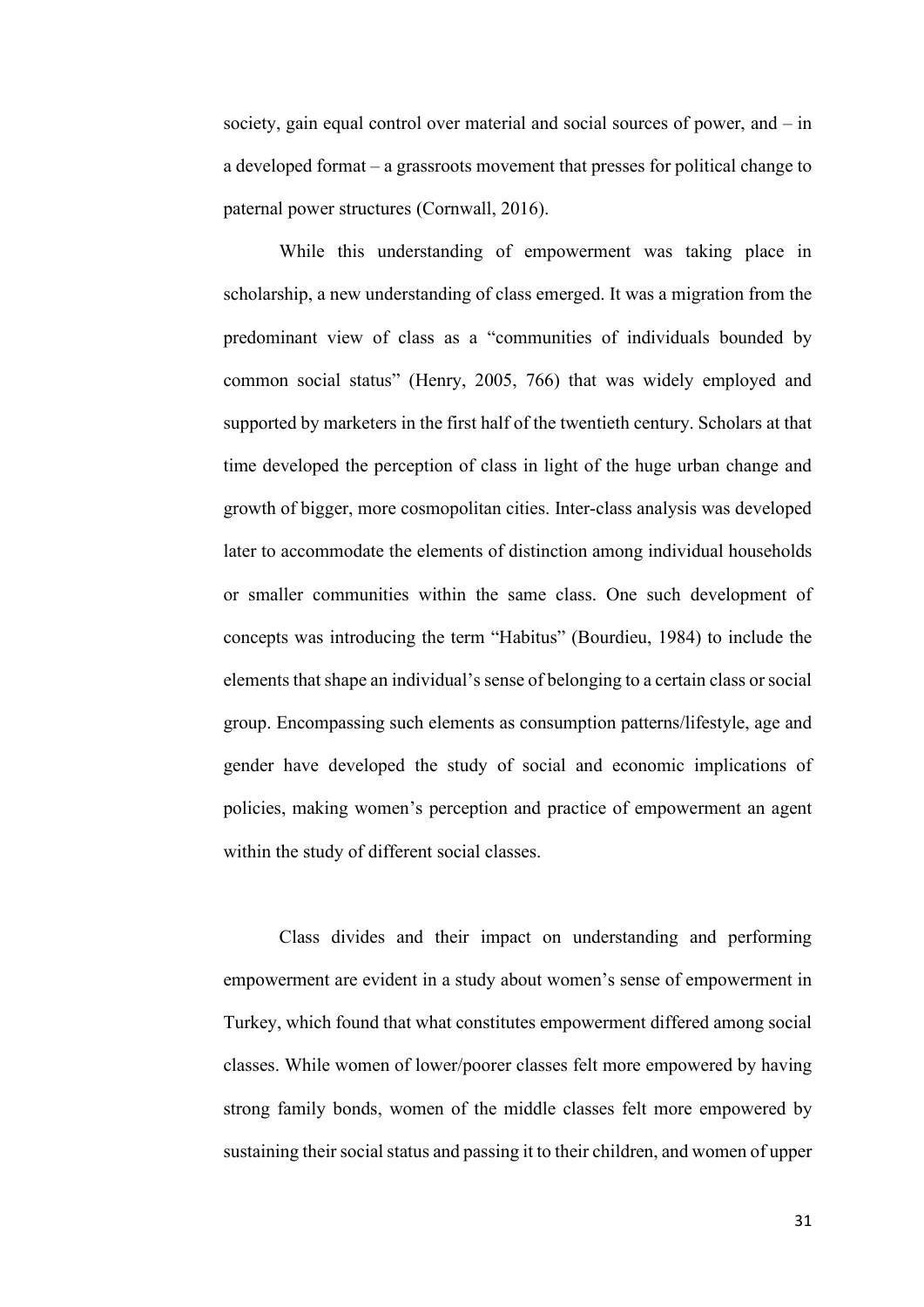classes felt more empowered by having social connections or investing in their careers.[3](#page-39-0) Such perceptions were independent of having a job and contributing to household income, but still, women who wished to work in all classes found their way to manipulate the social structures where they lived, contribute to family decision making and highlight the worthiness of their jobs. The women of each class used unique manipulation and coping mechanisms to gain more influence within the same social structure and more agency over resources (Bespinar, 2010).

This class divide was clear again with the introduction of Neoliberal policies, where "some women, especially economically better-off, educated women have benefitted from the dismantling of the old patriarchal order. However, as many authors have argued, because neoliberalism promotes the idea of a rational individual exercising free will while eroding social democracy, it has made life harder for most women and has widened the race/class divide among women." (Nadasen, 2012/2013). And along all class lines and different economic contexts, similar social burdens are placed upon women, yet under different labels, like the double day, time poverty, added worker effect or transmission of disadvantage to children (Fuwa, 2000). This makes the dominating literature that looks into empowerment from a poverty elimination perspective (i.e., that of poorer classes), unrepresentative of other social classes, naming the middle classes as the subject of this research.

Taking such variations in understanding empowerment along class and culture lines into consideration and looking at them in their context is what

<span id="page-39-0"></span><sup>&</sup>lt;sup>3</sup> This echoes Max Weber's theory of social stratification (as will come later) where despite the discrepancy in the financial situation of each group (Class), elements of stand and party were an integral part of how individuals in all groups perceive and define themselves and their sense of empowerment.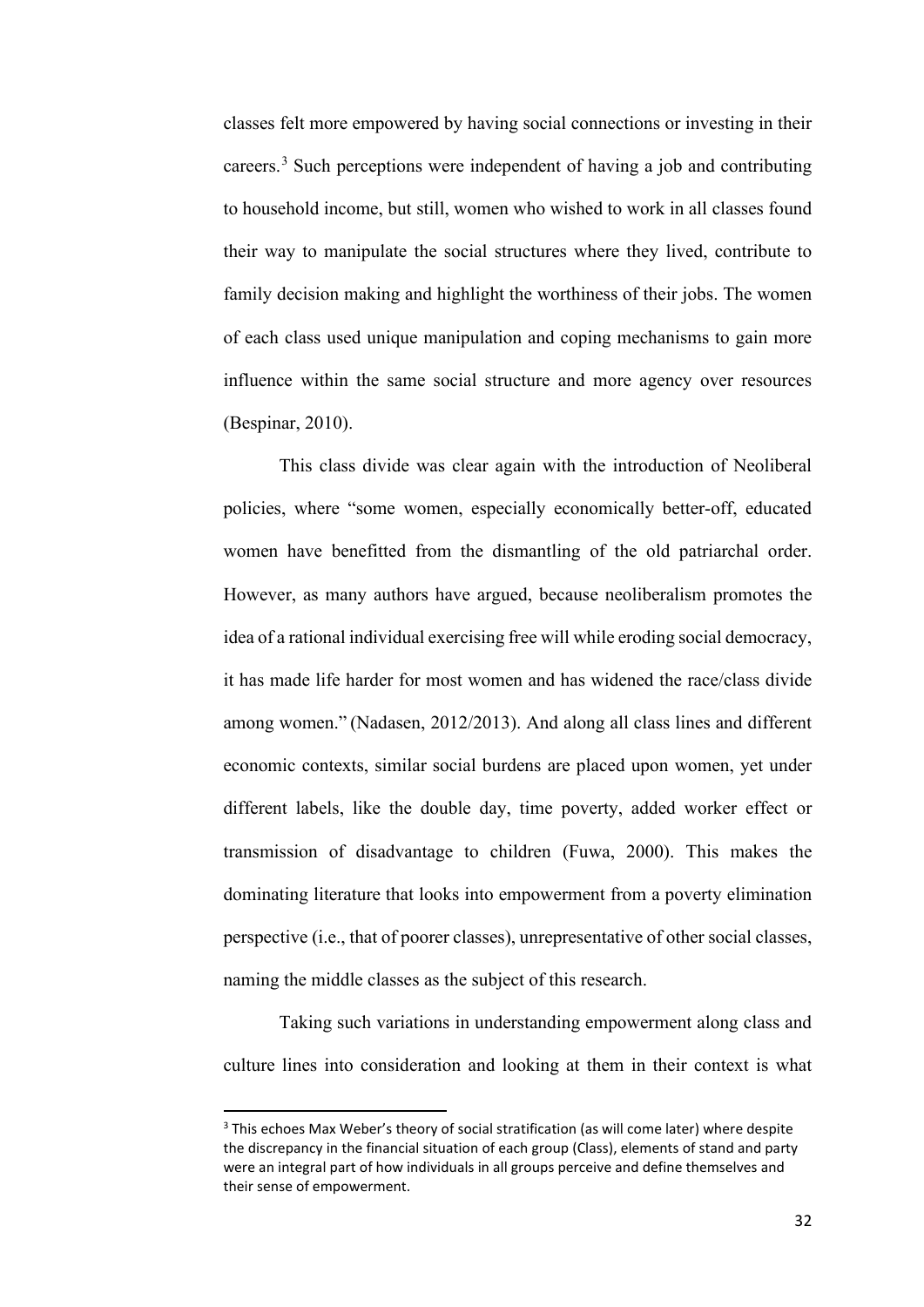Cornwall referred to as "engagement with culturally embedded normative beliefs, understandings, and ideas about gender, power and change." (Cornwall, 2016, 345). This cultural accommodation aims to understand women's unique sense of empowerment in different cultures, communities, and classes in a model where change happens as part of a relational process (specific to each culture/context) to shift the consciousness of men and women to accommodate women's needs better and right in the same manner as men. Here, again, lays another area of the potential contribution of this research, as it excludes the question of poverty from the assessment of empowerment (a fear among gender theorists, as explained earlier) and exposes the narratives of middle classes women who are equally concerned about the social aspects of empowerment as the economic one.

# **Theories on Middle Classes**

The literature on empowerment was initially a derivative of the Marxist theory of social classes and change. And as the literature on gender developed to study the inter and intra-class understanding of empowerment, it outgrew the Marxist class stratification that divided the society into a minority upper class (Bourgeoisie) and the majority of lower/working class (Proletariat). This Marxist vision did not place much emphasis on the middle classes caught between the two competing Bourgeoisie and Proletariat classes. It did not give much attention to the gender element and its implications either. In fact, Marx thought that the middle classes would vanish into either of the two main classes; the lower middle classes of craftsmen, shopkeepers, and workshop owners sink into the Proletariat, while the upper-middle classes of scientists, philosophers, doctors, and similar profession become attached to the upper class of the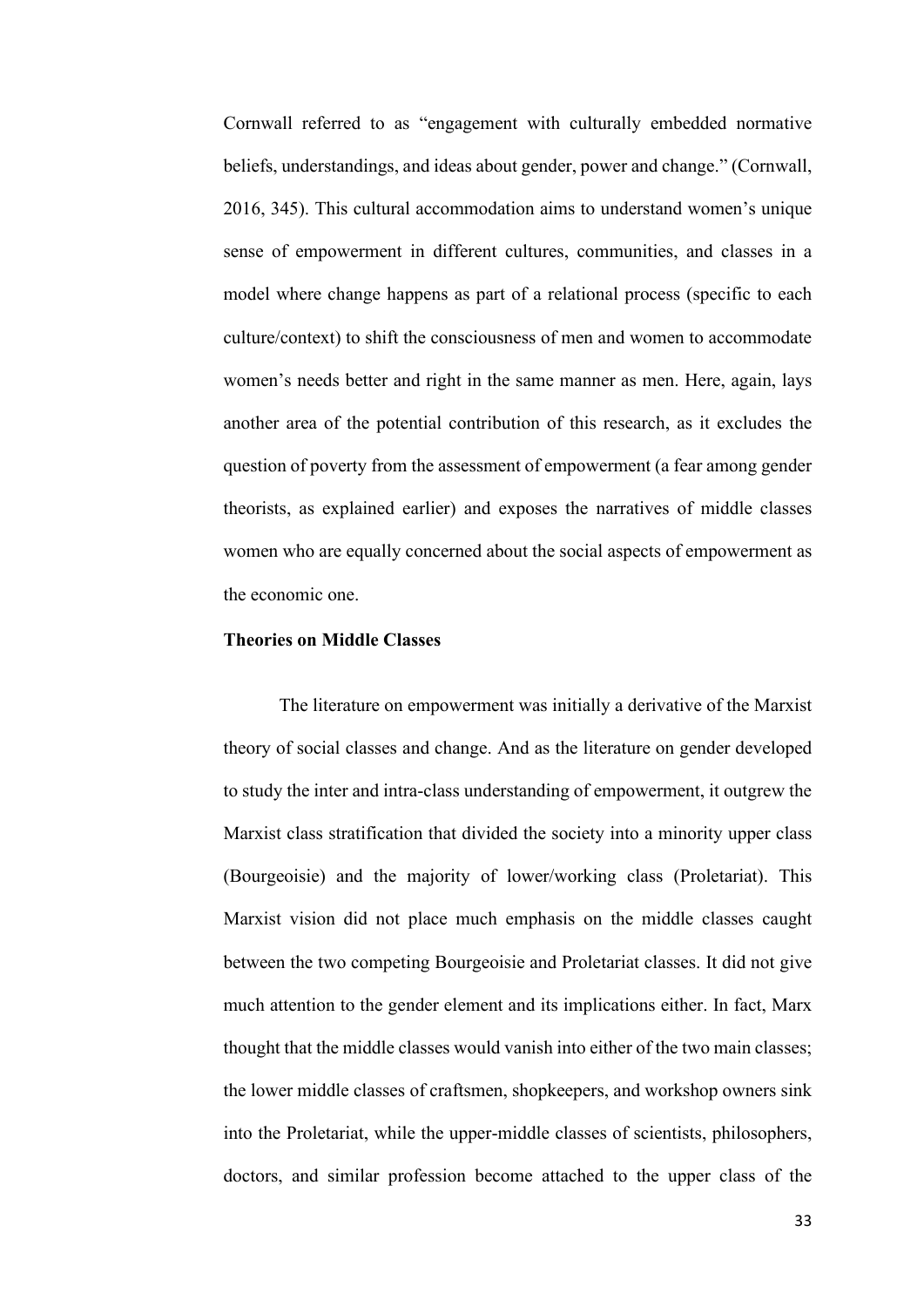Bourgeoisie which "converted the physician, the lawyer, the priest, the poet, the man of science into its paid wage laborers." (Marx and Engels, 2010, 4).

As empowerment developed into a multidimensional process with familial, socio-cultural, legal, psychological, and political aspects, it has become more in line with Max Weber's theorization of social stratification, which encompasses material and non-material elements of class, stand, and party. The financial element of Weber's theory is through the class; a term he linked exclusively to economic interests where a class, any class, is "a group of people who have a causal component of their life chances in common, and when this causal component is represented exclusively by economic interests in possession of goods and the opportunities of income, and when the causal component is represented under the conditions of the commodity or labor market." (Weber, 2010, 138). And those classes vary according to the kind of asset or capital they possess, the kind of service they offer, and their desirability in the market. That's why the Weberian concept of class "is always organized around one common principle: it is the kind of chances in the market that determines the common conditions of the individual's fate. 'Class Situation' in this sense ultimately is 'Market Situation'." (Weber, 2010, 139). Accordingly, any class action or change is a reaction to the structure of economic order and the distribution of property and assets. This link between market situation and class corresponds to the issue of economic empowerment (which is a kind of social action itself)

The non-materialistic stratification of social groups, according to Weber, is related to the stand or status, which is the kind of honor or prestige a person gets from belonging to a certain group or race or having a certain lifestyle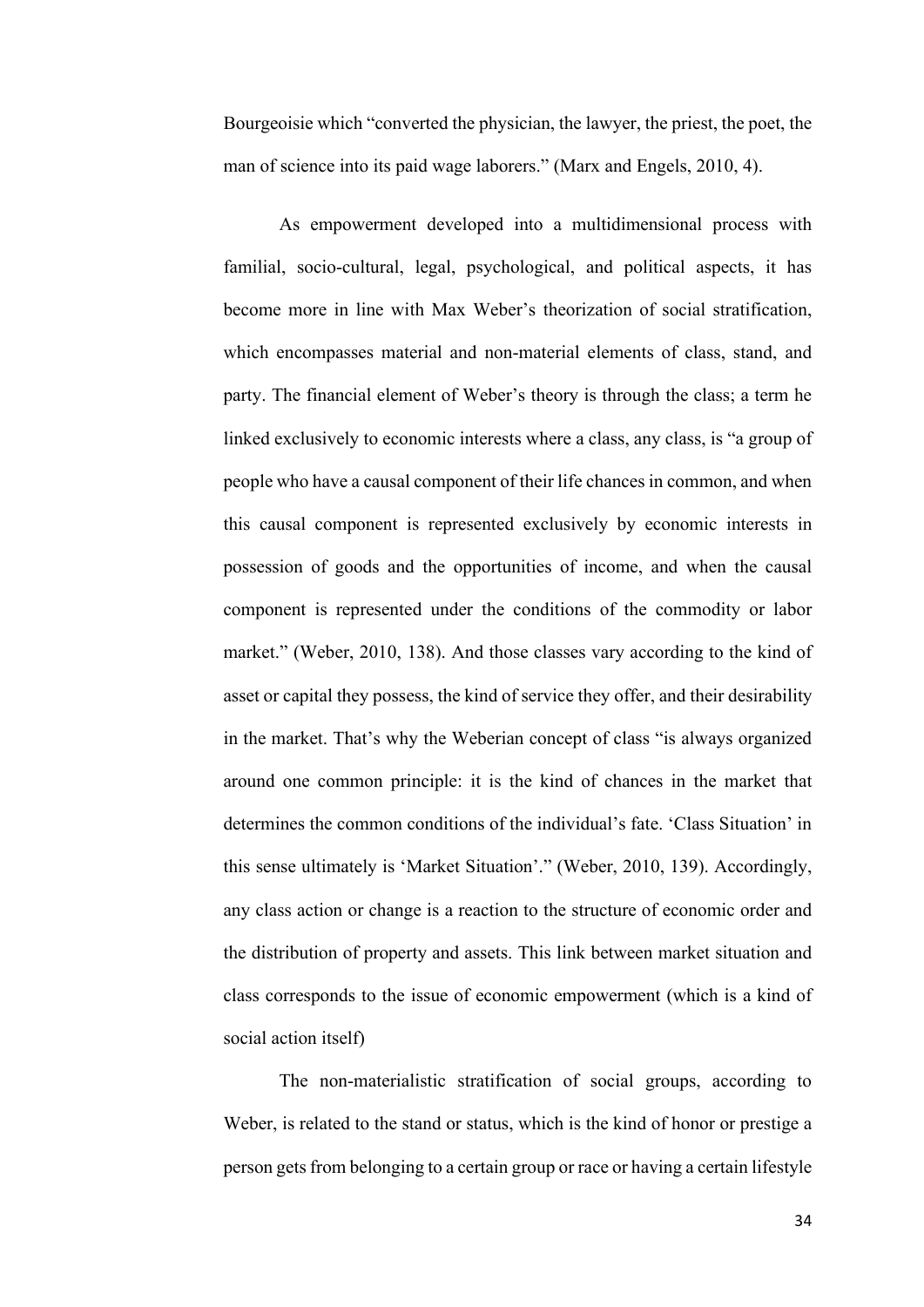or mode of consumption. Class and status are not mutually exclusive, but they are not necessarily correlated either. A person might belong to a given status/stand because they possess a specific type or amount of assets that enable them to lead a certain lifestyle. On the other hand, people might need to attain certain status to be eligible for better opportunities in the market, hence better class. That said, "both propertied and propertyless people can belong to the same stand, and often they do with very perceptible consequences, no matter how precarious this 'social equality' becomes in the long run." (Weber, 2010, 143). Still, within the terms of the stand, there are distinctions between the privileged stand groups who grew into a certain lifestyle or title or honor, and the new individuals who joined based on the change that happened in the class part that caused the change in their lifestyle and ability to consume. Weber's theory about this change in the stand is that its stability is an enemy to the idea of the free market, where a stagnant classification of groups within the stand means that the modes of production and consumption are monopolized by the same groups. Yet "destabilization by technical and economic change, and upheaval, however, can threaten the stand stratification by pushing the 'class situation' into the foreground." (Weber, 2010, 148). Weber's link between class (finances) and stand and how they affect each other, bring changes within the same social strata or even move people from one stratum to another, resonates with the literature on empowerment (Fuwa, 2000; Bespinar, 2010; Al-Dajani and Marlow, 2013) that links women's sense and understanding of empowerment to the culture of the social group they belong to and the kind of burdens (both financial and social) they endure accordingly. This notion of the relation between the economic and social and its effect on social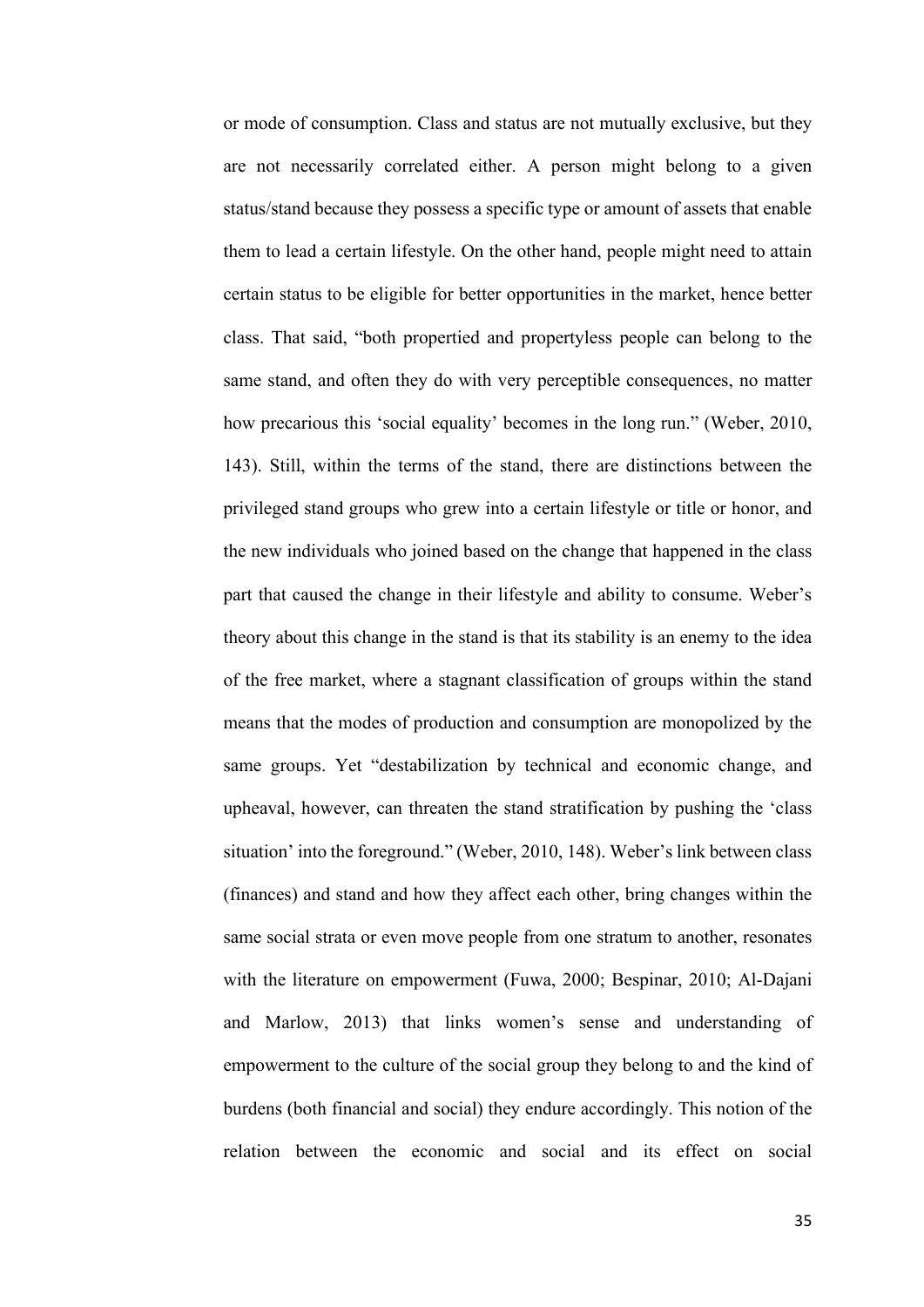mobility/stability and empowerment is another part that this research aimed to assess among women of the middle classes in Egypt. Looking into the narratives of Egyptian middle classes women in this research sheds new light on the understanding of empowerment in new terms, not just poverty-related ones, and fills the gap in the literature that did not relate to the variations in perceptions along class lines.

The third pillar in Weber's social stratification is the party, which is the affiliation to a certain political or social group or movement. This party does not necessarily have to be on the greater political spectrum of the state but can be in a minor context like communities or clubs to gain the power to bring about change in either the stand or the class. Given that parties are mostly based on ideology and the ability to act upon it, they are generally class and stand blind. Weber's idea about the parties is driven by the assumption that "societies have some rational order and an apparatus of persons available who are ready to enforce the rational order. The goal of the party is to influence this apparatus and, if possible, form the apparatus itself out of the party followers." (Weber, 2010, 149).

So, for the purpose of this research, Weber's theory of class stratification seems more plausible as it encompasses the materialistic, social, and ideological aspects of defining a given group and explaining social change. This is precisely what this research aims; to explain the economic and social implications (i.e., social and economic action) of austerity on women's empowerment (i.e., a social group).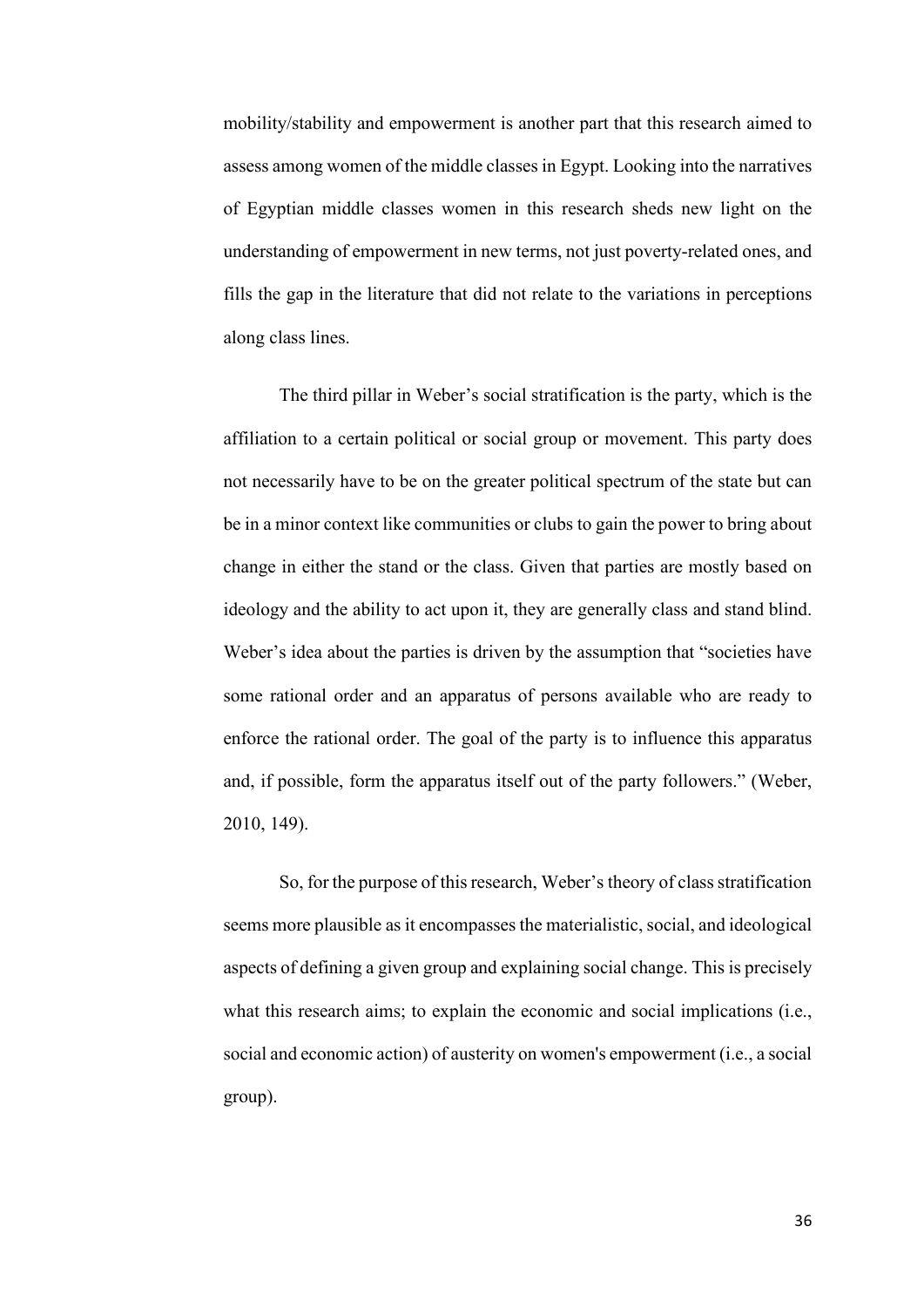## **Defining Middle Classes**

Scholarship on social classes has for long been more focused on questions related to poverty and accumulation of wealth, while the middle classes remain overlooked. The few studies that target middle classes are income-focused, as an economic analysis of middle-income groups, with the assumption that income (class according to Weber) is what secures social privileges (stand according to Weber) for a certain group. One of the approaches used to identify the middle classes in literature (Banerjee and Duflo, 2008; Lopez-Calva and Ortiz-Juarez, 2014; Stampini et al., 2016) is to study levels of consumption based on the income to test the main hypotheses about the middle classes; that it is where entrepreneurship and employment are generated, that the middle classes values of accumulation of human capital and savings are central for capitalist accumulation and that the consumption pattern of middle classes and its demand for quality consumer goods feeds investment in production and marketing, which in turn raises income levels for the whole economy. That is precisely what Abhijit V. Banerjee and Esther Duflo (2008) did in their research, as they tried to identify the middle classes in emerging economies in terms of their pattern of consumption. Early on in the research, they stated that no global dataset exists to identify middle classes "however, a growing number of household surveys have been done in low- and middleincome countries around the world." (Banerjee and Duflo, 2008, 4). Driven by those surveys, the authors rely on income as an indicator of Purchasing Power Parity of the middle classes in 13 countries. They used the data to identify two groups of households at the lower and upper ends of the middle classes;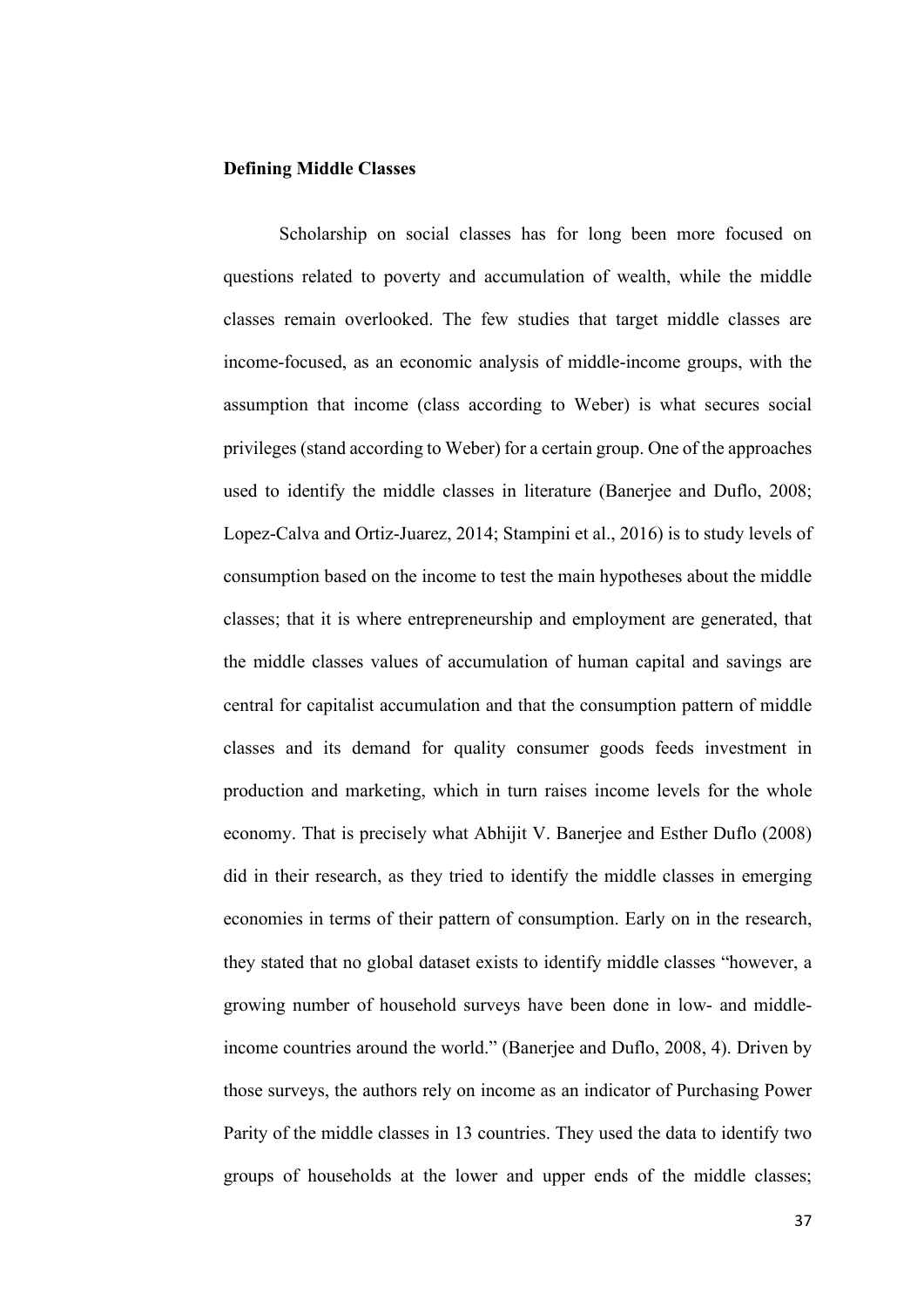households whose daily per capita expenditures valued at Purchasing Power Parity (PPP) are between \$2 and \$4 and other households between \$6 and \$10. But the authors find later that households with PPP of between two and four dollars were practically poor lower class, not middle classes, yet they were proven to be better off than the poor who live on two or below-two dollars a day. Here emerges a problem with using finances as the sole indicator to identify a certain social group; it is unrepresentative of realities that incorporate other factors related to behavior and lifestyle (i.e., Weber's element of Stand).

The confusion that Banerjee and Duflo (2008) found concerning the lower end of the middle classes' income can be better understood through the "vulnerability approach". It is an economic approach that defines layers of the middle classes in terms of vulnerability to fall into poverty once their income drops. Such an approach helps to identify both the growth and shrinkage of the middle classes, as it was first used to assess the outcome of development and change in economic policies, making it suitable for this research. Under this approach, once the income increases, a person/household is moved above the poverty line and placed in the safe zone against risks of falling into poverty, to be used as an indicator of the growth of the middle classes. The same concept works in rev,erse where "it is possible to find the income level associated with a set of assets and socioeconomic characteristics that would allow the households to be less vulnerable to fall into poverty due to idiosyncratic and asymmetric shocks". (Lopez-Calva and Ortiz-Juarez, 2014, 26). These socioeconomic characteristics correspond to Weber's theory on being born into a certain stand as a guarantee of access to opportunities that secure the same income (i.e., remain in the same class).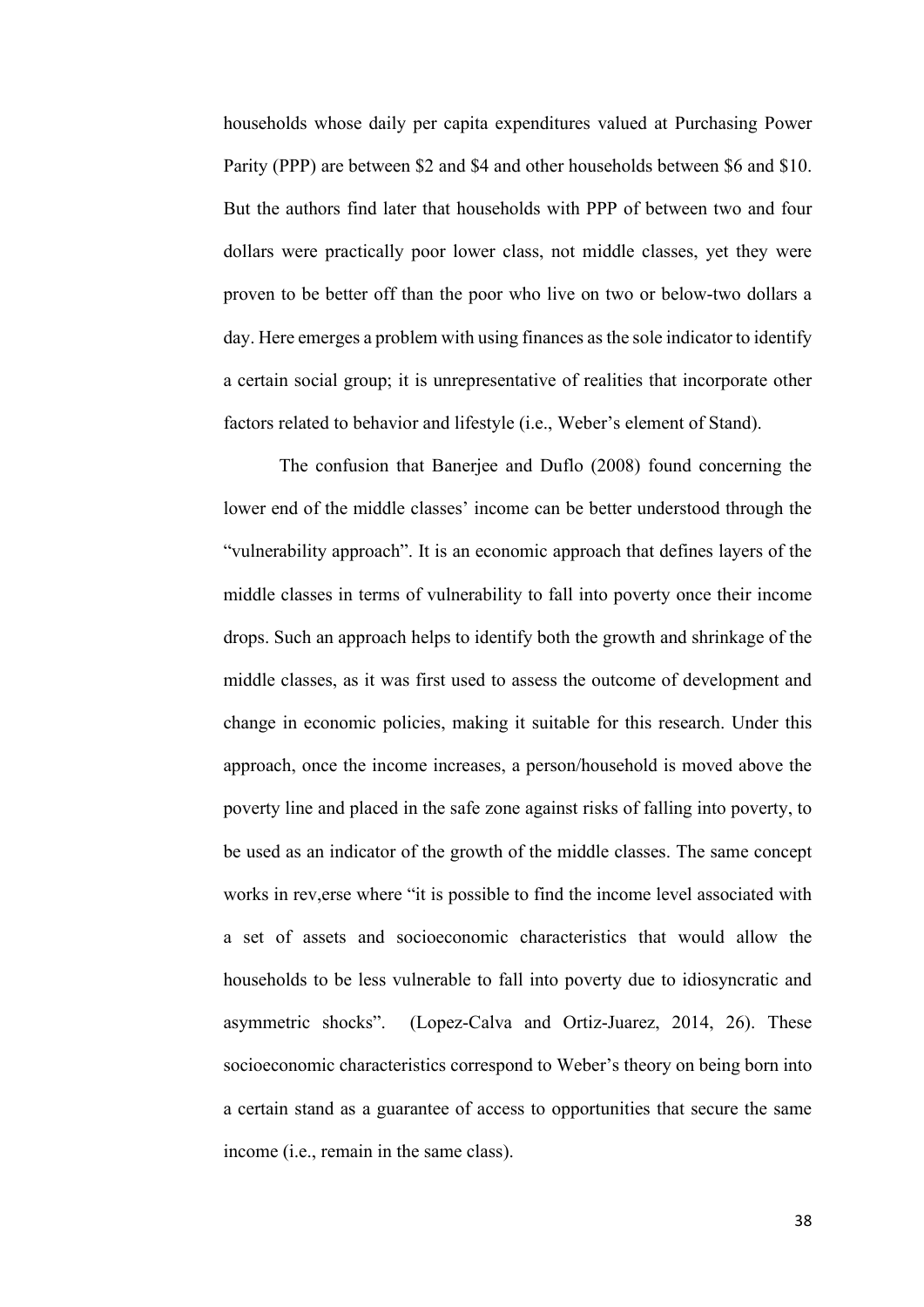This vulnerability approach has been widely used in case studies about the middle classes, especially in poor and developing economies. One study targeted the middle classes of Latin America, in which Stampini et al. looked into the effect of poverty reduction policies on securing the middle classes against falling into poverty again and measured the vulnerability of each class. The study used daily per capita income as an indicator for each class through a synthetic panel methodology, as the study "divides the population into five groups: (i) the extreme poor, with income below \$2.5, (ii) the moderately poor, between \$2.5 and 4, (iii) the vulnerable between \$4 and 10, (iv) the middle classes between \$10 and 50, and (v) the high-income class, above \$50" (Stampini et al., 2016, 4). The study also combined the factor of poverty duration to assess the chances of middle and vulnerable (i.e., lower middle) classes to fall into poverty. Again, the population was divided into another four categories; chronic poor who have been in the lower classes for five years or more, transit poor who have been poor for four years or less, the future poor who are either vulnerable (lower middle) or middle classes or any group that falls into poverty during the term of the study, and finally the never poor who are always above the \$4 poverty line. Combining the two factors of solid income figures and duration of being in a given category of income does not only measure the person's position on the social ladder but also provides an insight into the ability to remain in the same position or class and maintain the lifestyle related to it. Such insight is significant when studying the middle classes, which are supposed to maintain a certain level of consumption for a wider spectrum of goods over time, maybe even buying assets and investments that need long term financial commitment, in comparison to lower and poorer classes who are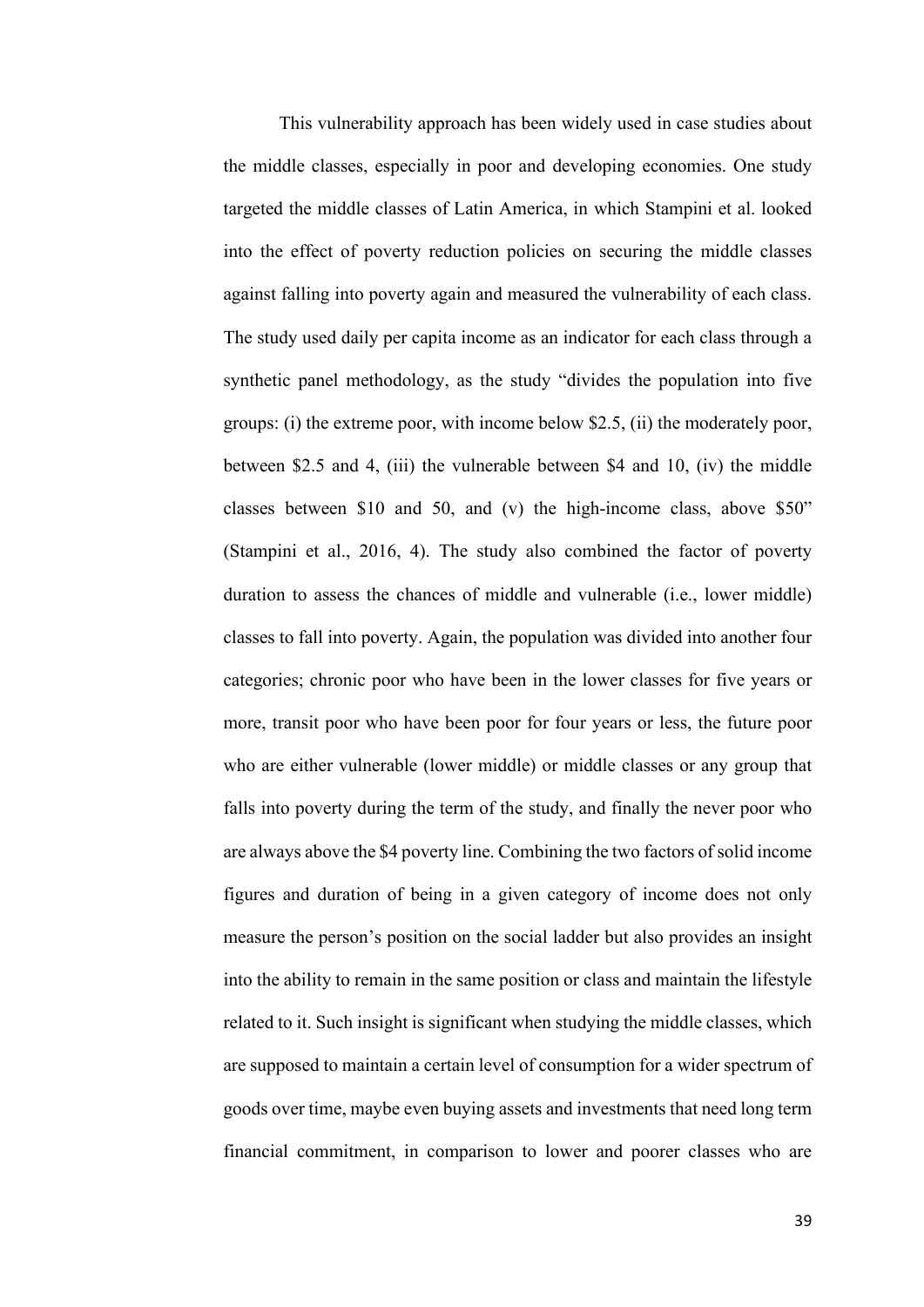unable to consume such goods or services. As more middle classes households fall into the vulnerability category of the lower-middle class, hence becoming unable to maintain this level of consumption and give up on certain goods, it indicates the effect that the policies in place have on the micro-level. Following this notion, my research looks into this vulnerability element by following the change in consumption patterns, access to services, accumulation/liquidation of assets, and re-arrangement of priorities within the sample households to analyze the change in other non-financial elements, naming women empowerment. This correspondent to Max Weber's theory on categorizing classes, where earning a certain income (class), assets possession, and ability to lead a certain lifestyle (stand) both define a person's placement on the social ladder. And that's how Stampini et al. concluded; that middle classes families in Latin America are still exposed to a substantial risk of falling into poverty, unlike the assumption that middle classes are relatively safer. The study also found that 14 percent of the studied middle classes families went through at least one episode of poverty during the decade-long study, which did not necessarily move them vertically on the social ladder, yet maximized the risk they endured and reflected on the stability of the policies in place.

The vulnerability approach has been used extensively to study femaleheaded households in developing countries compared to male-headed ones. The reasons for vulnerability are not exclusively related to the economic situation in the country, but sometimes it is about the cultural context. In a study on the food security of Female-headed households in Bangladesh, Mallick and Rafi (2010) found that women's limited access to food production activities did not necessarily make them poor, yet made them more vulnerable in case they were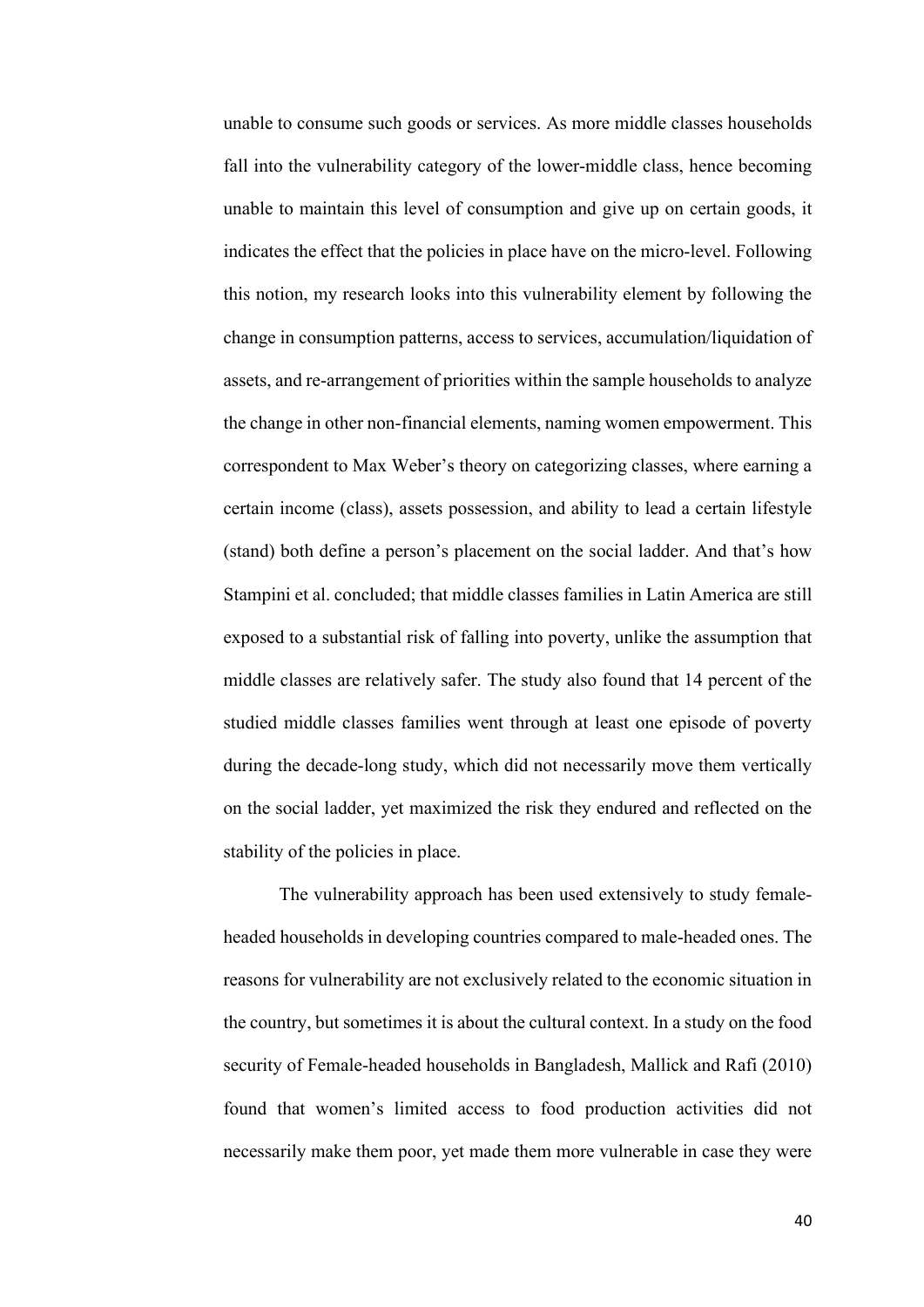not provided for. The study targeted an indigenous group in one of the Bengali villages and found that the absence of social restrictions among poorer groups made women more capable of participating in income-generating activities, unlike women of other classes and urban communities who are usually bound to social norms. Also, the absence of formal economic institutions has, in fact, improved the ability of these poor social groups to manage their resources as "the finding is indicative in the sense that noneconomic institutions can significantly impact economic outcomes such as improving the food security of a household, especially the female-headed one. It has important policy implications as well. The design of developmental assistance programs should take into consideration the social and cultural heterogeneity even within a region in a country." (Mallick and Rafi, 2010, 594). That said, urban middle classes who live under the policies of the economic institutions seem to be more prone to the outcome of these policies and even more burdened by the social context they live in.

Comparing the work of Banerjee and Duflo to that of Stampini et al. proves that there is no fixed global income figure to determine the middle classes in all countries. The 6-10 dollars figure used by Banerjee and Duflo as the upper middle classes in the 13 studied countries was the income of the vulnerable group in Stampini et al.'s model. So, putting data on income into local context is key to better reflect on the reality of the financial situation of households. In the case of Egypt, Central Authority for Public Mobilization and Statistics (CAPMAS) puts the figure of average annual household income at LE 44,193.8, a figure that fits into the vulnerable category in Stampini et al.'s model. This discrepancy reflects the same problem both studies encountered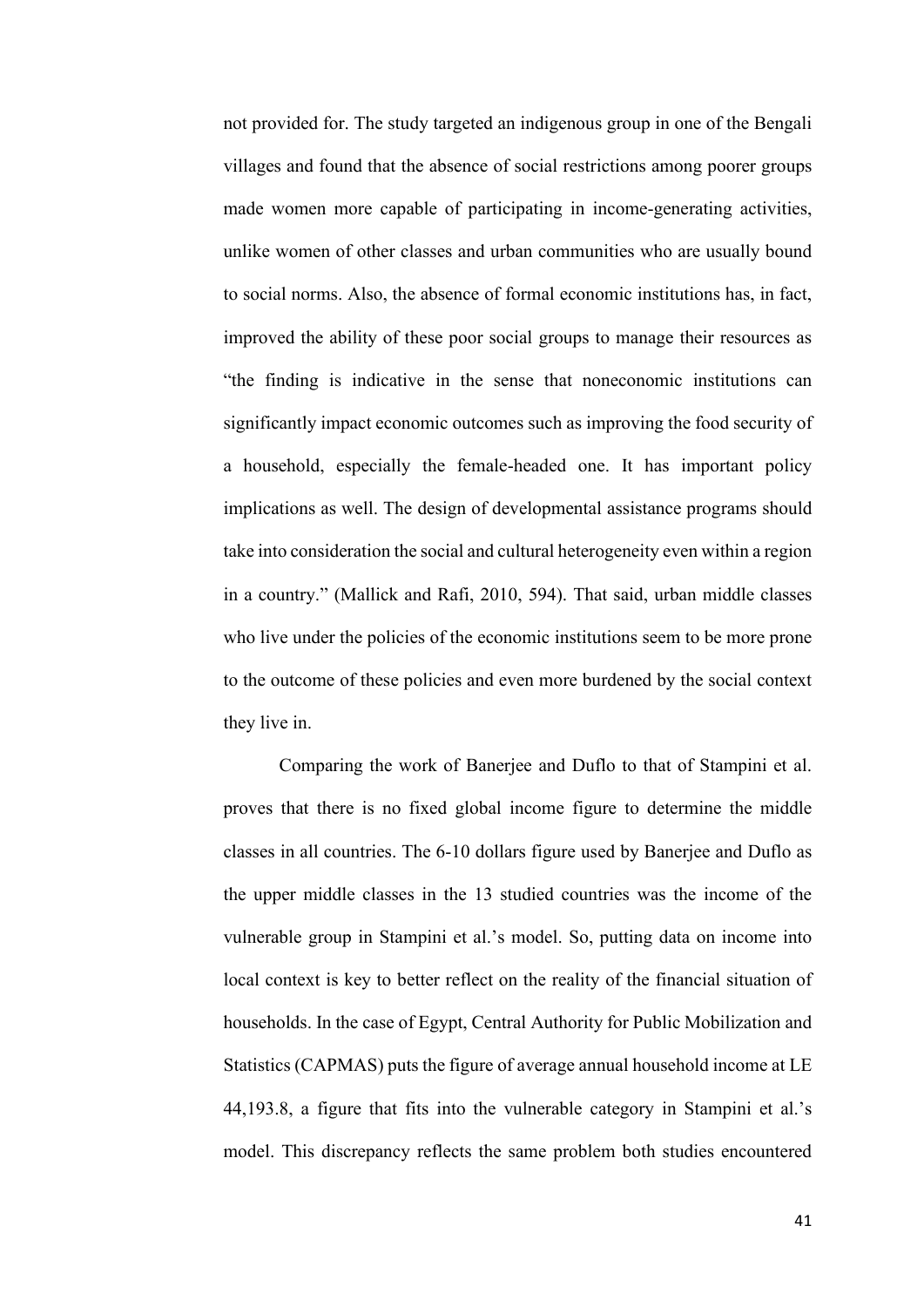when trying to apply the international figures in local terms. But a 2019 report by the World Bank on poverty, vulnerability, and middle classes in Egypt set a benchmark for the poverty line in the country at an income of 3.5 dollars a day, above which comes the income of the vulnerable and lower-middle classes. To further determine the finances of the vulnerable and middle classes, the World Bank used consumption figures so that the vulnerable group's consumption was between 5,748 and 7,644 EGP per person per year, and the middle classes' consumption level was between 7,644 EGP and 11,496 EGP per person per year<sup>[4](#page-49-0)</sup>. More recent data from CAPMAS, though, indicate that in the fiscal year 2017/2018, the average household expenditure was 51.4 thousand EGP. The average household income for the same year was 58.85 thousand EGP.

This confusion with data and financial approaches defining social classes gives more merit to Weber's theory, as it has been evident that elements of stand and consumptions behavior or lifestyle play a huge role in defining how income is accessed and used. Even when studies tried to take a strictly financial approach (Banerjee and Duflo, 2008; Mallick and Rafi, 2010; Lopez-Calva and Ortiz-Juarez, 2014; Stampini et al., 2016), non-economic factors imposed themselves on the outcome.

To summarize, gender-related concepts and their practice and implications in the private and public spheres are akin to inter and intra-class analysis. No one general understanding encompasses how women of all classes perceive and practice empowerment. As proven earlier, literature, especially that on the global south, looks into the economic empowerment of women from a poverty elimination perspective, focusing on women of poorer classes and

<span id="page-49-0"></span><sup>4</sup> World Bank Data is based on 2015 data it obtained from CAPMAS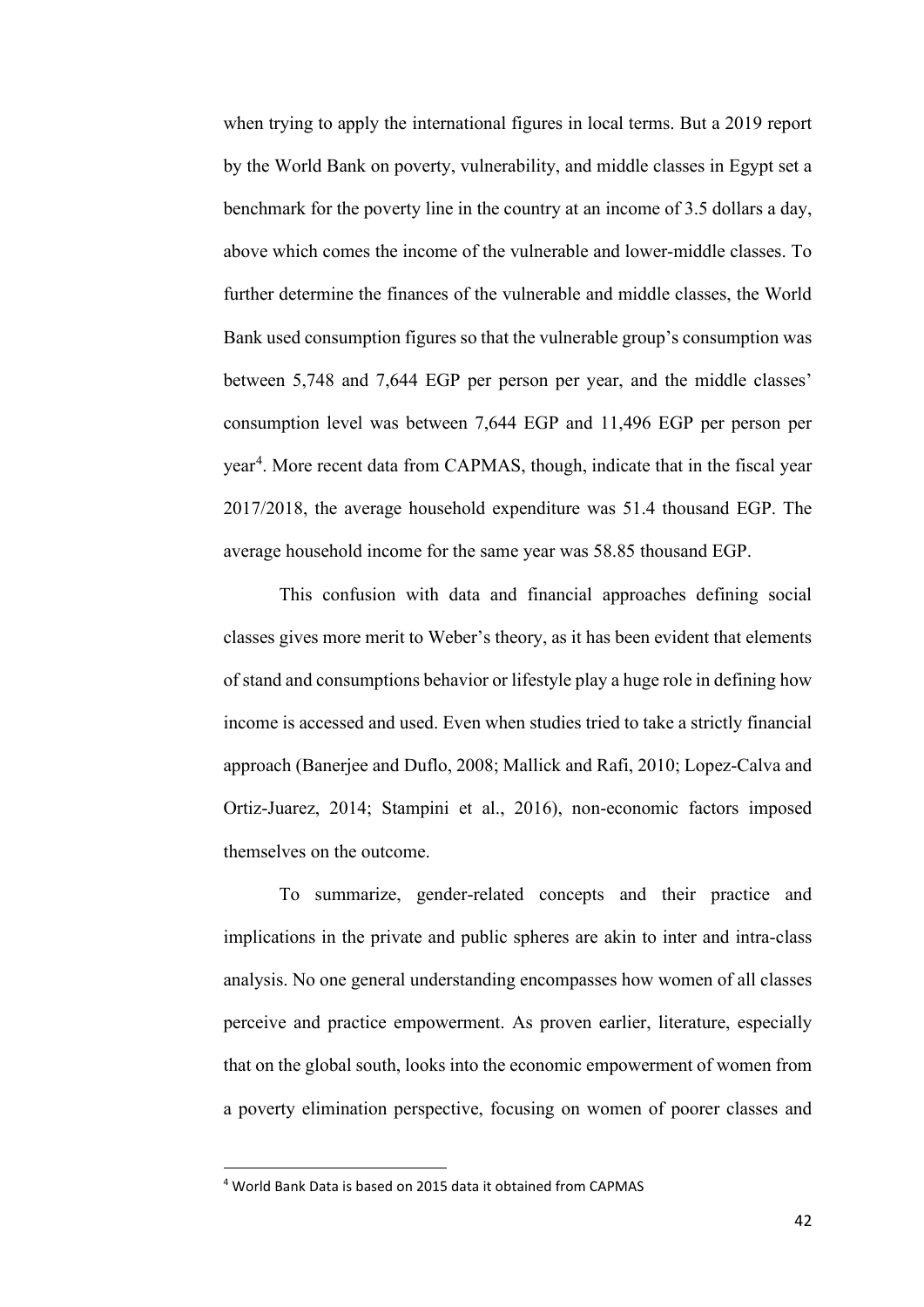leaving women of other social groups understudied. Consequently, broader social, non-financial elements are absent from the study of empowerment, elements of stand and party in Weber's terms. Elements like the ability to make personal choices, pursue ambitions, develop careers, maintain a social life, and freedom to move around are as decisive as finances in defining empowerment, especially for social groups that aim beyond securing basic needs.

That said, this research aims to fill the aforementioned gap in the specific case of Egypt, as more households fall into the vulnerability group and adjust their lifestyle to their new financial reality. Women also change their perceptions and practices of empowerment accordingly, both inside households and in the larger social sphere.

The above theorization and research efforts on defining middle classes and assessing empowerment remain abstract, though. Historical discourses of how the Egyptian middle classes were formed and transformed in modern history resulted in tremendous and rapid shifts in Egypt's social stratification. Egyptian women had to adjust according to these changes, some of which resulted from shifts in state policies, and others were related to the global socioeconomic and political changes. The next chapter explores the history of Egypt's social stratification, the foundation of the modern middle classes, ideological and socio-economic changes, and women's place within different phases.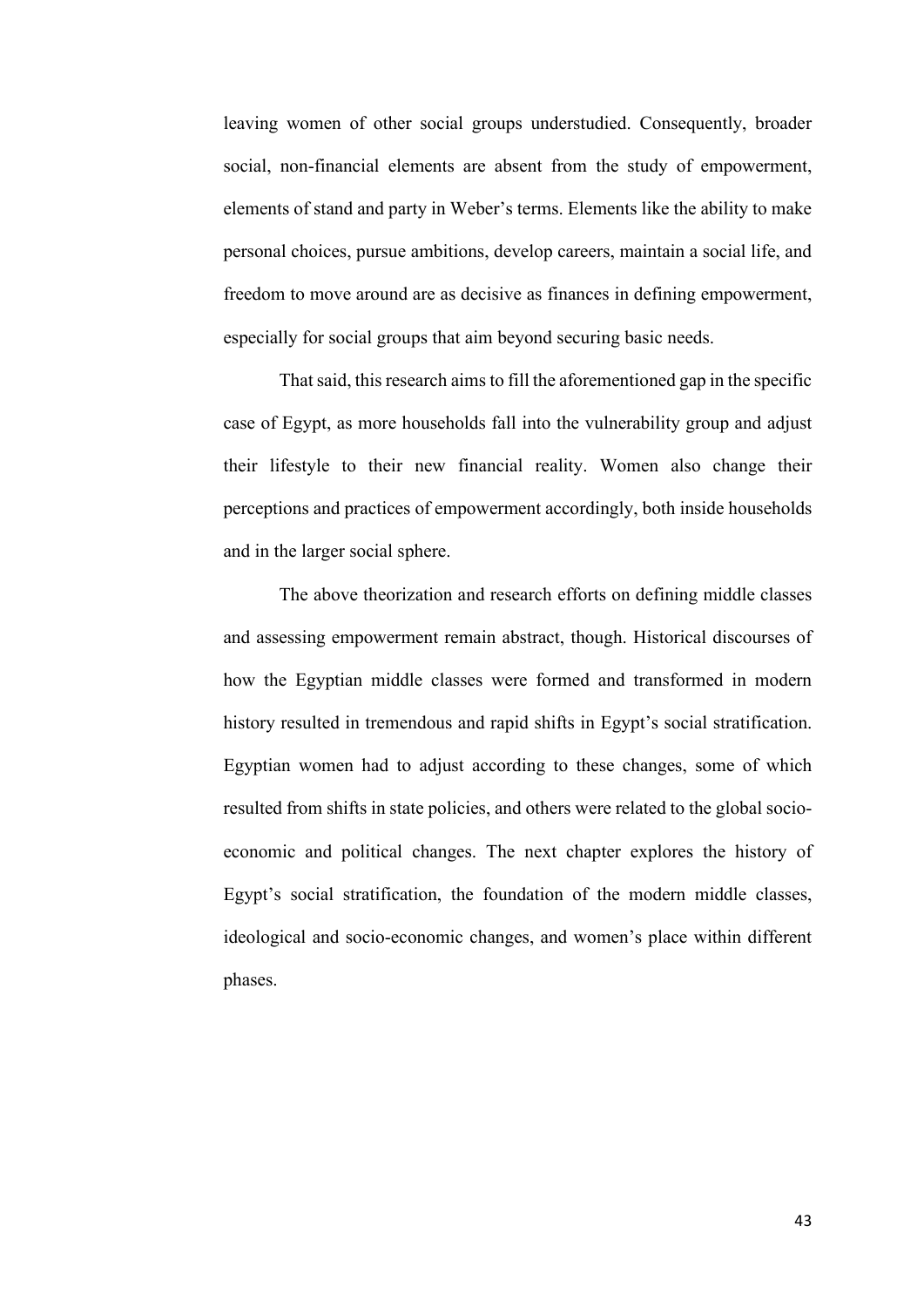## **Chapter 4: The Egyptian Middle Classes**

The Egyptian middle classes in the current demographic and socioeconomic structure, as a class of educated, salaried employees, are relatively modern. History traces the presence of a middle classes of merchants, guild leaders, and state bureaucrats in the eighteenth century, who had access to better education, more connections to the upper/ruling class, and better finances than the majority of the working class (Hanna, 2003). However, the nuclei for the modern Egyptian middle classes date back to the nineteenth century, when the state sent students to Europe. Some of those students returned to form the modern bureaucracy and educators, developing a new culture in the nineteenth and early twentieth centuries. Lucie Ryzova (2014) dubbed this era "The Age of Efendiyya", who formed a new state-affiliated class formed in a manner similar to the Mamluks in the thirteenth century, except that they were not soldiers. This era established access to higher education as one of the pillars defining middle classes in Egypt as an element of stand in Weber's theory<sup>[5](#page-51-0)</sup>. This era in the late nineteenth and early twentieth centuries also established the affiliation to the state and being part of its bureaucracy as another defining feature for the middle classes of Egypt, a feature that was fully developed and invested during the time of Nasser.

Historically, changes to Egypt's economic and, consequently, social and hierarchical structures have always been state-led and dominated. From

<span id="page-51-0"></span><sup>&</sup>lt;sup>5</sup> Education is still one of significant importance for the average Egyptian household. According to CAPMAS report on the income and expenditure for the year 2019/2020, average urban households spend 6.7% of their income on education. And total the number of university graduates is steadily increasing, from about 340 thousand in 2016 to more than 480 thousand in 2020.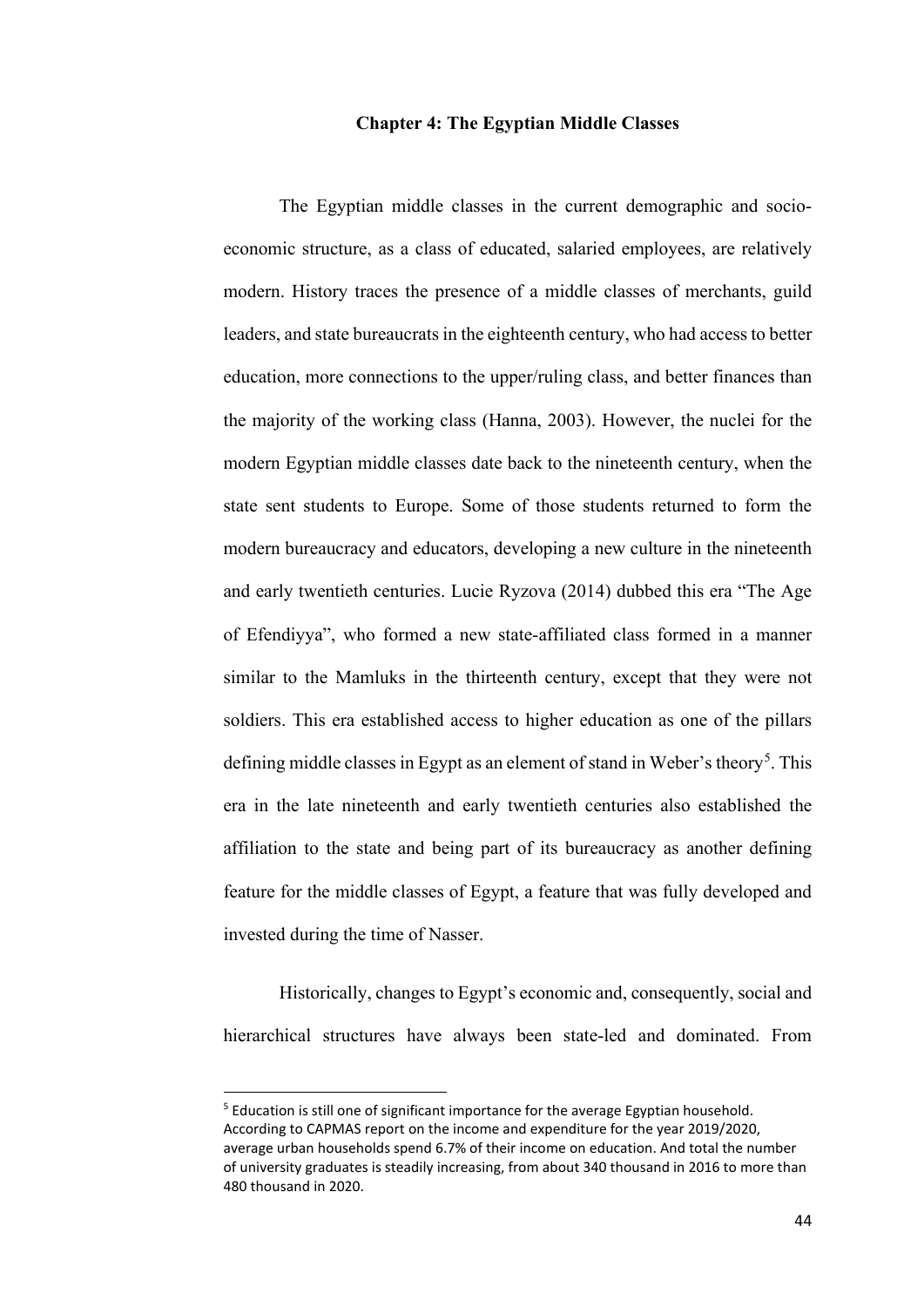Mohamed Ali's modernization to the westernization by his grandson Ismail, then the drastic shift to Socialism during the time of Nasser, then the other extreme of Sadat's open-door policy, the middle classes have always been the subject of state economic actions. But for a brief time in the early twentieth century, the educated class of leaders that became sophisticated at the time took upon themselves the mission of creating an independent economy. According to Tignor (1984), this class sought to use its wealth of land and other forms of capital to diversify the economy and create a new layer of middle classes that was independent of the state between 1918 and until Nasser's time in 1952. This newly established economy, and consequently the rise of the middle classes it supported, was part of the decolonization and nationalist sentiment that was sweeping the country at the time, adding an element of the party (as a pillar of social stratification in Weber's theory) to defining this new stratum of the middle classes. While Egypt was under British mandate, the Egyptian business elite tried to resist the favoritism of European counterparts by creating a national economy that depended on resources that the latter did not have strong ties to; mainly land and access to human capital, hence supporting the rise of the independent middle classes (Tignor, 1984).

# **Nasser's Middle Class**

The element of the party in social stratification was massively significant in the two decades following the 1952 coup in Egypt, as the new regime adopted policies and narratives that were focused on decolonization and cracking down on the corrupt elite of the monarchy alike. The economic conditions during the 1930s and 1940s came in handy to support such a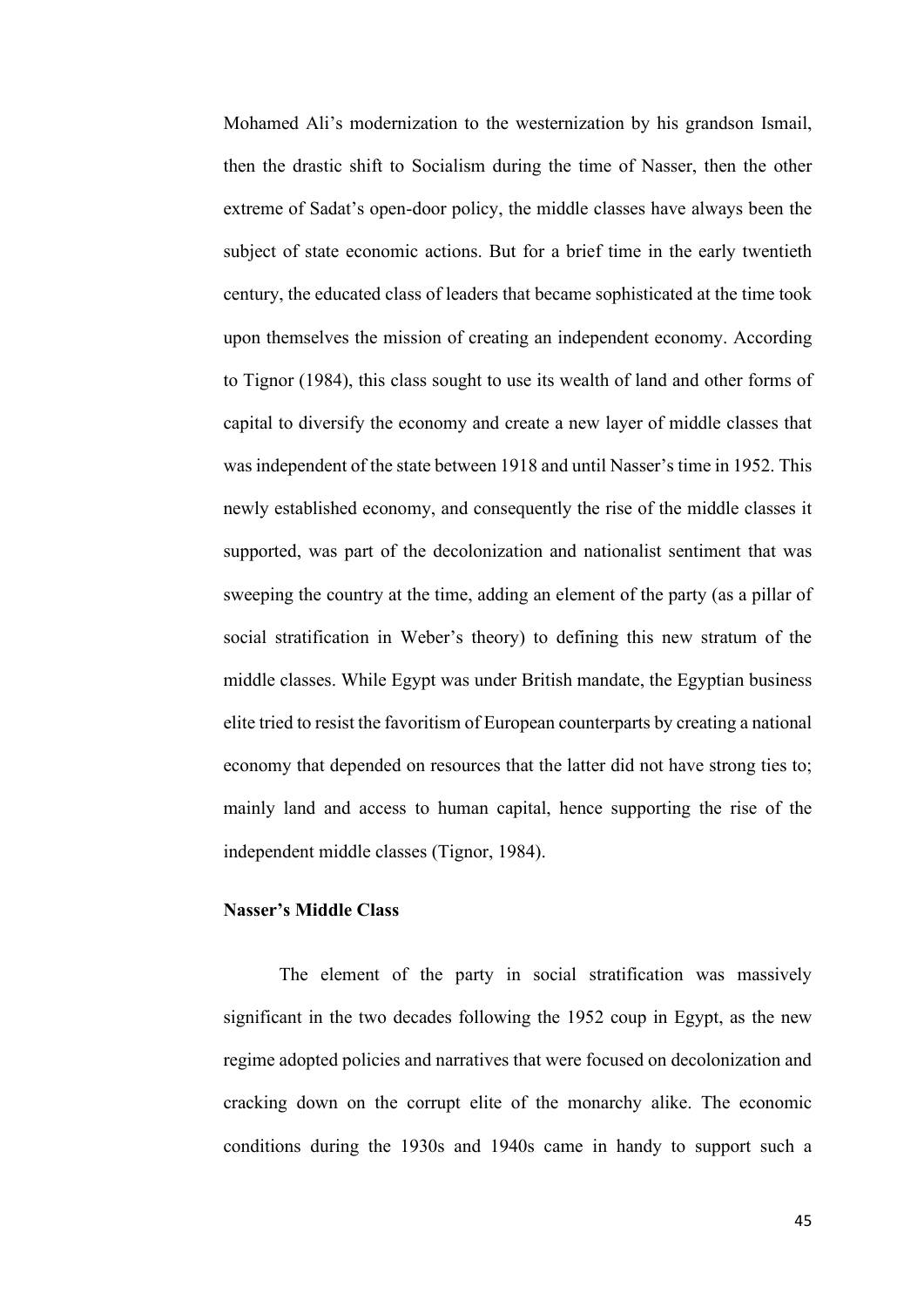nationalist narrative, as the Egyptian economy was massively hit by the interwar and World War II eras. Being tied to the international economy, Egypt relied much on the exports of cotton, which "commanded high prices on the world market" (Tignor, 1984, 79) and, in turn, supported the introduction of supporting industries and improvements to transportation, most significantly establishing the railway. This growing Egyptian economy that once relied on crop exports, textile industry, and active trade and services during the war became stagnant. Population increase, paired with increasing rates of underemployment and unemployment, made Egyptians poorer. And the elite that once was investing in the national economy that supported the rise of a new layer of middle classes became troubled itself, trying to save its businesses. Expectedly, fewer people had access to any form of education, let alone higher education, which eroded much of the stand element that signified the thennewly emerging middle classes. The 1952 regime was aware of the significance of the element of education and used it efficiently to expand the middle classes and strengthen its loyalty to the state. Huge investments were poured into all stages of education, making the "educational effort of the interwar years dwarfed by the Nasser Push of the 1950s and 1960s" (Tignor, 1984, 250). Enrolment in primary education made a huge leap, from an enrolment rate of 45 percent among children of eligible age in 1952 to 65 percent in 1960, then 80 percent in 1967, counting for 3.4 million pupils. Investment in higher education significantly increased as well, as "between 1953-1954 and 1961-1962, the budget of the universities has almost quadrupled, whereas the budget of the Ministry of Education little more than doubled" (Faksh, 1980, 48). And the number of enrolled university students "rose from 35,016 undergraduates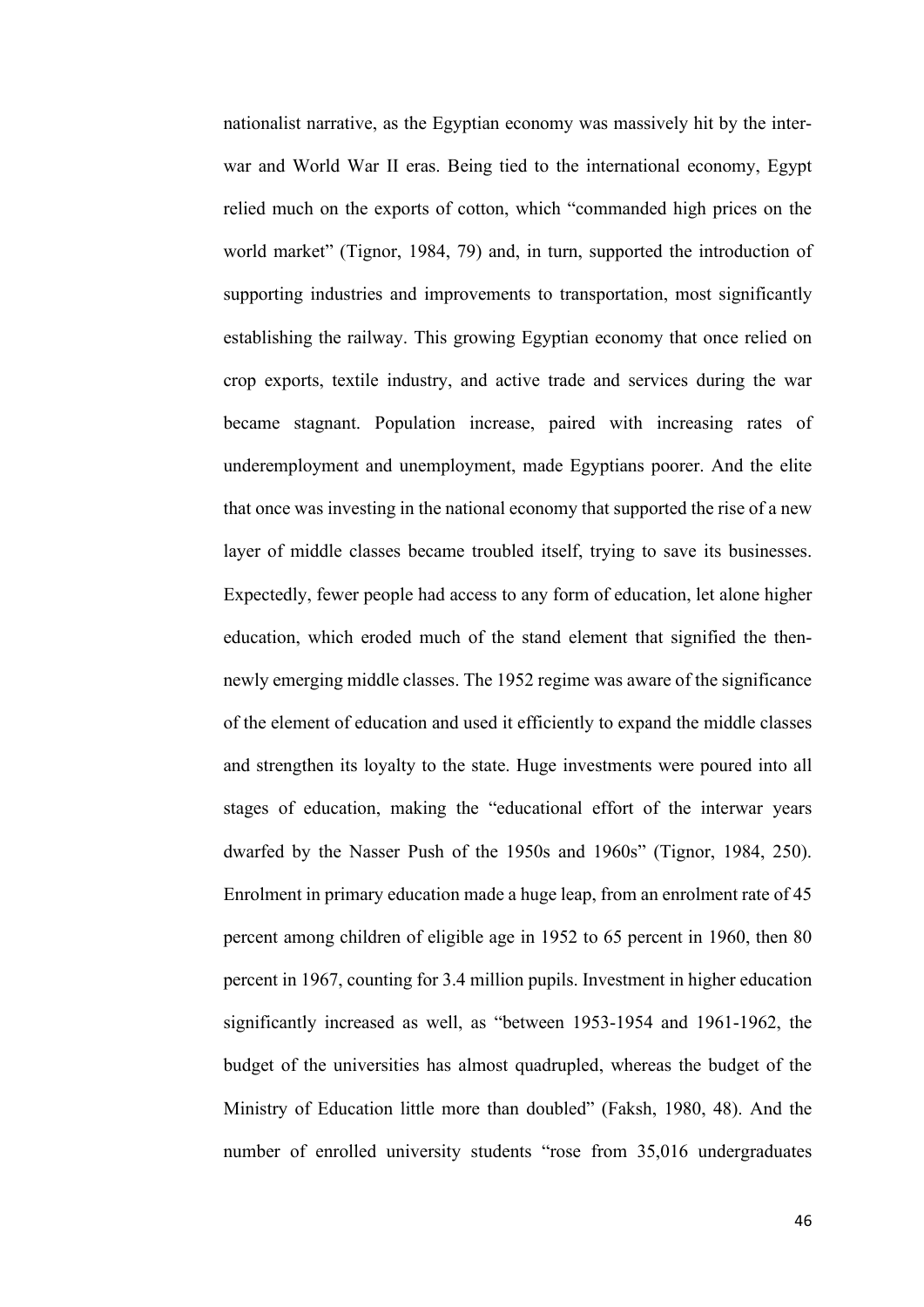(excluding al-Azhar and the American University) in 1951-1952 to 86,539 in 1960-1961. It rose to 152,382 in 1970-1971" (Faksh, 1980, 46).

Investment in education was paired with another investment in the labor market by promising job opportunities to the majority of the population, especially university graduates. Given Egypt's aforementioned ties to the global economy, inter and post-world wars recession hit many industries in Egypt, and the once-wealthy vibrant market became stagnant, leaving many workers and employees under the threat of unemployment (Beinin, 1989). Nasser's regime used this momentum to declare a national goal of securing employment for all kinds of labor. Given that most businesses were nationalized and private businesses were discouraged, the state became the main employer either in public sector enterprises or state bureaucracy. One of the changes to the employment market was to give priority to skilled workers while side-lining non-skilled labor. In that sense, people of the lower-middle and poorer classes got more interested in vocational education and training to become government employees (Abdalla, 1984). As a result, "the number of government sector workers was increased from 350,000 in 1951-1952 to 1.2 million in 1969-1970. The annual growth rate of government sector workers was 7.5% between 1962 and 1972 and exceeded the annual growth rate (2.2%) of the national workforce" (Kawamura, 2021, 36; Waterbury, 1983).

And with the rapidly increasing number of university graduates, the state made a commitment to providing jobs to all university graduates in one of the state enterprises or bureaucracies. In 1961, the government declared a five-year plan to reform the public sector, with a bundle of decisions with regard to the workforce, including one that mandates a guaranteed job to all university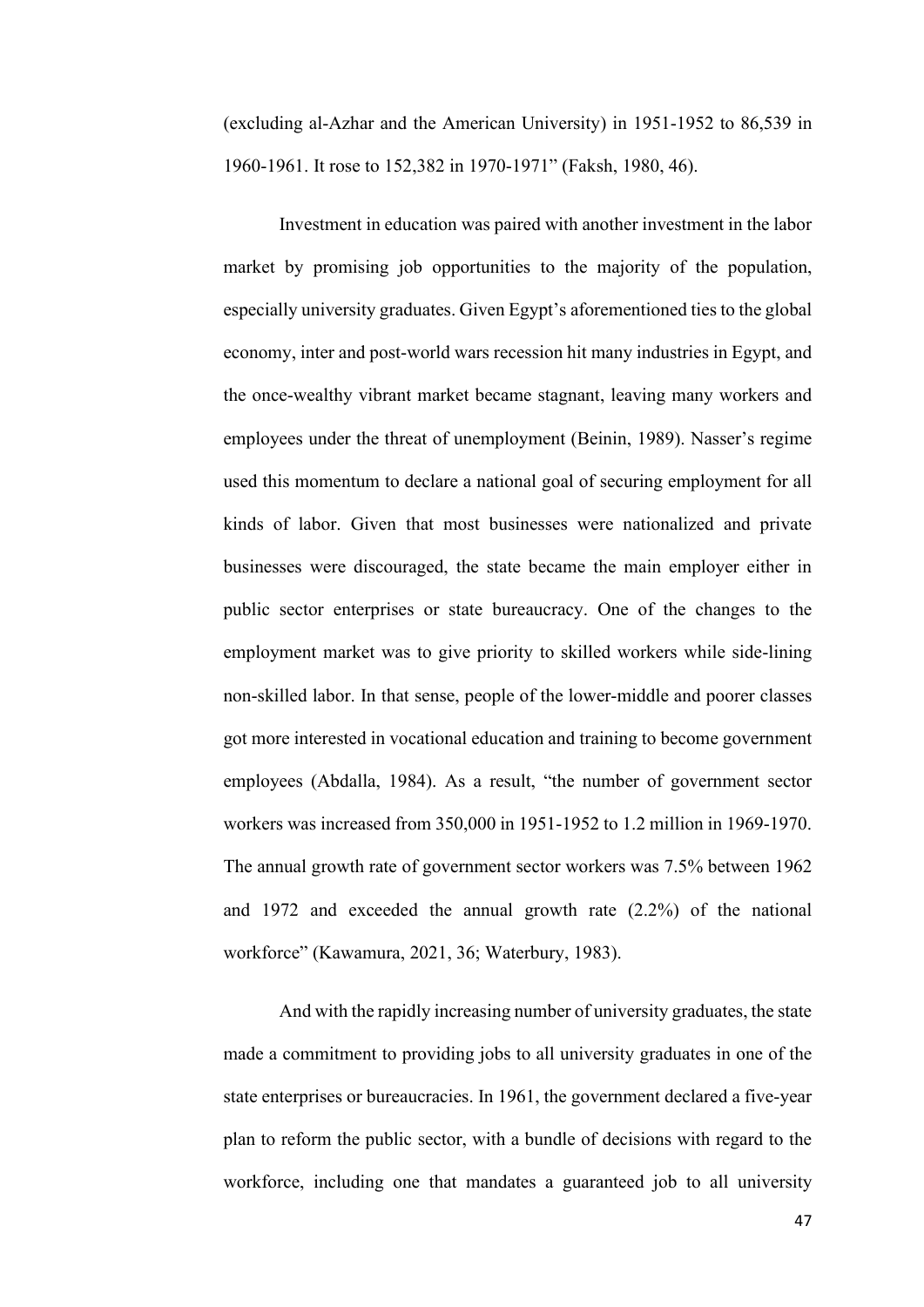graduates (Waterbury, 1983). This guarantee was formalized into law 14 in 1964 and was expanded through law 85 in 1973 to include graduates of vocational education (Assaad, 1997). As a result, the state bureaucracy kept growing annually, sometimes unnecessarily, in a manner that surpassed its capacity (Abdalla, 1984). "Over the Plan period, the workforce grew by nearly 22 percent, or from about 6 [in 1959] to 7.3 million [in 1965]" (Waterbury, 1983, 90). As a result, the public sector became overstaffed, and productivity soon declined before the end of the Plan. The investment in education and employment still served a great purpose by creating a huge stratum of middle, lower-middle, and working classes that were state-affiliated, a strategy of creating loyalty and exercising control and dominance at the same time (Abdalla, 1984; Benin, 1989).

Changes to the Egyptian middle classes during the time of Nasser surpassed the mere influx of funds to education and employment to other demographic and occupational structures. Before 1952, the Egyptian social stratification had an upper class of land owners, while the middle classes, arguably, had two strata; one of rural intellectuals and merchants and another of industrialists. After 1952, the regime sought to replace the industrialist strata that was much associated with the upper class with that of the state-affiliated bureaucratic and managerial elite (Abdalla 1984; Mellor, 2016). The military was considered another tool of social mobility at the time since young men of the upper and middle classes were not keen to join the army at the time, giving more space to those of the rural and lower classes. And given the benefits, finances, and connections (i.e., class, stand, and party) that were dedicated to this group, it made its way up on the social stratification. This Nasserite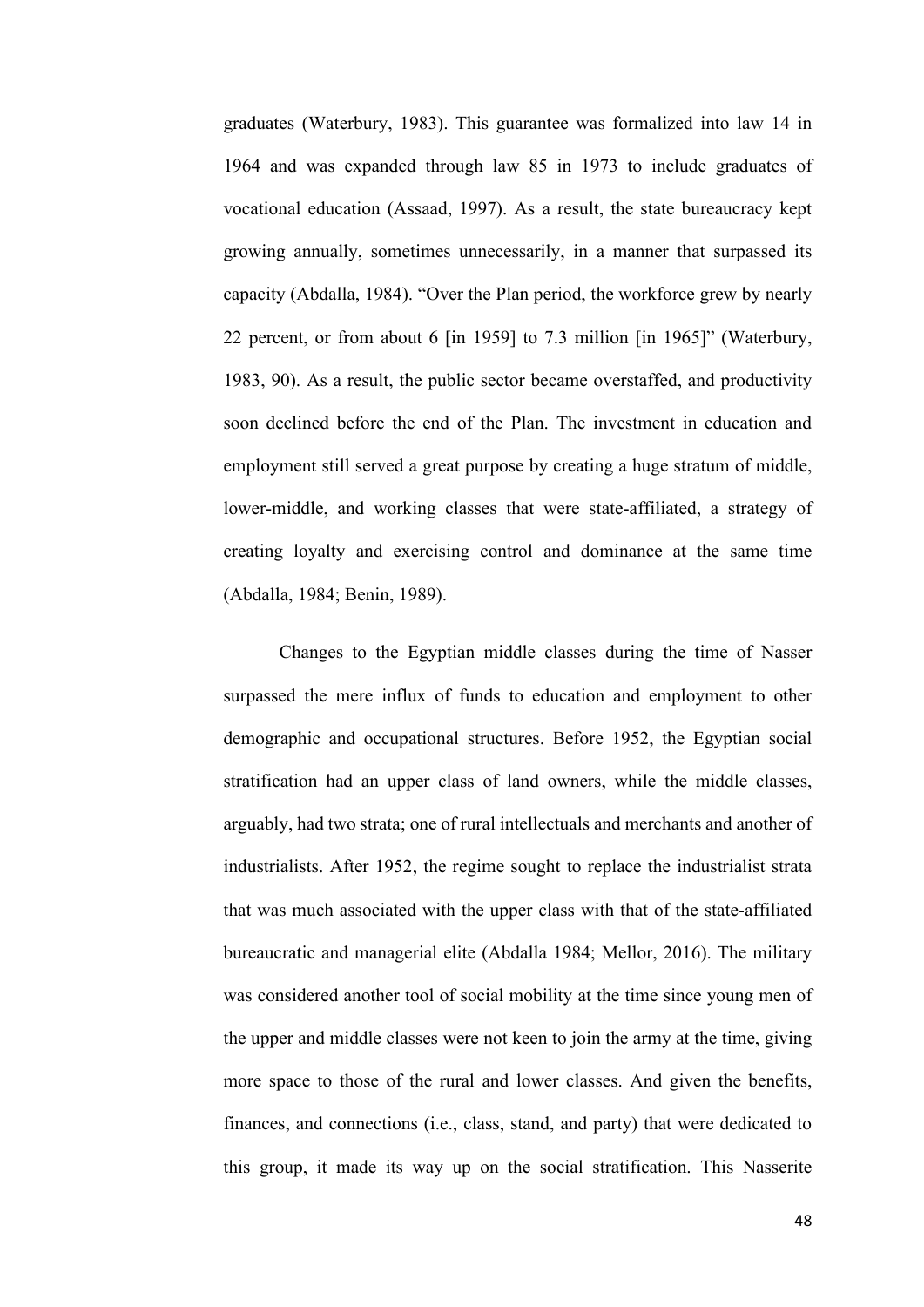investment in the middle classes paid off decades later; as Galal Amin (1991) states that the Egyptian population in 1955 constituted 19 percent of the middle classes, 80 percent of the lower classes, and one percent of the upper class. In 1986, the numbers grew to around 45 percent of the middle classes, 50 percent of the lower classes, and five percent of the upper class (Amin, 1991, 70, 72). This increase in the numbers of the middle classes during the 1950s and 1960s was accompanied by demographic changes as well, as social mobility elevated many people from the poorer/lower to middle classes thanks to education and affiliation to state bureaucracy, paired with the fall of some of the members of the upper class to the middle classes and being replaced by new state elite and bourgeoisie (Mellor, 2015).

## **Sadat's Open-door Policy**

The expansion of the middle classes made it more heterogenous, given the diverse backgrounds of each stratum. This diversity grew rather deeper after Sadat's open-door policy in the 1970s. While the middle classes were previously defined by their state affiliation, non-ownership of production capital, yet possession of huge social capital in terms of access to education and networks (i.e., elements of stand and party) (Mellor, 2015), the open-door policy disrupted this order by introducing liberal policies that resulted in a new wave of social mobility. The working/lower class that was once poorer and less educated could make more income and enjoyed higher living standards in comparison to the state-employed middle classes, but it was still lacking the social capital of education and networks.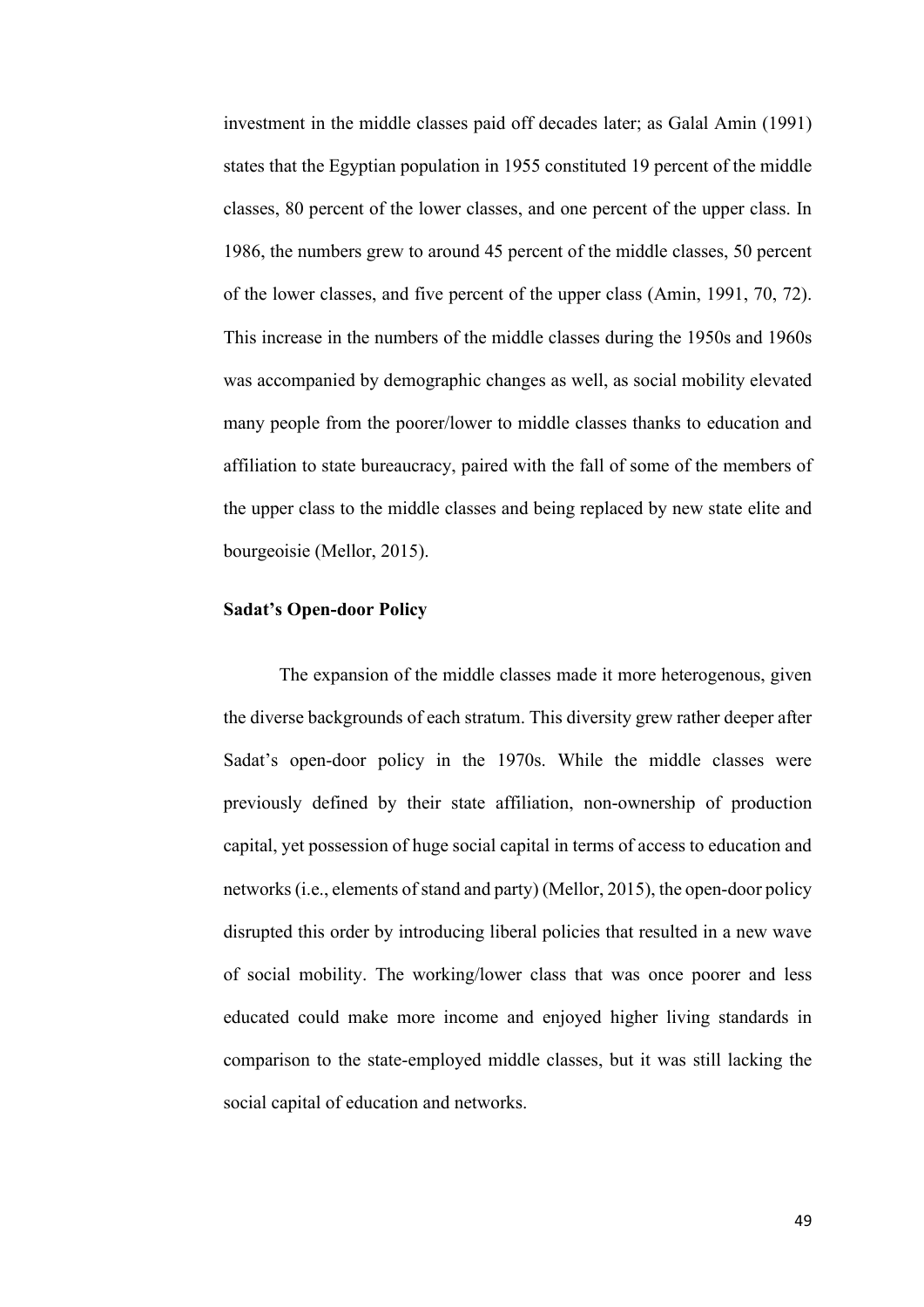Sadat's open-door policy was determined to support the flow of money and private investment into the country, sometimes at the expense of Nasser's huge public sector and bureaucracy apparatus. "However, this economic growth did not bestow upon Egypt the development of 'real' economy; instead, it accelerated the decline of it" (DAI, 2012, 67). But this toll on the public sector was not intended. According to Kawamura (2022), Sadat sought to preserve Nasser's public sector structure to gather and maintain the political support of the middle classes. The guaranteed job scheme was expanded, and 60 percent of the university graduates sought employment in the public sector by the late 1970s. Enrolment in universities kept expanding as well, making an increase by 3.5 times between 1971 and 1984, besides launching seven new provincial universities between 1972 and 1976 (Kawamura, 2022). This investment in education was not only driven by Sadat's approach to maintaining the public sector but also by the new international and domestic political and economic orders. After the 1973 war, Sadat shifted from Nasser's socialist policies to more liberal ones to elevate the Egyptian economy. Foreign investments and the private sector were encouraged, creating more jobs and more demand for higher education and the kind of training and skills that university graduates have (Waterbury, 1983). Consequently, a new stratum within the middle classes was created from the private sector employees and small businesses owners, who enjoyed better income and more privileges in comparison to their public sector counterparts.

The oil boom in the Gulf was yet another big change in the international economy that coincided with Sadat's Open Door. It sparked the need for all kinds of labor in the Gulf countries, whether nonskilled or skilled workers,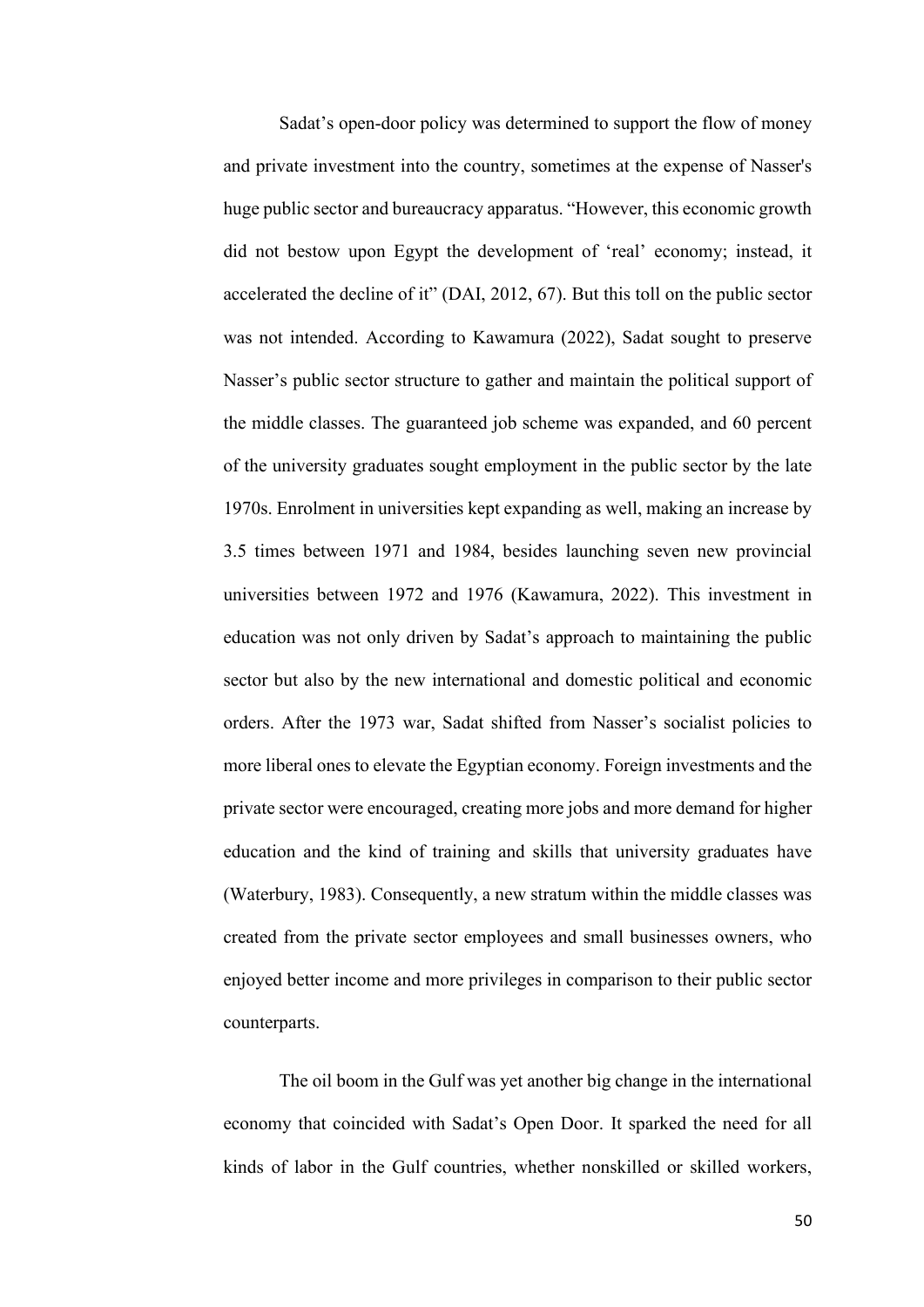professionals, university graduates, and postgraduates. Sadat's liberal policies allowed, and even encouraged, big waves of labor migration from all classes. In the Egyptian villages, it became a phenomenon for laborers to travel and leave the village behind and send money back to their families. This flow of remittance resulted in a new wave of social mobility by being used to improve "living standards and housing, security of retirement or for building up a certain prestige in their home areas. Economic investment is not a predominant feature. In many cases, migrant workers are able to save substantial amounts of money" (Reichert, 1993, 43). Migration also disrupted the long-established relationship between land ownership and social classes in rural Egypt, as a new layer in the rural middle classes came into existence through migration monetary flows.

Meanwhile, the state was burdened by maintaining the huge public sector, and "as early as 1973, various Egyptians began to call for the liquidation of failing public sector enterprises" (Waterbury,1983, 138). Multiple plans were proposed to handle the losses of the public sector, including sacking the unwanted labor and employees and selling shares from the state capital to the private sector, especially as the economic situation got really sore during the war years. And in 1976, a five-year plan (1976-1980) was announced, and it included listing 16 industrial companies to sell their shares to the private sector for 50 million Egyptian Pounds (Waterbury, 1983). As a result, the middle classes that were once affiliated with state employment became increasingly short of financial capabilities and were pushed towards lower-middle and lower/poorer strata, in a classic case of social vulnerability as discussed earlier in the literature (Mallick and Rafi, 2010; Lopez-Calva and Ortiz-Juarez, 2014; Stampini et al., 2016). It was plausible for this vulnerability to continue during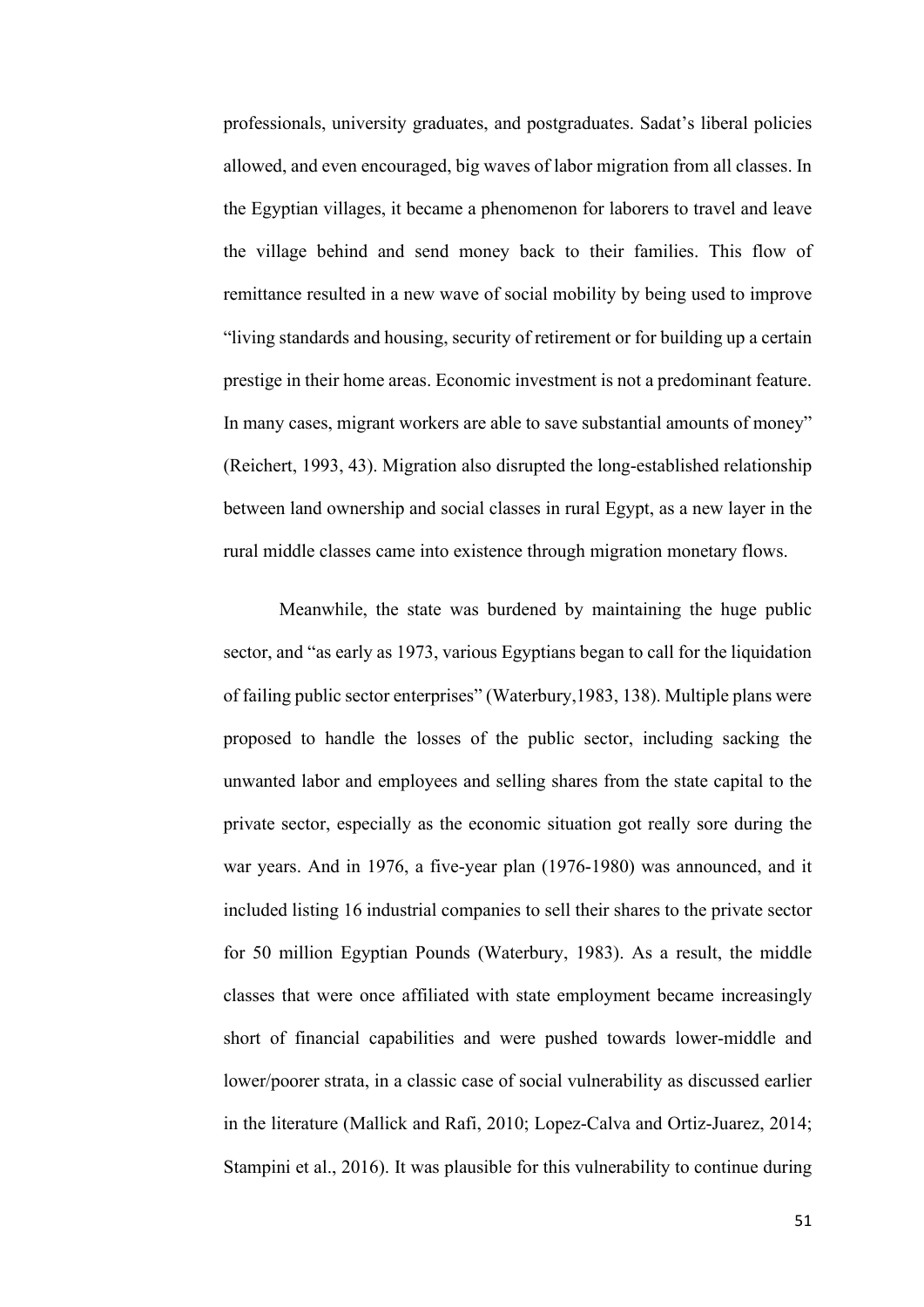the time of Mubarak, where the shrinkage of the state apparatus became rather fiercer during the consecutive waves of privatization of the public sector.

## **Mubarak Era**

Mubarak's privatization was paired with two major changes in the international political and economic structures, which are the rise of the oil-rich economies in neighboring Gulf countries and the transition to a uni-polar world system controlled by the United States after the fall of the Soviet Union (DAI, 2012). Labor migration to the oil-rich countries played a role as well in diversifying the backgrounds within each class, as it resulted in a huge wave of social mobility from middle to upper and from poorer to middle classes in terms of income. This labor migration "absorbed the growing Egyptian labor force (skilled and semi-skilled) while increasing remittances at a remarkable rate: from USD 2 billion in 1980 to approximately USD 9 billion in 2011." (Mellor, 2016, 64).

On the other hand, the consecutive liberal economic policies imposed by the new international order made it harder for the public sector to survive, and the private sector took over, changing both the economic and social ecosystems. According to DAI (2012), the older form of the upper and middle classes was restructured into the structure that still exists. A new upper class emerged, consisting of foreign and new national capitalists and business elite besides the old elite. The new lower class consisted mostly of labor and workers in both the public and private sectors or other sorts of informal employment. Public sector and bureaucracy employees made their way down the social stratification, arguably creating what we know now as the vulnerable/lower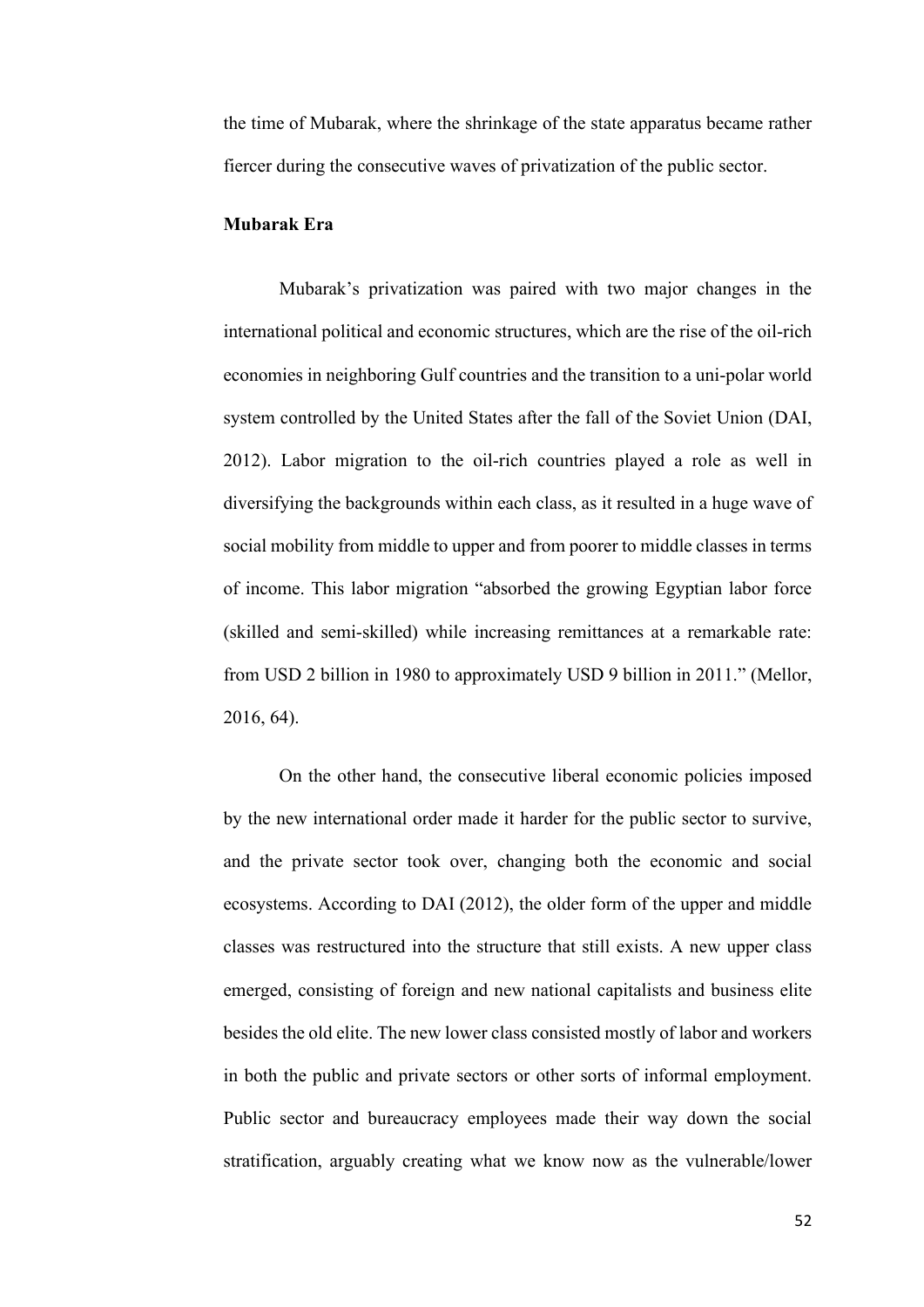middle classes (Roque, 2020). Consequently, the social gap significantly expanded, creating a bigger upper class, a much bigger lower class, and shrinking, struggling middle classes. By 2006 "the upper class accounted for 18.4%, the middle classes 12.4%, and the lower class 69.1%" (DAI, 2012, 70). In Comparison to figures quoted earlier in this chapter by Gala Amin (1991), the middle classes shrank from 45 percent in 1991 to 12.4 percent within 15 years, which resonates with the vulnerability approach referred to earlier in the literature review. Hasan (2016), however, challenges the notion of shrinkage of the Egyptian middle classes and argues that it has rather been restructured into new layers. While the liberal economic policies have indeed resulted in shrinkage of the state-affiliated middle classes and pushed parts of it into the poorer thresholds of the social stratification, it created in return new layers and professions that did not exist before. These new modes of employment, like small businesses, the working class that receives a middle classes income, selfemployment, and wage recipient labor, were excluded from middle classes count and research (Hasan, 2016). Accordingly, Hasan points out that the positions of the middle classes increased in size from 36.63 percent in 1976 to 55.1 percent in 1996 (Hasan, 2016, 94). A setback happened, however, between 1996 and 2006, as the percentage of the middle classes declined to 41 percent, "which is expected and plausible in light of state policies and programs that dismantled some of the middle classes' positions and redistributed them into other placements in the class stratification, most significantly the working class. Policies towards labor laws, waves of privatization, selling the public sector and encouraging the private one, all contributed to cutting off some main streams that helped the middle classes to grow socially and demographically" (Hasan,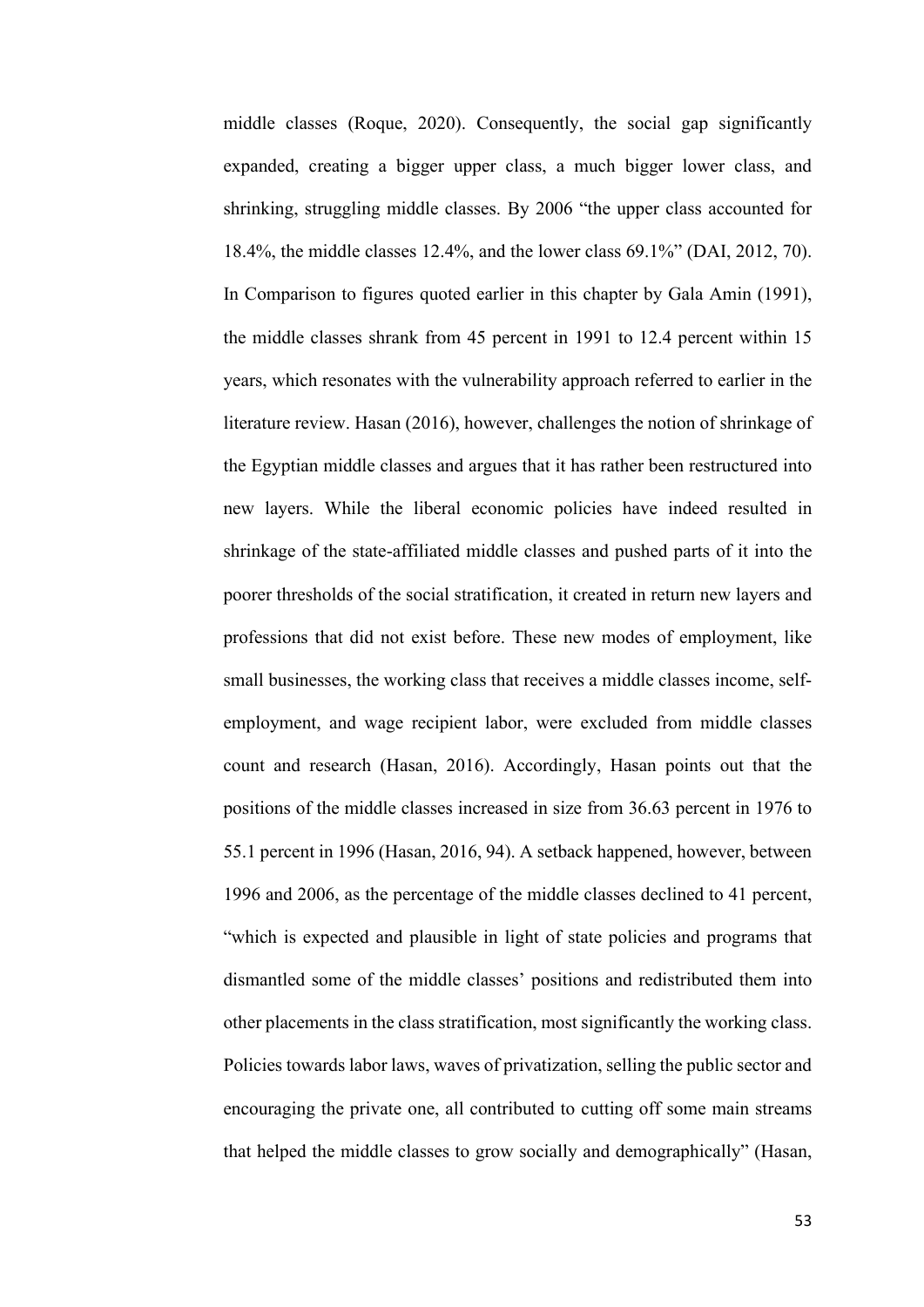2016, 95). As these policies kept expanding, the layer of the middle classes associated with the public sector kept shrinking, and by 2018 the public sector counted for only 18 percent of the employment in Egypt (Tansel et al., 2020).

Subscribing Weber's theory on class stratification is significant here, given that the economic changes over the previous eras created multiple layers within the same social group. It is irrational to exclude layers based on the level of income that might have increased or lost value while they still belong in terms of ideology and social capital. Therefore, elements of stand and party remain substantial to identify the Egyptian middle classes.

The new liberal economic order totally reconstructed the middle classes to include professionals, administration employees, owners of medium private businesses, and most of the shopkeepers. It also created layers within the middle classes, splitting it into the upper-middle class of households who work as professionals, earn a relatively higher income, own a car or two, live in relatively improved residential areas but cannot afford luxurious gated communities, can afford to pay for domestic help and have access to private and international education. As the economic situation gets tighter, this group cuts mainly the luxurious, leisure, and non-essential goods and services. The second layer is that of middle-class households who are also professionals but earn less income, live in more congested neighborhoods, can afford private education but not an international one, and is less capable of consuming goods and services in comparison to their upper-middle counterparts, hence their need to make more cuts to the non-essential goods and adjust their consumption of the essentials (Roque, 2020). The third layer is the lower-middle class, consisting of households that are barely capable of sustaining themselves above the poverty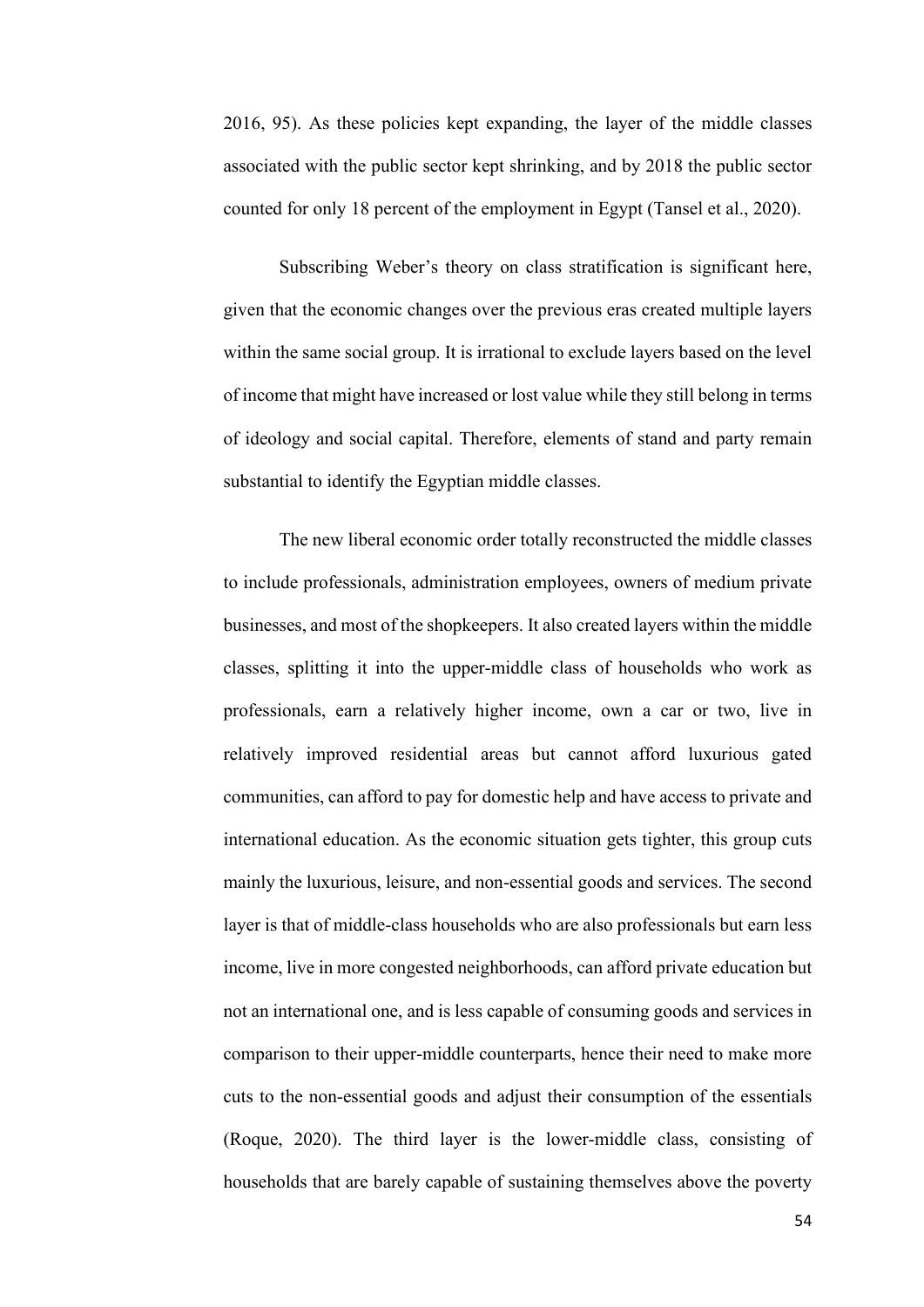line, live in modest neighborhoods, homes have basic appliances, have no budget for luxuries and leisure, struggle to keep up with the cost of the essentials, have less budget for private education and resort to national schools with relatively higher fees or nunnery ones (Roque, 2020).

In Weber's terms, this era resulted in the emergence of a new layer within each social group in the stratification of the Egyptian society, and this new layer was not necessarily identical in the financial aspect (i.e., class) and arguably lacked the previously assigned elements of stand and party. As a result, heterogenicity got even deeper within each social group, especially as the political backgrounds became more diversified, being Marxist/Nasserite, Liberal under Sadat while allowing more presence to the Islamists starting in the 1970s.

### **Lifestyle and Moral Traits**

The changes to the economic structures and rapid social mobility changed the lifestyle and consumption habits of the growing middle classes in Egypt, where the open-door and liberal economic policies and the increasing influx of finances from foreign investments and labor migration made more imported goods available and more taste and ability to consume them. The change in consumption habits is also argued to be one of the consequences of social mobility, as an attempt by the people of the new stratum to cover up their real class origin (Amin, 2000). By the late 1990s, the new layers of the middle classes lost most of their dependency and affiliation to the state in both income (employment by the public sector) and consumption. Upper layers of the middle classes consumed less subsidized or locally produced goods, were introduced to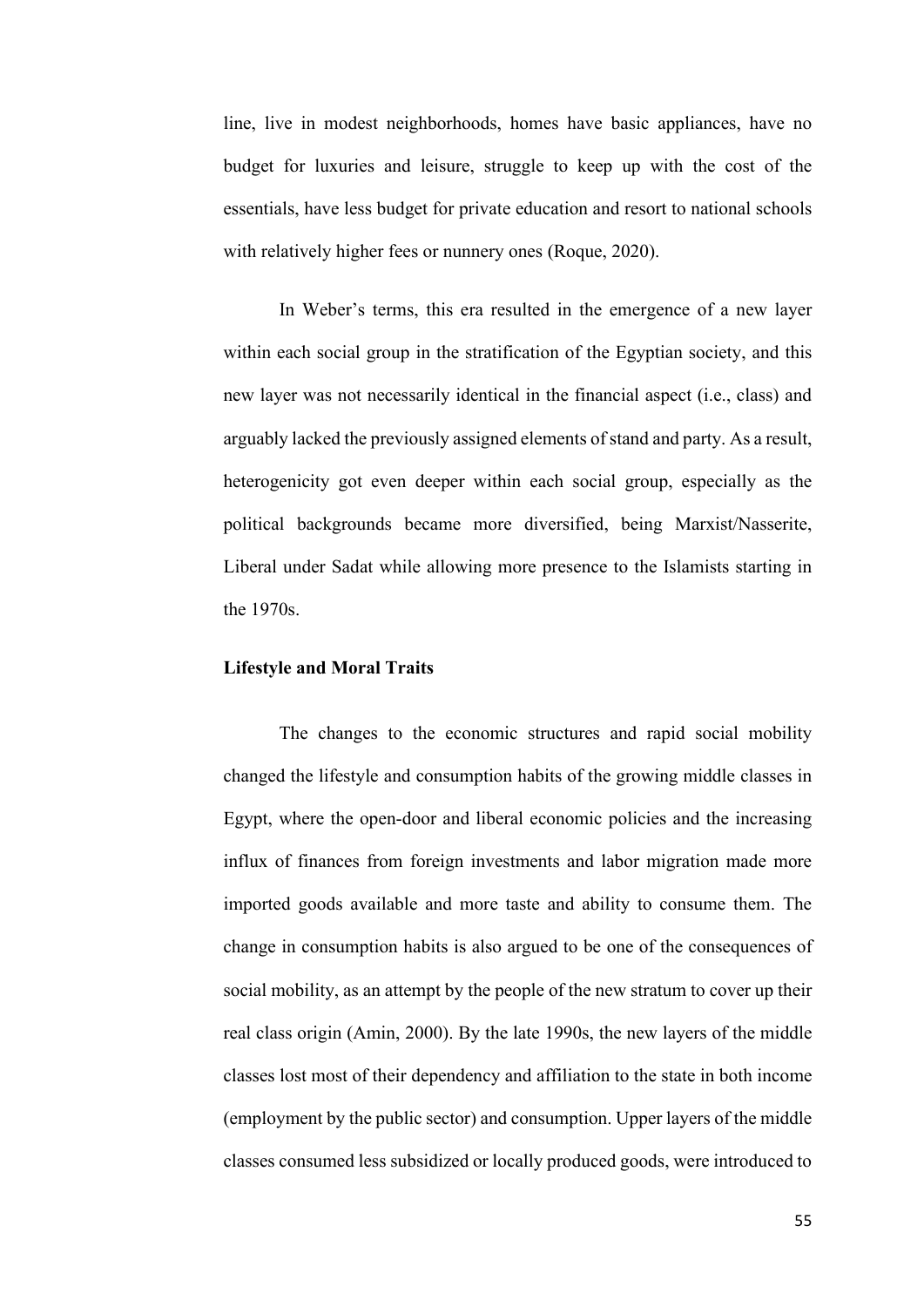a westernized lifestyle of dining (which was exclusively a trait of upper classes in previous eras), subscribed to private education and healthcare services, had increasing access to sports and social clubs and enjoyed a new culture of leisure that used to be exclusive to upper classes like dining out and traveling for holidays (Abaza, 2006). However, the new lifestyle (an element of stand in Weber's terms) was rather demanding and meant that as the economic conditions got tighter, people of this class had more to keep up with than they were used to before.

The shifts in economic structures have historically had the biggest toll on the middle classes, financially and morally. According to Galal Amin (2012), the middle classes enjoyed traits of stability, education, morals, and respect for the law, in addition to a rational view of religious and patriotic sentiment, making this class a safeguard against corruption at various times in modern Egyptian history. Yet, the tightening economic situation paired with the rapid social mobility in the late Sadat and during the Mubarak era changed most of those moral traits. The height of this change was during the Mubarak era, though, where "the rapid rate of population growth, combined with insufficient economic growth and the slackening of labor migration, plus the resulting rise in unemployment and the growth of slums were all powerful enough motivators for people to circumvent the law." (Amin, 2012, 42). And towards the end of the Mubarak era, social mobility got even slower, and the middle classes got more vulnerable to falling into the poorer ones, which compromised its historically celebrated patriotic sentiment.

Given the aforementioned circumstances, it was a matter of time before the middle classes took to the streets of Egypt in 2011, not only making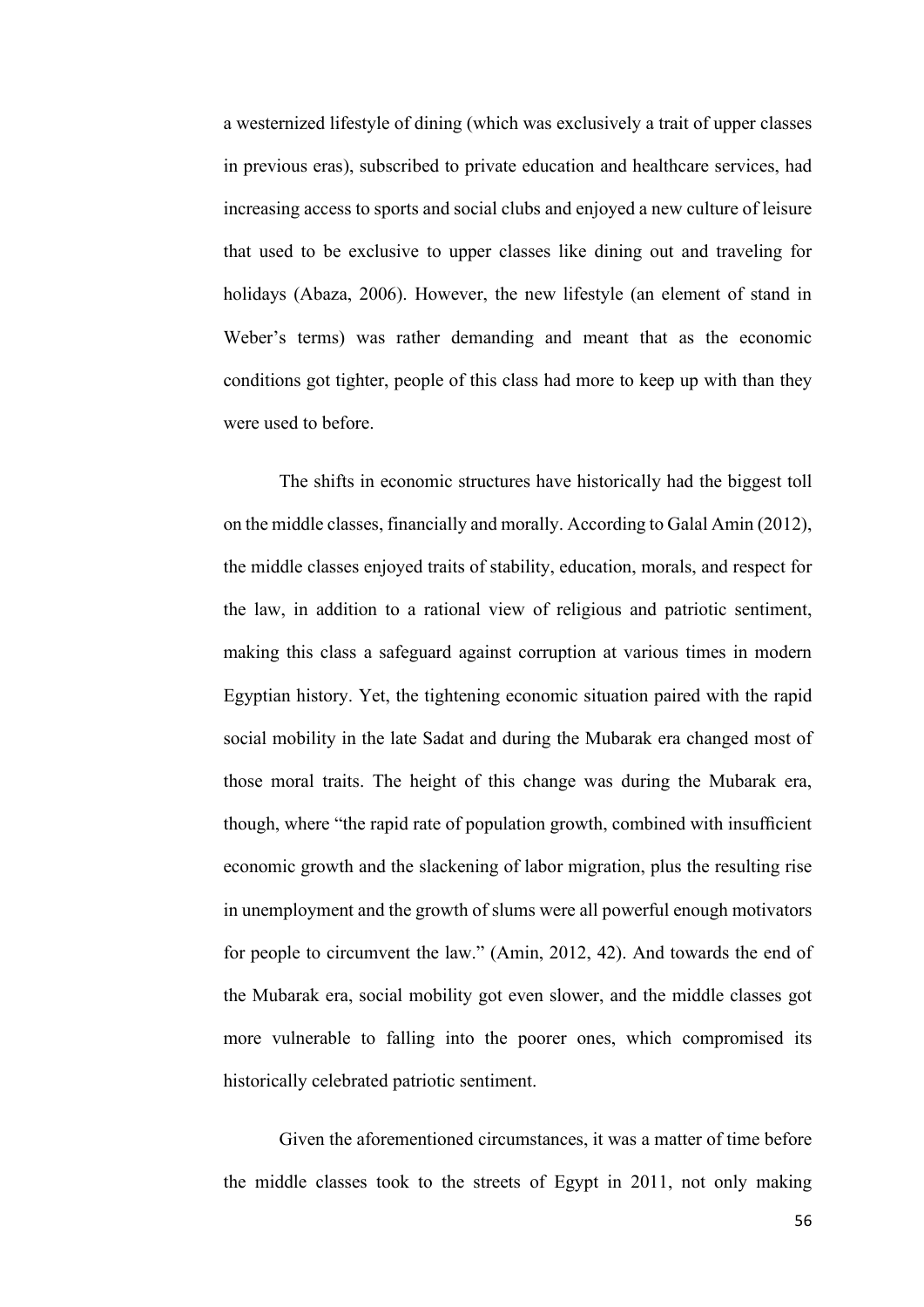economic demands like in 1974, for instance, but also demanding social, political, and economic reform. Hazem Kandil (2012) argues that the middle classes were severely suffering financially in the presence of an expanding consumer culture that they, as well as the government, were not able to keep up with. And thanks to the awareness this class enjoyed due to education; they believed that in the presence of the business elite in power, "the worst was yet to come" (Kandil, 2012). The moral traits that Galal Amin described were significant, even in the act of revolt in 2011, dubbed by Jessica Winegar (2016) as a "civilized revolution". She argues in her article that the education and moral values that the middle Classes are associated with made the 18 days of Tahrir Square "aesthetic" in terms of slogans, chants, organization, banners, unifying outfits, and colors of clothing in some protests, as well as the rise of the art of graffiti. All this, according to Winegar (2016), created a state of Utopia that the young people of the middle classes were aspiring to, and the patriotic sentiment (which was once compromised, according to Amin) was reinstated. However, this revolutionary romance was perhaps the reason why the revolting young people were distracted from the political reality, hence had their revolution compromised. And with the constant political and economic disappointments, a paradox was created where the morals of the middle classes lost precedence, and people resorted to "verbal vulgarity previously more common among the lower classes to express views about the political situation" (Winegar, 2016, 620).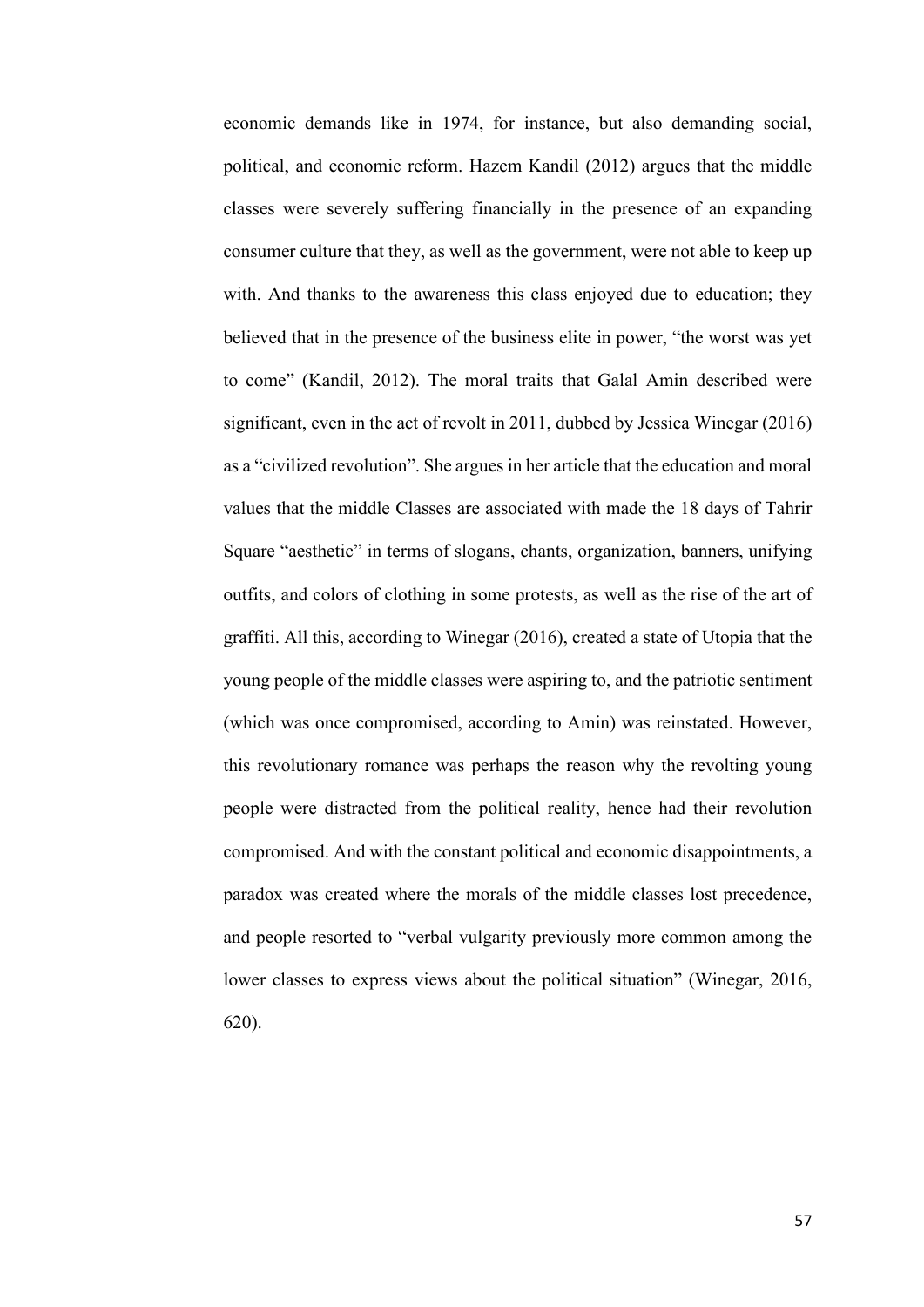### **Women of the Middle Classes**

The traits that define the middle classes' morals and lifestyle extend to the situation of women, most notably gender roles and the public and social space available for them to navigate. While women of the middle classes enjoy an improved legal, educational, and employment status, this improvement remains compromised by the gender roles that did not similarly change. Multiple factors can be attributed to this situation, "including women's occupational segregation, the intensification of their domestic burdens, the contraction of opportunities in the public sector leading to overcrowding in the limited segments of the private sector that are accessible to women" (Assaad and Arntz, 2005, 432) Most women of the Egyptian middle classes fail to make proper use of their higher education and acquired degrees for the purpose of employment, where women's share of the labor market remained well below 30 percent (Binzel and Assaad, 2011). In many cases, the degree only serves as a tool to elevate marriage prospects, as the role of a housewife and mother takes precedence over a career. Even in households where women are required to work in order to support financially, conventional gender roles remain enforced, which compromises women's professional prospects and wellbeing (Roque, 2020). Mervat Hatem (1988) blames the rise of Islamist groups and the patriarchal nationalist sentiment for the imbalanced gender roles and traces it back to intellectuals of the first quarter of the twentieth century, who, instead of promoting a westernized/modernized culture of equality, advocated that "more accurate interpretations of Islam supported the extension of equal rights to women." (Hatem, 1988, 412). Consequently, the patriarchal/conservative system remained in control, and women had to accept it in exchange for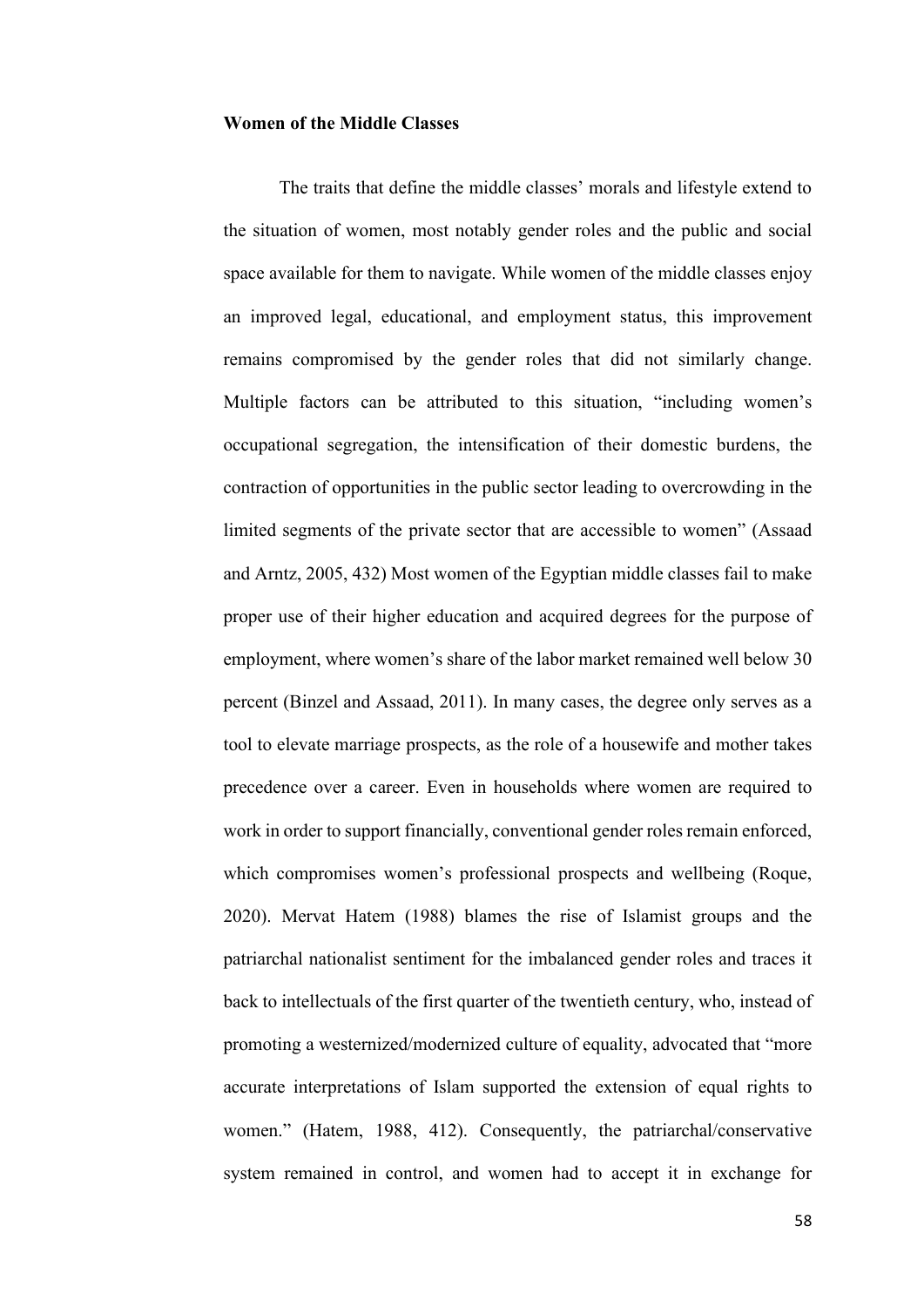improving their chances of education and public space. And while the socialist trend in the 1960s tried to promote more integration of women in the public space and employment, the rise of Islamist groups in the 1970s acted as a sit back. They heavily promoted the domestic role as the sole purpose of women's life, education being a tool to make them better housewives and mothers, and advocated against their employment (Hatem, 1988). Sadat's regime seemed to be in line with this narrative, but the difficult economic situation served in favor of middle classes women in this instance despite its toll on the middle classes in general. "Most analysts agree that spiraling inflation made two-income families an economic necessity, therefore making it difficult for the state to withdraw its commitment to the employment of women" (Hatem, 1988, 415).

Labor migration in the 1970s was yet another factor that influenced women's employment, both in rural and urban communities. Being maledominated labor migration, women were left behind, fully responsible for the households, and financially dependent on remittance. Thus, the migration phase was closely tied to the phase of marriage, where young men traveled mainly to earn the needed marriage expenses and support their new families (Binzel and Assaad, 2011). As a result, women's share in the household responsibilities got even bigger, having to compensate for the absence of the partner by taking over more domestic duties and non-paid work and compensating for men's absence in the labor market. But the effect was rather stronger in the urban contexts where "unlike the case of family farms, where many tasks can be carried out by men or women, family enterprises in urban areas tend to operate according to a much stricter gender division of labor and men are much more likely to be engaged in wage work anyway. It is therefore more difficult for women to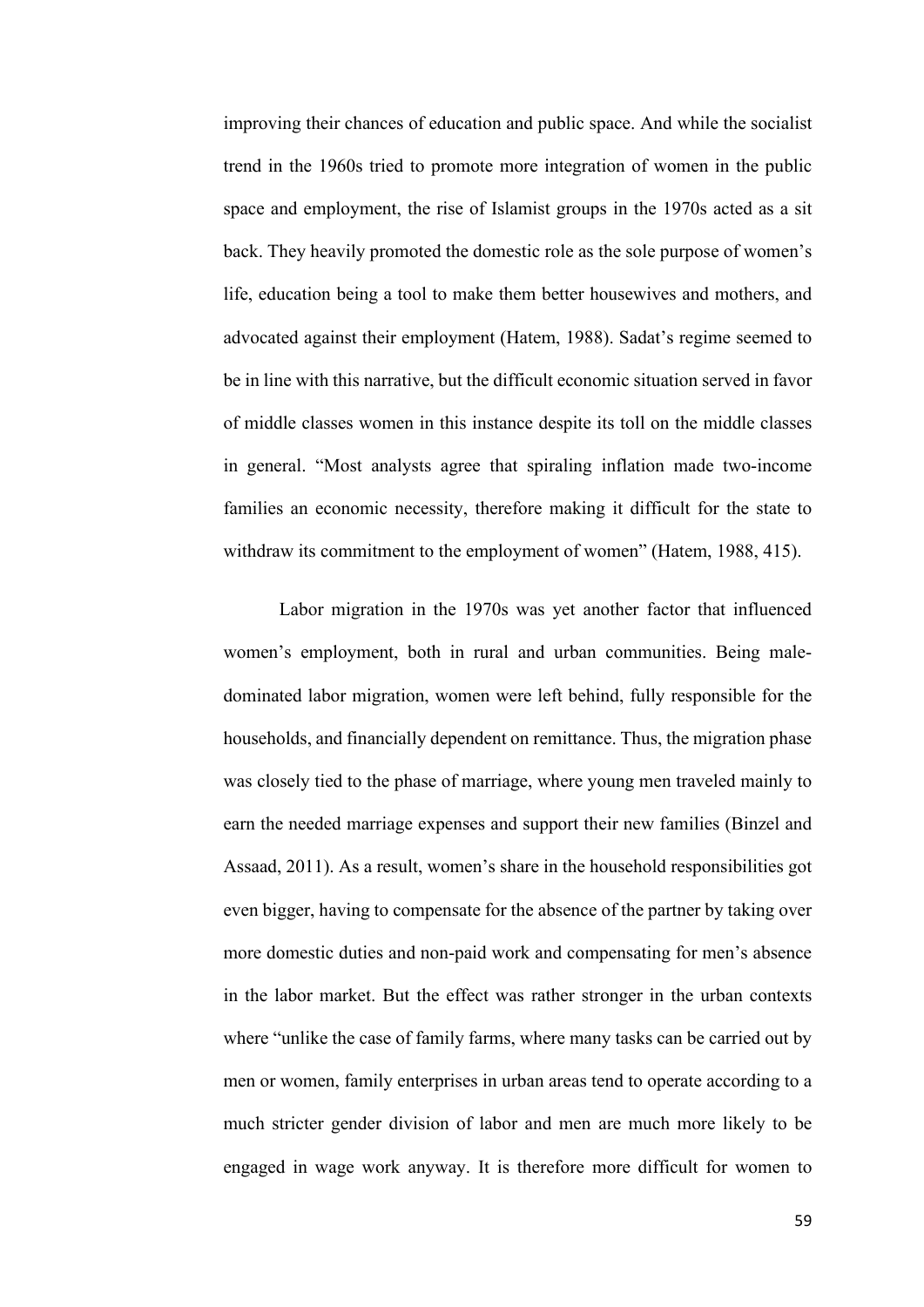substitute for the labor of the absent migrant in urban areas" (Binzel and Assaad, 2011, 105). Moreover, the emerging private sector in the 1970s was not as welcoming or convenient for women as the public sector, given the familial commitments (Assaad and Arntz, 2005; Tansel et al., 2020). As a result, women's chances in the private sector were fewer in comparison to men and a salary gap came to exist given that "unlike in the government, where married women are more able to reconcile their marital responsibilities with their work duties, marriage and the added responsibilities it entails appears to be incompatible with nongovernmental wage and salary employment in Egypt" (Assaad and Arntz, 2005, 439).

Roque's research (2020) found that cultural, religious, and economic influences hinder highly educated middle Classes women's participation in formal employment, mainly due to their belief in "the greater strength and significance of the marriage market compared to that of the labor market" (Roque, 2020, 13). Accordingly, higher education of at least a university degree is merely a symbol of social status among middle classes women and is linked to improving their marital prospects. The need for financial security is ranked second, depending on the financial situation of the households that women are married into. And given that the surrounding social pressure gives primacy to women's role as housewives and mothers, without any change to domestic gender roles, plus the demanding private sector having the bigger share of employment, women's chance of finding appropriate and decent jobs was greatly affected (Roque, 2020). In such context, education and the need for work serve as elements of stand in Weber's terms, rather than their initial purpose as elements of class/income.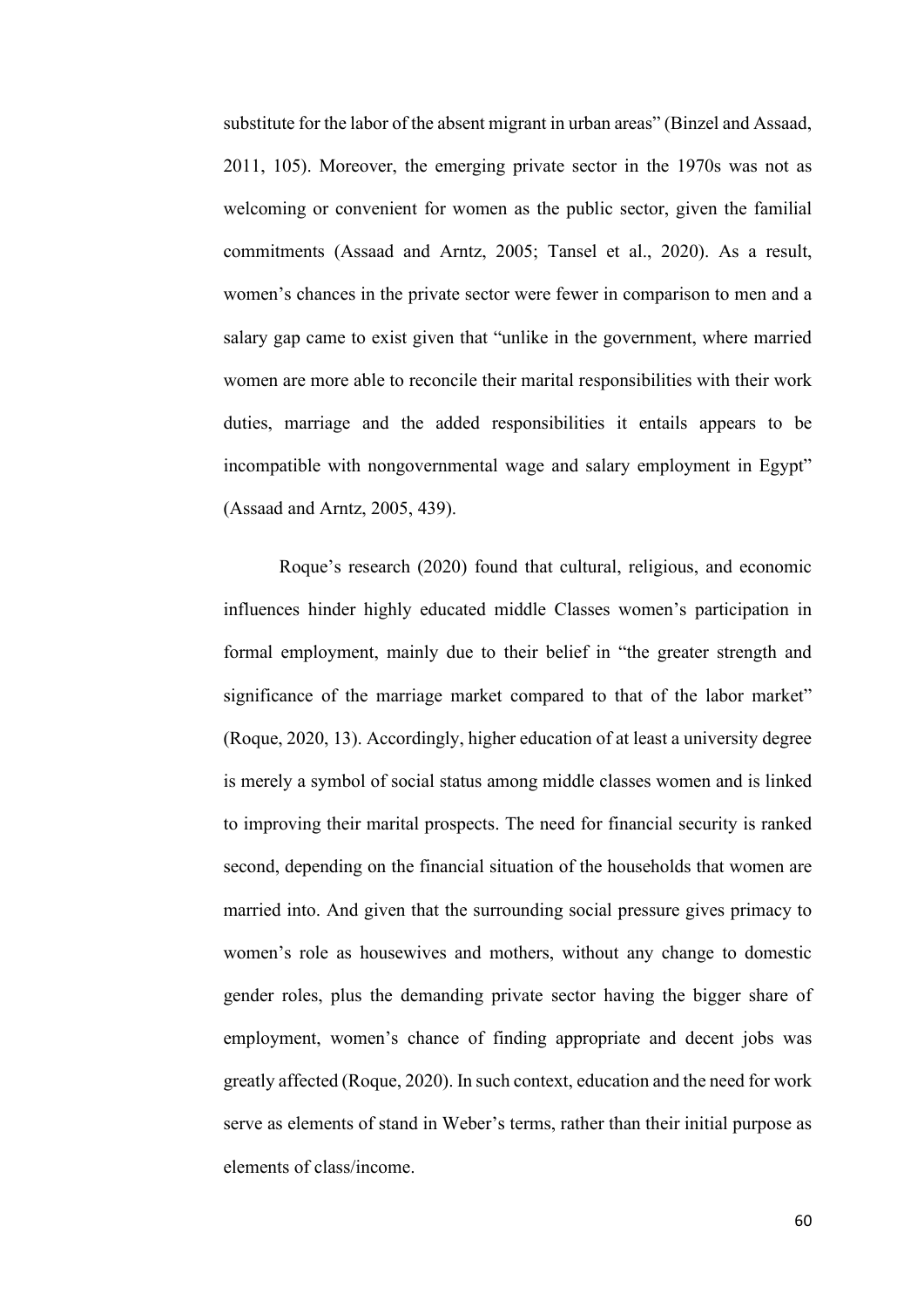Cultural and social restrictions have also affected the public space available for middle classes women, who chose to resort to controlled spaces as a haven from the increasingly dangerous public spaces in the streets and transportation (de Konning, 2009; Roque, 2020). Such controlled places include modern coffee shops, restaurants, social and sports clubs, and areas that best cater to their roles as mothers and housewives. De Konning (2009) finds these havens to be part of the gendered class divide in Cairo and similar Egyptian urban communities, as the social and economic restructuring of the class system created a new middle/upper-middle classes that adopt a different/more westernized set of morals. The public and social space available to women come at the heart of this new moral system, which might not necessarily be to the liking of the greater masses from other classes, hence the need for controlled spaces for these women to socialize. This situation, however, created a new set of inequalities; firstly, it makes it harder for women to socialize, sometimes having to commute for long distances to places that can be presumed safe or decent. Secondly, it is a more costly lifestyle than men from the same social group/class, who could easily access cheaper and more public places without restrictions or concerns. And finally, it compromises women's space and rightful presence in the streets, transportation, and public spaces, leaving issues like sexual harassment and violence against women unresolved (de Konning, 2009). This, in turn, affects other women from poorer or lower-middle classes, who do not necessarily have the means to afford those confined spaces and have to endure the dangers or handle them in other ways. The gendered class segregation and dynamics of handling social spaces resonate with Bispinar's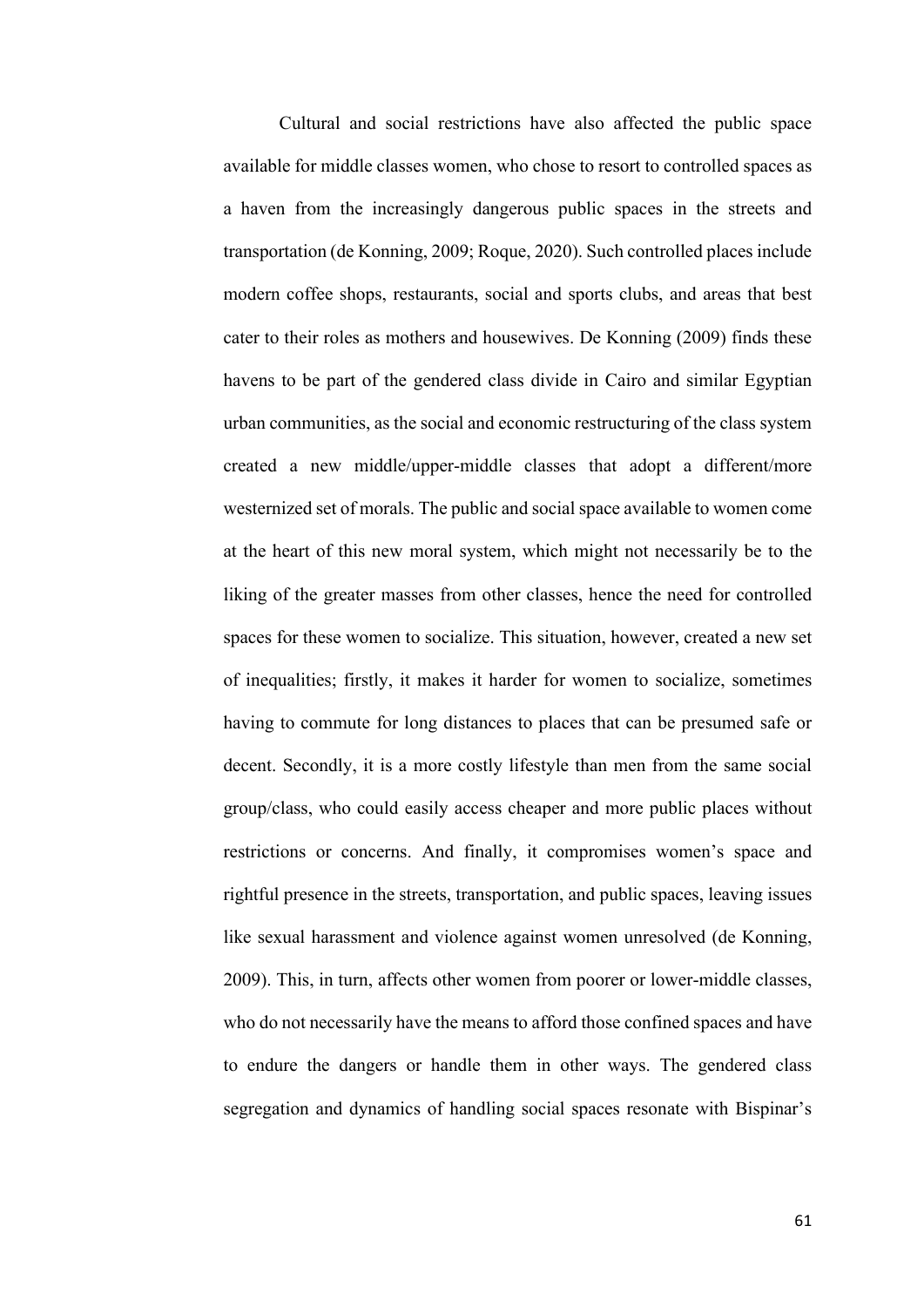research (2010) on women in urban Turkey, proving the existence of a class divide in agency, practices, and perceptions of empowerment.

To sum up, the current Egyptian middle classes are a product of rapid and significant changes over a relatively short span of history. Changes from being an elite investment to state-affiliated, then state-independent brought about changes to the social, moral, and consumer cultures and structures of this social group. However, elements of stand remain more or less the same; access to higher education, ability to consume, having some budget for luxuries, and affordability of private services. While women of this group became increasingly required to contribute to the household's welfare, the traditional gender roles that place domestic burdens on women remained in place. Similarly, restrictions on women's access to public spaces and freedom of movement did not equally change, which compromises many aspects of the empowerment of this group of women.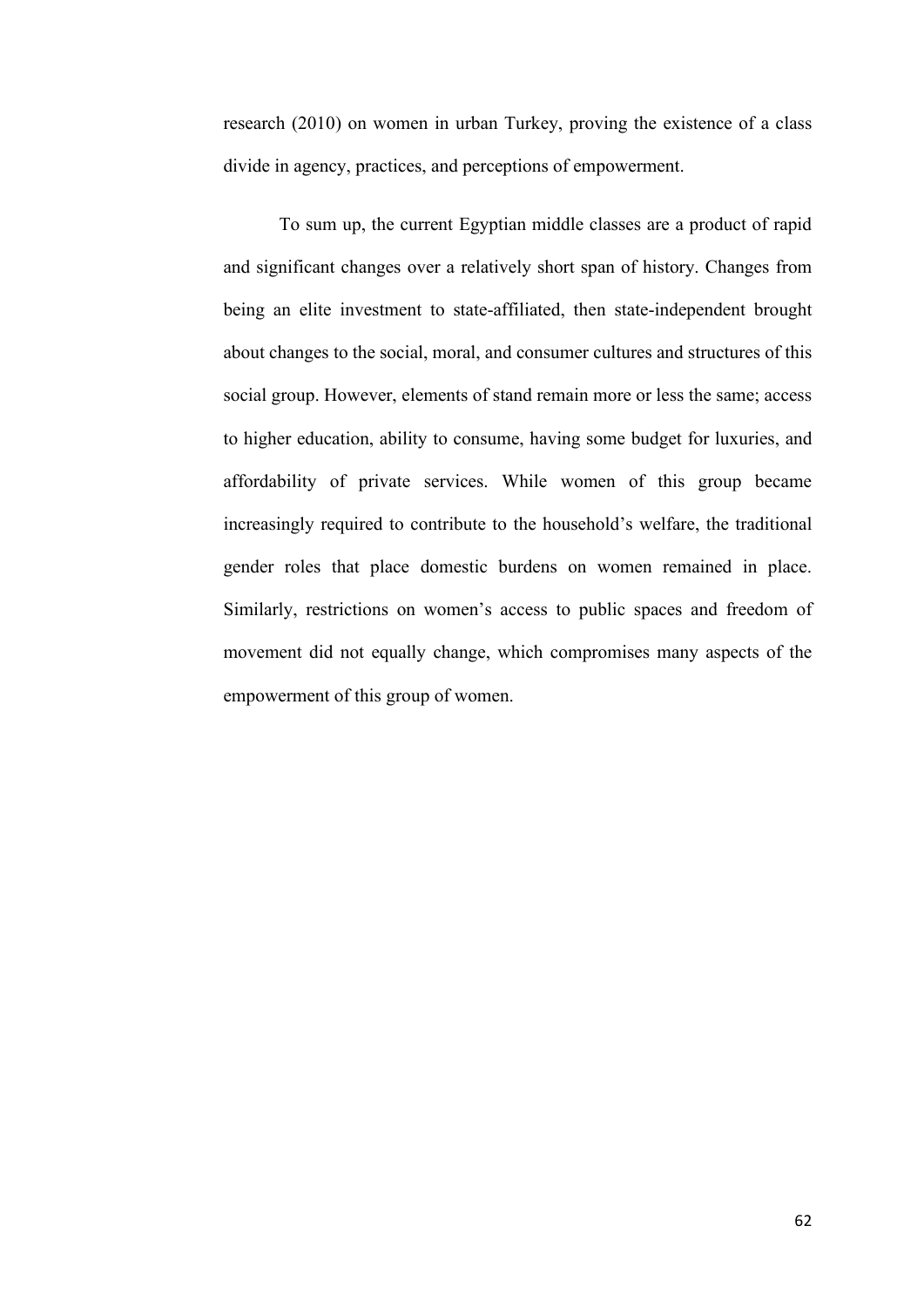#### **Chapter 5: Economic Empowerment and Social Disempowerment**

The outcome of this research proved part of the hypothesis and disproved another. In line with the hypothesis, participants were found to be financially empowered under the new economic measures in terms of access to jobs, sources of income, and having control over their own finances. Yet, against the hypothesis, women were not found to be equally empowered socially, where the social norms and household dynamics did not change much under the new circumstances. In addition, women suffered from the double burden and time poverty in a way that further hindered their practice of social empowerment.

### **Economic Empowerment**

The majority of the participants were found to be financially empowered in the sense that they have stable jobs, earn fixed salaries, exercise much control over their income, are much involved in the financial decisions of the family, and have the required skills to place them in the job market. Even those who practiced this kind of empowerment before could still find it after the economic measures were implemented. For example, Sarah, an upper-middle class who used to be a housewife and stay-at-home mother for ten years, could find a job as a school teacher in 2018 as the need arose for an additional source of income for the family. Same for Gameela, the upper-middle class construction engineer who stayed at home for five years, could land a job in late 2021 to secure the school fees of her younger daughter. Also, Mayar, an upper-middle class mother who worked for about four years as a freelance media producer, could finally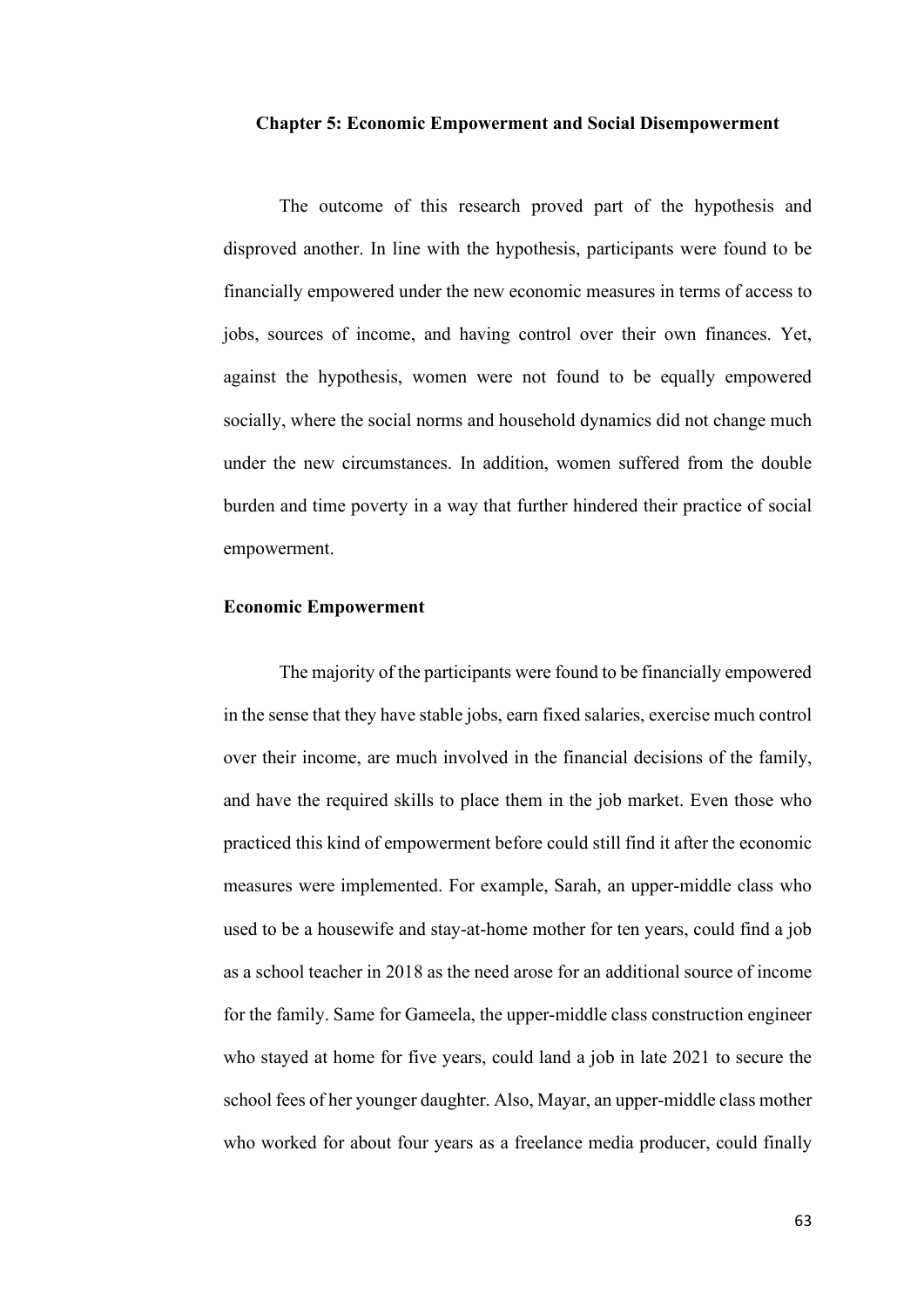land a fixed job as a media officer in 2019, around the time when she needed a fixed income to contribute to her son's school fees.

## **Vulnerable empowerment**

This empowerment, however, is vulnerable and could be compromised due to multiple factors; the inability to get their financial role fully acknowledged and identified in the household, the sore economic situation in the country that makes it harder to self-develop hence acquire more skills or better jobs, and belonging to their respective social groups which act as a support system in some instances and a burden in others.

The acknowledgment of the economic role of women in the household, either through direct financial contribution or non-paid housework, has always been an issue of concern in the literature (Bispinar, 2010; Périvier, 2016; Bayissa et al., 2018). And the risk of unacknowledging women's contribution was evident through my research since, among the seven women in co-headed households I interviewed, five stated that their husbands are the main breadwinners in the family. Salma, for instance, a middle-class teacher who contributes her full salary towards the household supplies (counts for a quarter of the household income as she estimates), believes that her husband is the breadwinner and that her contribution is just and extra. Same for Sarah, who admitted that her low salary does not make her a breadwinner, despite her being in full control over the finances of the household and doing extra housework and chores to substitute for the goods and services they no longer afford to consume. Mariana, and upper-middle class journalist, earns a more stable and consistent income in comparison to her husband, who runs a business of media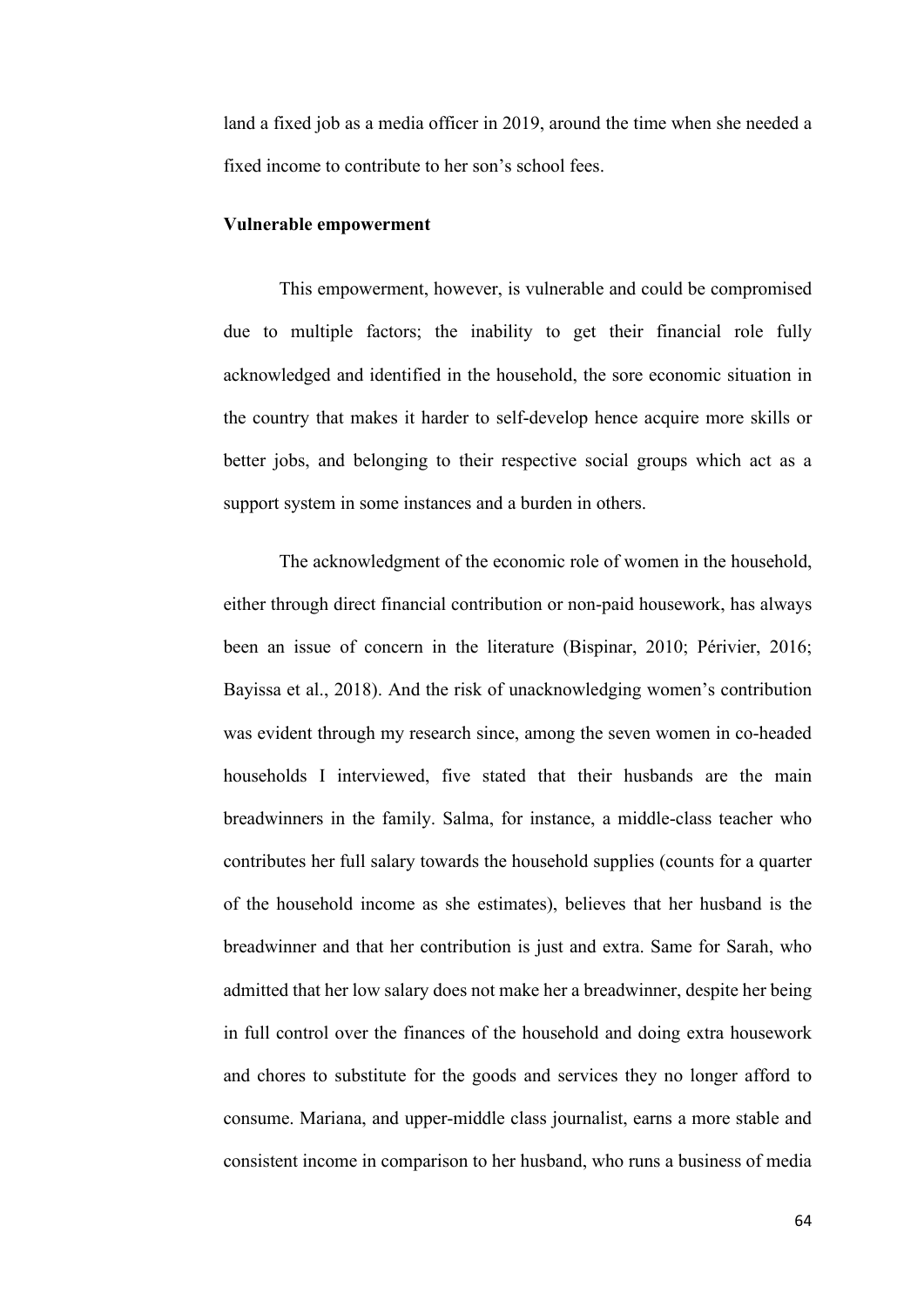services, yet believes that her husband is the main breadwinner because he earns more money in the greater scheme.

However, the cases of Gameela and Heba are the most evident in this regard because, despite the great contribution they provide, they do not acknowledge themselves as co-breadwinners. Gameela has a commitment to paying the school expenses of her second daughter plus providing for her personal expenses, which is a great contribution that constitutes almost half of the annual household expenses. Heba, a middle-class banker, also made a great contribution by providing the sole source of income for the household when her husband lost his job in 2020, and later by providing the bigger share of income when the only jobs he found provided monthly salaries of 1000-2000 Egyptian Pounds. That said, none of the interviewed women in co-headed households acknowledged or was even aware that her non-paid housework is actually a worthy contribution to the finances of the households. For instance, Salma and Sarah said that they do more housework, cooking, and chores and use the help of female domestic workers much less vis a vis before the measures were placed in order to save money, but this was not considered a financial contribution. As presented earlier in the literature (Bispinar, 2010; Périvier, 2016; Bayissa et al., 2018; Roque, 2020), these are classical cases of double-burden that women bear during times of austerity, which passes without proper acknowledgment, sometimes by the women themselves.

#### **Decision-making Dynamics**

This denial of the magnitude of the economic role of the participants was reflected in the decision-making dynamics within the households. In the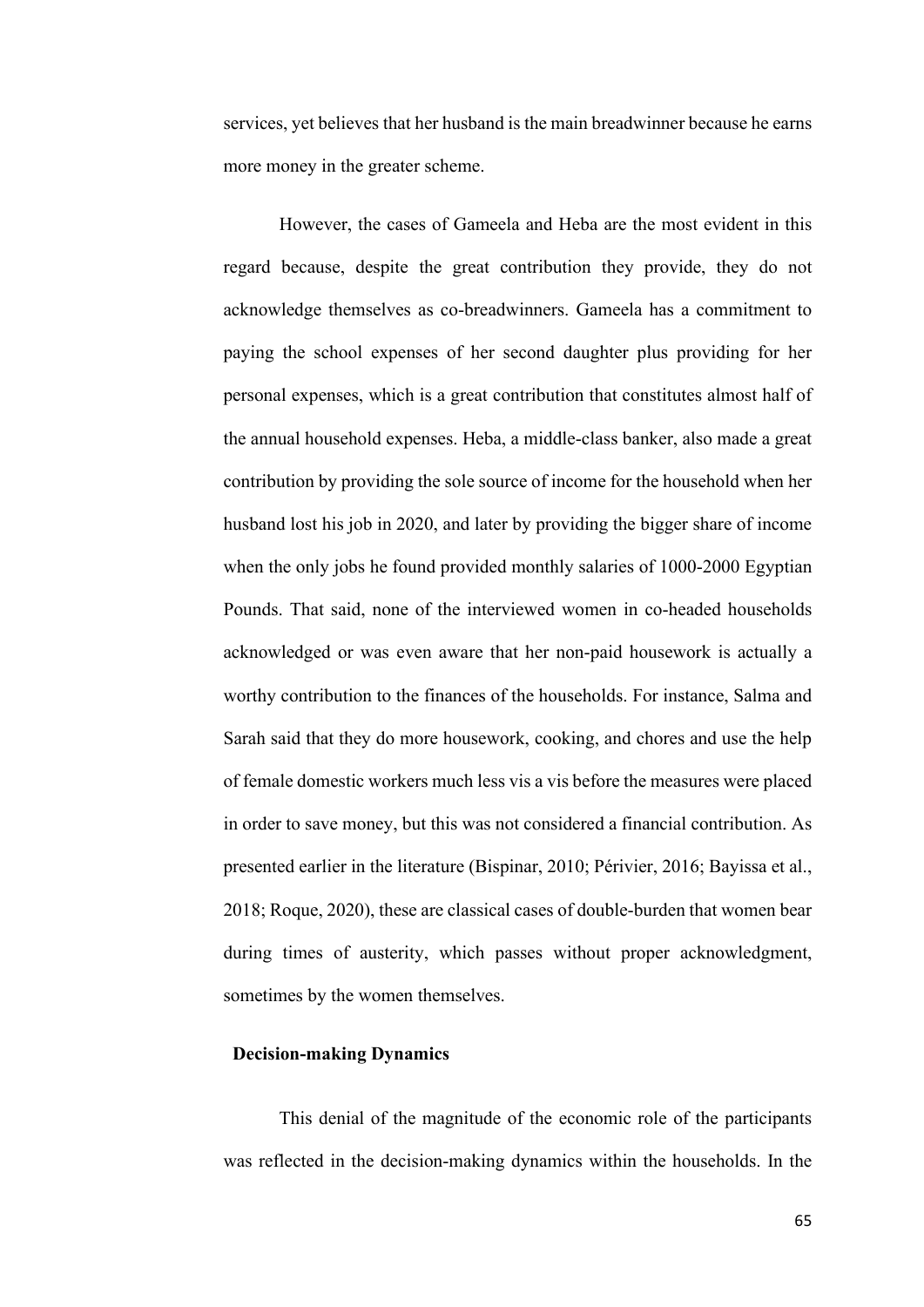case of Salma, she admitted that her husband had the bigger and final say with regard to the financial decision of the family and that she could not contest these dynamics even if she wanted. Gameela, however, did not feel it was reflected in the decision-making dynamics in the family as much as giving the husband more financial liberties. A hypothetical example she gave was her husband making the abrupt decision to purchase a gaming console for 20 thousand Egyptian pounds, which she found would be much more socially acceptable by the extended family because it is considered his money at the end of the day. This same example is not equally perceived when it comes to her own finances, as Gameela acknowledged that she could not make such big decisions of purchase on her own, even if it were her money, "without prior consultation at least". On the other hand, in the cases of Sarah and Mayar, men have willingly given up much of their say over the finances of the family due to issues of proximity or in exchange for greater liberties. Sarah had the full and utmost control over the finances of her family due to the absence of her husband, the army officer. She makes decisions regarding her son's education, activities, household expenses, and even the bigger ones of moving houses and buying a car. Same for Mayar, who makes the daily decisions of the household totally independent from her husband as he works for late hours. She also has a great share when it comes to bigger financial decisions, like buying a car or taking a loan, or deciding on the finances of her son's education and activities.

These findings prove part of the hypothesis and disprove another, in the sense that while women are financially empowered in terms of having access to income, the patriarchal pattern that controls their household dynamics gives the upper hand to men, places limitations on their freedom to make decisions and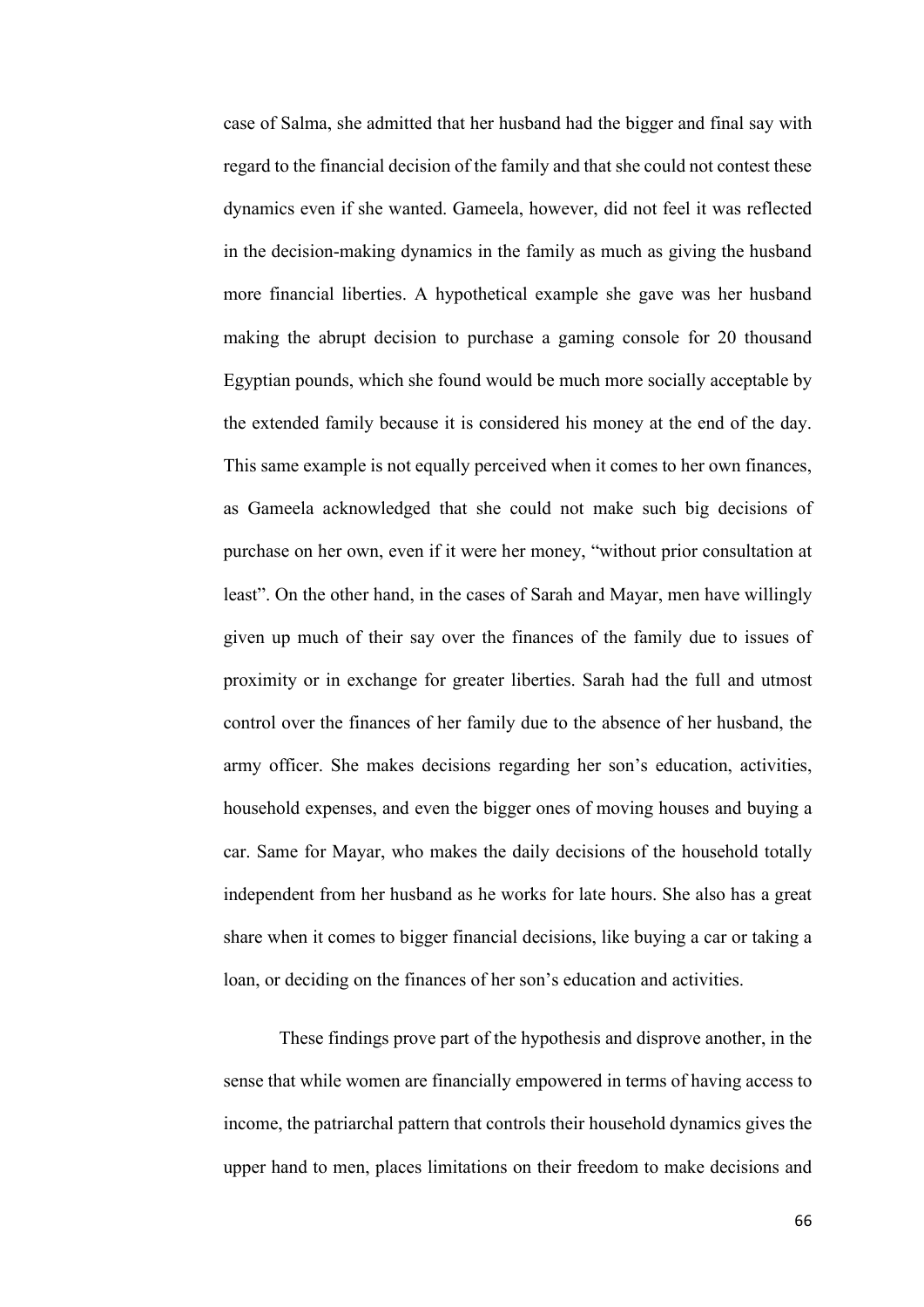makes them disempowered socially. Consequently, this pattern places risks on the sustainability of the financial empowerment of women. That said, it echoes the concerns presented earlier in the literature review about the element of agency over financial resources being as significant in assessing empowerment as the access to the resources. Women might own the assets or income but are still bound by a culture that necessitates using them for certain expenses or under male consultation, if not permission (Buvinić and Gupta, 1997; Horrell and Krishnan, 2008; Al-Dajani and Marlow, 2013; Bayissa et al., 2017; Sharaunga et al., 2018; Roque, 2020). Although the majority of the participants said that they have an equal say in the financial decision-making of the household, the cases of Gameela and Salma are still proof of the vulnerability of the financial empowerment of women under the traditional household dynamics. As presented earlier in the literature, Roque (2020) finds that this pattern results from the endurance of a culture that places a bigger emphasis on women's roles as wives and mothers and makes their role in the household more worthy socially than in the job market. It is true that all the seven women in the co-headed households made the conscious and independent choice of contributing their financial resources to the household income out of the sense of duty or motherly instinct to support their children, but this contribution in both its forms (financial and housework) has to be acknowledged to safeguard this empowerment.

## **Economic Insecurity**

The sore economic situation is yet another element that compromises the empowerment of most of the participants. While the austerity and need for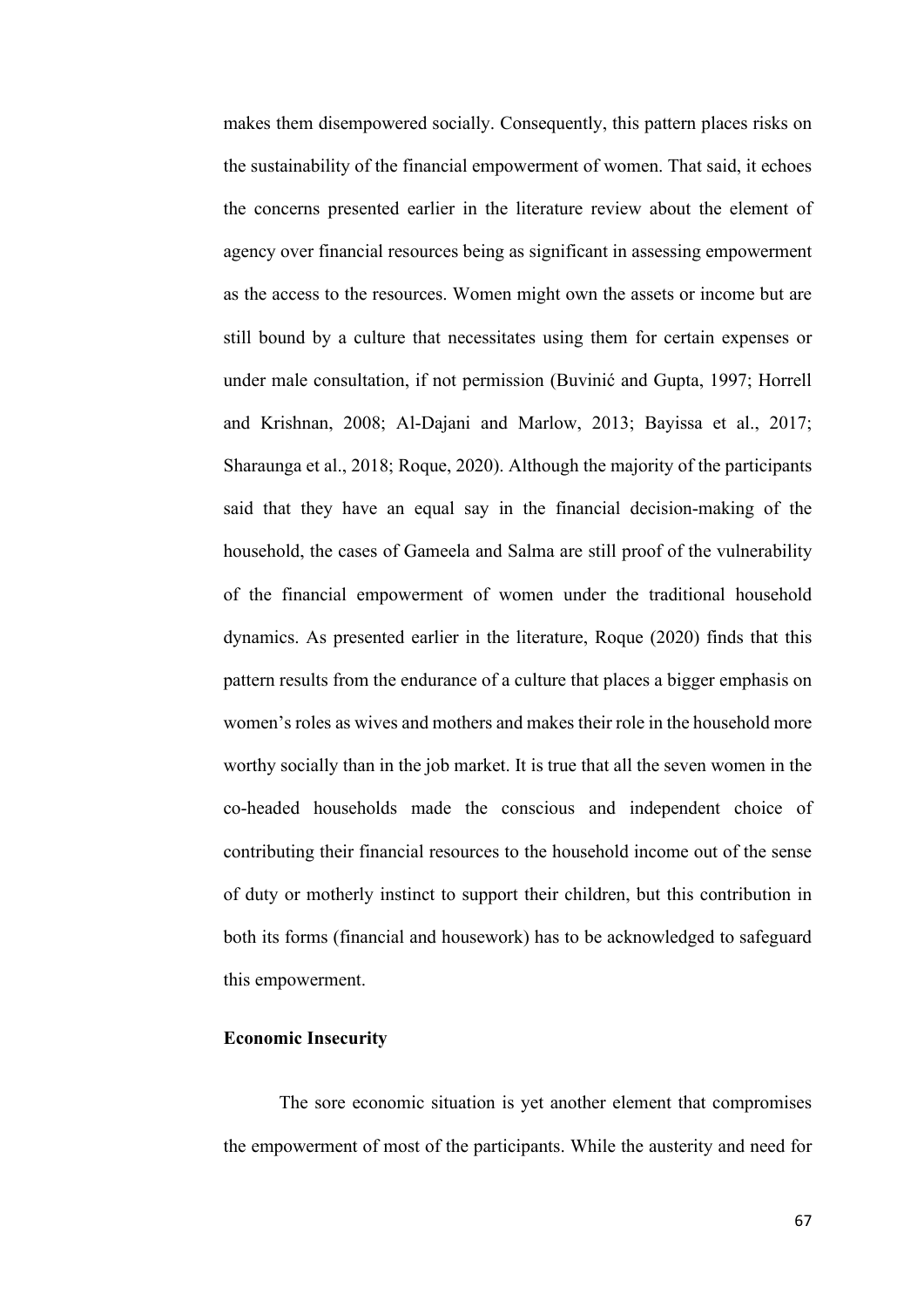extra income had a positive consequence by pushing Gameela, Mayar and Sarah to get stable employment, hence an independent source of income, economic hardships and instability still deeply hinder participants' ability to control their finances and consequently feel financially safe and empowered. This has been brutally proven in the case of Laila, the single mother of two who was pushed down to the lower-middle class, as she and her daughters suffered a huge toll after the floatation of the Egyptian currency in 2016, especially since she was already in debt to meet her responsibilities. For about two months after the floatation in 2016, Laila could not afford to buy proper food, just beans, cheese, and bread. She described the situation as very stressful, as she sometimes felt thankful her kids got tired and slept early, which meant skipping a meal. She stated that she "did not feel empowered at all" and eventually had to find a job in a gulf country and be separated from her children for more than a year to pay off her debts.

Radwa, is yet another brutal example, coming from an already financially troubled lower-middle class family due to her father's disability, and being a fresh graduate who has limited opportunities and is hired for small salaries that are not enough to support her household. She had to change jobs multiple times, as the only jobs offered were fixed-term contracts and for salaries as low as 800 Egyptian Pounds. Consequently, she had to sell any valuables that might bring a considerable amount of money, like gold jewelry and her personal laptop. She also had to make severe changes to household consumption, like cutting off meat and poultry and reducing the variety and amount of groceries they consume. Similarly, for Hend, who made her way down from an upper-middle class family to middle-class, empowerment is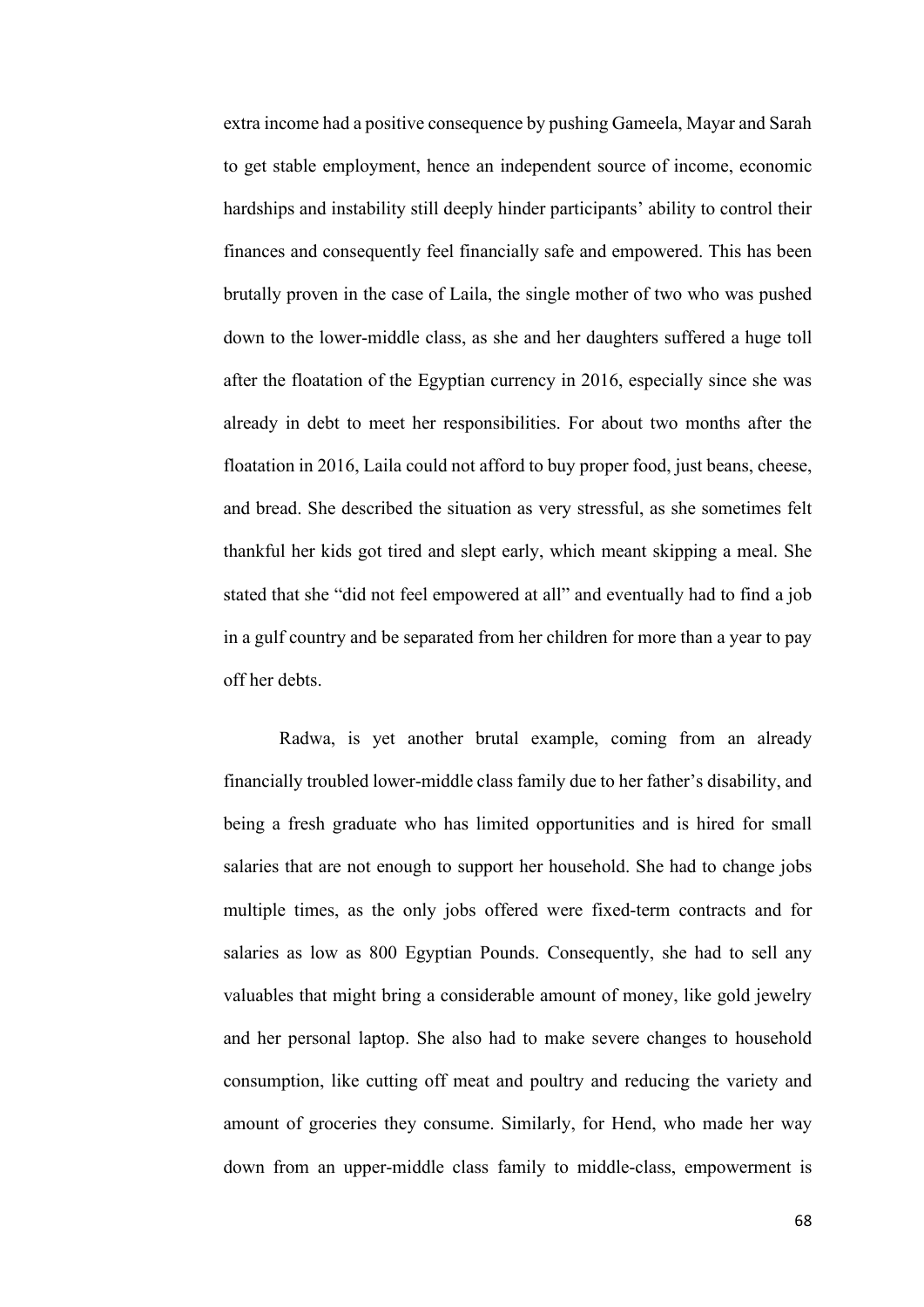compromised by economic hardships that make her sometimes unable to afford basic needs such as seeing doctors for her chronic illness. She stated that she started a meal schedule after the economic measures were enforced in order to handle the messed-up budget of her household. These experiences can be summed up in Sarah's words, stating that she does not feel in control of her finances; rather, finances control her and the way she lives. After enforcing the austerity measures, this sore economic situation pushed Gameela, Heba, Salma, Hend, and Laila to use their savings or liquidate assets to afford their basic needs and maintain their lifestyle. And in the pursuit of maintaining a livelihood, none of the participants could make any savings to secure their financial future. And the two who did, naming Hend and Heba, used these savings later to pay for bigger financial commitments. Some commitments are personal, like Hend having to pay for her medical needs or the household, like Heba having to support her family and pay for her son's education.

## **Self-development**

In addition to the compromised finances, most of the participants did not see any prospect of gaining training or education that might secure better jobs or additional sources of income. Esraa, Mariana, Heba, Sarah, Radwa, and Gameela stated that it is very costly for them to pay for a course in languages or any certification in their respective fields. Esraa, for example, said she had to stop taking classes in Arabic writing because it was burdening her budget, and she could not afford to take other courses that help her with other skills. Same for Heba, who thought of learning Russian to give her an edge in serving the bank customers but had to put off the idea due to the cost. Sarah and Mariana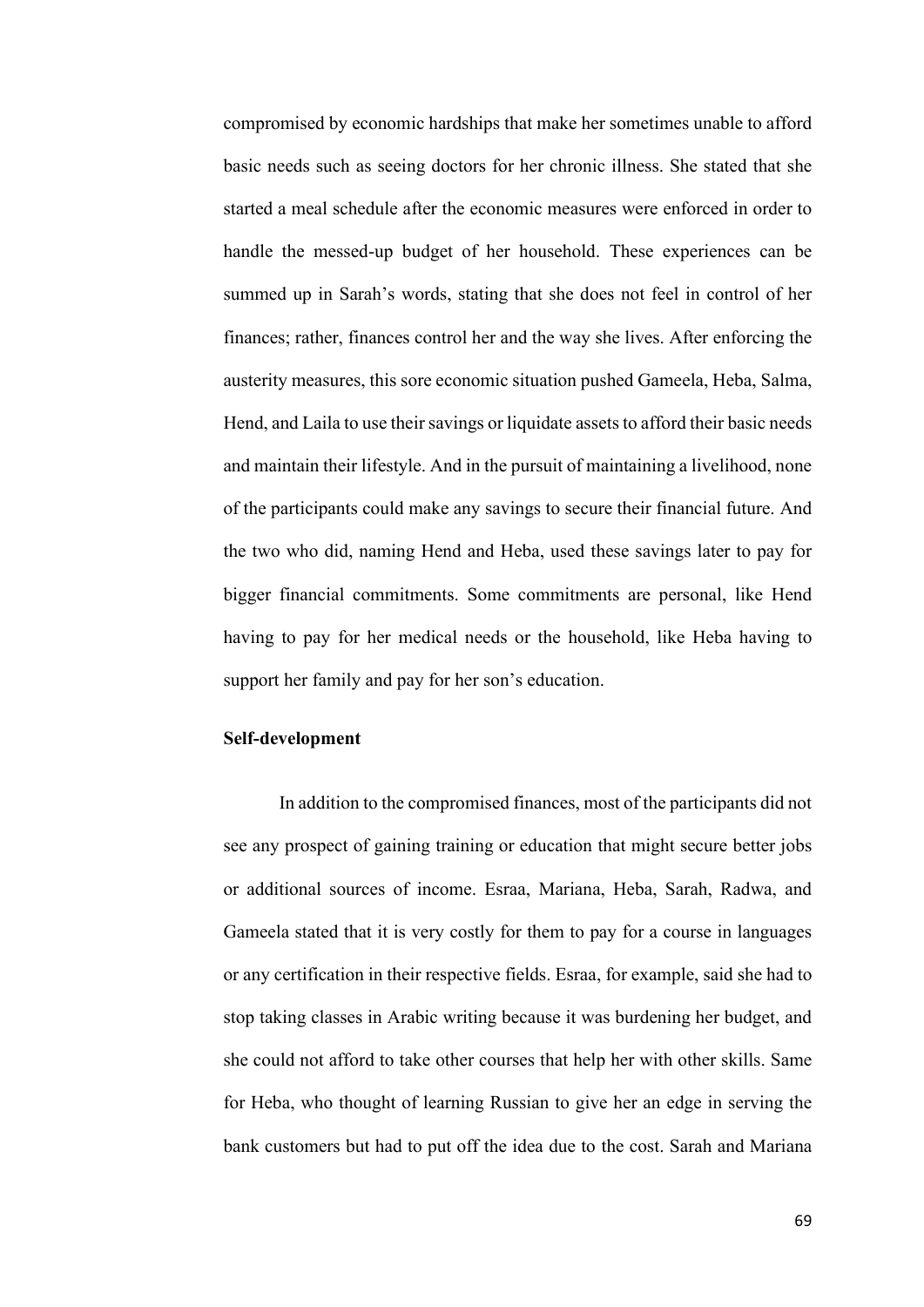could not enroll in a master's degree and diplomas due to the financial commitment, which Mariana called "an unaffordable investment". In the case of Gameela, engineering certification is not just a one-off payment but rather a running cost of renewals, all of which are in foreign currency. And as the Egyptian Pound keeps losing value to other currencies, she puts off taking a couple of certificates and prefers to keep the money for her daughters' education. Others, like Mayar, work in places willing to allocate budget or directly provide necessary training and courses for the staff, which creates an attachment to the place. And in this regard, Mayar believes that the sore economic situation made her develop a bigger attachment to her workplace, being more concerned about the stability and security in her job instead of pursuing other less stable jobs, even if they are better paid. Yet, in a case like Esraa, she stated that the economic situation affected the budget allocated for training in her work; an example was training she kept requesting for three years until she left in December 2020 and never got to take it. The outcome of such a lack of training opportunities can be seen in the older participants, Salma and Laila, who have no prospects to move to better places and are barely trying to find a good place to retire. Salma is content with her government job in education management and does not really care to explore elsewhere. And Laila has seen younger talents take over her place at work, with no consideration for the element of experience, and "the idea of the end/retirement" took over her.

## **Social Privileges and Burdens**

The stand element was proven to be both of assistance and burden in different instances. For all the participants, belonging to their classes was the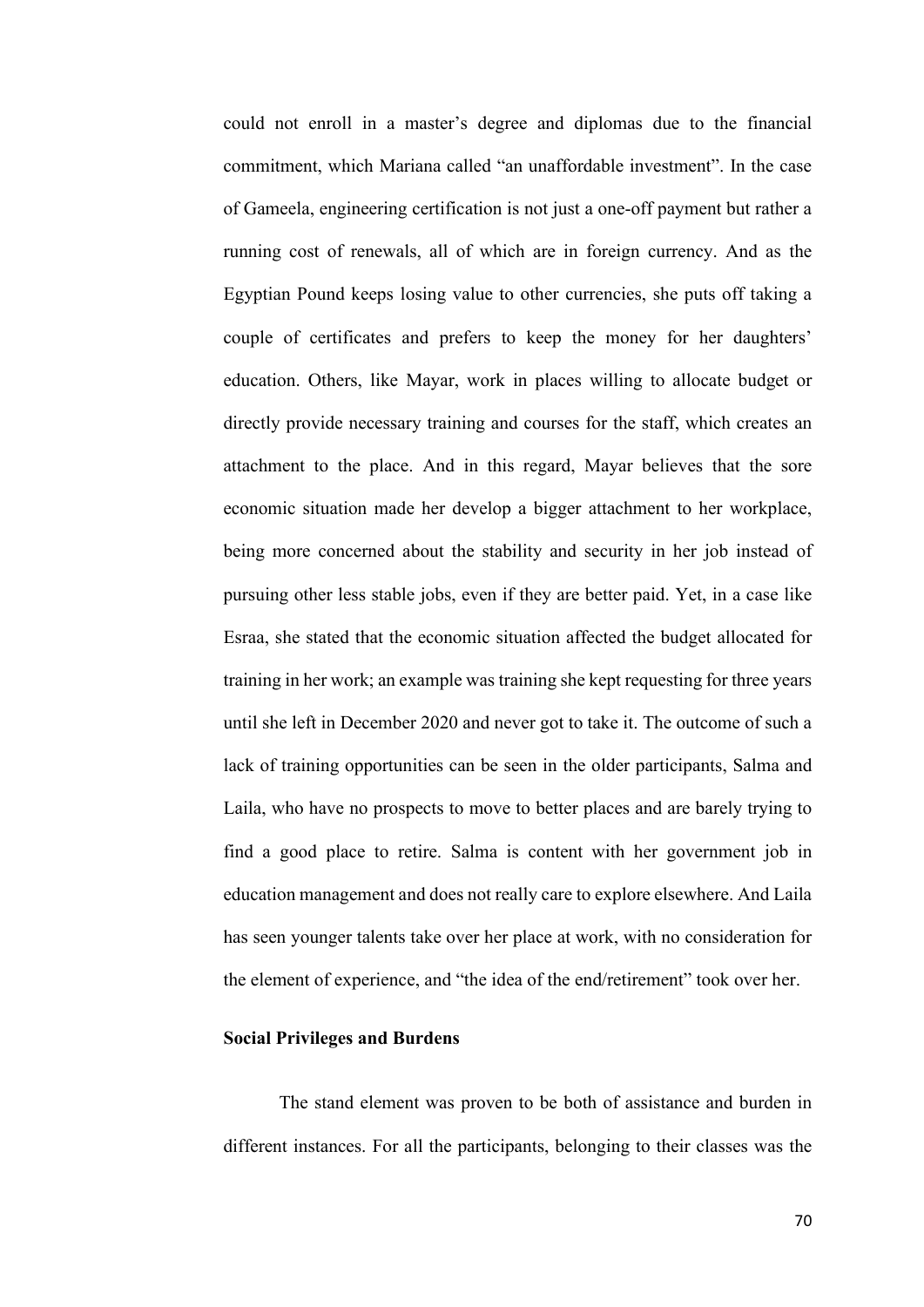main factor that helped them position themselves in their respective careers and lifestyles. Some of them still keep aspects of their privileges through the support of 'the stand', like Gameela, who lives in a building owned by her in-laws, so she does not pay rent, housing installments, or utility bills. Similarly, Hend lives in an apartment in Heliopolis owned by her mother, so she lives in a middle/upper-middle classes neighborhood without having to afford it. And Sarah's husband's belonging to his profession (i.e., element of party) enabled her to move houses when her old place got ruined and less serviced, even when it was financially challenging, just because he had access to neighborhoods dedicated to army officers.

On the other hand, the element of stand poses other challenges to preserving the lifestyle that makes participants belong to their classes. Among those challenges is sending children to schools similar to that of their peers, where Gameela, Mayar, and Sarah (all upper-middle class), said it is important for them to send their children to schools that provide good/international education despite all the financial toll. Also, paying for activities and sports training for children "has become an [social] obligation and not a choice, unlike in our generation" as Mayar puts it, she also states that not taking a kid to any sports training is considered odd among her peers. Same for Laila, who kept the share of income dedicated to school instalments untouched, despite the brutal changes made to needs as basic as food. In fact, all participants agreed that public education was not an option for their children, despite the fact that the majority of them had public education. They all agreed that the community they want for their children cannot be found in public schools, and that the significance of schools is not only in the kind of education, but includes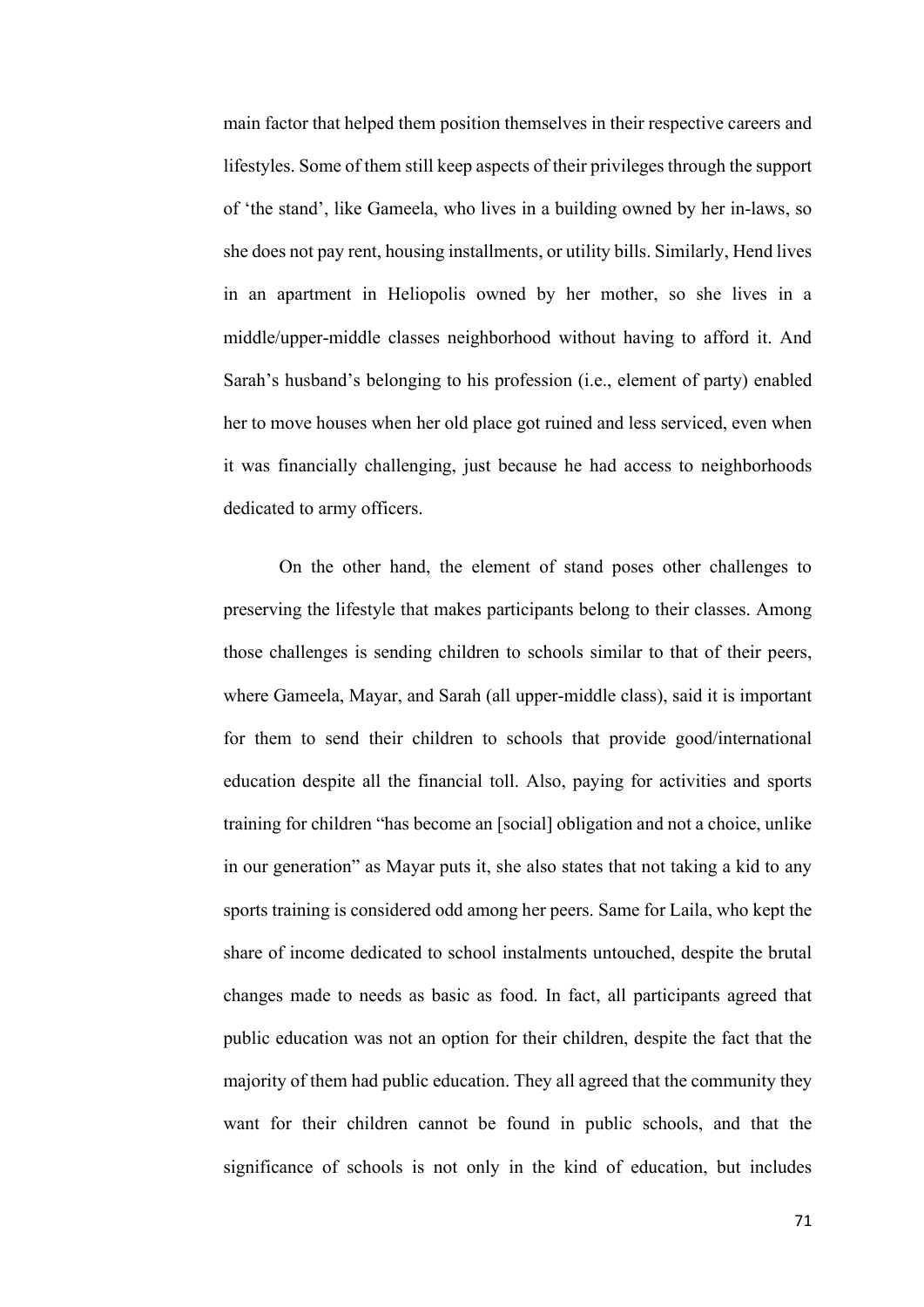activities and social position. Roque (2020) made the same notion in her research, stating that each stratum within the middle classes sent its children to private education, which resulted in having different types of private schools and universities according to the affordability of each group. That said, all participants made changes to their consumption behavior in terms of food supplies and clothing but were very keen to keep elements of socializing like certain schools or social and sports clubs. Similarly, for Mariana, belonging to and growing up in her social classes places a burden on her affordability to the lifestyle, like going out in certain places or consuming certain brands, and seeing all that slipping away as the financial situation gets tighter creates fear and panic in her social group.

To sum up, as hypothesized, participants in this research were found to be economically empowered in terms of the ability to find jobs, generate income, and exercise significant control over their income and household finances. Yet this empowerment is compromised and not sustainable as their financial contribution is not significantly recognized, sometimes even by themselves, due to the culture and social norms that give men the upper hand over the finances of the household. As will be explained later, these norms are a factor that disempowers women socially and poses a risk to their financial empowerment. It resonates with the multidisciplinary assessment of empowerment explained earlier in this research, given that economic empowerment cannot be excluded from the social and community contexts. While women have the opportunity to work and generate income, the norms that govern their social context are still patriarchal, give more significance to women's roles as housewives and mothers, and even affect their job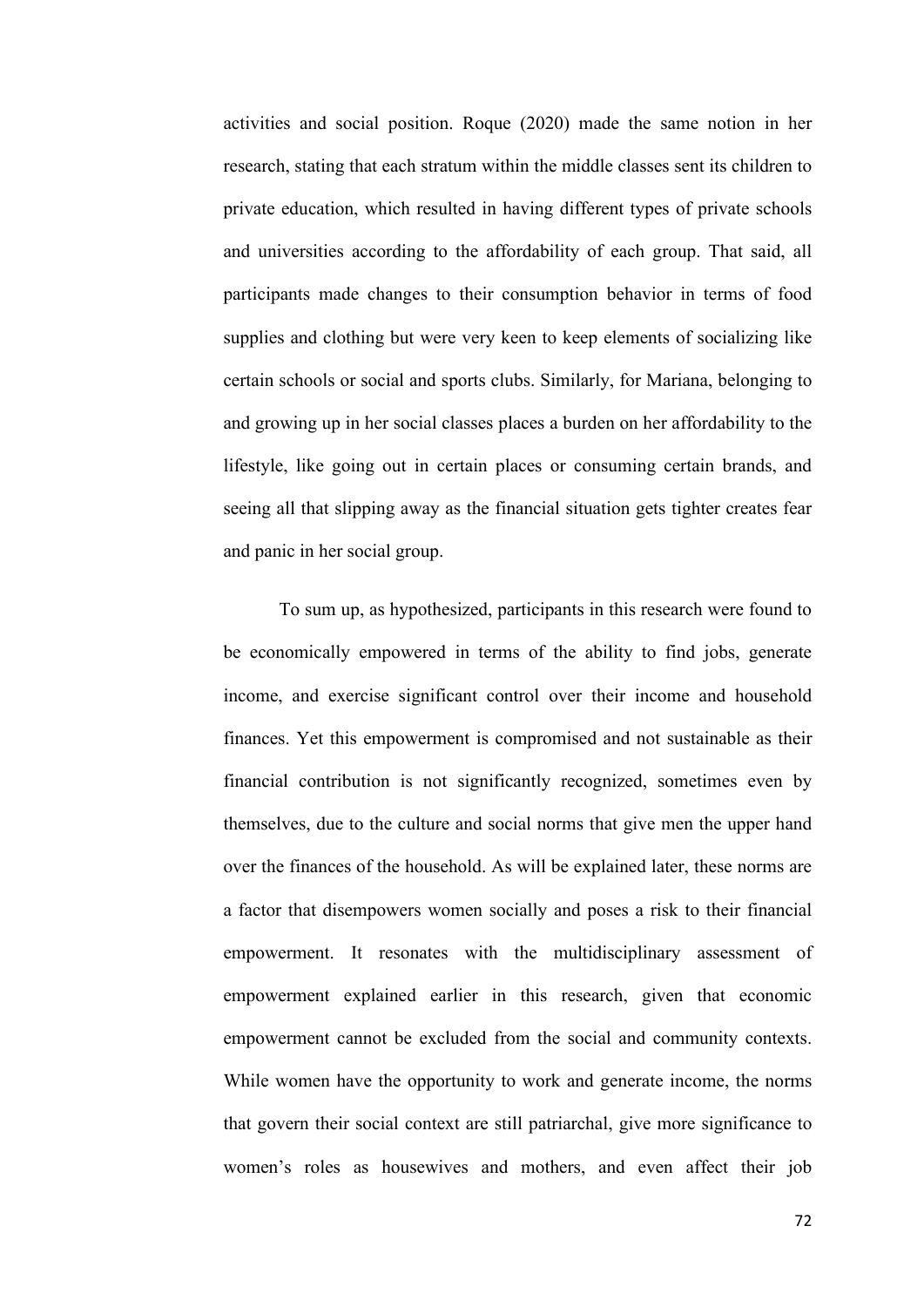opportunities and decisions to use income (Assaad and Arntz, 2013; Roque, 2020). There is also uncertainty about the participants' prospects in the job market, in light of the sustainability of the businesses they work for and their inability to better develop their skills to maintain an edge in the job market. Lastly, the element of stand poses itself in determining the financial decisions of the participants and their households in a way that compromises their finances and burdens them sometimes.

## **Social Empowerment**

While the majority of the participants were found to be economically empowered, they were not found to be as socially empowered in terms of their ability to make personal and family choices and decisions, ability to pursue ambitions and develop careers and characters, access to social life (friendships, family and activities) and freedom to move in and between different places to get errands done or for leisure. Many limitations are imposed on participants' ability to form and maintain relationships, move around freely and have free time for their wellbeing. Some of these limitations are related to the familial circumstances of each participant. Others are related to social norms or as a direct result of financial hardships.

Intuitively, women who did not have children or had older children enjoyed relatively more social freedoms. Esraa, for instance, stated that she had much time to read, enjoy her activities or meet up with friends in her free time. Similarly, despite working for two places, Hend is still capable of seeing her friends and maintaining constant contact almost daily. And Salma, whose three children are off to universities, can find some time in the middle or at the end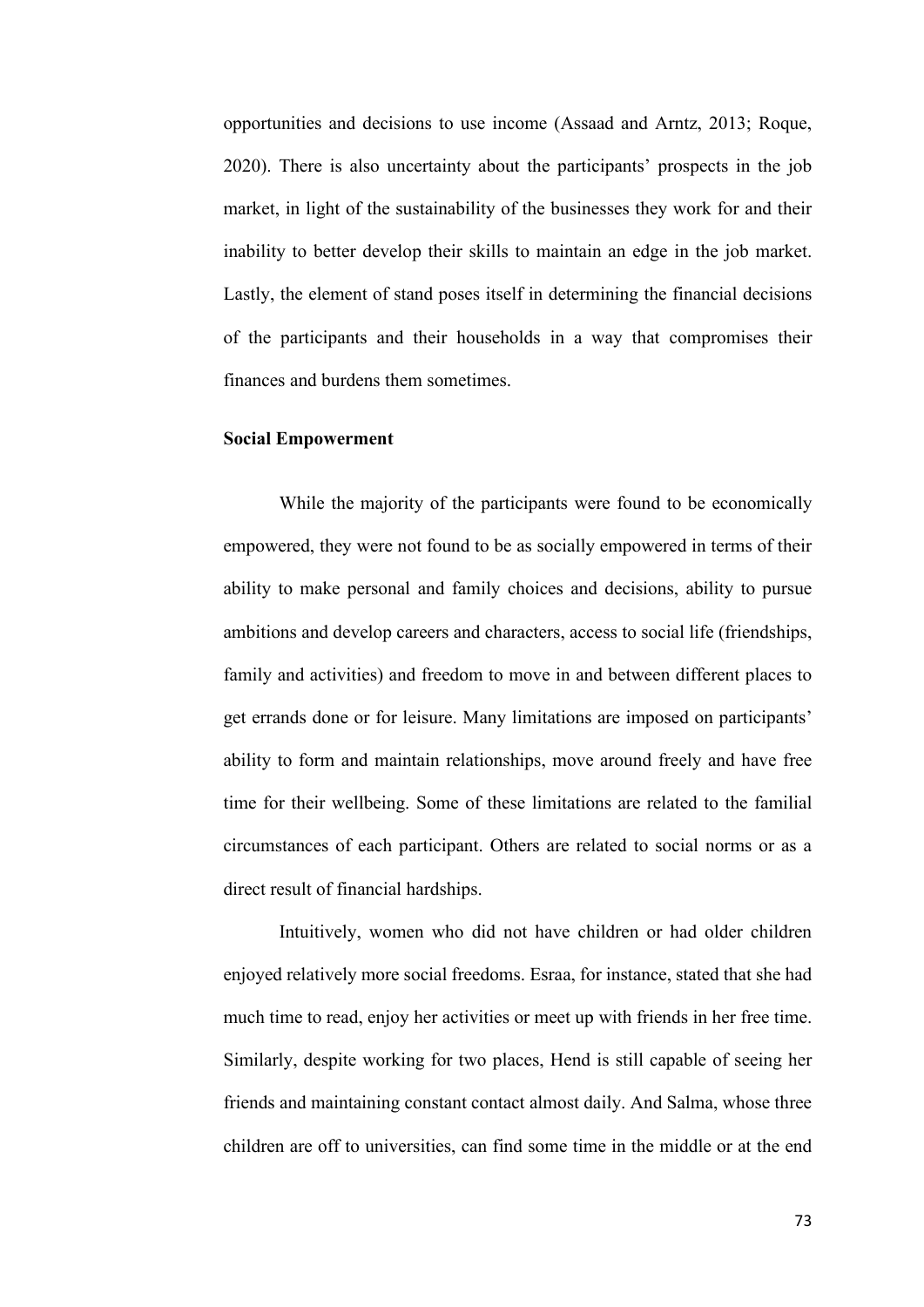of the day for herself. On the other hand, participants with younger children (Gameela, Mayar, Heba, and Sarah) suffer from absolute time poverty, having their time divided among work, house chores, and kids' training and activities. Gameela, for instance, did not have time to spare at home to do the interview for this research, and the only slot available was during her commute from work. Similarly, Mayar and Heba stated that their only "me time" was the break they had at work, as they did not get to have any time for themselves at home. All of the four women stated that they did not have time to do any activities for their own leisure, like seeing friends or visiting a beauty salon, and the only socializing they did was with mothers of other children during training or in school. Another cause of time poverty, like in the case of Laila, was being overworked, where she had to finish a shift of nine hours and work as a freelancer for extra five hours to afford to live.

#### **Social Norms and Judgments**

Social norms place many limitations on women's freedom to move, visit certain places or socialize, or make personal choices, especially in comparison to men (Hatem, 1988; de Konning, 2009; Roque, 2020). All participants stated that they felt it is socially acceptable, and sometimes mandated, that men have more opportunities to make decisions on their own and break away from responsibilities and that "the society gives validation to men who want to be irresponsible," as Sarah puts it. And that was evident in the case of Mayar as well, who said that it had become the status quo that she takes over most of the household and the kid's responsibilities, even if her husband has the time. Participants also quoted being judged by their community over their compliance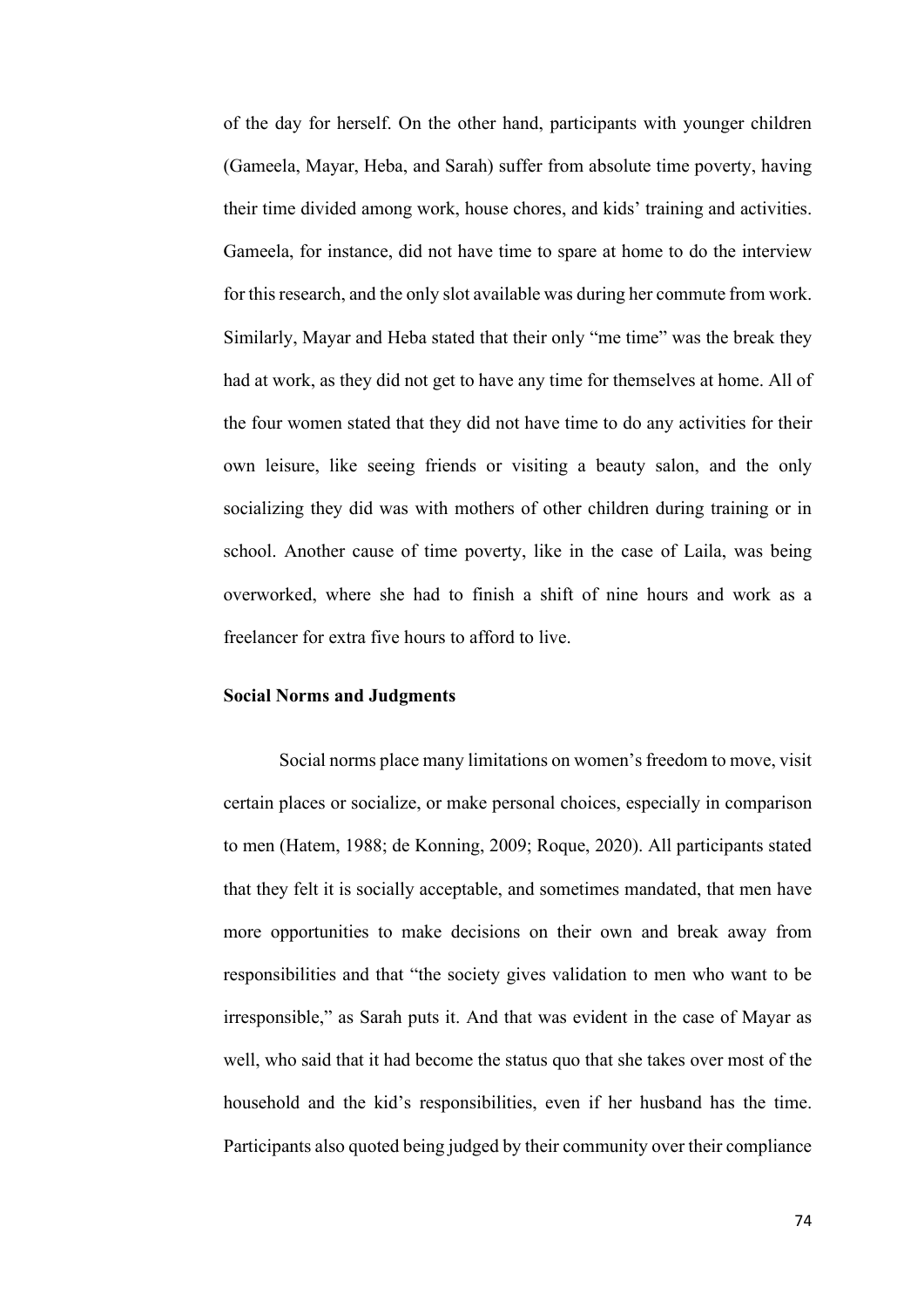to social norms and dynamics as a threat to their social empowerment both inside and outside of the households. Things like the number of hours they spend outside, their working hours, places they go to, how they are dressed, and choices of friends were subject to social judgment and pressure among all participants. Gameela even mentioned that she was judged by her extended family and some friends over the division of labor in her household as she asked her husband to help with the kids when she started to work. In Hend's case, the judgment had a bigger toll as she fell out with her brother for making the choice of taking off her hijab. He, in return, cut her off and refused to attend her wedding. She also stated that with every family gathering, she's burdened by comments about her choices for life, her divorce, and her looks. Similarly, Mariana finds that her community has become more concerned and judging about her lifestyle, as everybody keeps an eye on the kind of life others lead, their clothing, whether they buy branded products, the types of cars they drive, and other aspects of lifestyle.

These social judgments often extend to how women are perceived in their workplace, where Gameela has to fight being undermined at work every day, especially since she works in a career that's perceived to be maledominated. She finds it to be exhausting to have to be assertive all the time with her colleagues and yell at the construction workers she manages in order to be listened to. In other words, the social norm that makes her profession a maledominated one makes it harder for her to maintain her rightful place in her career. These workplace perceptions took another turn for Radwa, being harassed by a manager who wanted to take advantage of her young age and need for work and eventually sacked her. These situations were reversed in careers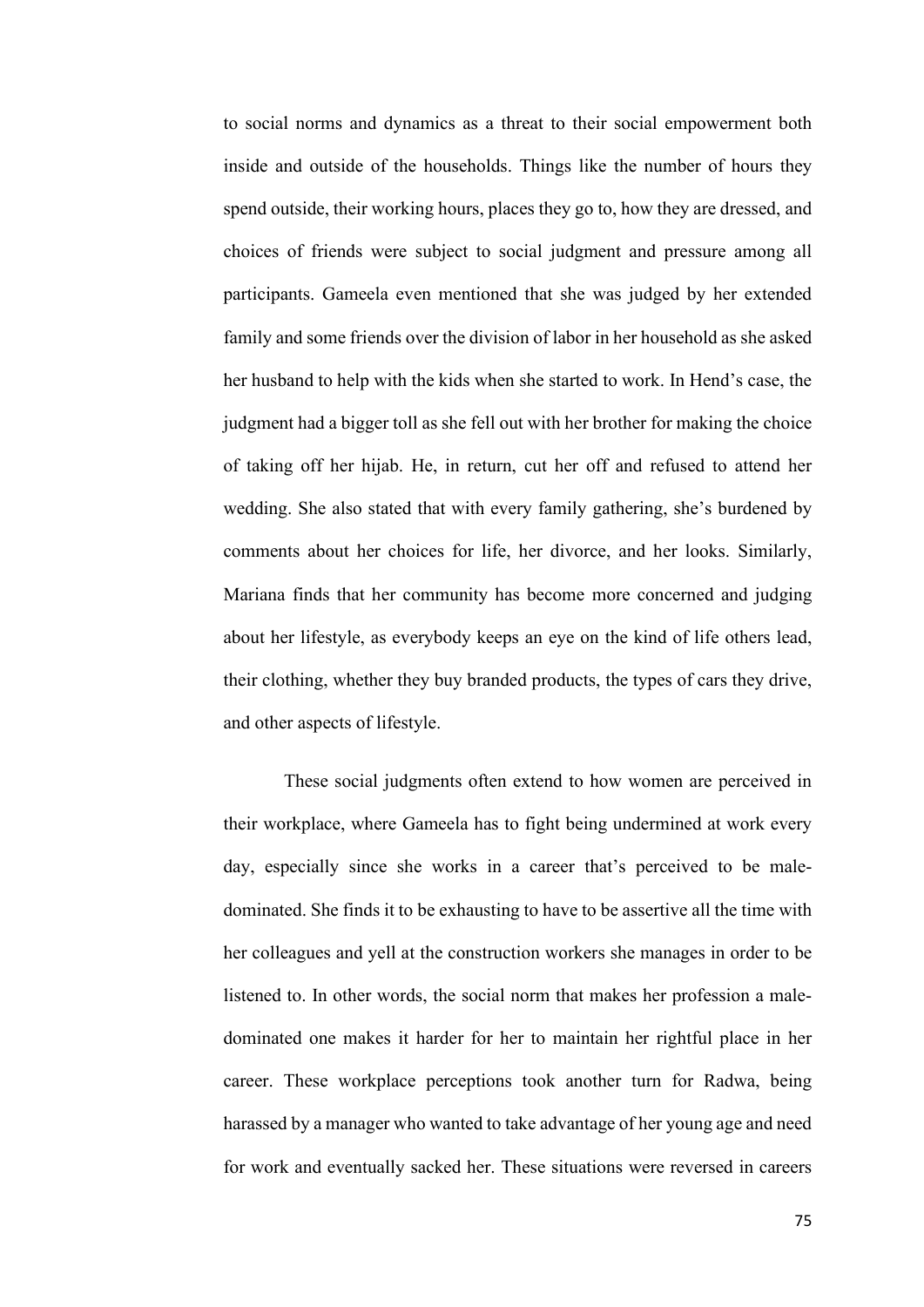that are perceived to be female-dominated, like administrative and communications in the case of Mayar or teaching in the cases of Sarah and Salma.

## **Mobility and Public Space**

Given the aforementioned limitations to women's public and professional spaces, the toll of sexual harassment was found to be socially disempowering to all of the participants. All ten women pay the extra cost and extra time to ensure their safety while in the streets or workplaces. Radwa stated that she was harassed in public transportation and decided, despite all the financial hardships, to buy a car on an installment plan to avoid harassment and guarantee her safety. Similarly, Hend could not give up on her car and endured its cost of fuel and repairs to avoid repeating the experiences where she was harassed on public transportation. In fact, all participants except for Salma and Esraa stated that they feel safer driving and avoid public transportation. While Salma and Esraa did not drive, they still paid much money for cabs and private transportation. Such pricy options extend to the places available to socialize, as all ten women stated that they had to go to relatively expensive places to avoid harassment, unlike their male counterparts who had the option of going to cheaper public cafés and street venues. This notion comes in line with the literature on the public space available for middle classes women in Egypt, where many limitations and added costs are placed upon women (de Konning, 2009; Roque, 2020).

Financial hardships have also played a role in limiting women's ability to socialize. In Esraa's case, who was relatively capable of maintaining much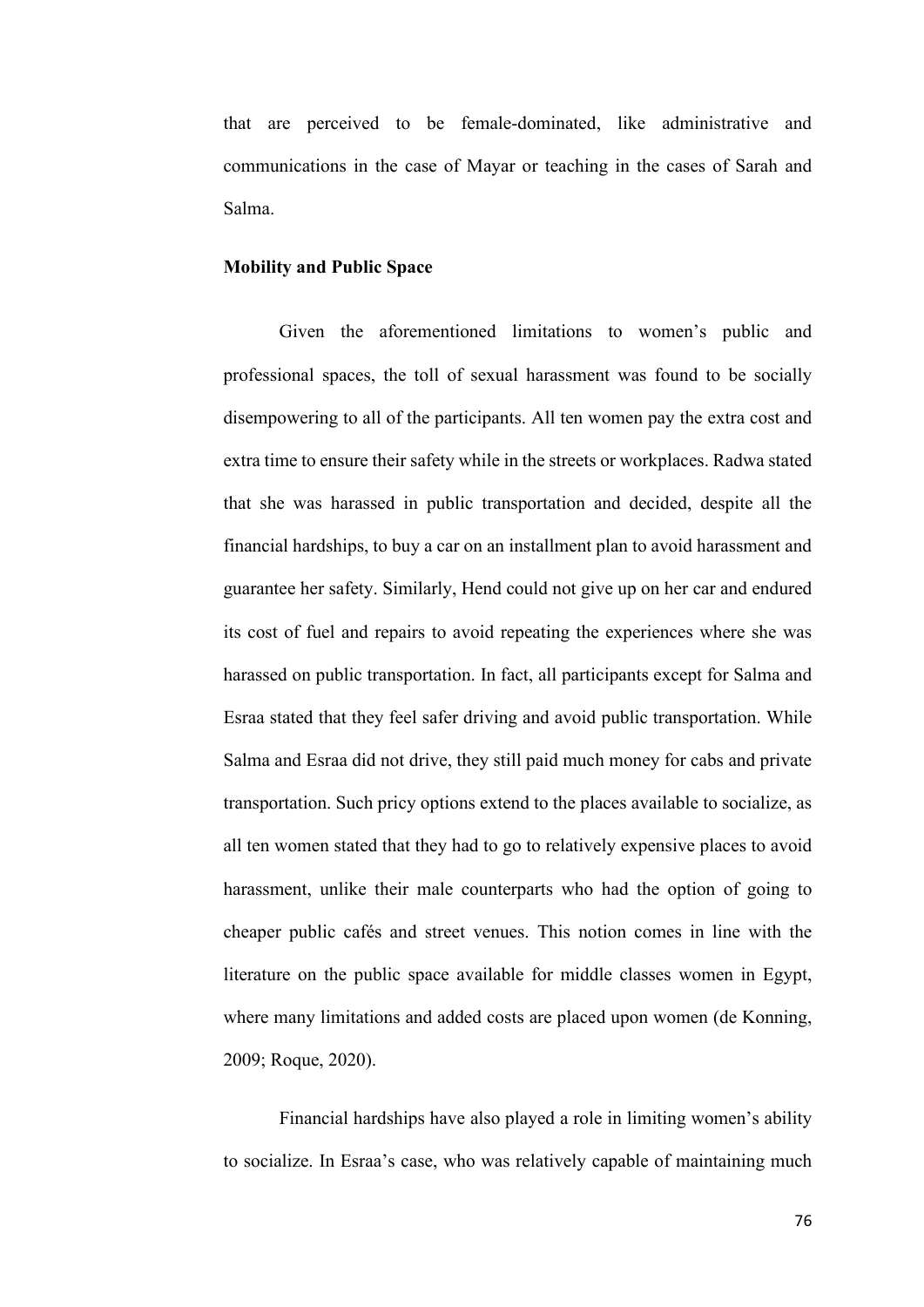of her lifestyle after the economic measures were put in place, she found it hard to socialize with her friends who had more responsibilities to attend to. And she found it very depressing and mentally draining to endure the state of panic that was happening then. Laila was one of those burdened and incapable of meeting up with friends, as she could not afford to socialize because her financial situation got dire. She avoided going out with friends because she could not afford to eat out. She also avoided other social occasions like marriages and birthdays as she did not have the budget for a gift or proper outfit. Mariana also finds it intimidating to go out to certain places because she does not want to be judged for considering those places pricy. Generally, all participants stated that they stopped going out, visiting places, and eating out as part of cutting costs to afford the rising cost of living. Given the limitations on women's access to cheaper venues, like public cafes and street stalls, their ability to maintain social relations and space minimizes.

## **Added Worker Effect**

The double burden or added worker effect has been significant for all the participants, as all of them kept taking over the bigger share of household chores and responsibilities, and sometimes with no help at all. Even when a division of labor was agreed upon, women still had to pick up what men gave up on. An example is Gameela's agreement with her husband to help their daughter with part of her homework that was breached, and she had to take over. Mayar as well stated that her husband is not aware of any of the household work because he simply comes home to sit and relax. Same for Salma's husband, who comes home just to be served food and relax. While Gameela, Mayar, and Sarah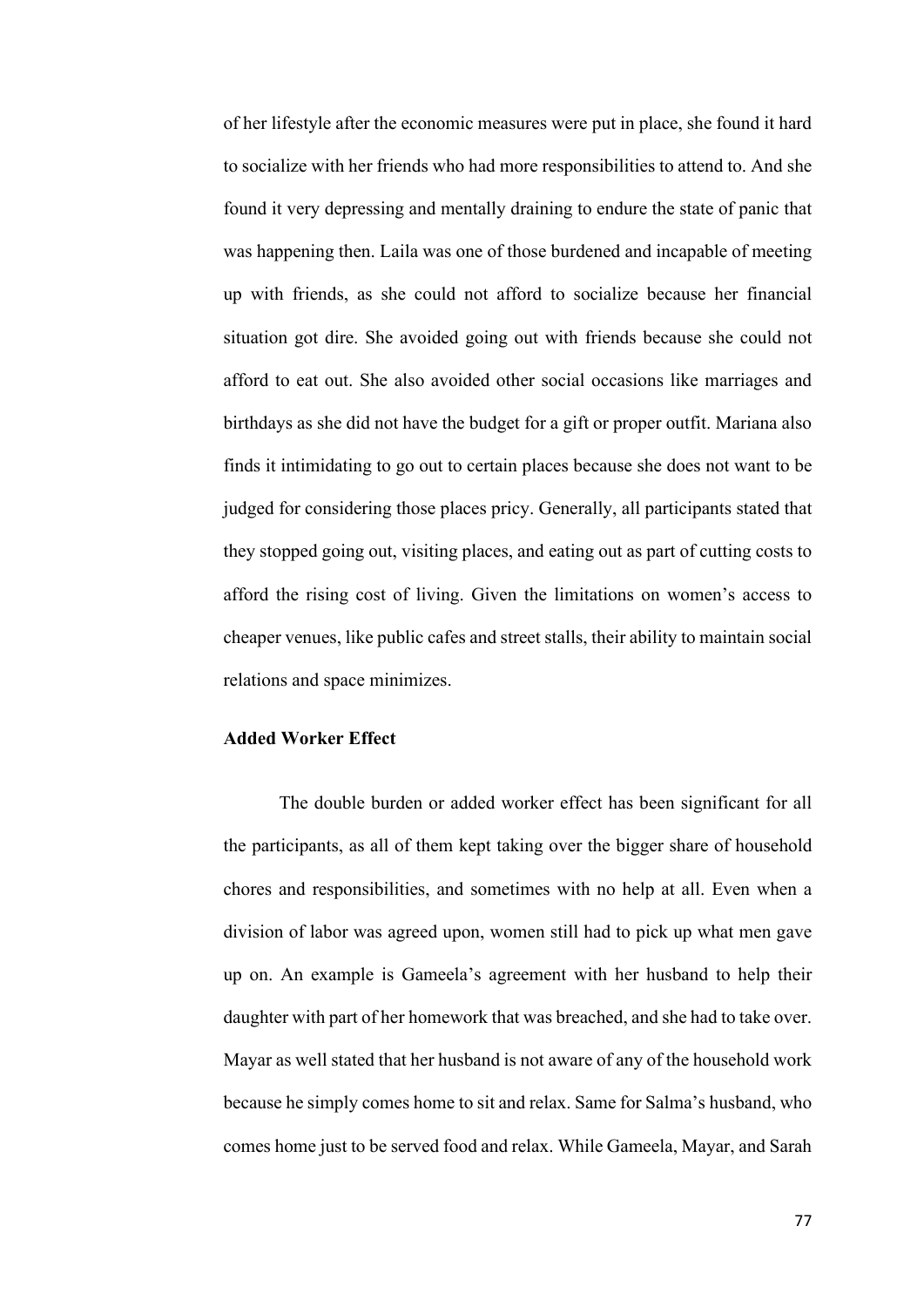found it an unequal division of labor and exhausting to endure, Esraa and Mariana did not seem to be much bothered by taking the bigger share of house chores simply because they did not see it much work given the size of their families. This notion of double burden has been evident in all the literature on women under austerity, especially that of the 2008 financial crisis, as explained earlier in the literature review (Griffin, 2015; Périvier, 2016; Perrons, 2017).

To sum up, while the financial need necessitates women's financial contribution to their households, it does not much reflect on their ability to exercise social freedoms. The worse the economic situation gets, the more women are required to contribute by finances or by cutting off expenses and doing more chores, creating a double burden that all participants suffer from. This eats up women's time to contemplate or do activities they enjoy or even learn something new. And as the places where it is socially acceptable for women to socialize get more expensive, there is less opportunity for them to maintain relationships, unlike men who have more space in the social realm.

## **Female-headed VS Co-headed households**

Comparing female-headed to co-headed households, it is evident through this research that women in the female-headed households exercised more financial empowerment and were less vulnerable to elements of disempowerment. Still, they suffered more of the added worker effect, social limitations, and time poverty.

The absence of a partner or a male supporter made women more appreciative of their financial capabilities and contributions. Laila was the most significant case, being a single mother who takes full responsibility for her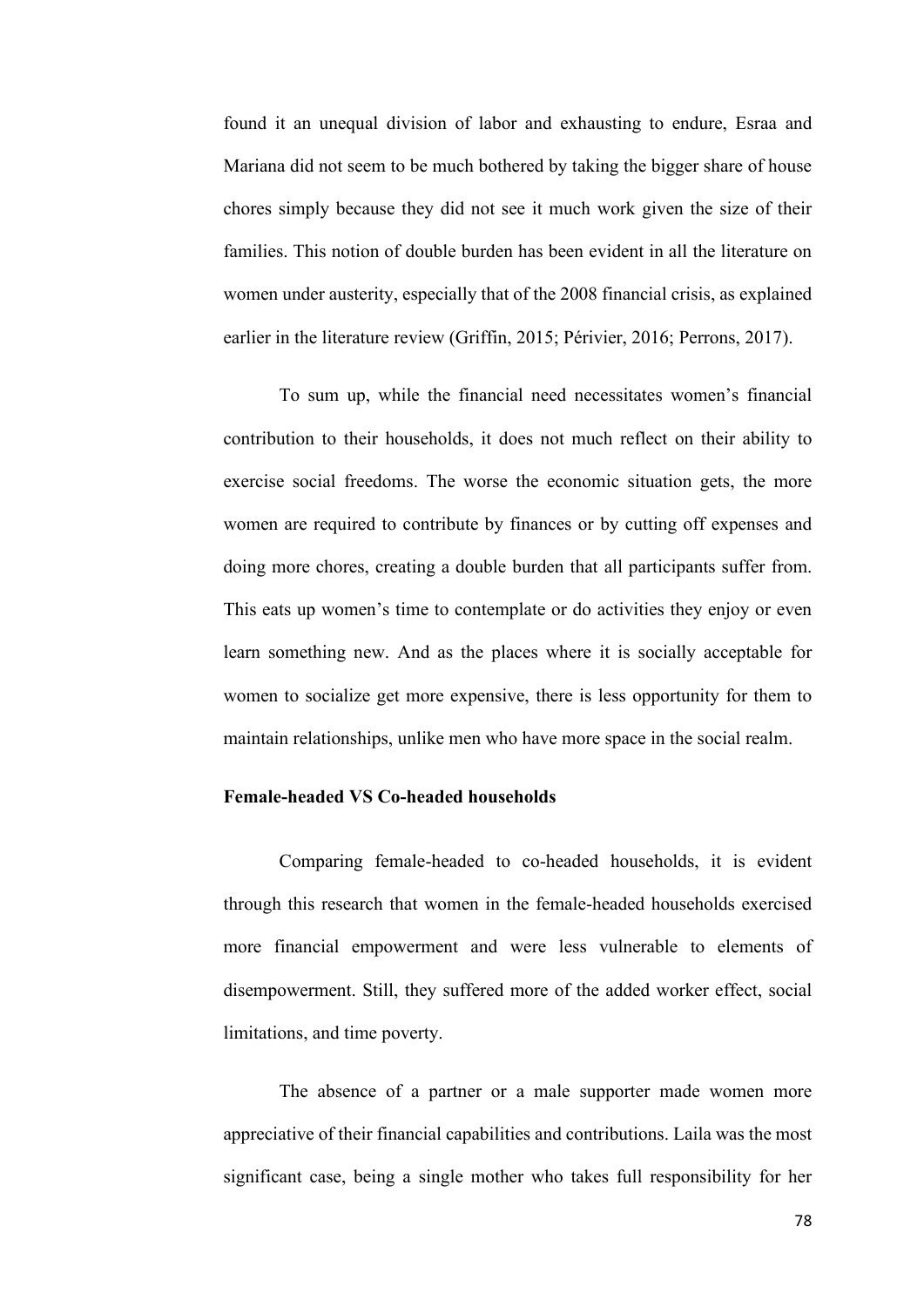daughters with no contribution from the father. She stated that her financial role is most significant in the household and that she is in full charge of the decisionmaking dynamics simply because no one else will do it. Radwa is yet another case; given her father's disability, he cannot contribute to the household income anymore, which leaves her and her sister as the breadwinners. She sounded more confident and affirmative about the value of her direct financial contribution as well as the housekeeping she does to save more money. She bluntly stated that she is less inclined toward the commitment of marriage, knowing that she will not find enough appreciation and understanding of her efforts. In a similar context, Hend was keen on maintaining control over her finances and not asking for family help or support unless absolutely necessary. She stated that she would rather give up on necessities like postponing a medical appointment than ask her mother for money, all to self-acknowledge her control over finances. Similar attitudes could be traced in co-headed households where the partner was unavailable. Sarah and Mayar had a bigger share of making decisions simply because their husbands had to dedicate more time to their jobs and chose to give up part of their say to their wives.

While women in the female-headed household were not socially disempowered due to the patriarchal pattern of decision-making and the domestic division of labor, they were equally suffering from the added worker effect and limitations in the public spaces. In fact, the element that affected social empowerment the most was that of having children. Laila's capacity to exercise social empowerment was much less in comparison to Hend and Radwa. While the latter two could maintain friendships, socialize and gather even in relatively cheaper places or in friends' houses, Laila did not have much time to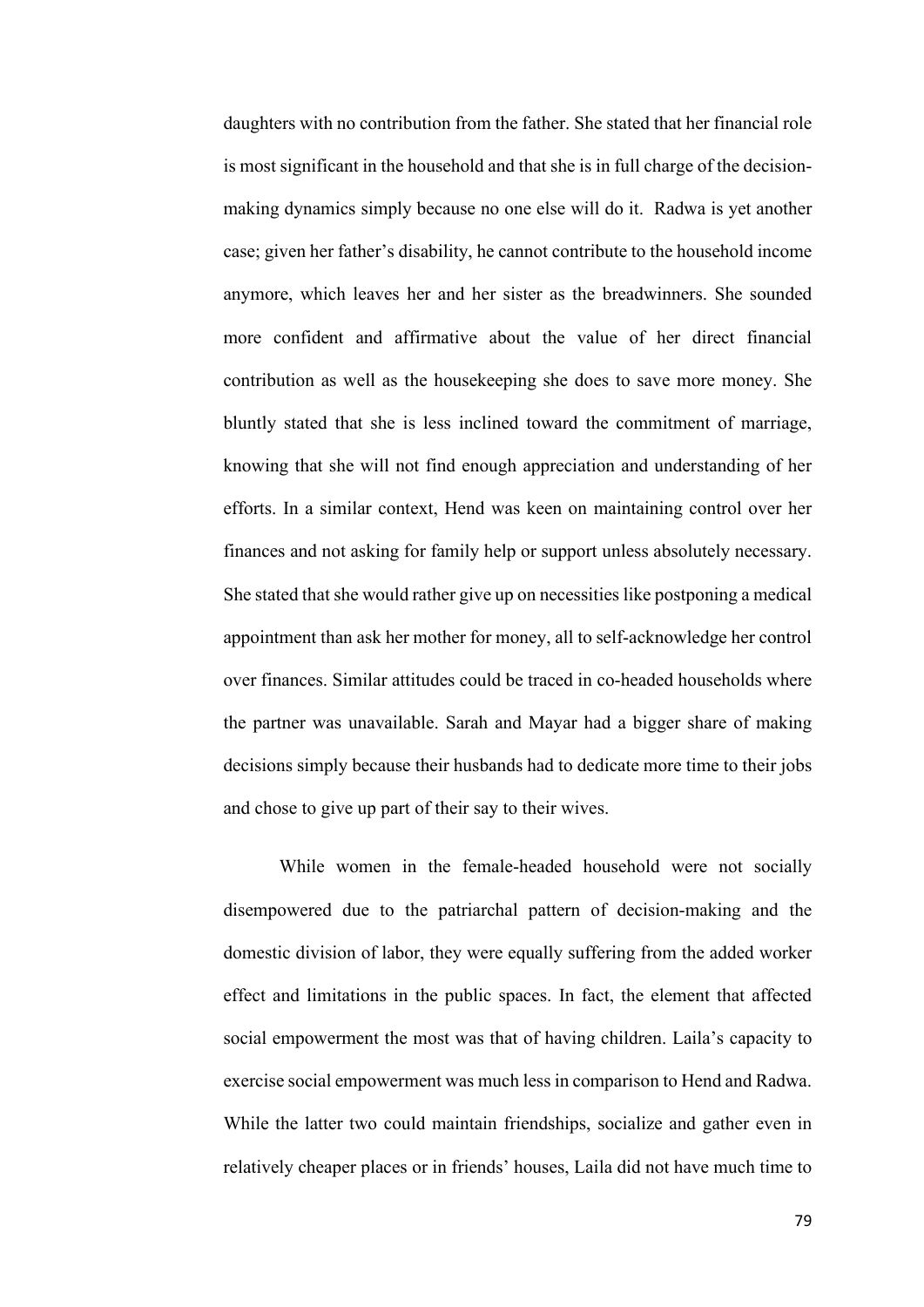socialize after taking over extra freelance work and not affording social obligations of gift exchange or paying a bill at a café.

## **Perception of Empowerment**

It has been evident through this research that women's situation, whether empowered or not, is not necessarily directly related to how they actually feel it. In some instances, women did not feel empowered at all despite exercising much independence and control over their finances and choices. Each had reasons for lacking the feeling, some due to the pressure of social norms and traditional family dynamics, and some due to the uncertainty brought by the economic hardships. Gameela enjoys several empowering traits; she has a stable job, has full control over her salary, chooses to finance the school fees of her second daughter, and exercises an equal share of control over her household decisions and finances. Still, she feels disempowered because she has to fight and overachieve at work to prove herself an equal to her male counterparts, that she does the bigger share of chores and household responsibilities at home, and the fact that the husband has "veto power over all decisions" does not feel empowering even if he doesn't use it. Mariana does not share any of Gameela's concerns and enjoys all of the empowering traits; she feels this empowerment is totally compromised by the economic uncertainty that makes her "extremely scared of what the future might bring", and considers the middle classes to which she belongs a victim to the economic policies. While Sarah has the upper hand in her household decisions and could secure a source of income, she still feels disempowered due to the increasing financial burdens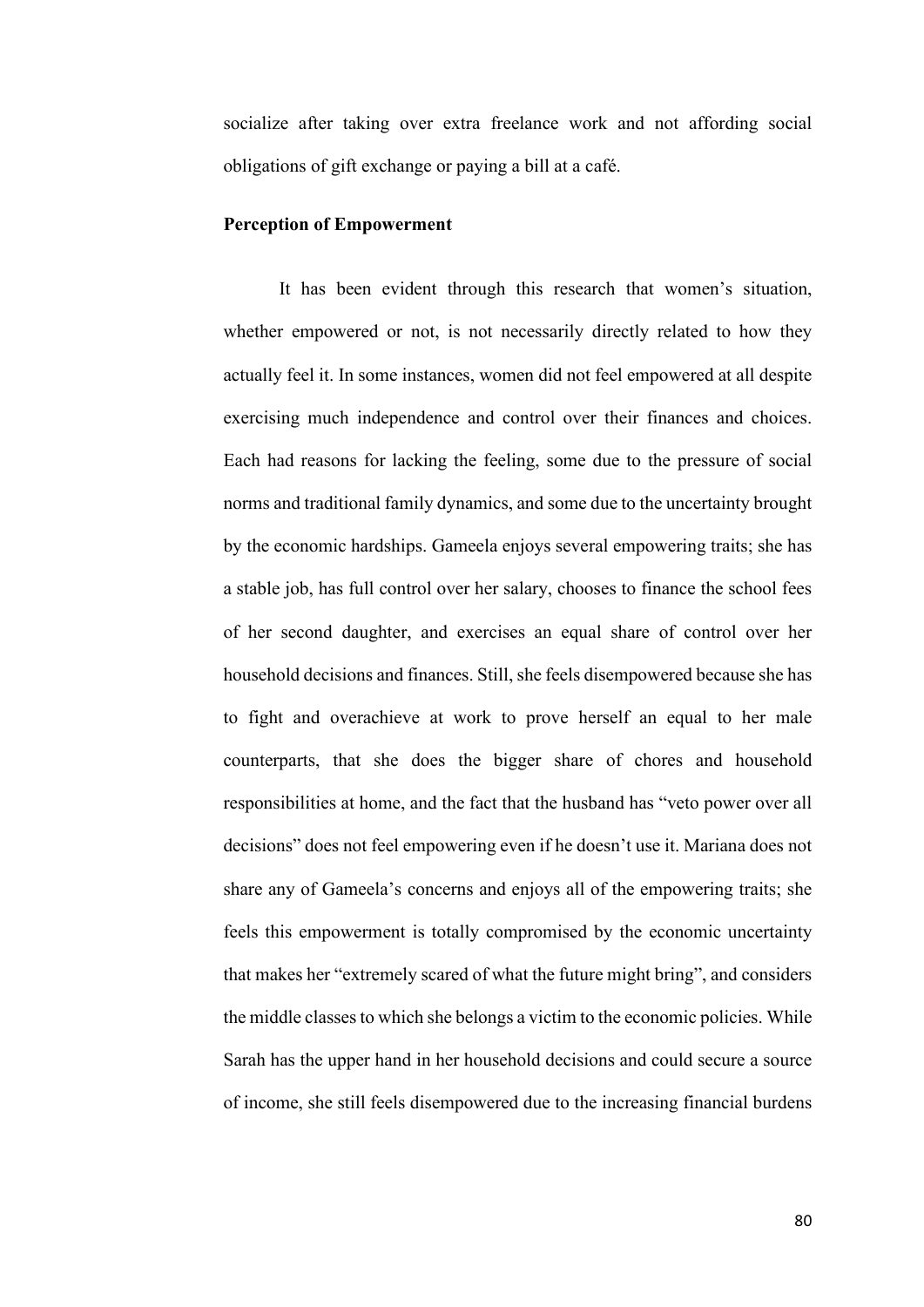and the effort it takes to keep her household going, as well as her aspirations that she feels unfulfilled due to her social and familial duties and circumstances.

On the other hand, Salma did not have many of the empowering traits, yet she seemed very content and confident that she was fully empowered because she earned an income - even if little - and chose to spend it on her household, capable of maintaining relationships and has equal space to men at work. She did not seem much concerned about the patriarchal family dynamics and found that the double burden is simply part of her duty as a wife and a mother. Similarly, for Heba, she finds that the mere ability to maintain a job and have an income is empowering, even if this income is barely sufficient to cover her household expenses paycheck to paycheck. Other trivial traits were associated with Esraa's sense of empowerment, like the ability to afford taking a taxi with her own money or buying herself coffee and a nice meal.

While all participants were aware of the role social stand plays in their sense of empowerment and providing privilege, some felt it is equally burdening. Heba felt it is empowering and protective of belonging to her stand and considers association with her workplace a pillar of prestige, hence social empowerment. Mariana as well finds it empowering to be acquainted with people who would help her against deceit and being taken advantage of. Yet, for Hend, having to answer to stand and Party is exhausting and compromises her sense of empowerment, and she feels empowered when capable of performing some act of rebellion, like traveling against her brother's will. But still, she could not give up on the privileges that her stand brings, like moving to a cheaper neighborhood or changing her consumption habits. Likewise, Mayar did not feel socially empowered until she could break away from the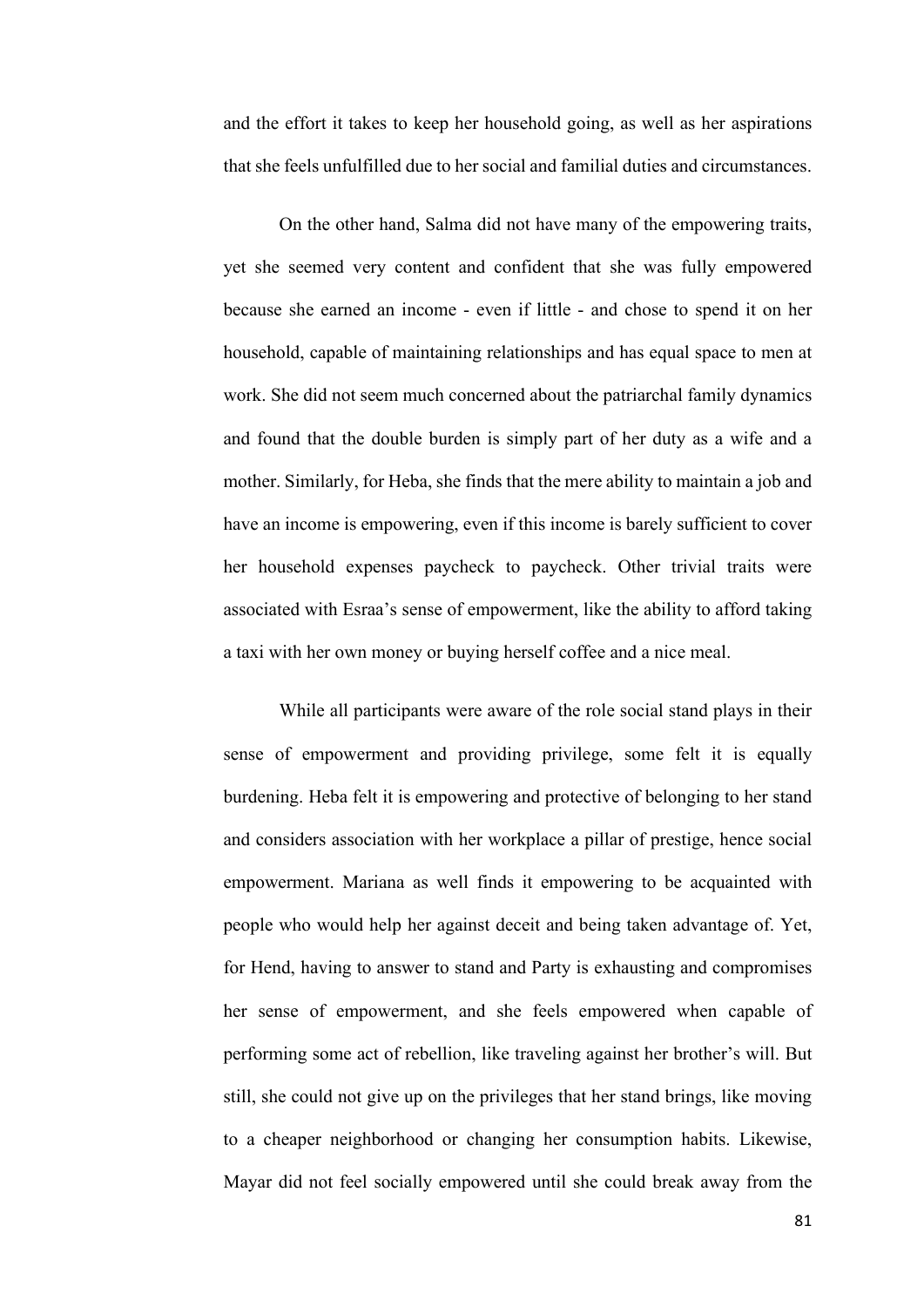elements of stand and party, and she gives an example of how empowering it felt that she renewed her driving license without the need for a favor. Still, she felt it is important to maintain a lifestyle that makes her equal to her peers, like sending her son to a private school or taking him to a sports club. And while Laila and Sarah did not give much significance to the effect of stand and party over their sense of empowerment, they still were aware of the role that stand played as a support system and source of favors and privilege.

Building on that point of Stand, participants felt they are required to extend empowerment to other women in other social groups. For instance, Hend, Laila, and Salma believed that their inability to use more of the help of cleaning ladies who come from poorer classes compromises the financial empowerment of those women and passes on the economic toll to them. This notion made Hend insist on keeping the same level of help at the expense of other personal priorities. Mayar, however, feels that women of poorer classes have become much more aware of their rights and feels it is a duty to help them to know more about their prospects and opportunities. Even within the middle classes, Heba feels it is her duty to make women in her community aware of the need to keep an income or some savings for themselves and to seek any kind of job. In short, women consider it is empowering to act in solidarity and help empower other women.

To sum up, while women enjoyed economic empowerment in terms of having an independent source of income, they were not equally empowered socially. Patriarchal dynamics in the households affect their share of decisionmaking. The social pressure that places emphasis and judgment on their roles as housewives and mothers keep them in an inferior placement. While women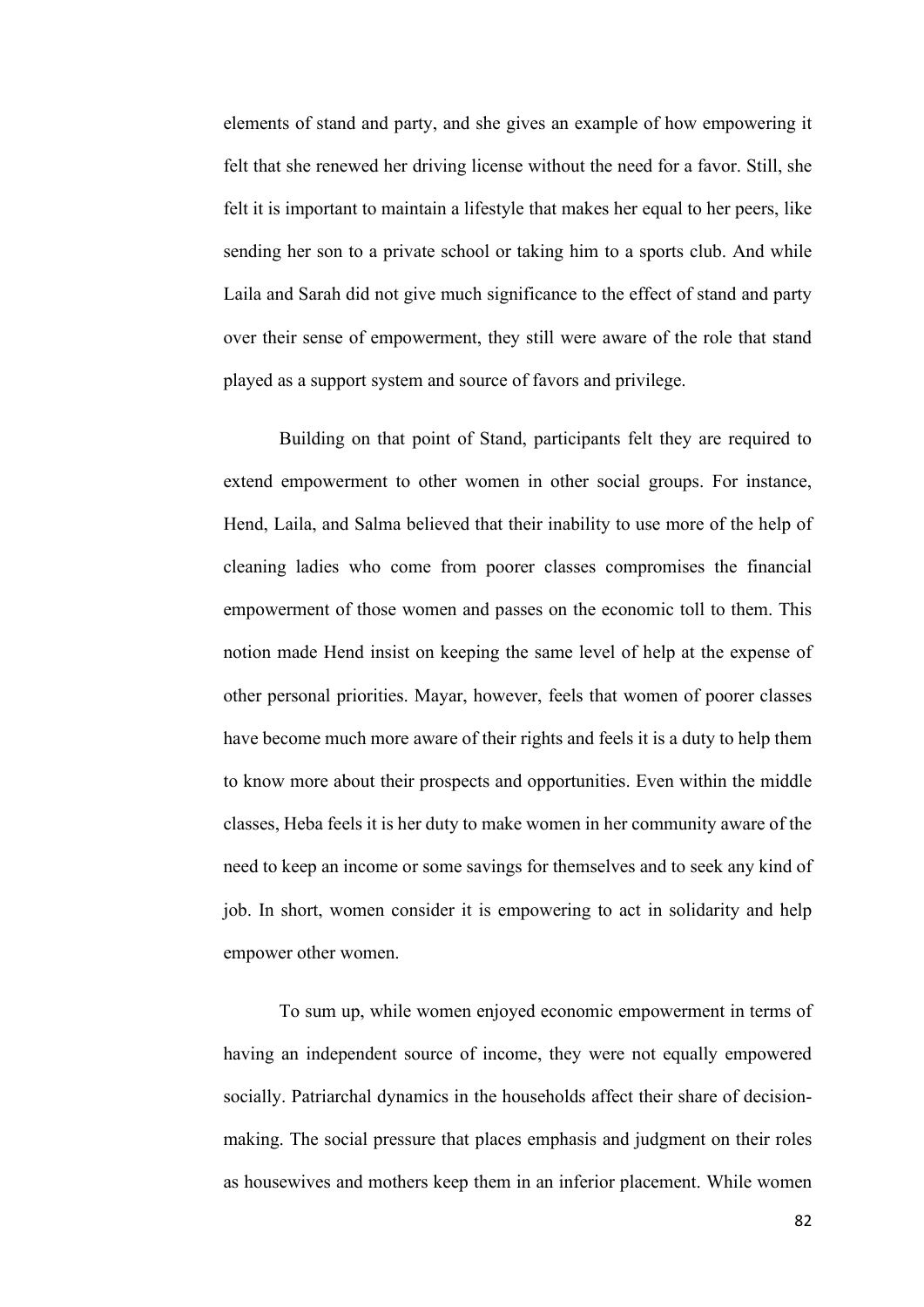are required to run errands in multiple social spaces (work, school, clubs, etc.), they do not have equal space to socialize and leisure. Still, a sense of empowerment is deeply personal and varies according to every woman's ambition versus her capacities. Relationship with elements of stand and party is complicated, as some women are aware of the privilege brought by their stand and party, while others found it more empowering to break away from this stand yet incapable of doing so.

## **Unintended Results**

Several findings surfaced during this research, which directly and indirectly affected perceptions of empowerment. These findings are about the effect of social mobility, the effect of belonging to different age groups, the toll brought upon households and women due to covid, uncertainty about the economic situation, ability to maintain lifestyle (i.e., Stand), and housing ownership among younger age groups.

Firstly, social mobility directly affected women's perception of empowerment. For instance, in the case of Esraa, her sense of empowerment was maximized by moving from a rural environment to an urban one, breaking away from the strict traditions, having an income she fully controls and being equal in her marriage in terms of decision making and financial contribution. On the other hand, Hend moved from an upper-middle classes to a lower layer of the middle classes, making her feel vulnerable and less empowered because she could not maintain the lifestyle/Stand she was used to. And fearful of this vulnerability, Mariana's sense of empowerment is compromised as she finds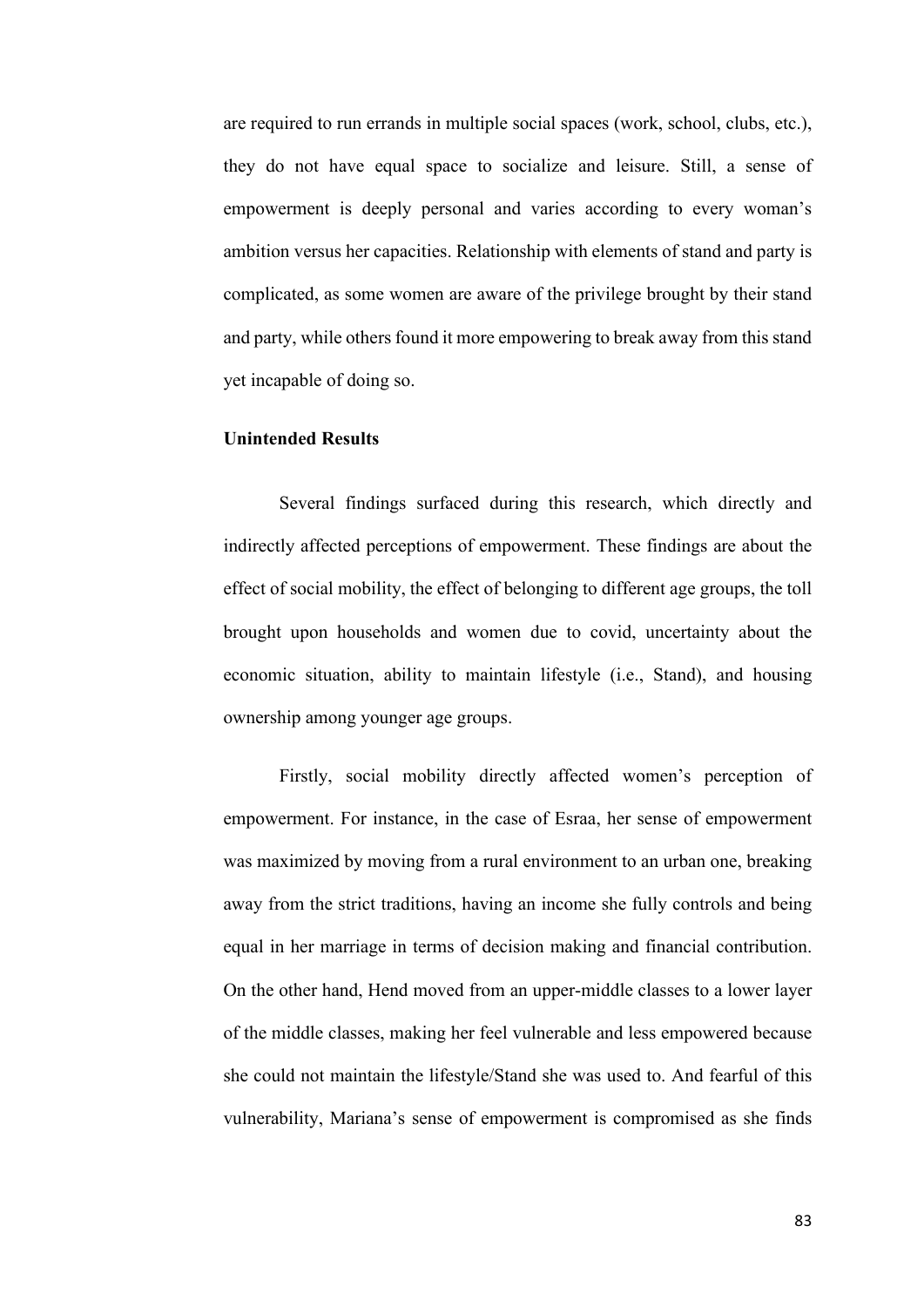herself required to make compromises and adjustments to her lifestyle, unlike what she was used to.

Secondly, the element of age plays a role in the perception of empowerment. Older age groups seemed more at peace with making concessions. Salma asserted that she felt totally empowered, and Laila repeatedly said that she was privileged compared to women of poorer classes. Women of younger age groups, on the other hand, were yearning for more and not giving in to the social norms that were widely accepted by the generation of their mothers. Gameela, for instance, was proud that she was standing for herself against sexism in the workplace and that women speak up about issues of harassment and inequality. Mayar as well found that one of the empowering perks of her workplace was being managed by women almost exclusively and that the barrier of culture against women empowerment is being broken.

Thirdly, Covid greatly affected how women perceived and exercised empowerment, especially those who had children. Aside from the accelerating economic toll, mothers were required to stay at home and almost sacrifice their jobs when schools were closed as part of the measures to control the pandemic, while fathers were not asked to. Gameela had her salary negotiated because, as a mother, she is expected to stay at home more with the kids. Heba had to take unpaid leave to stay with her son at home, which almost cost her the job she had, let alone a delayed promotion due to her maternity leave. Sarah was lucky enough to work as a teacher, so she stayed home with her son. And Mayar was lucky to have a children's room available at work to place her son in it.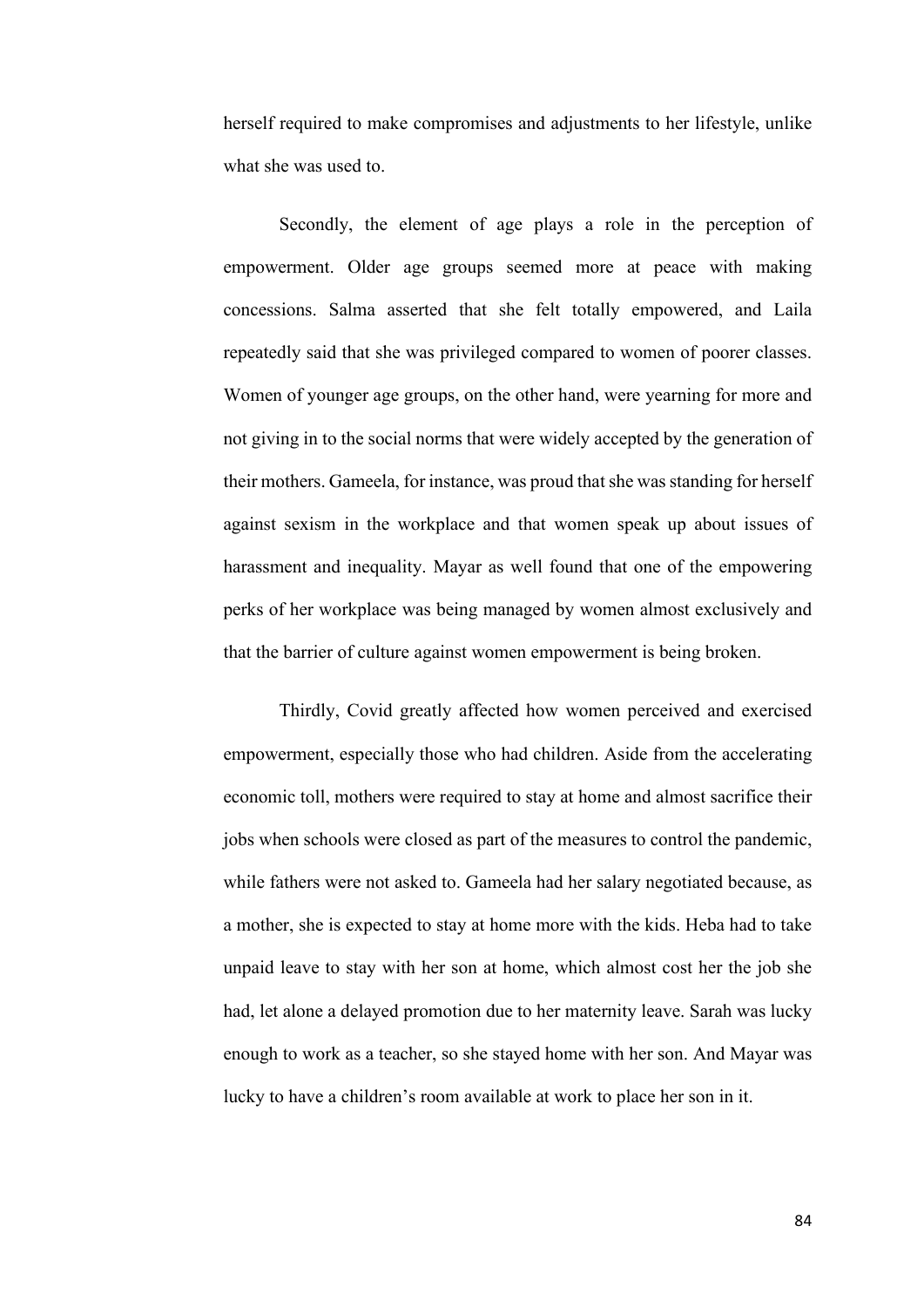Fourthly, uncertainty about the economic situation and vulnerability to slide down in the social stratification affected the participants' behavior in many aspects. All participants made adjustments to their lifestyle, sacrificing activities labeled as luxury or entertainment. They also changed their consumer behavior by substituting products and brands. Heba and Hend recently forced themselves to make any kind of savings at the expense of basic needs sometimes, fearing what the future might bring. Mariana and Esraa are hesitant to have children because they are not sure they will afford to provide for them. Radwa refuses the prospects of marriage altogether, is fearful of losing her control over her finances and time, and refuses the idea of having children in such economic circumstances. Similarly, Sarah, Mayar, and Heba avoid having a second child as they can barely provide for the ones they have.

Fifthly Maintaining the lifestyle (i.e., stand) was proven to be of utmost importance, especially for those who have children, whereas the literature stated earlier, women are keen on passing privilege to their children. Mayar, for instance, finds it important to send her child to a relatively expensive school and takes a loan to buy a car, while the family does not own a place to live and keeps paying rent. Hend as well made compromises with her medicine or medical appointment but could not shift to buying cheaper clothing or using public transportation. And Sarah, despite the debts and loss of assets, is still keen on sending her son to a relatively expensive private school and reputable social and sports club.

Lastly, there is an obvious problem with home ownership for the age group of the mid to late thirties. Mayar, Heba, and Radwa live in rented properties, incapable of moving due to high rent prices despite their wish to do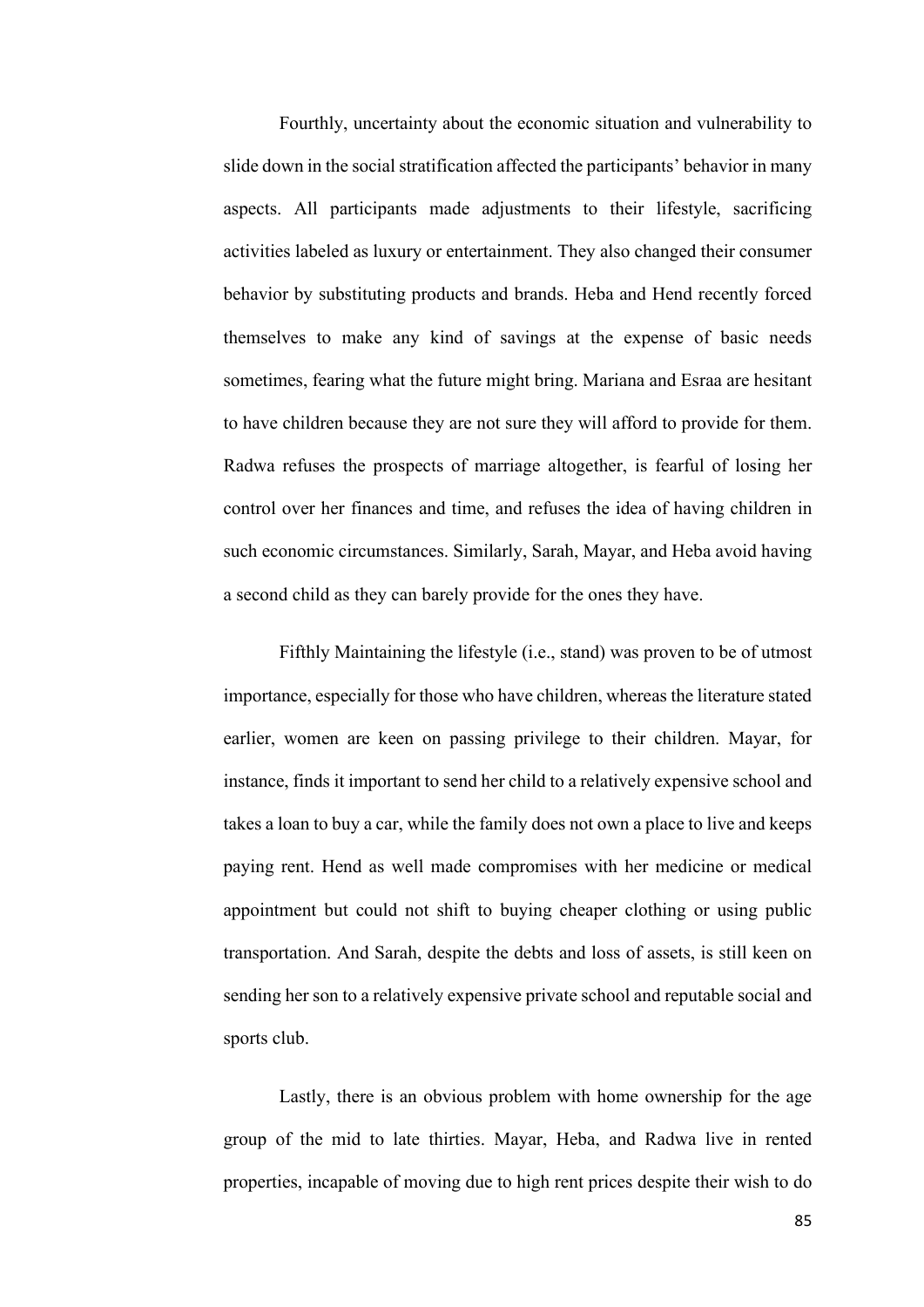so. Gameela, Mariana, and Hend live in apartments owned by their parents or in-laws. Esraa and Laila could only buy small places in overpopulated areas. Sarah lives in a place bought through installments from her husband's work. Only Salma lives in an owned suitable housing.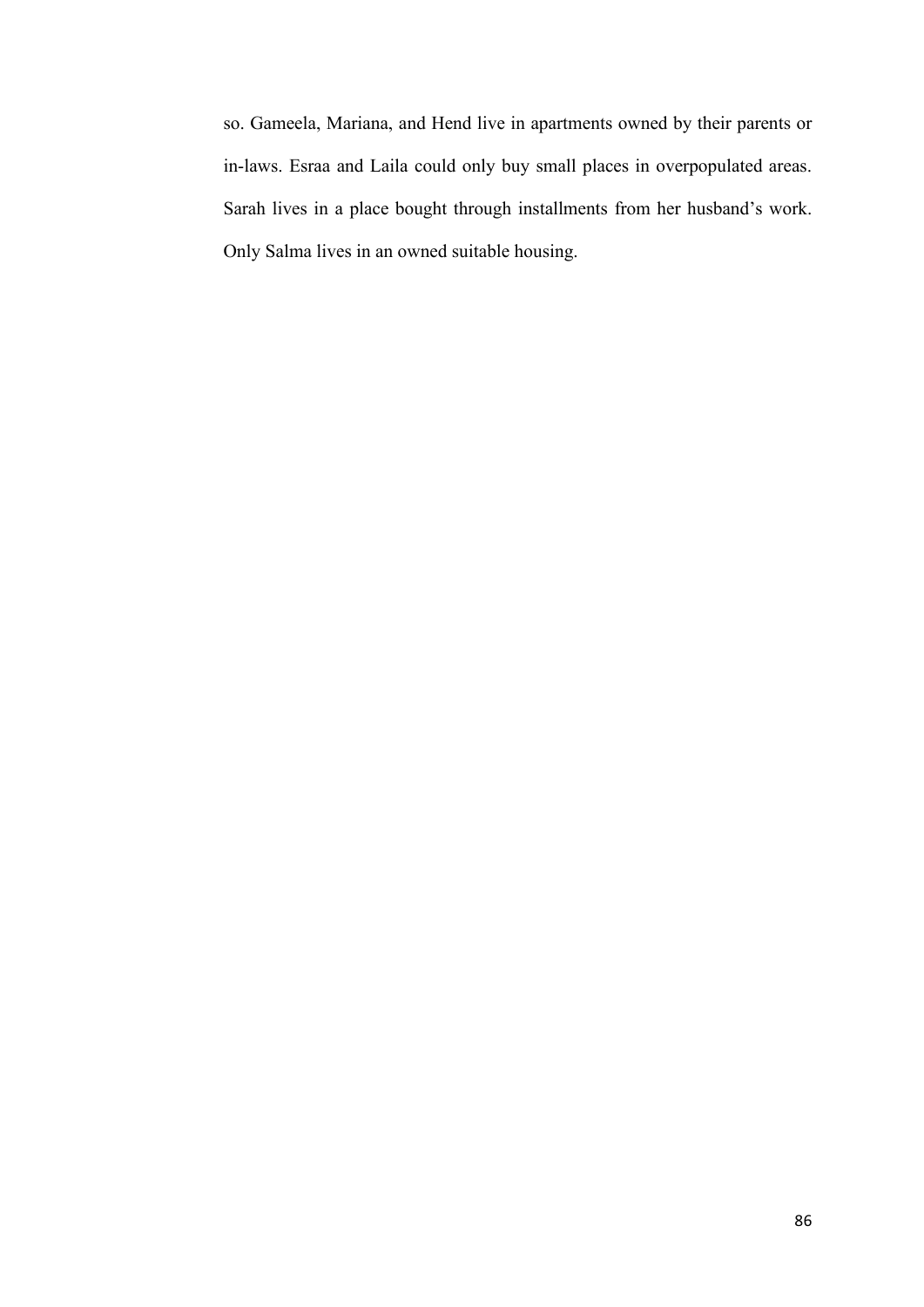#### **Conclusion**

To conclude, as hypothesized, participants were proven to be financially empowered under the economic measures imposed by austerity in terms of access to jobs, sources of income, and having control over their own finances. Yet, unlike the hypothesis, women were not found to be equally empowered socially since the social norms, and household dynamics did not change much under the new circumstances. The need for women's financial contribution has become greater than before the measures to maintain the household expenses and the family's lifestyle, sometimes even without men noticing or knowing about it. However, this financial role played by women extended beyond direct funds into the management of household finances. Women have to do more economical shopping, substitute products, and make sacrifices in household expenses. All participants took over more house chores and duties to save money instead of using domestic help.

These efforts were not proven to be proportional to women's share in household decision-making. Roles remained unchanged in this regard in a classic case of double burden. Households where women had an equal or bigger share of decision-making remained unchanged, even when men paid for the bigger share of the household expenses. In households where women had to start working or made a bigger financial contribution, their share of say in decision-making did not equally increase. Additionally, the increasing financial role of women was not acknowledged within the household and did not trigger any change in the division of labor when it came to chores and responsibilities. The disproportionate magnitude of social and economic empowerment is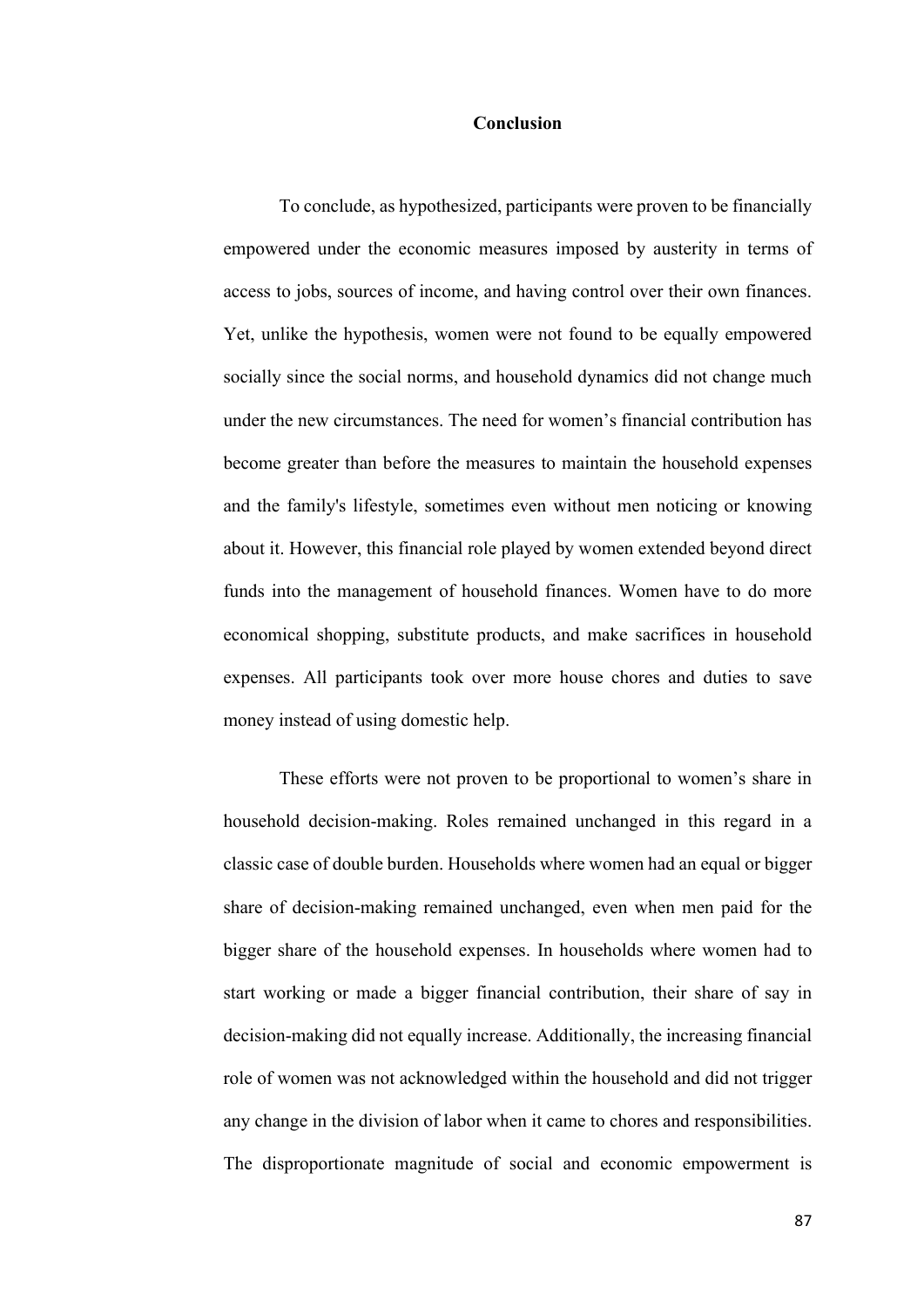mainly due to the social norms and culture that emphasize women's obligation to their households and supports men's upper hand in the family. This situation resulted in an added worker effect, extreme time poverty, and mental burnout among women, especially in households with kids. Consequently, women have less time and capacity to relax and maintain social relationships.

Women are still faced with challenges in their workplace, especially in professions conventionally dominated by men, like engineering. The situation is better with professions that are traditionally occupied by women, like teaching and administrative work. Other challenges are related to the limited public space available to women compared to men, which compromises women's chances for cheaper entertainment alternatives. Participants agreed that there is no absolute freedom of mobility and that they are bound to certain places labeled as safe or mainly occupied by women.

Elements of stand and party play a complicated role when it comes to empowerment. As much as they provide a haven and support to some women, others find it intimidating to have to conform to a certain lifestyle to remain included in their social group. Although some find it liberating to break away from this element of Stand, they are not capable of fully doing so.

Lastly, a woman's sense of empowerment does not necessarily correlate to measures or indicators. Rather, it is completely personal and depends on their aspirations and capabilities. A woman may exercise a great deal of economic empowerment yet still feels disempowered. Another might be less empowered but, in fact, feels much more empowered.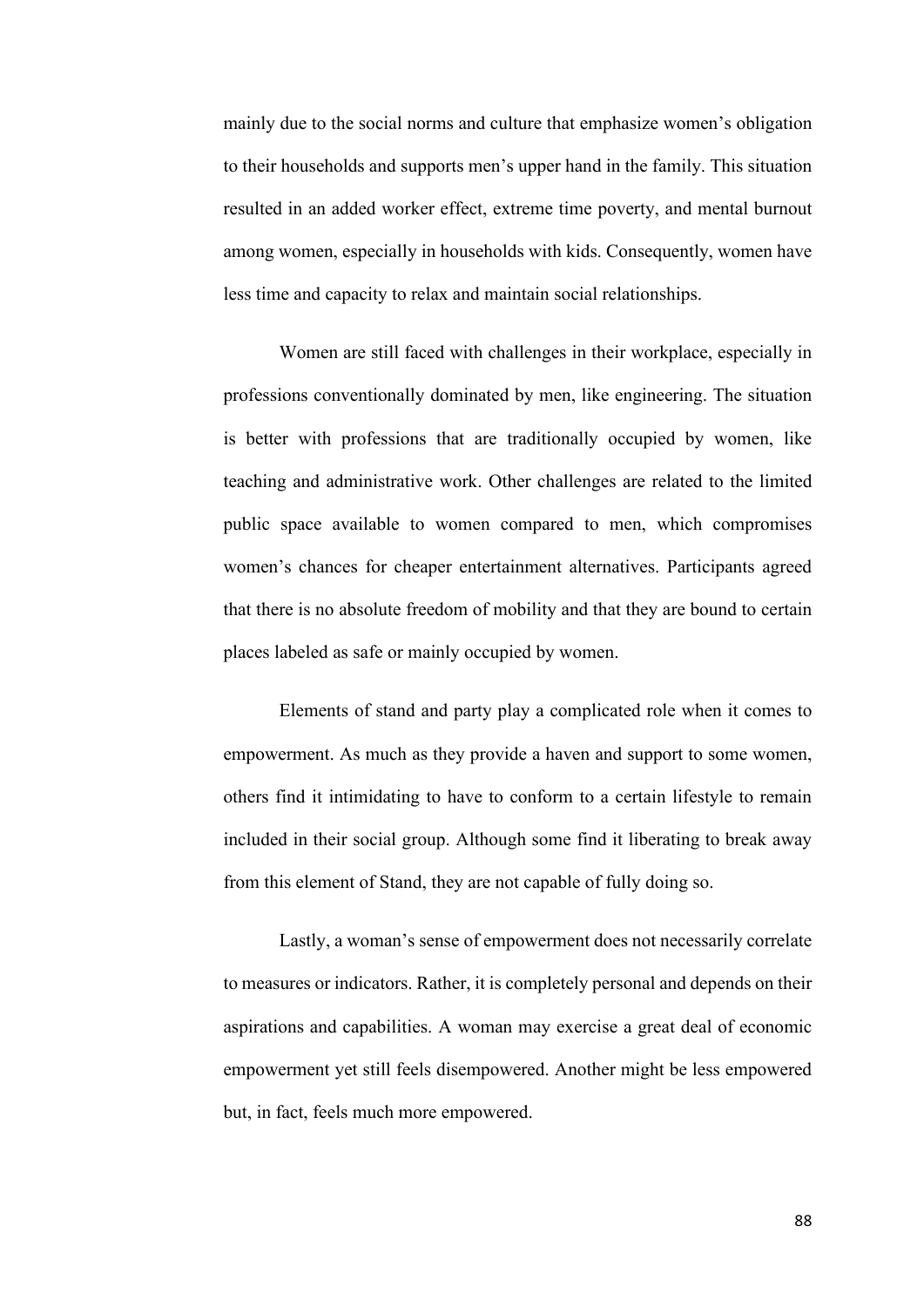### **Bibliography**

- '| Human Development Reports'. Accessed 15 December 2020. [http://hdr.undp.org/en/countries/profiles/EGY.](http://hdr.undp.org/en/countries/profiles/EGY)
- Abaza, Mona. *The Changing Consumer Cultures of Modern Egypt: Cairo's Urban Reshaping*. Boston, UNITED STATES: BRILL, 2006. [http://ebookcentral.proquest.com/lib/aucegypt/detail.action?docID=3004236.](http://ebookcentral.proquest.com/lib/aucegypt/detail.action?docID=3004236)
- Abdalla, Nazem. 'Egypt's Absorptive Capacity during 1960-1972'. *International Journal of Middle East Studies* 16, no. 2 (1984): 177–98.
- Al-Dajani, Haya, and Susan Marlow. 'Empowerment and Entrepreneurship: A Theoretical Framework'. *International Journal of Entrepreneurial Behaviour & Research*, 9 August 2013. [https://doi.org/10.1108/IJEBR-10-2011-0138.](https://doi.org/10.1108/IJEBR-10-2011-0138)
- Amin, Galal. 'Al-Tabaqa al-Wosta Wa Homoum al-Mojtama` al-Misri 'The Middle Class and the Burdens of the Egyptian Society.' *Al-Hilal*. Egypt, 1 August 1991. [https://archive.alsharekh.org/Articles/134/13886/292755.](https://archive.alsharekh.org/Articles/134/13886/292755)
- ———. *Egypt in the Era of Hosni Mubarak, 1981-2011: (A Tahrir Studies Edition)*. Cairo, UNITED STATES: American University in Cairo Press, 2012. [http://ebookcentral.proquest.com/lib/aucegypt/detail.action?docID=1649004.](http://ebookcentral.proquest.com/lib/aucegypt/detail.action?docID=1649004)
- Amin, Galal A. *Whatever Happened to the Egyptians? Changes in Egyptian society from 1950 to the Present*. Cairo: American University in Cairo Press, 2000.
- Assaad, Ragui. 'The Effects of Public Sector Hiring and Compensation Policies on the Egyptian Labor Market'. *The World Bank Economic Review* 11, no. 1 (1 January 1997): 85–118[. https://doi.org/10.1093/wber/11.1.85.](https://doi.org/10.1093/wber/11.1.85)
- Assaad, Ragui, and Melanie Arntz. 'Constrained Geographical Mobility and Gendered Labor Market Outcomes Under Structural Adjustment: Evidence from Egypt'. *World Development* 33, no. 3 (1 March 2005): 431–54. [https://doi.org/10.1016/j.worlddev.2004.08.007.](https://doi.org/10.1016/j.worlddev.2004.08.007)
- Atkinson, Will. *Class*. Cambridge, United Kingdom: Polity Books, 2016. [https://politybooks.com/bookdetail/.](https://politybooks.com/bookdetail/)
- Banerjee, Abhijit V., and Esther Duflo. 'What Is Middle Class about the Middle Classes around the World?' *The Journal of Economic Perspectives* 22, no. 2 (2008): 3–28.
- Bayissa, Fitsum W., Jeroen Smits, and Ruerd Ruben. 'The Multidimensional Nature of Women's Empowerment: Beyond the Economic Approach'. *Journal of International Development* 30, no. 4 (1 May 2018): 661–90. [https://doi.org/10.1002/jid.3268.](https://doi.org/10.1002/jid.3268)
- Beinin, Joel. 'Labor, Capital, and the State in Nasserist Egypt, 1952-1961'. *International Journal of Middle East Studies* 21, no. 1 (1989): 71–90.
- Binzel, Christine, and Ragui Assaad. 'Egyptian Men Working Abroad: Labour Supply Responses by the Women Left Behind'. *Labour Economics*, Labour markets in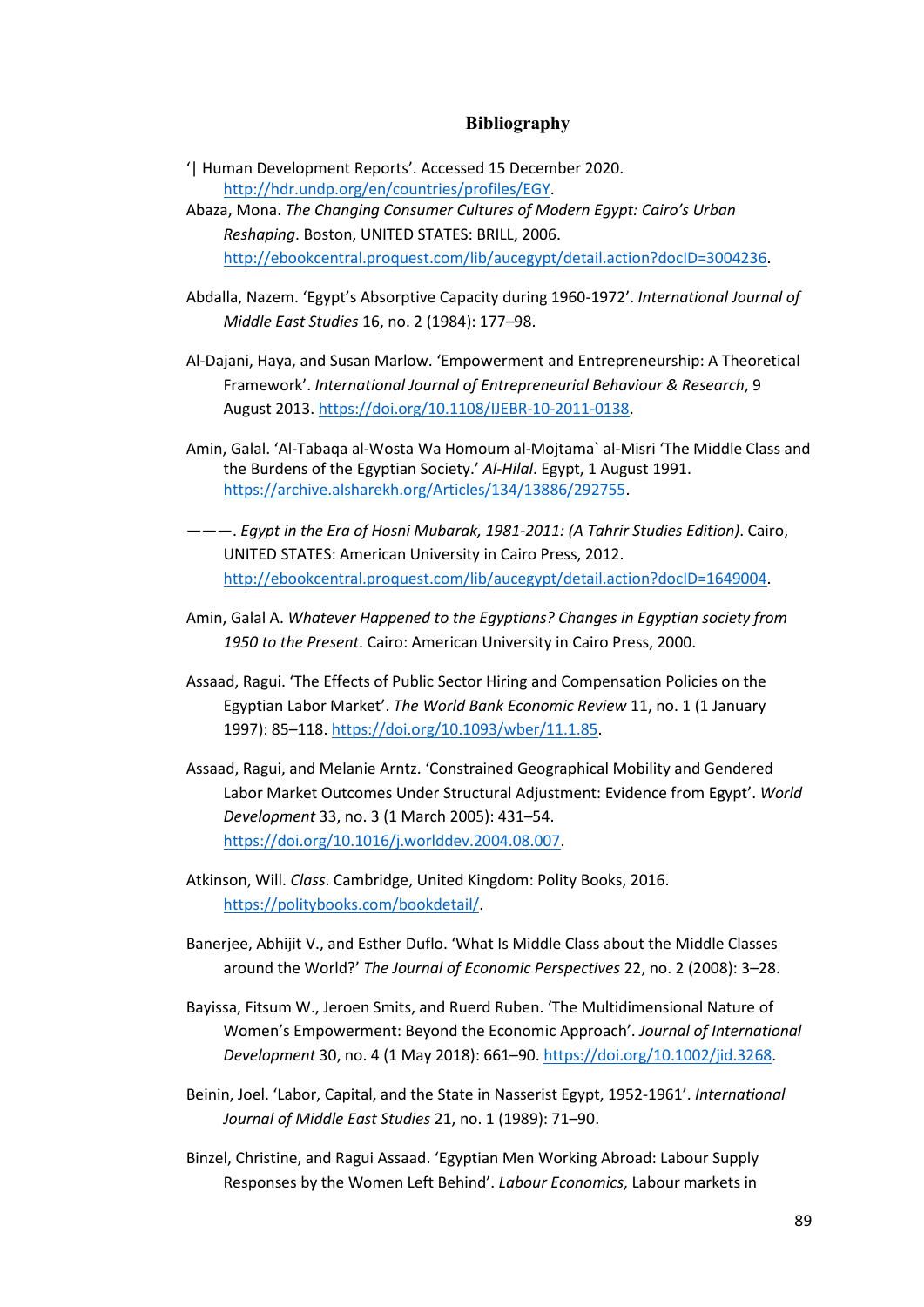developing countries, 18 (1 December 2011): S98–114. [https://doi.org/10.1016/j.labeco.2011.03.002.](https://doi.org/10.1016/j.labeco.2011.03.002)

- Bispinar, F. Umut. 'Questioning Agency and Empowerment: Women's Work-Related Strategies and Social Class in Urban Turkey'. *Women's Studies International Forum* 33, no. 6 (1 November 2010): 523–32. [https://doi.org/10.1016/j.wsif.2010.09.003.](https://doi.org/10.1016/j.wsif.2010.09.003)
- Bourdieu, Pierre. *Distinction: A Social Critique of the Judgement of Taste*. Cambridge, Mass: Harvard University Press, 1984.
- Buvinić, Mayra, and Geeta Rao Gupta. 'Female-Headed Households and Female-Maintained Families: Are They Worth Targeting to Reduce Poverty in Developing Countries?' *Economic Development and Cultural Change* 45, no. 2 (1 January 1997): 259–80[. https://doi.org/10.1086/452273.](https://doi.org/10.1086/452273)
- Calvert, Peter. *The Concept of Class: An Historical Introduction*. New York: St. Martin's Press, 1982.
- Central Authority for Public Mobilization and Statistics, CAPMAS. 'Indicators of the Number of Government University Graduates'. Accessed 12 April 2022. [https://www.capmas.gov.eg/Pages/IndicatorsPage.aspx?page\\_id=6142&ind\\_id=108](https://www.capmas.gov.eg/Pages/IndicatorsPage.aspx?page_id=6142&ind_id=1082) [2.](https://www.capmas.gov.eg/Pages/IndicatorsPage.aspx?page_id=6142&ind_id=1082)
- Cornwall, Andrea. 'Women's Empowerment: What Works?' *Journal of International Development* 28, no. 3 (2016): 342–59. [https://doi.org/10.1002/jid.3210.](https://doi.org/10.1002/jid.3210)
- DAI, Xiaoqi. 'Political Changes and the Middle Class in Egypt'. *Journal of Middle Eastern and Islamic Studies (in Asia)* 6, no. 2 (1 June 2012): 62–83. [https://doi.org/10.1080/19370679.2012.12023203.](https://doi.org/10.1080/19370679.2012.12023203)
- Duflo, Esther. 'Women Empowerment and Economic Development'. *Journal of Economic Literature* 50, no. 4 (2012): 1051–79.
- Central Agency for Public Mobilization and Statistics. 'Egypt in Numbers 2018'. Accessed 11 November 2018. [https://www.capmas.gov.eg/Pages/StaticPages.aspx?page\\_id=5035.](https://www.capmas.gov.eg/Pages/StaticPages.aspx?page_id=5035)
- Bloomberg.com. 'Egypt Inflation at Slowest in Three Years After Food Costs Fall', 10 July 2019[. https://www.bloomberg.com/news/articles/2019-07-10/egypt-inflation-at](https://www.bloomberg.com/news/articles/2019-07-10/egypt-inflation-at-slowest-in-over-3-years-as-food-brings-relief)[slowest-in-over-3-years-as-food-brings-relief.](https://www.bloomberg.com/news/articles/2019-07-10/egypt-inflation-at-slowest-in-over-3-years-as-food-brings-relief)
- EgyptToday. 'Egypt Lifts Fuel Subsidies Completely, Announces New Prices', 5 July 2019. [https://www.egypttoday.com/Article/3/72448/Egypt-lifts-fuel-subsidies-completely](https://www.egypttoday.com/Article/3/72448/Egypt-lifts-fuel-subsidies-completely-announces-new-prices)[announces-new-prices.](https://www.egypttoday.com/Article/3/72448/Egypt-lifts-fuel-subsidies-completely-announces-new-prices)
- Reuters. 'Egyptian Parliament Approves Value-Added Tax at 13 Percent', 29 August 2016, sec. Banks. [https://www.reuters.com/article/us-egypt-economy-tax](https://www.reuters.com/article/us-egypt-economy-tax-idUSKCN1141LM)[idUSKCN1141LM.](https://www.reuters.com/article/us-egypt-economy-tax-idUSKCN1141LM)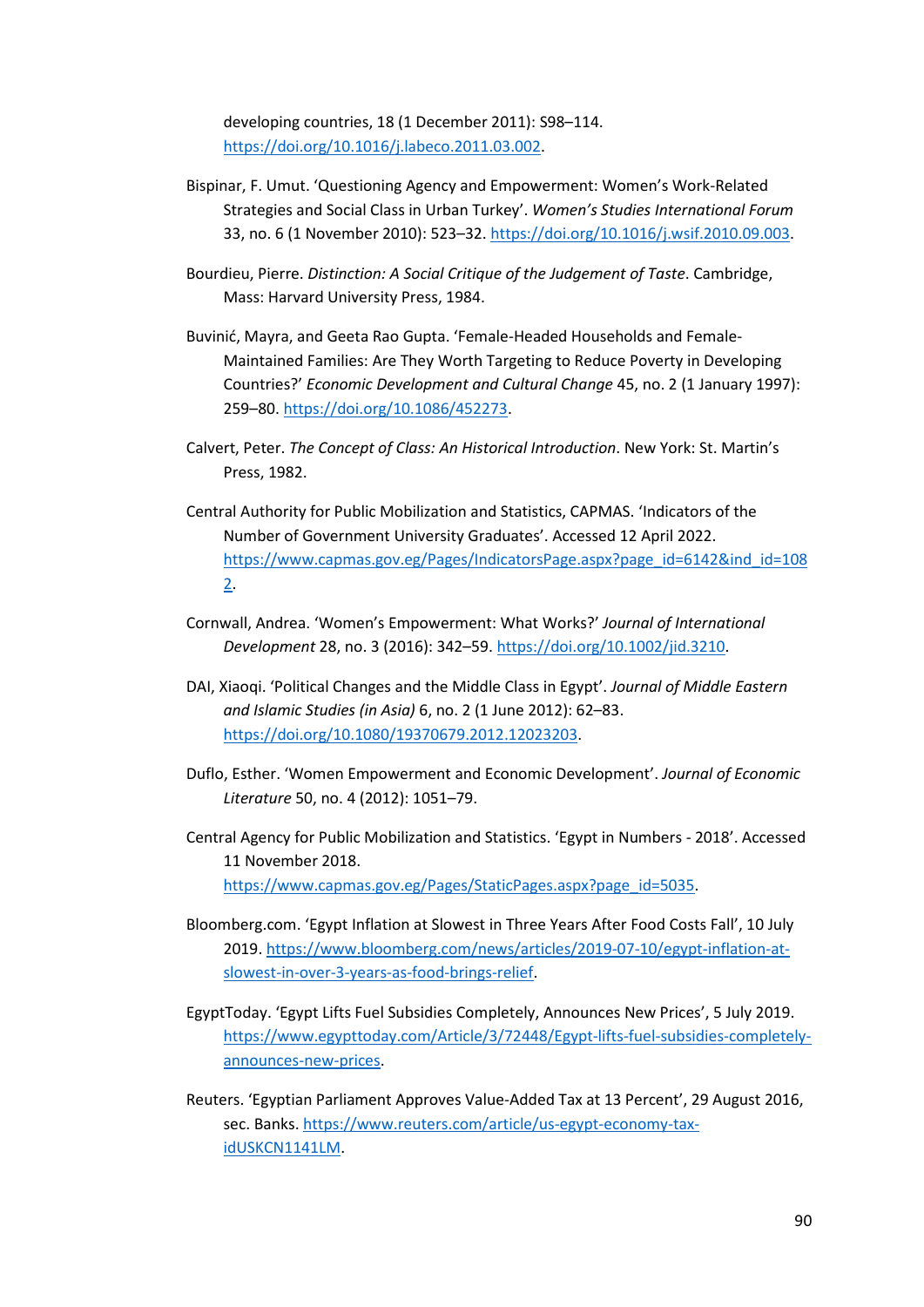- State Information Service. 'Empowerment of Female Breadwinners'. Accessed 11 November 2018. [http://www.sis.gov.eg/Story/146143?lang=ar.](http://www.sis.gov.eg/Story/146143?lang=ar)
- Faksh, Mahmud A. 'The Consequences of the Introduction and Spread of Modern Education: Education and National Integration in Egypt'. *Middle Eastern Studies* 16, no. 2 (1980): 42–55.
- Fuwa, Nobuhiko. 'The Poverty and Heterogeneity Among Female-Headed Households Revisited: The Case of Panama'. *World Development* 28, no. 8 (1 August 2000): 1515–42. [https://doi.org/10.1016/S0305-750X\(00\)00036-X.](https://doi.org/10.1016/S0305-750X(00)00036-X)
- Griffin, Penny. 'Crisis, Austerity and Gendered Governance: A Feminist Perspective'. *Feminist Review*, no. 109 (2015): 49–72.
- Hanna, Nelly. *In Praise of Books: A Cultural History of Cairo's Middleclass, Sixteenth to the Eighteenth Century*. 1st ed. Middle East Studies beyond Dominant Paradigms. Syracuse, N.Y: Syracuse University Press, 2003.
- Ḥasan, Aḥmad Ḥusayn. *Al-Ṭabaqah al-Wusṭá Wa-al-Taghayyur al-Ijtimāʻī Fī Miṣr: Taḥlīl Sūsiyūtārīkhī (1975-2005)*. Al-Ṭabʻah al-Ūlá. al-Qāhirah: Markaz al-Maḥrūsah lil-Nashr wa-al-Khidmāt al-Ṣuḥufīyah wa-al-Maʻlūmāt, 2016.
- Hatem, Mervat. 'Egypt's Middle Class in Crisis: The Sexual Division of Labor'. *Middle East Journal* 42, no. 3 (1988): 407–22.
- Henry, Paul C. 'Social Class, Market Situation, and Consumers' Metaphors of (Dis)Empowerment'. *Journal of Consumer Research* 31, no. 4 (2005): 766–78. [https://doi.org/10.1086/426610.](https://doi.org/10.1086/426610)
- Horrell, Sara, and Pramila Krishnan. 'Poverty and Productivity in Female-Headed Households in Zimbabwe'. *The Journal of Development Studies* 43, no. 8 (1 November 2007): 1351–80. [https://doi.org/10.1080/00220380701611477.](https://doi.org/10.1080/00220380701611477)
- Johansson de Silva, Sara, Pierella Paci, and Josefina Posadas. *Lessons Learned and Not Yet Learned from a Multicountry Initiative on Women's Economic Empowerment*. Herndon, UNITED STATES: World Bank Publications, 2014. [http://ebookcentral.proquest.com/lib/aucegypt/detail.action?docID=1595471.](http://ebookcentral.proquest.com/lib/aucegypt/detail.action?docID=1595471)
- Kandil, Hazem. 'Why Did the Egyptian Middle Class March to Tahrir Square?' *Mediterranean Politics* 17, no. 2 (July 2012): 197–215. [https://doi.org/10.1080/13629395.2012.694044.](https://doi.org/10.1080/13629395.2012.694044)
- Kawamura, Yusuke. 'Public Sector Employment as a Social Welfare Policy: The "Social Contract" and Failed Job Creation for Youth in Egypt'. *Contemporary Review of the Middle East* 9, no. 1 (1 March 2022): 31–50. [https://doi.org/10.1177/23477989211050707.](https://doi.org/10.1177/23477989211050707)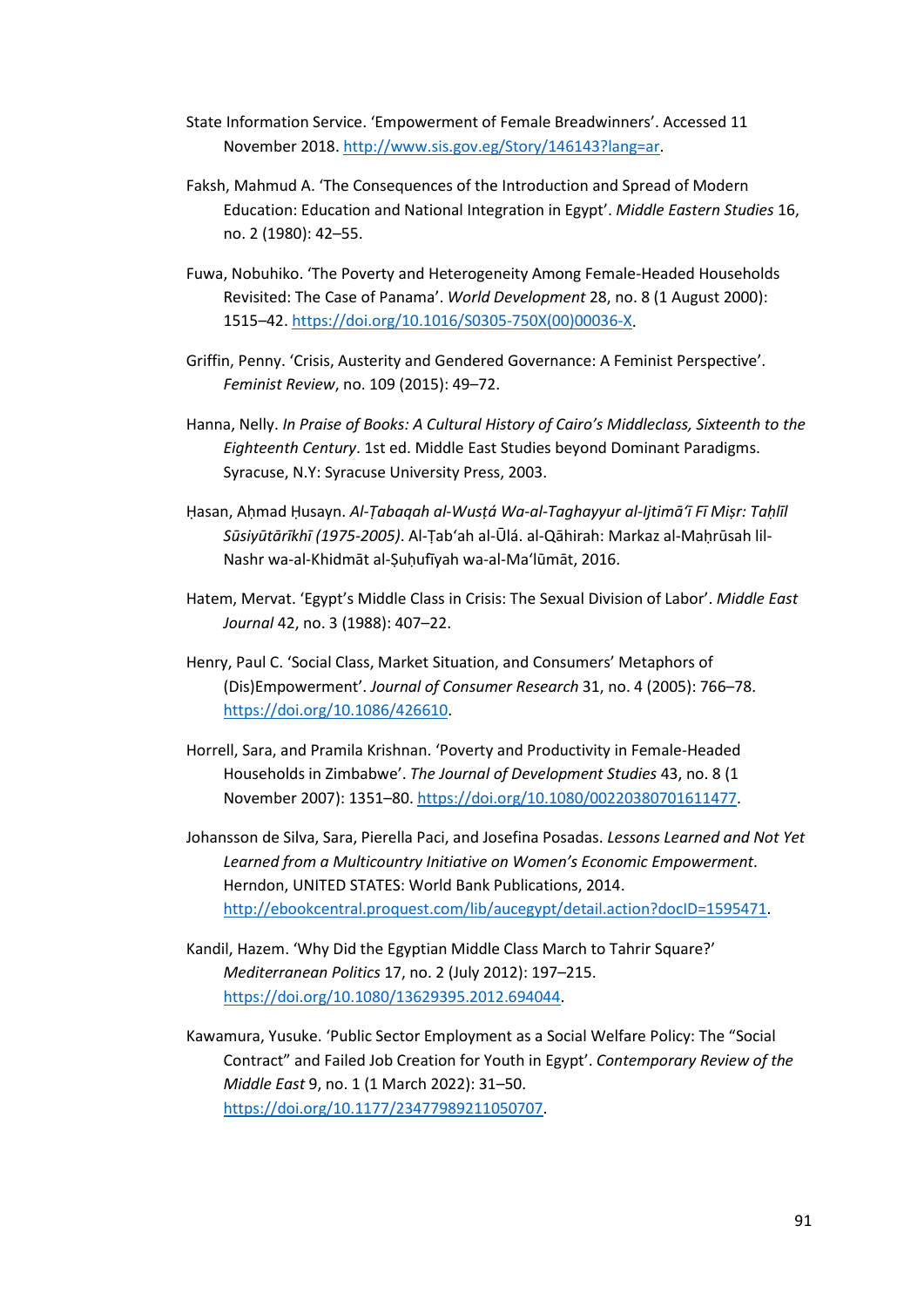- Koning, Anouk de. *Global Dreams: Space, Class, and Gender in Middle-Class Cairo*. New York, UNITED STATES: The American University in Cairo Press, 2009. [http://ebookcentral.proquest.com/lib/aucegypt/detail.action?docID=1635619.](http://ebookcentral.proquest.com/lib/aucegypt/detail.action?docID=1635619)
- López-Calva, Luis F., and Eduardo Ortiz-Juarez. 'A Vulnerability Approach to the Definition of the Middle Class'. *The Journal of Economic Inequality* 12, no. 1 (1 March 2014): 23–47. [https://doi.org/10.1007/s10888-012-9240-5.](https://doi.org/10.1007/s10888-012-9240-5)
- Mallick, Debdulal, and Mohammad Rafi. 'Are Female-Headed Households More Food Insecure? Evidence from Bangladesh'. *World Development* 38, no. 4 (1 April 2010): 593–605. [https://doi.org/10.1016/j.worlddev.2009.11.004.](https://doi.org/10.1016/j.worlddev.2009.11.004)
- Marx, Karl, and Friedrich Engels. *The Communist Manifesto*. Minneapolis, UNITED STATES: Lerner Publishing Group, 2010. [http://ebookcentral.proquest.com/lib/aucegypt/detail.action?docID=5444456.](http://ebookcentral.proquest.com/lib/aucegypt/detail.action?docID=5444456)
- Mellor, Noha, ed. 'Misri Effendi: The Squeezed Middle Class'. In *The Egyptian Dream: Egyptian National Identity and Uprisings*, 59–75. Edinburgh University Press, 2015. [https://www.cambridge.org/core/books/egyptian-dream/misri-effendi-the](https://www.cambridge.org/core/books/egyptian-dream/misri-effendi-the-squeezed-middle-class/BB0C8EB6AC90F28A1B8C4190DCFFA85C)[squeezed-middle-class/BB0C8EB6AC90F28A1B8C4190DCFFA85C.](https://www.cambridge.org/core/books/egyptian-dream/misri-effendi-the-squeezed-middle-class/BB0C8EB6AC90F28A1B8C4190DCFFA85C)
- Nadasen, Premilla. 'Domestic Work, Neoliberalism, and Transforming Labor'. S&F Online, Fall - Spring 2013 2012. [http://sfonline.barnard.edu/gender-justice-and-neoliberal](http://sfonline.barnard.edu/gender-justice-and-neoliberal-transformations/domestic-work-neoliberalism-and-transforming-labor/)[transformations/domestic-work-neoliberalism-and-transforming-labor/.](http://sfonline.barnard.edu/gender-justice-and-neoliberal-transformations/domestic-work-neoliberalism-and-transforming-labor/)
- National Council for Women. 'National Strategy for the Empowerment of Egyptian Women 2030'. Accessed 11 November 2018. [http://ncw.gov.eg/ar/%d8%a7%d9%84%d8%a7%d8%b3%d8%aa%d8%b1%d8%a7%d](http://ncw.gov.eg/ar/%d8%a7%d9%84%d8%a7%d8%b3%d8%aa%d8%b1%d8%a7%d8%aa%d9%8a%d8%ac%d9%8a%d8%a9-%d8%a7%d9%84%d9%88%d8%b7%d9%86%d9%8a%d8%a9-%d9%84%d8%aa%d9%85%d9%83%d9%8a%d9%86-%d8%a7%d9%84%d9%85%d8%b1%d8%a3%d8%a9-%d8%a7/) [8%aa%d9%8a%d8%ac%d9%8a%d8%a9-](http://ncw.gov.eg/ar/%d8%a7%d9%84%d8%a7%d8%b3%d8%aa%d8%b1%d8%a7%d8%aa%d9%8a%d8%ac%d9%8a%d8%a9-%d8%a7%d9%84%d9%88%d8%b7%d9%86%d9%8a%d8%a9-%d9%84%d8%aa%d9%85%d9%83%d9%8a%d9%86-%d8%a7%d9%84%d9%85%d8%b1%d8%a3%d8%a9-%d8%a7/) [%d8%a7%d9%84%d9%88%d8%b7%d9%86%d9%8a%d8%a9-](http://ncw.gov.eg/ar/%d8%a7%d9%84%d8%a7%d8%b3%d8%aa%d8%b1%d8%a7%d8%aa%d9%8a%d8%ac%d9%8a%d8%a9-%d8%a7%d9%84%d9%88%d8%b7%d9%86%d9%8a%d8%a9-%d9%84%d8%aa%d9%85%d9%83%d9%8a%d9%86-%d8%a7%d9%84%d9%85%d8%b1%d8%a3%d8%a9-%d8%a7/) [%d9%84%d8%aa%d9%85%d9%83%d9%8a%d9%86-](http://ncw.gov.eg/ar/%d8%a7%d9%84%d8%a7%d8%b3%d8%aa%d8%b1%d8%a7%d8%aa%d9%8a%d8%ac%d9%8a%d8%a9-%d8%a7%d9%84%d9%88%d8%b7%d9%86%d9%8a%d8%a9-%d9%84%d8%aa%d9%85%d9%83%d9%8a%d9%86-%d8%a7%d9%84%d9%85%d8%b1%d8%a3%d8%a9-%d8%a7/) [%d8%a7%d9%84%d9%85%d8%b1%d8%a3%d8%a9-%d8%a7/.](http://ncw.gov.eg/ar/%d8%a7%d9%84%d8%a7%d8%b3%d8%aa%d8%b1%d8%a7%d8%aa%d9%8a%d8%ac%d9%8a%d8%a9-%d8%a7%d9%84%d9%88%d8%b7%d9%86%d9%8a%d8%a9-%d9%84%d8%aa%d9%85%d9%83%d9%8a%d9%86-%d8%a7%d9%84%d9%85%d8%b1%d8%a3%d8%a9-%d8%a7/)
- National Council for Women. 'Numbers and Statistics about Women in Egypt'. Accessed 11 November 2018. [http://ncw.gov.eg/ar/statara/.](http://ncw.gov.eg/ar/statara/)
- Ortiz, Isabel, and Matthew Cummins. 'Austerity Measures in Developing Countries: Public Expenditure Trends and the Risks to Children and Women'. *Feminist Economics* 19, no. 3 (1 July 2013): 55–81[. https://doi.org/10.1080/13545701.2013.791027.](https://doi.org/10.1080/13545701.2013.791027)
- Périvier, Hélène. 'Recession, Austerity and Gender: A Comparison of Eight European Labour Markets'. *International Labour Review* 157, no. 1 (2016): 1–37. [https://doi.org/10.1111/ilr.12032.](https://doi.org/10.1111/ilr.12032)
- Perrons, Diane. 'Gender and Inequality: Austerity and Alternatives'. *Intereconomics* 52, no. 1 (1 January 2017): 28–33[. https://doi.org/10.1007/s10272-017-0639-x.](https://doi.org/10.1007/s10272-017-0639-x)
- Press, Associated. 'Egypt Devalues Currency by 48% to Meet IMF Demands for \$12bn Loan'. *The Guardian*, 3 November 2016, sec. World news.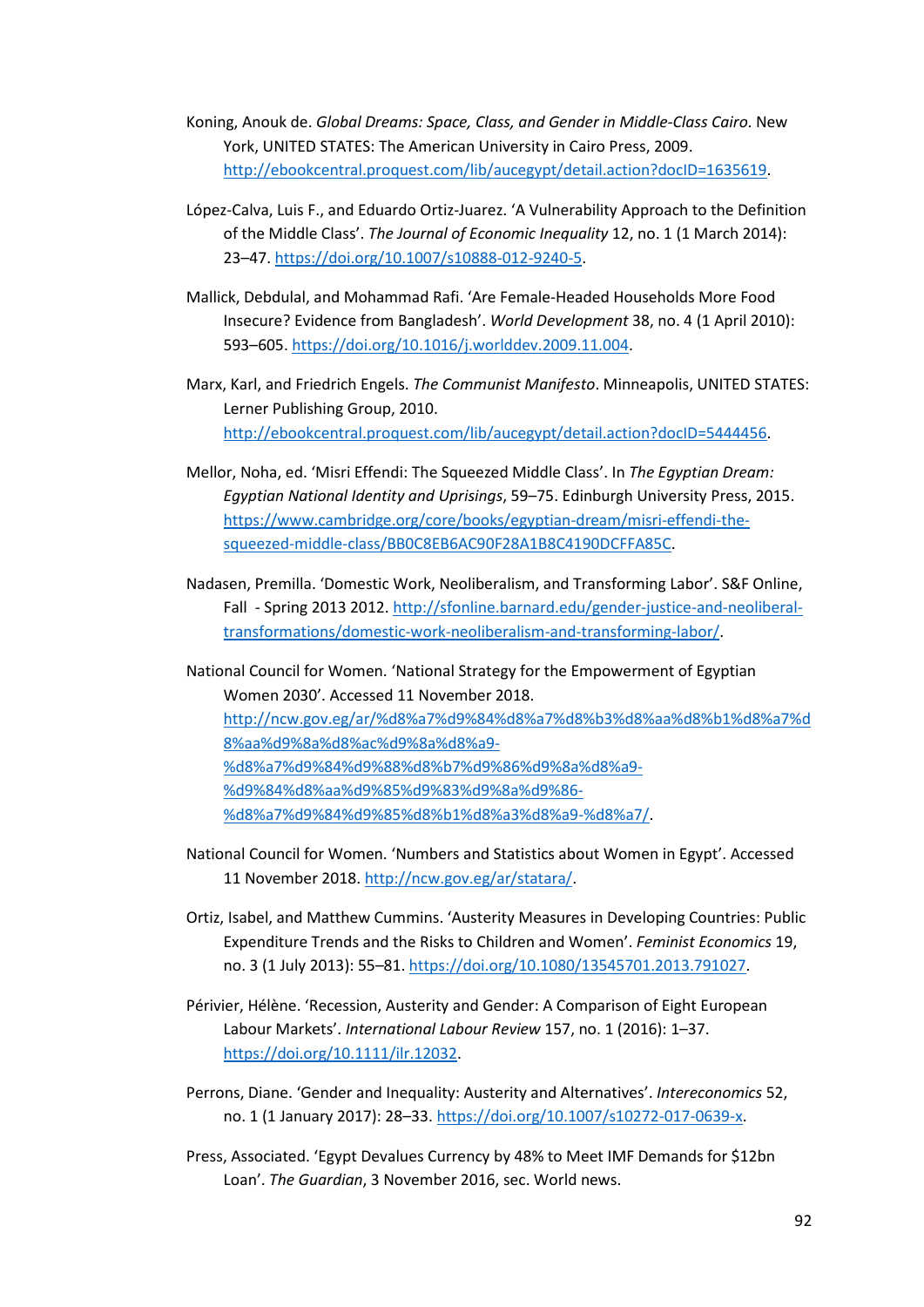[https://www.theguardian.com/world/2016/nov/03/egypt-devalues-currency-meet](https://www.theguardian.com/world/2016/nov/03/egypt-devalues-currency-meet-imf-demands-loan)[imf-demands-loan.](https://www.theguardian.com/world/2016/nov/03/egypt-devalues-currency-meet-imf-demands-loan)

- Reichert, Christoph. 'LABOUR MIGRATION AND RURAL DEVELOPMENT IN EGYPT: A Study of Return Migration in Six Villages'. *Sociologia Ruralis* 33, no. 1 (January 1993): 42– 60[. https://doi.org/10.1111/j.1467-9523.1993.tb00946.x.](https://doi.org/10.1111/j.1467-9523.1993.tb00946.x)
- Roque, Dahlia Tawhid. *Negotiating Marriage, Family and Work: Experiences of Middle Class Egyptian Women*. Routledge Research in Gender and Society. Abingdon, Oxon ; New York, NY: Routledge, 2020.
- Ryzova, Lucie. *The Age of the Efendiyya: Passages to Modernity in National-Colonial Egypt*. First edition. Oxford Historical Monographs. Oxford: Oxford University Press, 2014.
- Sharaunga, S., M. Mudhara, and A. Bogale. 'Conceptualisation and Measurement of Women's Empowerment Revisited'. *Journal of Human Development and Capabilities* 20, no. 1 (2 January 2019): 1–25. [https://doi.org/10.1080/19452829.2018.1546280.](https://doi.org/10.1080/19452829.2018.1546280)
- Social Housing and Mortgages Finance Fund. 'Guidelines to Apply for Sakan Misr Housing Scheme for Middle Income Individuals'. Google Docs. Accessed 15 April 2022. [https://drive.google.com/file/d/11KFo0TKTVXq0dSf7AK1hPJo](https://drive.google.com/file/d/11KFo0TKTVXq0dSf7AK1hPJo-zThcWryj/view?usp=embed_facebook)[zThcWryj/view?usp=embed\\_facebook.](https://drive.google.com/file/d/11KFo0TKTVXq0dSf7AK1hPJo-zThcWryj/view?usp=embed_facebook)
- Stampini, Marco, Marcos Robles, Mayra Sáenz, Pablo Ibarrarán, and Nadin Medellín. 'Poverty, Vulnerability, and the Middle Class in Latin America'. *Latin American Economic Review* 25, no. 1 (19 August 2016): 1–44. [https://doi.org/10.1007/s40503-](https://doi.org/10.1007/s40503-016-0034-1) [016-0034-1.](https://doi.org/10.1007/s40503-016-0034-1)
- Stromquist, Nelly P. 'Women's Empowerment and Education: Linking Knowledge to Transformative Action'. *European Journal of Education* 50, no. 3 (1 September 2015): 307–24[. https://doi.org/10.1111/ejed.12137.](https://doi.org/10.1111/ejed.12137)
- Tansel, Aysit, Halil Ibrahim Keskin, and Zeynel Abidin Ozdemir. 'Public-Private Sector Wage Gap by Gender in Egypt: Evidence from Quantile Regression on Panel Data, 1998–2018'. *World Development* 135 (1 November 2020): 105060. [https://doi.org/10.1016/j.worlddev.2020.105060.](https://doi.org/10.1016/j.worlddev.2020.105060)
- 'The Gender Gap in Employment: What's Holding Women Back?' Accessed 25 November 2021[. https://www.ilo.org/infostories/en-GB/Stories/Employment/barriers](https://www.ilo.org/infostories/en-GB/Stories/Employment/barriers-women#global-gap)[women#global-gap.](https://www.ilo.org/infostories/en-GB/Stories/Employment/barriers-women#global-gap)
- Tignor, Robert L. *State, Private Enterprise and Economic Change in Egypt, 1918-1952*. *State, Private Enterprise and Economic Change in Egypt, 1918-1952*. Princeton University Press, 1984. [https://doi.org/10.1515/9781400886609.](https://doi.org/10.1515/9781400886609)
- 'Transactions with the Fund, Egypt'. Accessed 10 December 2020. [https://www.imf.org/external/np/fin/tad/extrans1.aspx?memberKey1=275&endDat](https://www.imf.org/external/np/fin/tad/extrans1.aspx?memberKey1=275&endDate=2099-12-31&finposition_flag=YES) [e=2099-12-31&finposition\\_flag=YES.](https://www.imf.org/external/np/fin/tad/extrans1.aspx?memberKey1=275&endDate=2099-12-31&finposition_flag=YES)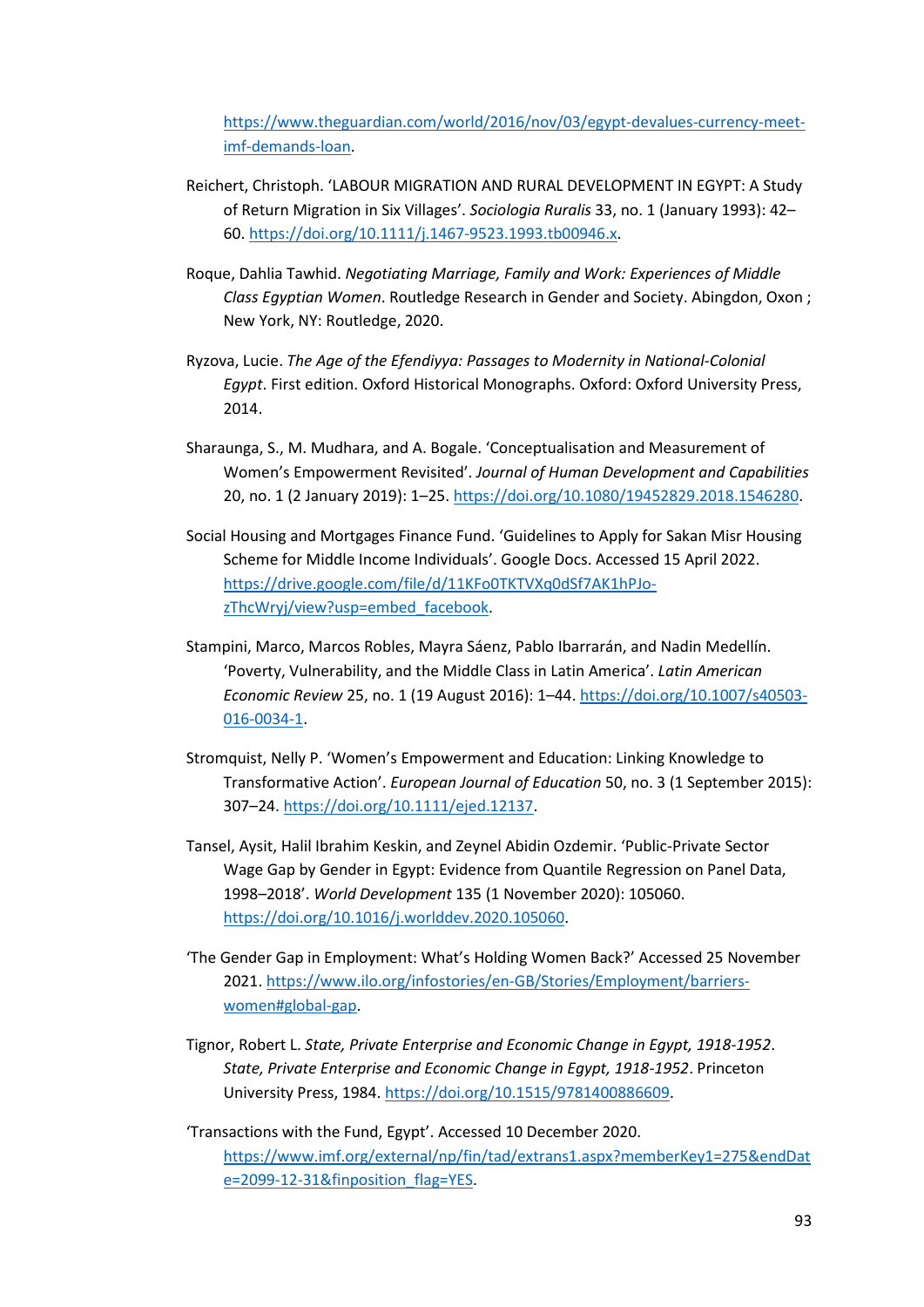- United Nations Development Programme. *Tackling Social Norms: A Game Changer for Gender Inequalities*. Transport and Trade Facilitation Series. UN, 2020. [https://doi.org/10.18356/ff6018a7-en.](https://doi.org/10.18356/ff6018a7-en)
- Reuters. 'UPDATE 3-Egypt Hikes Domestic Fuel Prices as It Rounds off Subsidy Reform', 5 July 2019, sec. Energy. [https://www.reuters.com/article/egypt-energy](https://www.reuters.com/article/egypt-energy-idUKL8N2460X6)[idUKL8N2460X6.](https://www.reuters.com/article/egypt-energy-idUKL8N2460X6)
- Waterbury, John. *The Egypt of Nasser and Sadat: The Political Economy of Two Regimes*. *The Egypt of Nasser and Sadat*. Princeton University Press, 1983. [https://doi.org/10.1515/9781400857357.](https://doi.org/10.1515/9781400857357)
- Weber, Max. 'The Distribution of Power within the Community: Classes, Stände, Parties by Max Weber'. *Journal of Classical Sociology* 10, no. 2 (1 May 2010): 137–52. [https://doi.org/10.1177/1468795X10361546.](https://doi.org/10.1177/1468795X10361546)
- Weber, Max, H. H. Gerth, and Wright Mills. *From Max Weber: Essays in Sociology*. Florence, UNITED KINGDOM: Taylor & Francis Group, 2013. [http://ebookcentral.proquest.com/lib/aucegypt/detail.action?docID=1111791.](http://ebookcentral.proquest.com/lib/aucegypt/detail.action?docID=1111791)
- Winegar, Jessica. 'A Civilized Revolution: Aesthetics and Political Action in Egypt'. *American Ethnologist* 43, no. 4 (2016): 609–22. [https://doi.org/10.1111/amet.12378.](https://doi.org/10.1111/amet.12378)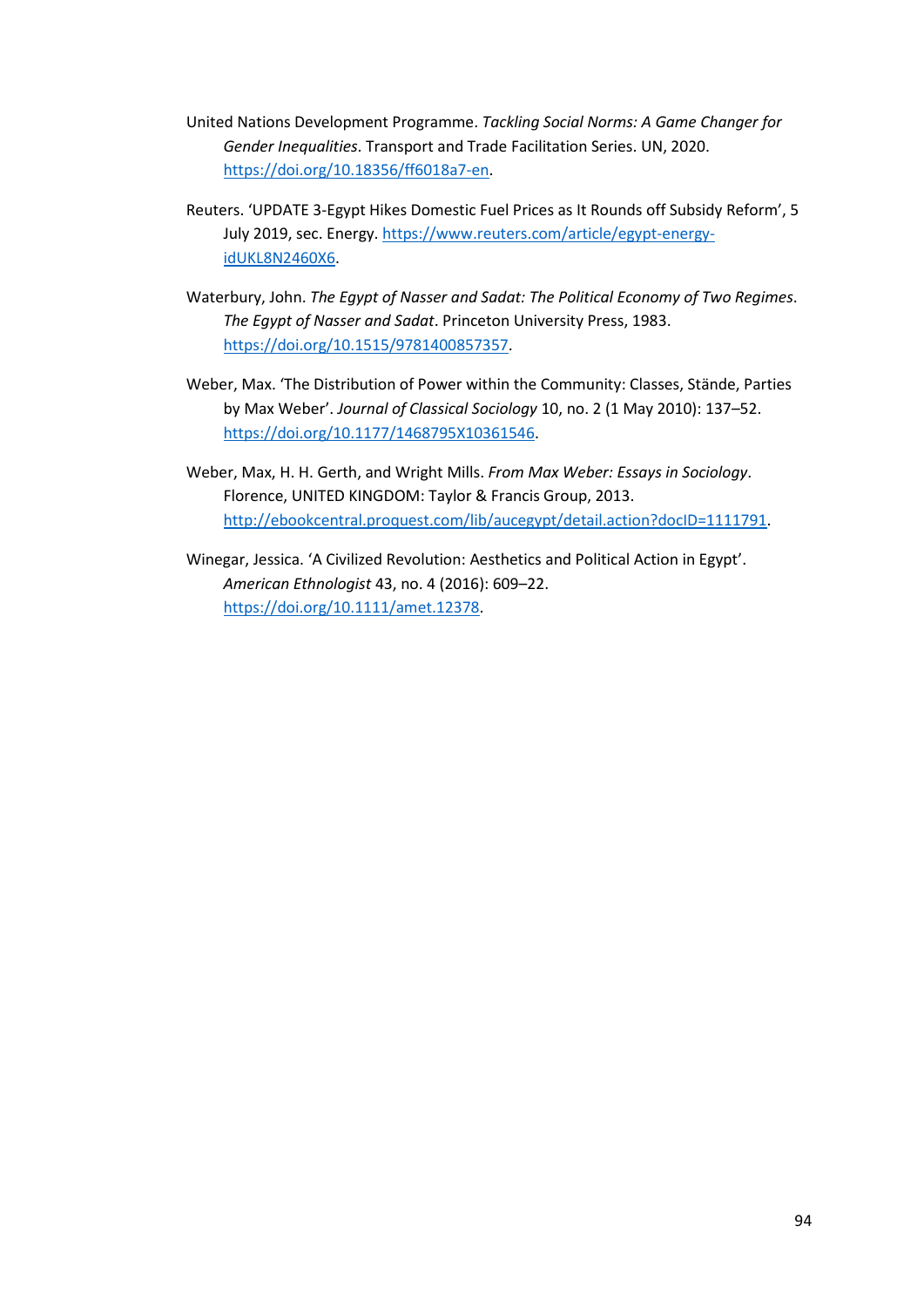## **Appendix**

## **Appendix I: About the Participants**

**Esraa:** A middle-class journalist in her late thirties, married with no children. She comes from a family who lived in a village in Sharkeya, and her mother was a housewife who did not have a university degree. She had a degree in English literature, moved to Cairo, and worked in customer service before finding her way to journalism in 2011. She got married in 2017 to a journalist who shifted his career to be a fitness coach. They split all marriage expenses and even bought their apartment together. They moved to the UK in January 2021, and they are expecting their first child.

**Gameela:** An upper-middle class construction engineer in her mid-30s. She comes from a family of professionals in Mansoura in the north of Egypt, got her university education in Cairo, married, and settled there. She has two girls; one is nine years, and the other is four years old. She had a career break for five years, through which she had her second child and finished her Ph.D. She had to go back to work in November 2021 due to the need for her income.

**Heba:** A middle-class banker in *Banque Misr* who lives in Sharm El-Sheikh, is married, and has a son. Her husband worked in electronics sales as an office manager for B-tech in Sharm El-Sheikh. Her household has been through a difficult time after enforcing the austerity then Corona, as her husband's salary shrunk due to the lack of sales until he lost his job in 2020. He stayed at home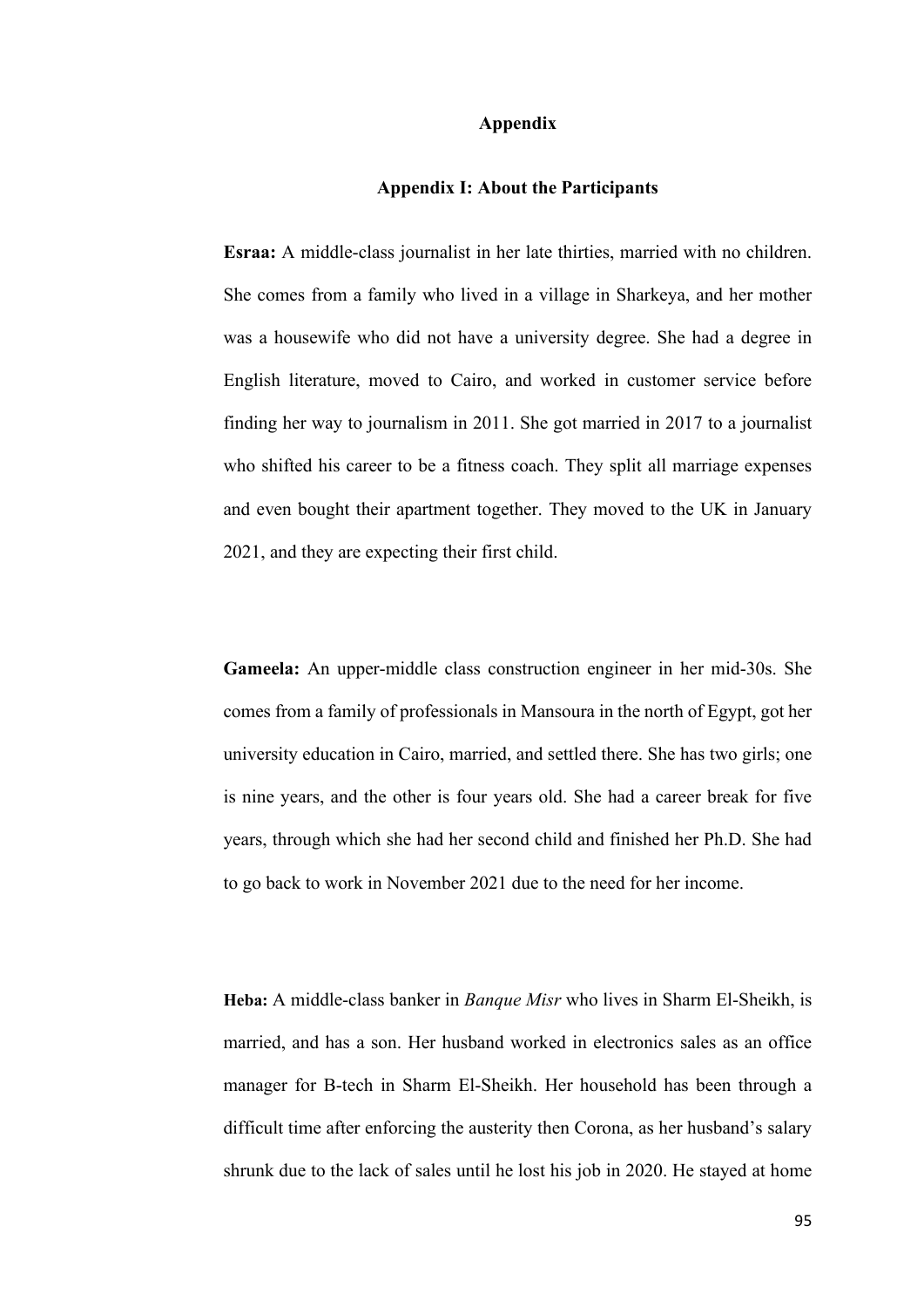for 4-6 months, and the positions he found later did not generate the same income level.

**Hend:** A middle-class lawyer in her mid-thirties who lives in Cairo but comes originally from upper Egypt. She graduated with a degree in physics, then worked for a women's advocacy organization and studied for a law degree. She's divorced, with no children, and lives in her mother's apartment in Heliopolis. Her current lifestyle is a downgrade from an upper-middle-class to a relatively lower/typical middle class.

**Laila:** A lower-middle class single mother in her late 40s, divorced with two daughters, ages 16 and 14. She has been supporting her daughters for more than ten years now. The toll of economic measures was so hard on her that she had to find a job in the gulf in 2020 to continue supporting her daughters. She moved to the US one year later and managed to have the girls with her, hoping she could grant them a future in this new land.

**Mariana:** An upper-middle class journalist in her early thirties. She got married two years ago and lives in Heliopolis, where her parents and in-laws also live. Her husband works in photography and media production, and they have no children.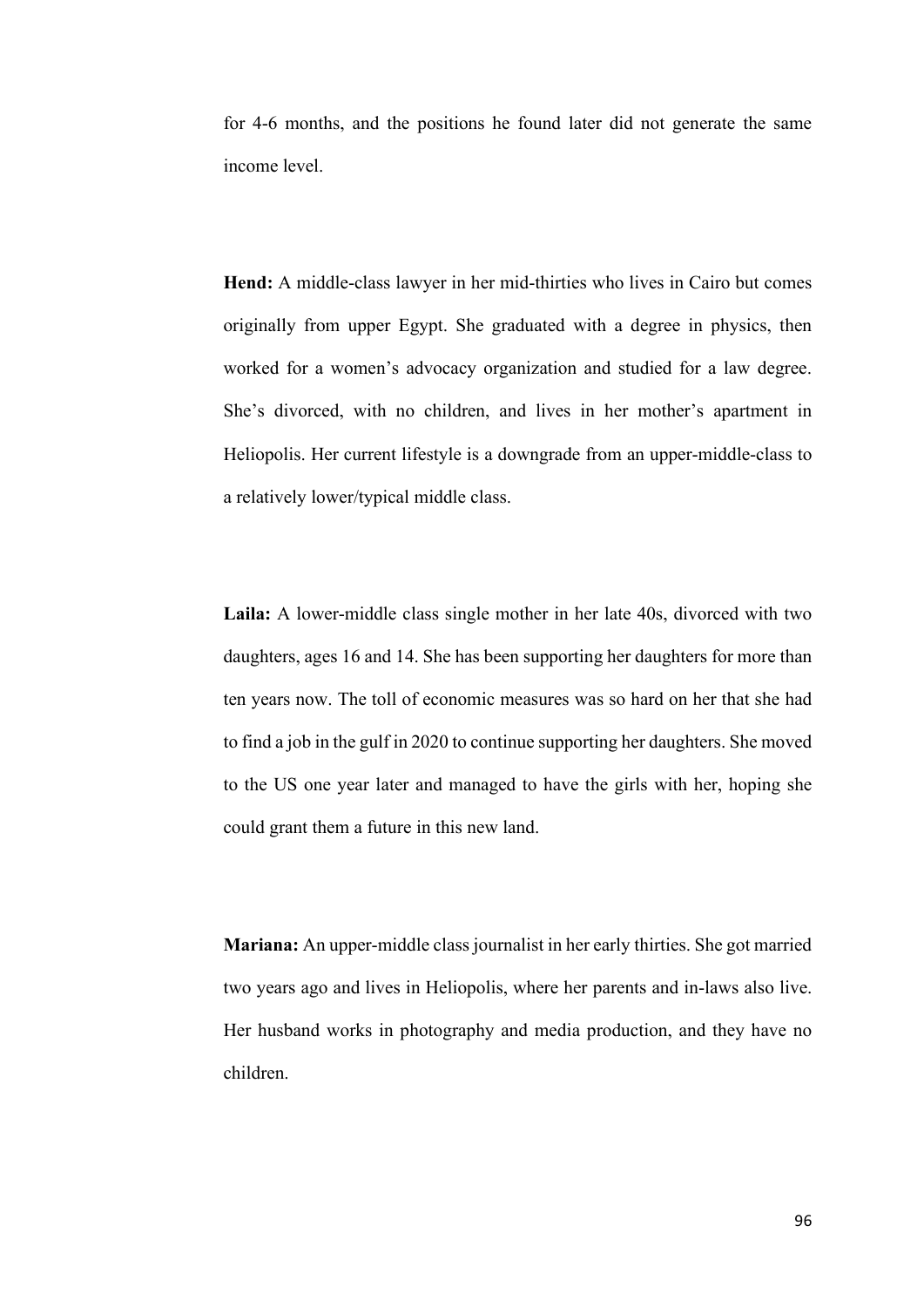**Mayar:** An upper-middle class communications professional. Is in her early thirties, married, and has a kid. She used to do freelance work for a long time before settling for a permanent job at Save the Children in September 2019. She had to find a better-paid and more stable position as her son got older and needed more financial support. She comes from a middle-class family, where the mother is a housewife, and the family is protective of the girls.

**Radwa:** A lower-middle class fresh graduate. She is single and in her midtwenties. She lives with her father and sister, and her mother died ten years ago. She has a law degree and currently studying for a postgraduate diploma. She worked at an early age while studying for her undergraduate degree as an assistant teacher. She teaches private lessons to get some extra income. She worked for multiple places on a temporary and fixed-term basis. Her father had an accident that left him disabled, making her and her sister the main providers for the household.

**Salma:** A middle-class former high-school teacher who shifted to education management. She's in her early fifties, a mother of three university students. Her family is split between Cairo and Kafr Elsheikh. Her husband works in agricultural research.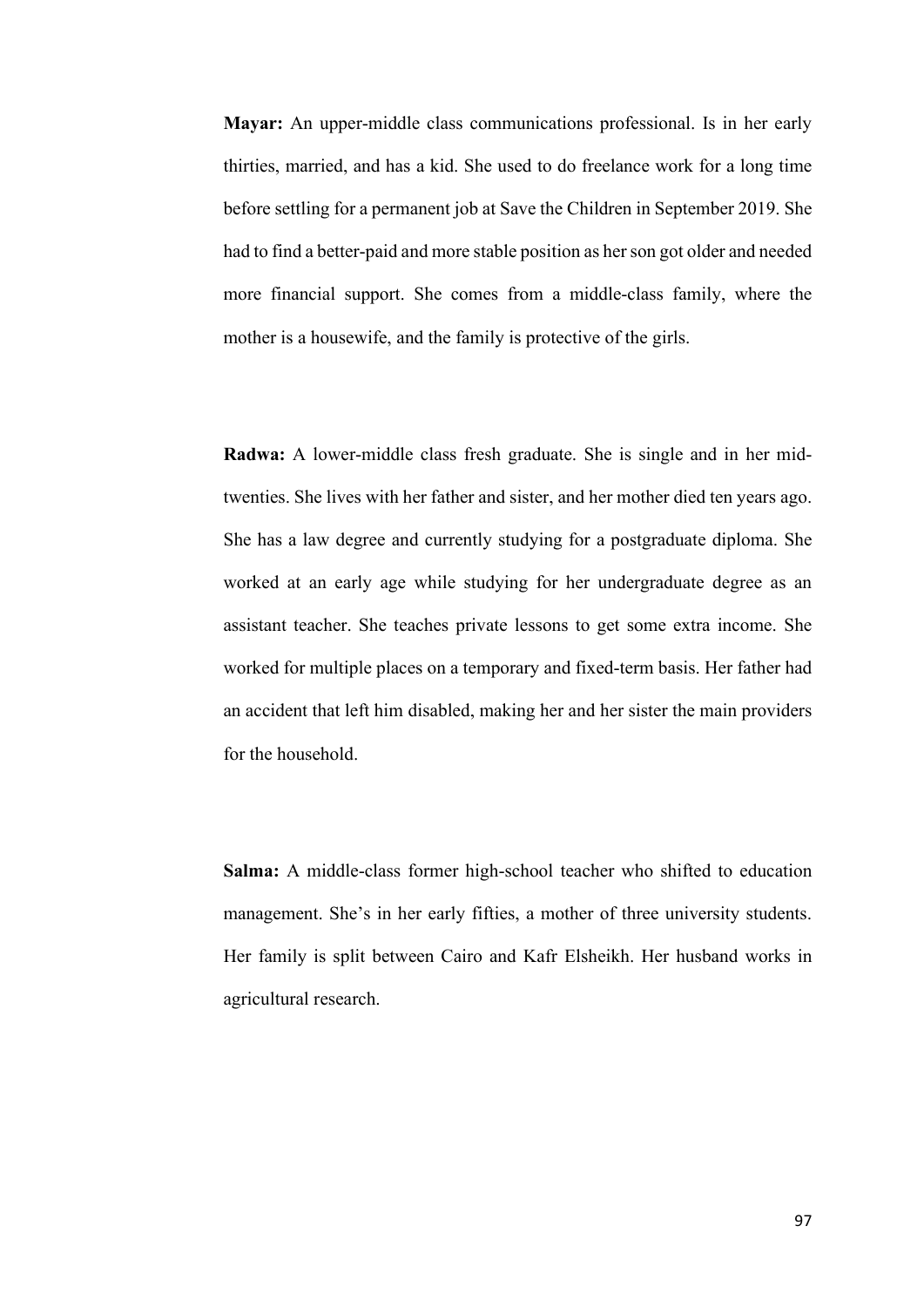**Sarah:** An upper-middle class teacher. She is in her late thirties, from a middleclass family in upper Egypt, married with one child, and lives in Alexandria since 2008. She has a degree in business and worked for a while in her early career as a market analyst but stayed home after getting married. In 2018, she had to take a job as a school teacher to support herself and contribute to her family's finances.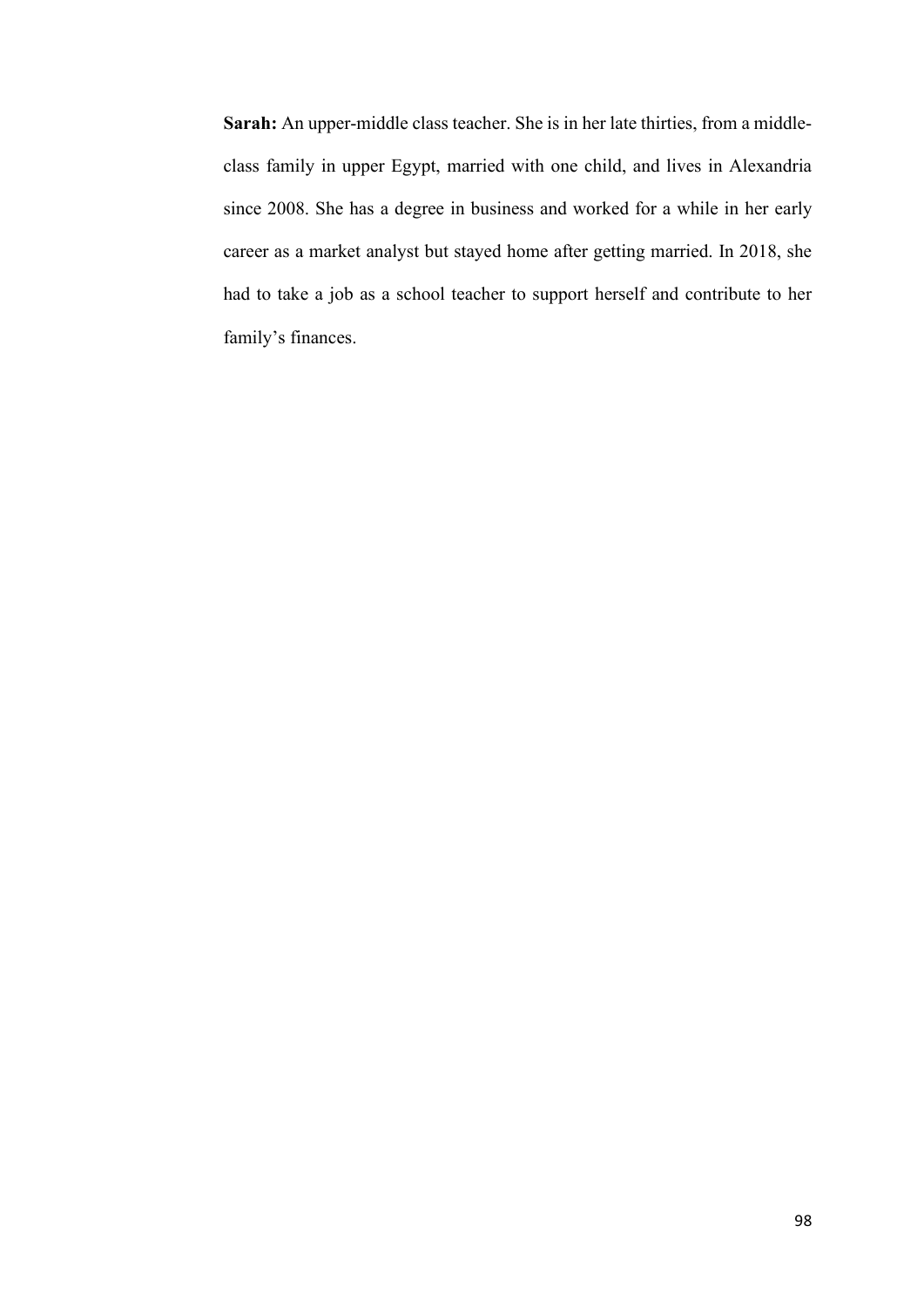## **Appendix II: Interview Questions**

## **Group 1: Demographic and General Questions**

Where do you live?

How big is your family?

Who is the main provider?

What do you think happened to the Egyptian economy after 2016?

What was the initial effect of the new measures on your household?

Did you move houses during this time?

What qualifications do you have?

Do you find it easy to acquire skills/credentials that you need to better position yourself in the job market?

How empowered do you think you are (financially and socially)?

## **Group 2: Questions Related to Economic Empowerment**

How was your family income affected after 2016?

What are the main expenses of your household?

Do you try to generate income for the household?

Did you sell any assets after 2016?

How easy was it to try and find a job or any income-generating activity?

What is the scope and capacity of your involvement in your family's financial decisions?

Are you able to make any savings or buy any assets for yourself?

How much control do you think you have over financial resources?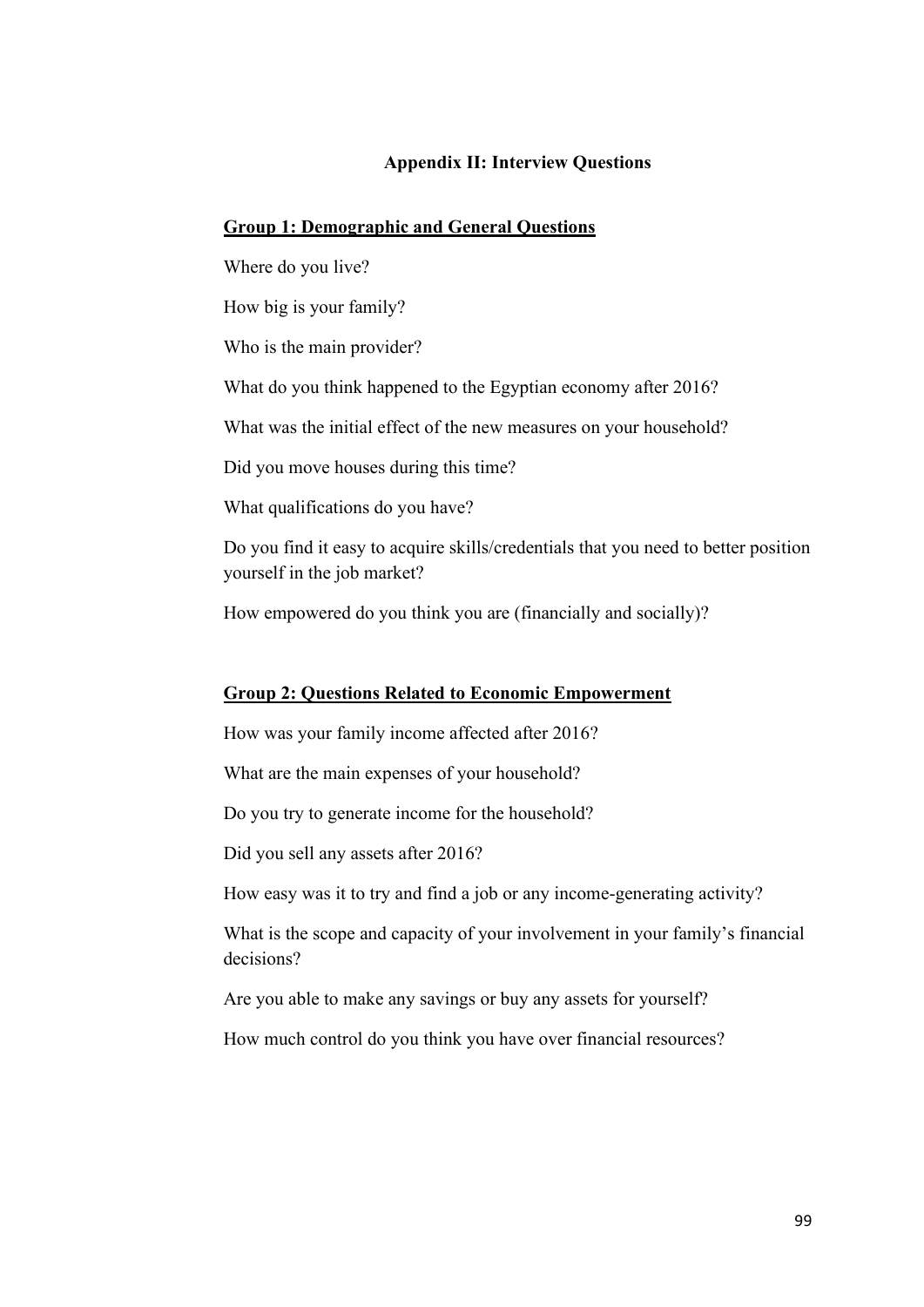# **Group 3: Questions related to Social Empowerment**

Did you have to make any changes to your lifestyle after 2016?

Describe your daily routine.

How involved is your husband in the household work/chores? (did it change over the past four years)?

How much say do you have in family decisions?

How fair is the division of responsibilities with your partner?

How much time do you have for yourself/your pursuits?

How free to move around do you think you are? (Ability to go to places for professional/family/personal errands)

How judgmental do you find people in your community?

How understanding do you find your community to the responsibilities you have?

How often do you feel overwhelmed/tired/burdened?

Do you think you have the same social space as men in your community?

Do you think you have the social position you need or find sufficient for your pursuits?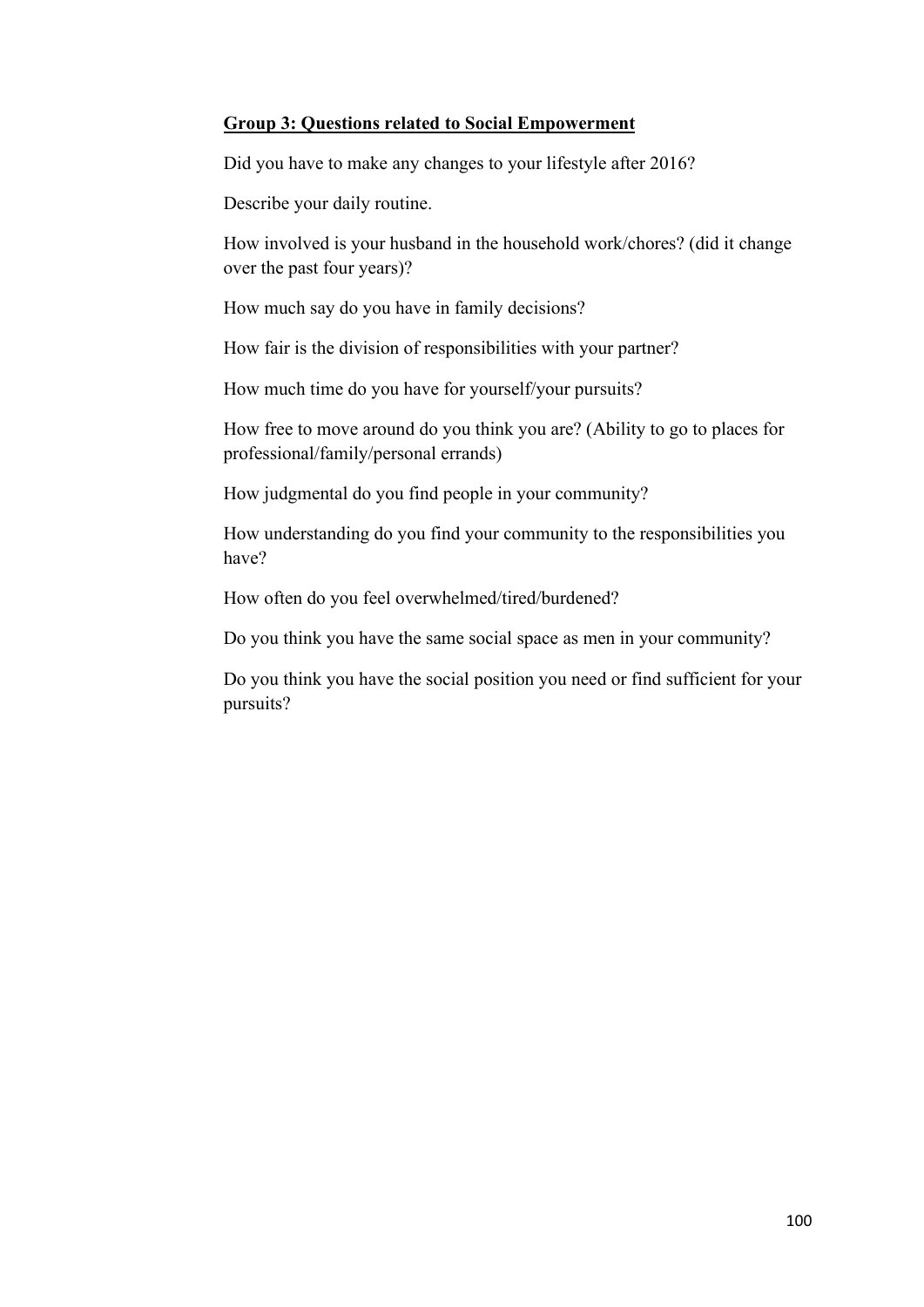|                |                                    | Economic Empowerment      |                                                   | Social Empowerment                      |                      |             | Freedom of Mobility |                    |                     |
|----------------|------------------------------------|---------------------------|---------------------------------------------------|-----------------------------------------|----------------------|-------------|---------------------|--------------------|---------------------|
|                | Employment/<br>Source of<br>income | Control<br>over<br>income | Independent<br>Personal<br>Financial<br>Decisions | Equal Say in<br><b>Family Decisions</b> | Self-<br>development | Social Life | Family<br>Limits    | Safety<br>Concerns | Financial<br>limits |
| <b>Esraa</b>   | Yes                                | Yes                       | Yes                                               | Yes                                     | N <sub>o</sub>       | Yes         | N <sub>o</sub>      | Yes                | Yes                 |
| Gameela        | Yes                                | Yes                       | No.                                               | No                                      | N <sub>o</sub>       | Yes         | No                  | Yes                | Yes                 |
| Heba           | Yes                                | Yes                       | Yes                                               | No                                      | No                   | No          | No                  | Yes                | Yes                 |
| Hend           | Yes                                | Yes                       | Yes                                               | Yes                                     | No                   | Yes         | Yes                 | Yes                | Yes                 |
| Laila          | Yes                                | Yes                       | Yes                                               | Yes                                     | N <sub>o</sub>       | No          | N <sub>o</sub>      | No                 | Yes                 |
| <b>Mariana</b> | Yes                                | Yes                       | Yes                                               | Yes                                     | N <sub>o</sub>       | Yes         | No.                 | Yes                | Yes                 |
| <b>Mayar</b>   | Yes                                | Yes                       | Yes                                               | Yes                                     | Yes                  | Yes         | No                  | No                 | Yes                 |
| Radwa          | No                                 | Yes                       | Yes                                               | Yes                                     | N <sub>o</sub>       | Yes         | No                  | Yes                | Yes                 |
| <b>Salma</b>   | Yes                                | Yes                       | Yes                                               | N <sub>o</sub>                          | N <sub>o</sub>       | No          | No                  | No                 | Yes                 |
| <b>Sarah</b>   | Yes                                | Yes                       | Yes                                               | Yes                                     | No                   | Yes         | No                  | No                 | Yes                 |

## **Appendix III: Coding Sheet 1**